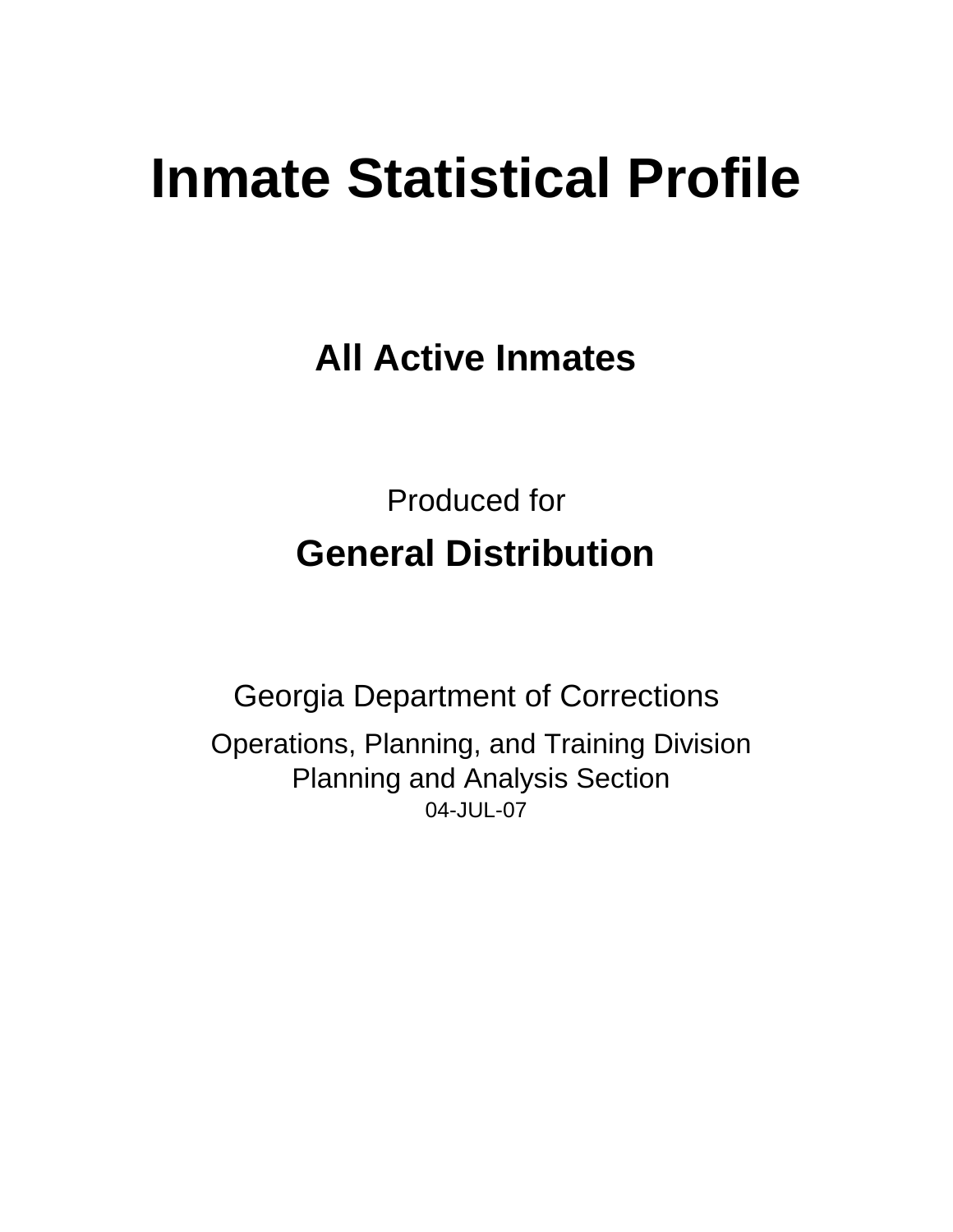**Contents** 

**All Active Inmates**

Produced for **General Distribution**

# Table of Contents

| <b>Demographic information</b>                                       |  |
|----------------------------------------------------------------------|--|
| 5 Current age, broken out in ten year age groups                     |  |
| 6 Race group                                                         |  |
| 7 Hispanic Origin                                                    |  |
| 8 Marital status, self-reported at entry to prison                   |  |
| 9 Number of children, self-reported at entry to prison               |  |
| 10 Religious affiliation, self-reported at entry to prison           |  |
| 11 Home county - self-reported at entry to prison                    |  |
| 16 Environment to age 16, self-reported at entry to prison           |  |
| 17 Guardian status to age 16, self-reported at entry to prison       |  |
| 18 Employment status before prison, self-reported at entry to prison |  |
| 19 Age at admission                                                  |  |
| 21 Age at release                                                    |  |
| 22 Height, measured at entry to prison                               |  |
| 24 Weight, measured at entry to prison                               |  |
| 26 Military service                                                  |  |
| <b>Correctional information</b>                                      |  |
| 27 Type of admission to prison                                       |  |
| 28 Current / last security status                                    |  |
| 29 Current / last institution type                                   |  |
| 30 Institution type - transitional centers                           |  |
| 31 Institution type - mental hospitals                               |  |
| 32 Institution type - county prisons                                 |  |
| 33 Institution type - state prisons                                  |  |
| 35 Institution type - private prisons                                |  |
| 36 Institution type - prison annexes                                 |  |
| 37 Institution type - pre-release centers                            |  |
| 38 Institution type - inmate boot camp                               |  |
| 39 Number of disciplinary reports                                    |  |
| 40 Number of transfers                                               |  |
| 41 Number of escapes                                                 |  |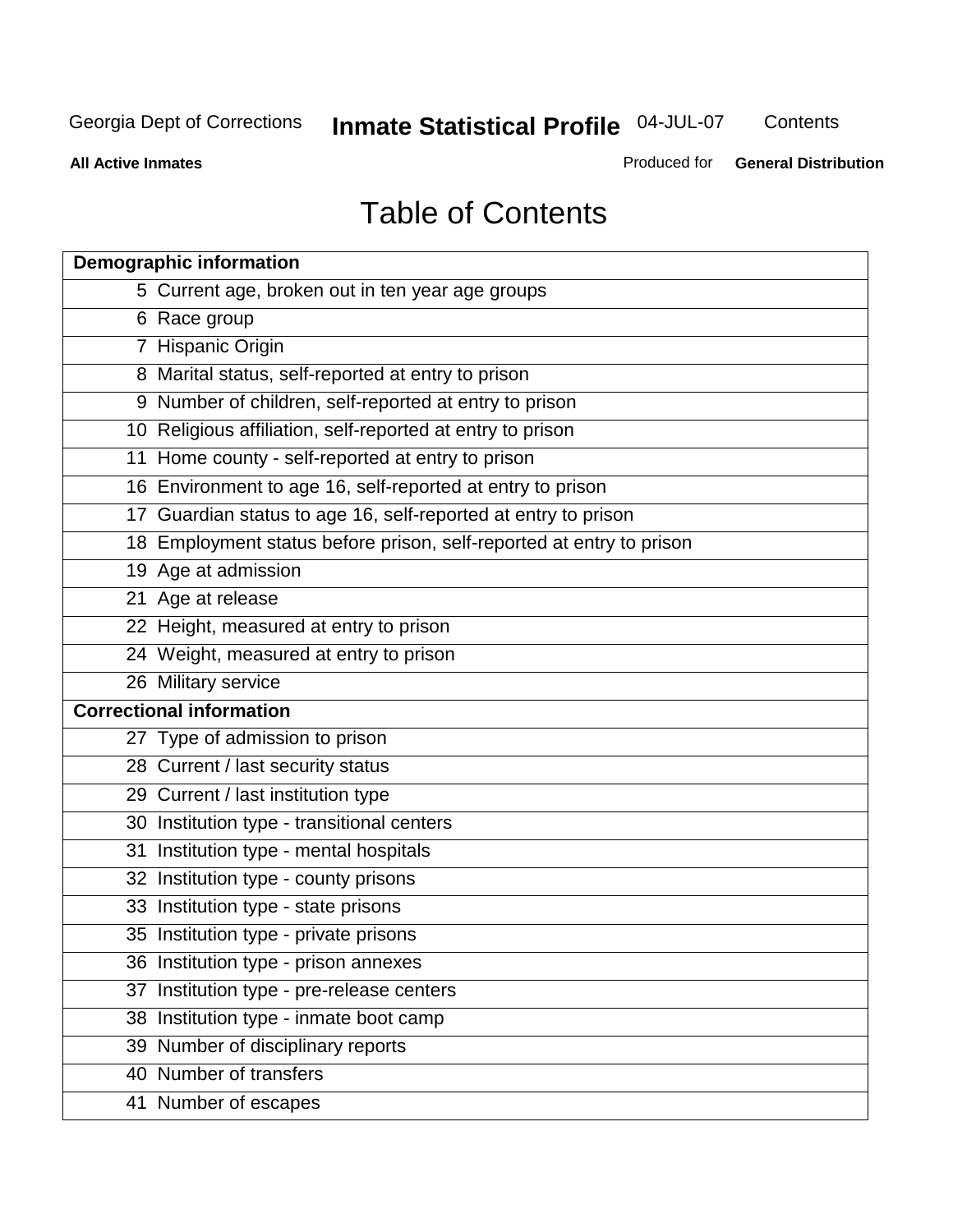**Contents** 

**All Active Inmates**

Produced for **General Distribution**

# Table of Contents

| <b>Correctional information</b>                                  |
|------------------------------------------------------------------|
| 42 Probable future release type                                  |
| 43 Actual release type                                           |
| 44 Time served in current (or last) institution                  |
| Educational, psychological and physical information              |
| 45 Highest grade level attained                                  |
| 46 Culture fair IQ scores                                        |
| 47 Wide Range Achievement Test (WRAT) reading score              |
| 48 Wide Range Achievement Test (WRAT) math score                 |
| 49 Wide Range Achievement Test (WRAT) spelling score             |
| 50 Scope of substance abuse - summary                            |
| 51 Scope of substance abuse - detail                             |
| 52 Current / last mental health treatment level                  |
| 53 PULHESDWIT medical scale - 'P' overall condition ('P'hysical) |
| 54 PULHESDWIT medical scale - 'U' upper body                     |
| 55 PULHESDWIT medical scale - 'L' lower body                     |
| 56 PULHESDWIT medical scale - 'H' hearing                        |
| 57 PULHESDWIT medical scale - 'E' vision                         |
| 58 PULHESDWIT medical scale -'S' psychiatric                     |
| 59 PULHESDWIT medical scale - 'D' dental                         |
| 60 PULHESDWIT medical scale - 'W' work ability                   |
| 61 PULHESDWIT medical scale - 'I' impairment                     |
| 62 PULHESDWIT medical scale - 'T' transportability               |
| 63 Criminality in family, self-reported                          |
| 64 Alcoholism in family, self-reported                           |
| 65 Drug abuse in family, self-reported                           |
| 66 Subjected to frequent beatings, self-reported                 |
| 67 Father absent during inmate's childhood                       |
| 68 Mother absent during inmate's childhood                       |
| <b>Crimes and criminal history information</b>                   |
| 69 Number of prior Georgia incarcerations                        |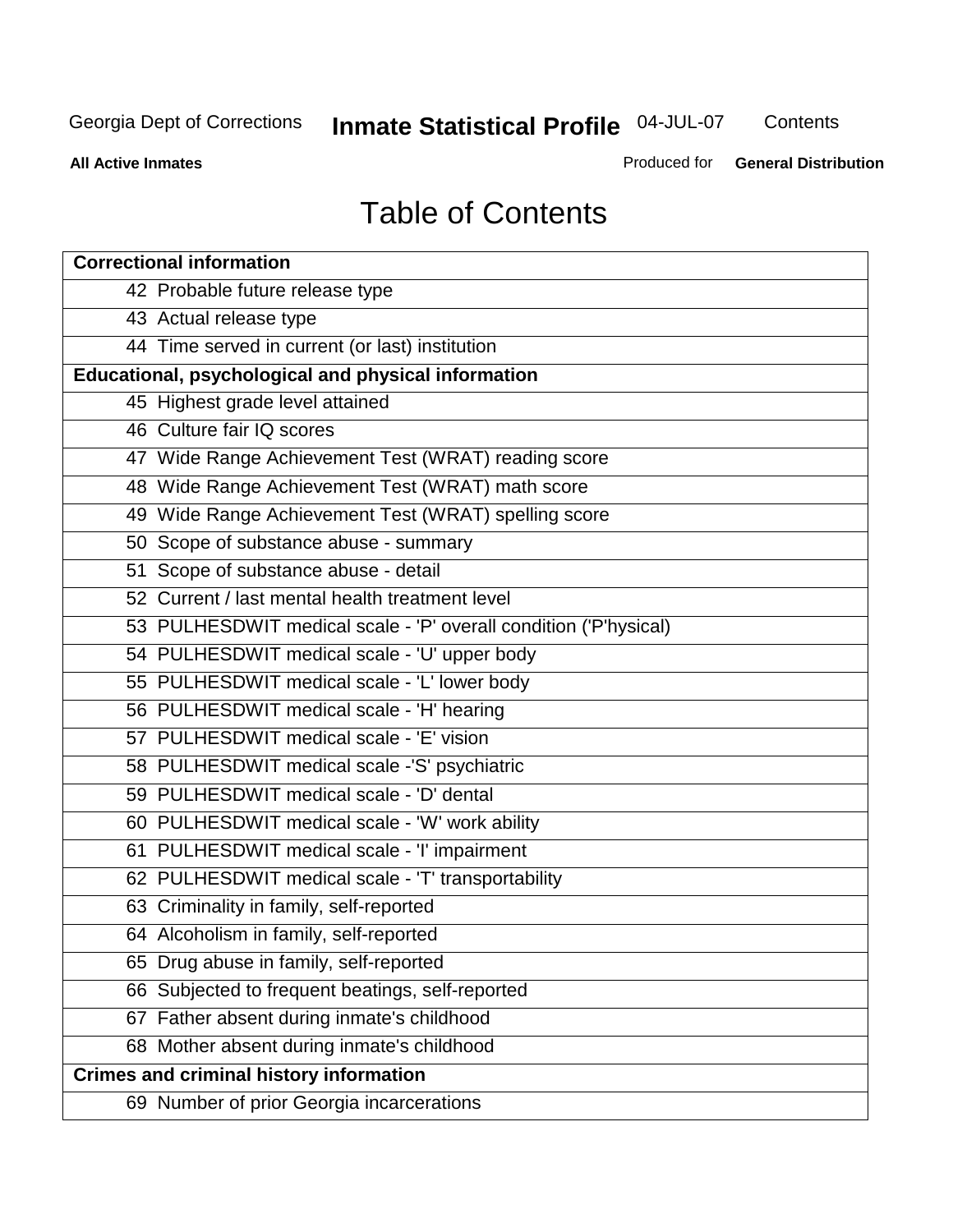**Contents** 

**All Active Inmates**

Produced for **General Distribution**

# Table of Contents

| <b>Crimes and criminal history information</b>                 |
|----------------------------------------------------------------|
| 70 Prison sentence in years                                    |
| 71 Primary offense, broken out into felonies vs misdemeanors   |
| 72 Primary offense, broken out into six broad crime categories |
| 73 Primary offense, detailed offense code                      |
| 80 County of conviction of primary offense                     |
| 85 Circuit of conviction of primary offense                    |
| 87 Years served (jail + prison) in this incarceration          |
| <b>Medical information</b>                                     |
| 88 Results of most recent HIV test                             |
| 89 Results of most recent tuberculosis test                    |
| 90 Results of most recent syphilis test                        |
| 91 Results of most recent Hepatitis-C test                     |
| 92 Results of most recent pregnancy test                       |
| 93 Results of most recent diabetes test                        |
| 94 Results of most recent hypertension test                    |
| 95 Results of most recent asthma test                          |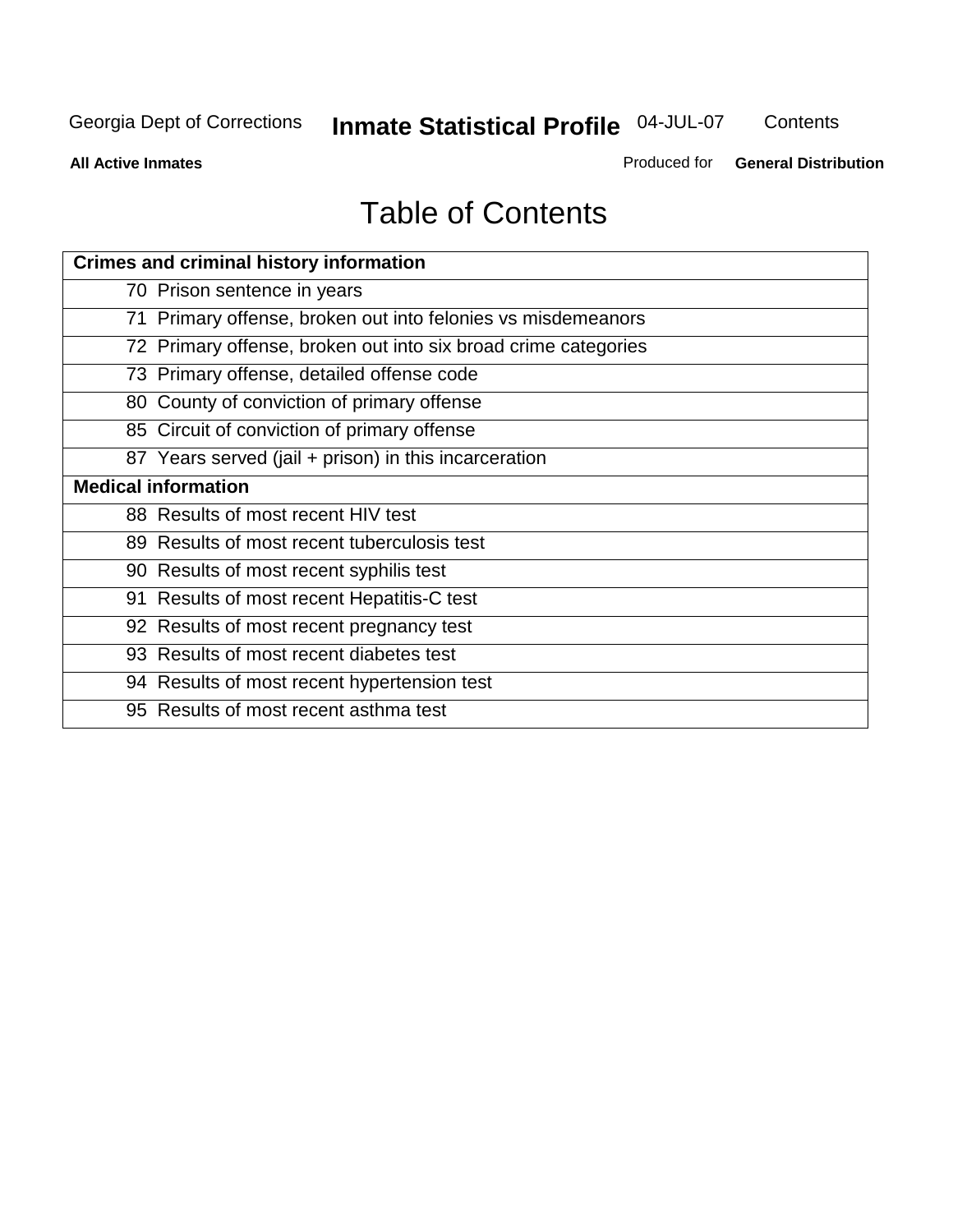#### **All Active Inmates**

#### Produced for **General Distribution**

#### Current age, broken out in ten-year age groups

|                       |              | <b>Male</b> |        |              | <b>Female</b> |       | <b>Total</b> |               |
|-----------------------|--------------|-------------|--------|--------------|---------------|-------|--------------|---------------|
| <b>Current Age</b>    | <b>Count</b> | Col %       | Row %  | <b>Count</b> | Col %         | Row % | <b>Total</b> | Col %         |
| <b>Teens</b>          | 2,898        | 5.83%       | 95.52% | 136          | 3.85%         | 4.48% | 3,034        | 5.70%         |
| <b>Twenties</b>       | 15,884       | 31.96%      | 94.12% | 992          | 28.10%        | 5.88% |              | 16,876 31.71% |
| <b>Thirties</b>       | 14,245       | 28.66%      | 92.48% | 1,158        | 32.80%        | 7.52% |              | 15,403 28.94% |
| <b>Forties</b>        | 11,423       | 22.99%      | 92.22% | 964          | 27.31%        | 7.78% | 12,387       | 23.27%        |
| <b>Fifties</b>        | 4,186        | 8.42%       | 94.56% | 241          | 6.83%         | 5.44% | 4,427        | 8.32%         |
| <b>Sixties</b>        | 896          | $1.80\%$    | 96.55% | 32           | 0.91%         | 3.45% | 928          | 1.74%         |
| Seventy +             | 164          | 0.33%       | 95.91% |              | 0.20%         | 4.09% | 171          | 0.32%         |
| <b>Total Reported</b> | 49,696       | 100%        | 93.37% | 3,530        | 100%          | 6.63% | 53,226       | 100%          |

| <b>Not Reported</b> |        |       |       |
|---------------------|--------|-------|-------|
| <b>Total</b>        | 19,696 | 3,530 | 3,226 |

| <b>Mean</b><br>(average) | 36.01     | 36.44 | 36.03     |
|--------------------------|-----------|-------|-----------|
| Median (middle)          | 25<br>JJ. | 36    | 35        |
| Mode<br>(most frequent)  |           | 26    | ^7<br>. . |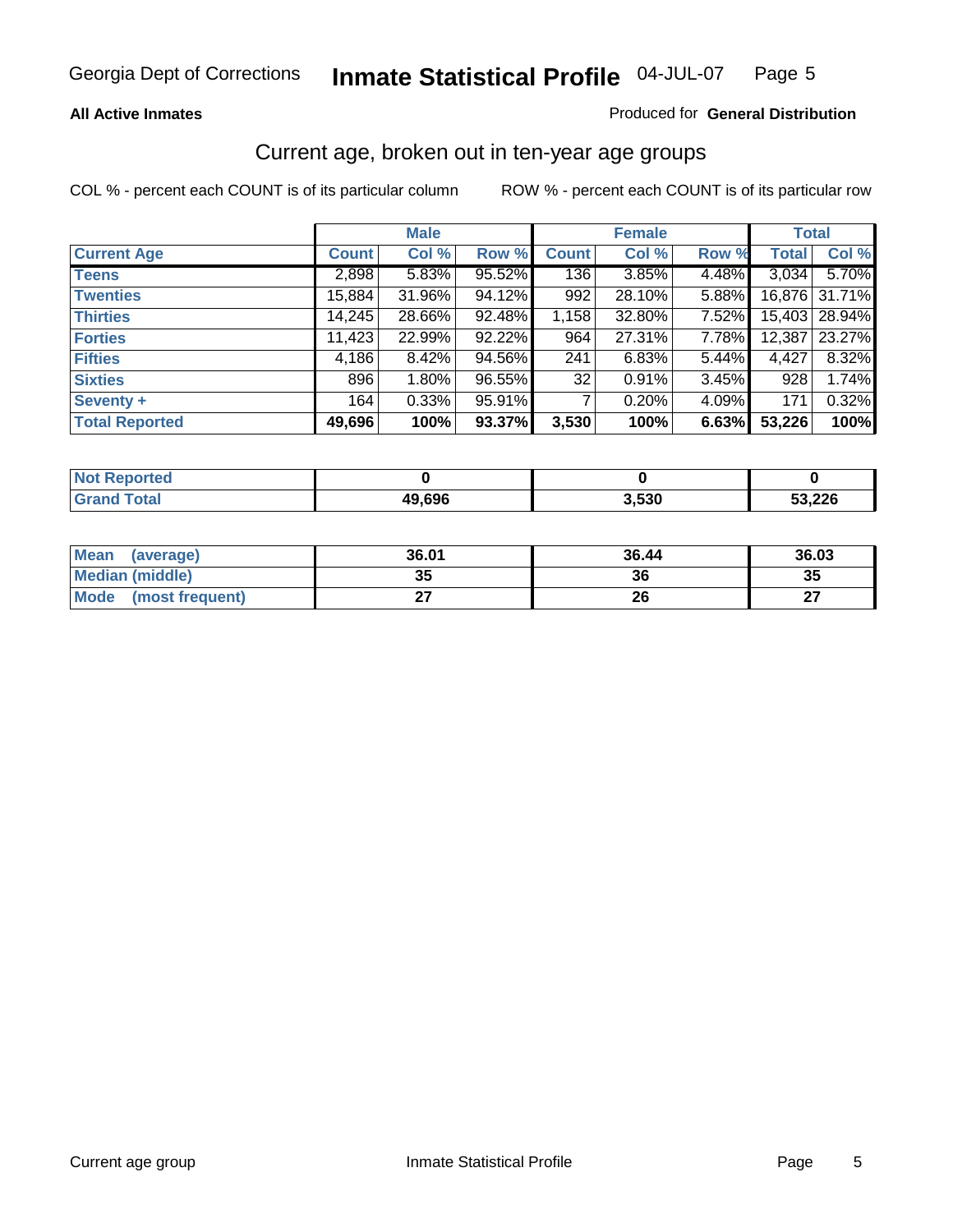**All Active Inmates**

#### Produced for **General Distribution**

### Race group

|                       |              | <b>Male</b> |                    |       | <b>Female</b> |          |        | <b>Total</b> |
|-----------------------|--------------|-------------|--------------------|-------|---------------|----------|--------|--------------|
| <b>Race Group</b>     | <b>Count</b> | Col %       | <b>Row % Count</b> |       | Col %         | Row %    | Total  | Col %        |
| <b>White</b>          | 18,479       | 37.35%      | $90.78\%$          | 1,877 | 53.37%        | 9.22%    | 20,356 | 38.42%       |
| <b>Black</b>          | 30,894       | 62.45%      | 94.97%             | .635  | 46.49%        | $5.03\%$ | 32,529 | 61.39%       |
| <b>Indian</b><br>3    | 54           | $.11\%$     | 96.43%             | ◠     | .06%          | $3.57\%$ | 56     | .11%         |
| <b>Asian</b>          | 42           | $.08\%$     | 93.33%             | ົ     | .09%          | $6.67\%$ | 45     | .08%         |
| <b>Total Reported</b> | 49,469       | 100%        | 93.36%             | 3,517 | 100%          | 6.64%    | 52,986 | 100%         |

| 007<br><i><u>LLI</u></i> | יי    | 240           |
|--------------------------|-------|---------------|
| 10 ROR                   | 3,530 | ED DOC<br>220 |

|  | $Mc$ | Black | White<br>$ -$ | 21904<br>DIACK |
|--|------|-------|---------------|----------------|
|--|------|-------|---------------|----------------|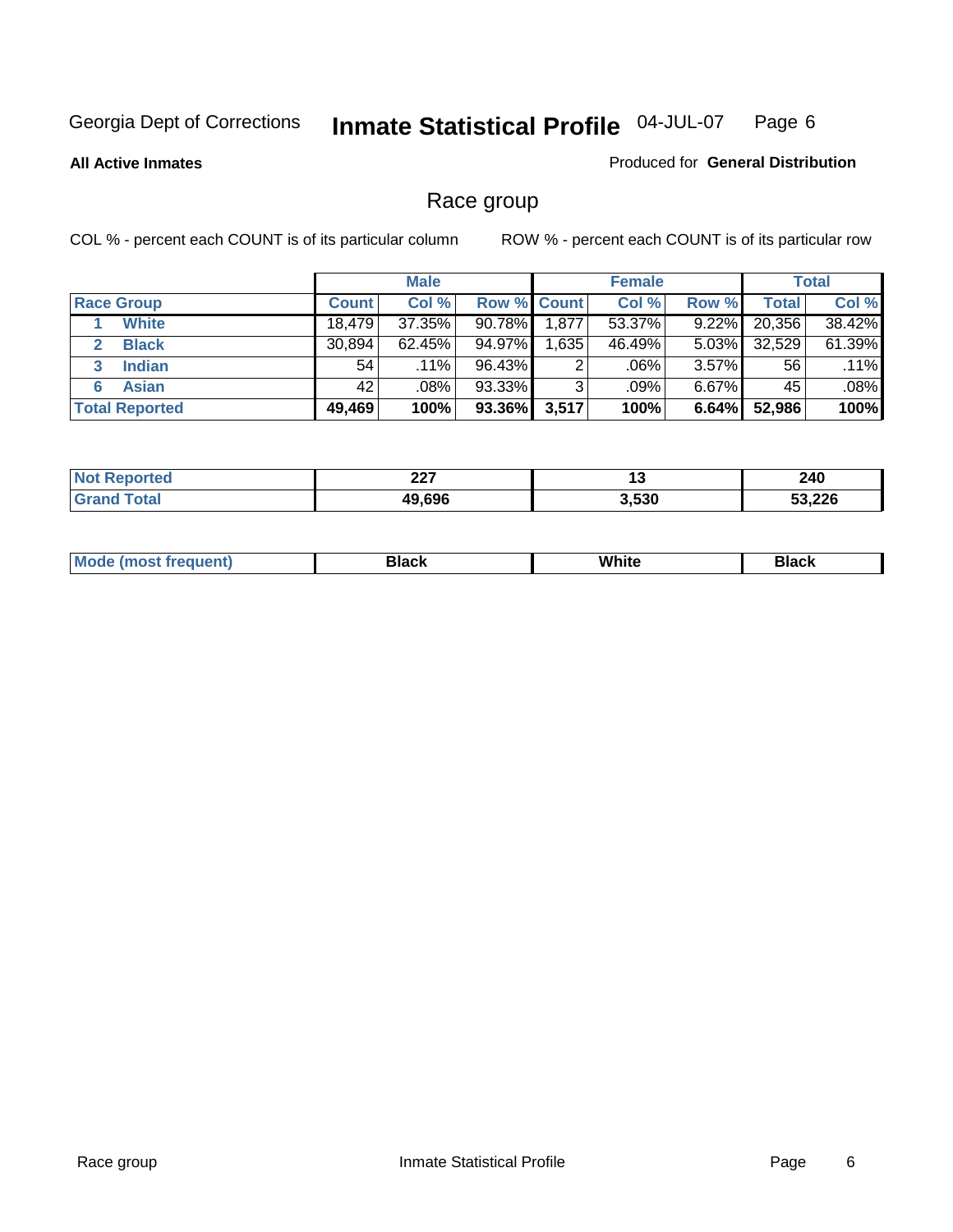**All Active Inmates**

Produced for **General Distribution**

Hispanic Origin

COL % - percent each COUNT is of its particular column ROW % - percent each COUNT is of its particular row

|                        |              | <b>Male</b> |                    |    | <b>Female</b> |          |        | <b>Total</b> |
|------------------------|--------------|-------------|--------------------|----|---------------|----------|--------|--------------|
| <b>Hispanic Origin</b> | <b>Count</b> | Col %       | <b>Row % Count</b> |    | Col %         | Row %    | Total  | Col %        |
| <b>Non Hispanic</b>    | 47,466       | 95.51%      | $93.25\%$ 3,438    |    | $97.39\%$     | $6.75\%$ | 50.904 | $95.64\%$    |
| <b>Hispanic</b>        | 2,230        | 4.49%       | 96.04%             | 92 | 2.61%         | $3.96\%$ | 2,322  | 4.36%        |
| <b>Total Reported</b>  | 49,696       | 100%        | $93.37\%$ 3,530    |    | 100%          | 6.63%    | 53,226 | 100%         |

**An inmate is counted as Hispanic if** 

**(a) he self-reported as Hispanic during the diagnostic process, or** 

**(b) his primary language is Spanish, or** 

**(c) he claimed birth or citizenship in Spain or a Latin American country, or** 

**(d) he had a common Spanish surname such as Lopez or Garcia**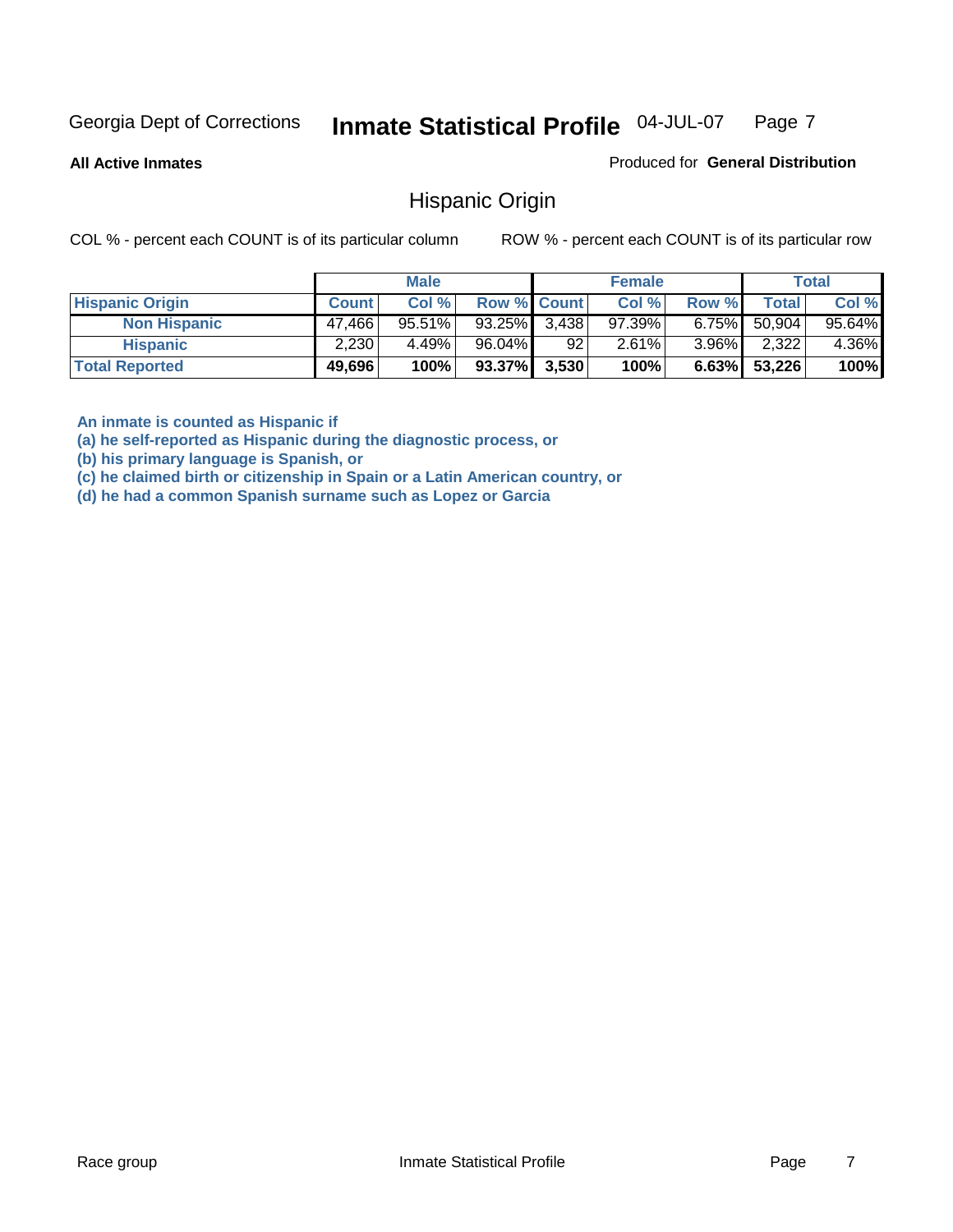**All Active Inmates**

#### Produced for **General Distribution**

### Marital status, self-reported at entry to prison

|                                  | <b>Male</b>  |           |        | <b>Female</b> |        |          | <b>Total</b> |        |
|----------------------------------|--------------|-----------|--------|---------------|--------|----------|--------------|--------|
| <b>Marital Status</b>            | <b>Count</b> | Col %     | Row %  | <b>Count</b>  | Col %  | Row %    | <b>Total</b> | Col %  |
| <b>Single</b>                    | 29,436       | $61.08\%$ | 94.43% | 1,736         | 49.89% | $5.57\%$ | 31,172       | 60.32% |
| <b>Married</b><br>$\overline{2}$ | 6,102        | 12.66%    | 91.68% | 554           | 15.92% | 8.32%    | 6,656        | 12.88% |
| <b>Separated</b><br>3            | 2,557        | $5.31\%$  | 86.07% | 414           | 11.90% | 13.93%   | 2,971        | 5.75%  |
| <b>Divorced</b><br>4             | 6,041        | 12.53%    | 92.33% | 502           | 14.43% | 7.67%    | 6,543        | 12.66% |
| <b>Widowed</b><br>5              | 594          | 1.23%     | 80.71% | 142           | 4.08%  | 19.29%   | 736          | 1.42%  |
| <b>Common Law</b><br>6           | 3,464        | 7.19%     | 96.33% | 132           | 3.79%  | 3.67%    | 3,596        | 6.96%  |
| <b>Total Reported</b>            | 48,194       | 100%      | 93.27% | 3,480         | 100%   | 6.73%    | 51,674       | 100%   |

| ,502          | 50    | ,552   |
|---------------|-------|--------|
| 9.696<br>71 U | 3.530 | 53,226 |

|  | Mode (most f<br>freauent) | `ınale |  | `inale |
|--|---------------------------|--------|--|--------|
|--|---------------------------|--------|--|--------|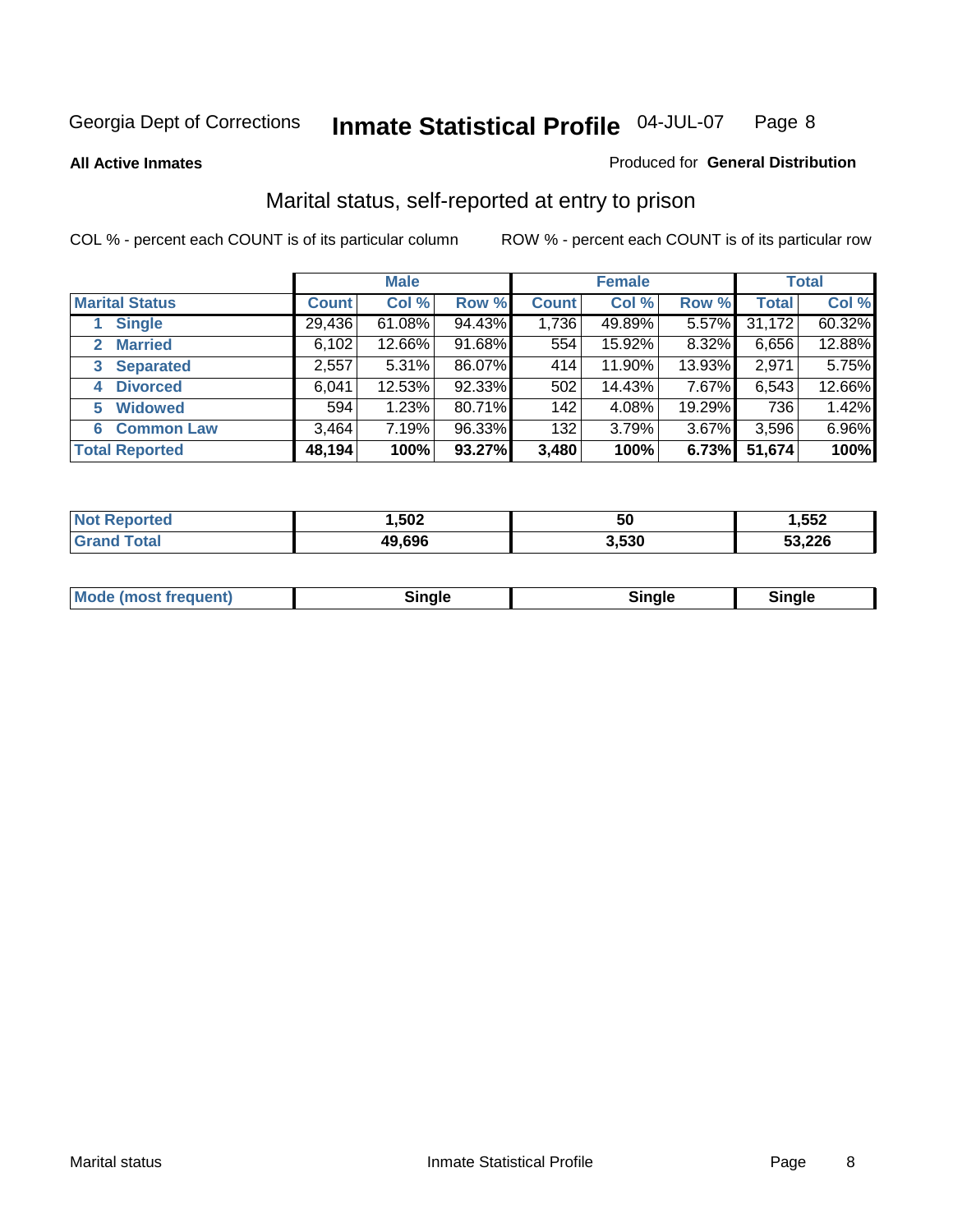#### **All Active Inmates**

#### Produced for **General Distribution**

### Number of children, self reported at entry to prison

|                           | <b>Male</b>  |        |        |              | <b>Female</b> |          | <b>Total</b> |        |
|---------------------------|--------------|--------|--------|--------------|---------------|----------|--------------|--------|
| <b>Number of Children</b> | <b>Count</b> | Col %  | Row %  | <b>Count</b> | Col %         | Row %    | <b>Total</b> | Col %  |
| $\bf{0}$                  | 19,925       | 40.62% | 96.27% | 772          | 21.94%        | 3.73%    | 20,697       | 39.37% |
|                           | 11,099       | 22.63% | 94.61% | 632          | 17.96%        | 5.39%    | 11,731       | 22.32% |
| $\overline{2}$            | 8,329        | 16.98% | 90.64% | 860          | 24.45%        | $9.36\%$ | 9,189        | 17.48% |
| 3                         | 4,976        | 10.15% | 87.84% | 689          | 19.58%        | 12.16%   | 5,665        | 10.78% |
| 4                         | 2,419        | 4.93%  | 88.74% | 307          | 8.73%         | 11.26%   | 2,726        | 5.19%  |
| 5                         | 1,251        | 2.55%  | 89.29% | 150          | 4.26%         | 10.71%   | 1,401        | 2.67%  |
| $6\phantom{a}$            | 556          | 1.13%  | 89.97% | 62           | 1.76%         | 10.03%   | 618          | 1.18%  |
| 7                         | 256          | 0.52%  | 90.78% | 26           | 0.74%         | 9.22%    | 282          | 0.54%  |
| 8                         | 108          | 0.22%  | 92.31% | 9            | 0.26%         | 7.69%    | 117          | 0.22%  |
| 9                         | 52           | 0.11%  | 94.55% | 3            | 0.09%         | 5.45%    | 55           | 0.10%  |
| 10                        | 26           | 0.05%  | 78.79% | 7            | 0.20%         | 21.21%   | 33           | 0.06%  |
| Over 10                   | 51           | 0.10%  | 98.08% |              | 0.03%         | 1.92%    | 52           | 0.10%  |
| <b>Total Reported</b>     | 49,048       | 100%   | 93.31% | 3,518        | 100%          | 6.69%    | 52,566       | 100.0% |

| TAC. | 647               | . .   | 659    |
|------|-------------------|-------|--------|
|      | $A \cap C \cap F$ | 3.530 | 53,225 |

| <b>Mean</b><br>(average) | .35 | 2.03 | .39 |
|--------------------------|-----|------|-----|
| <b>Median (middle)</b>   |     |      |     |
| Mode<br>(most frequent)  |     |      |     |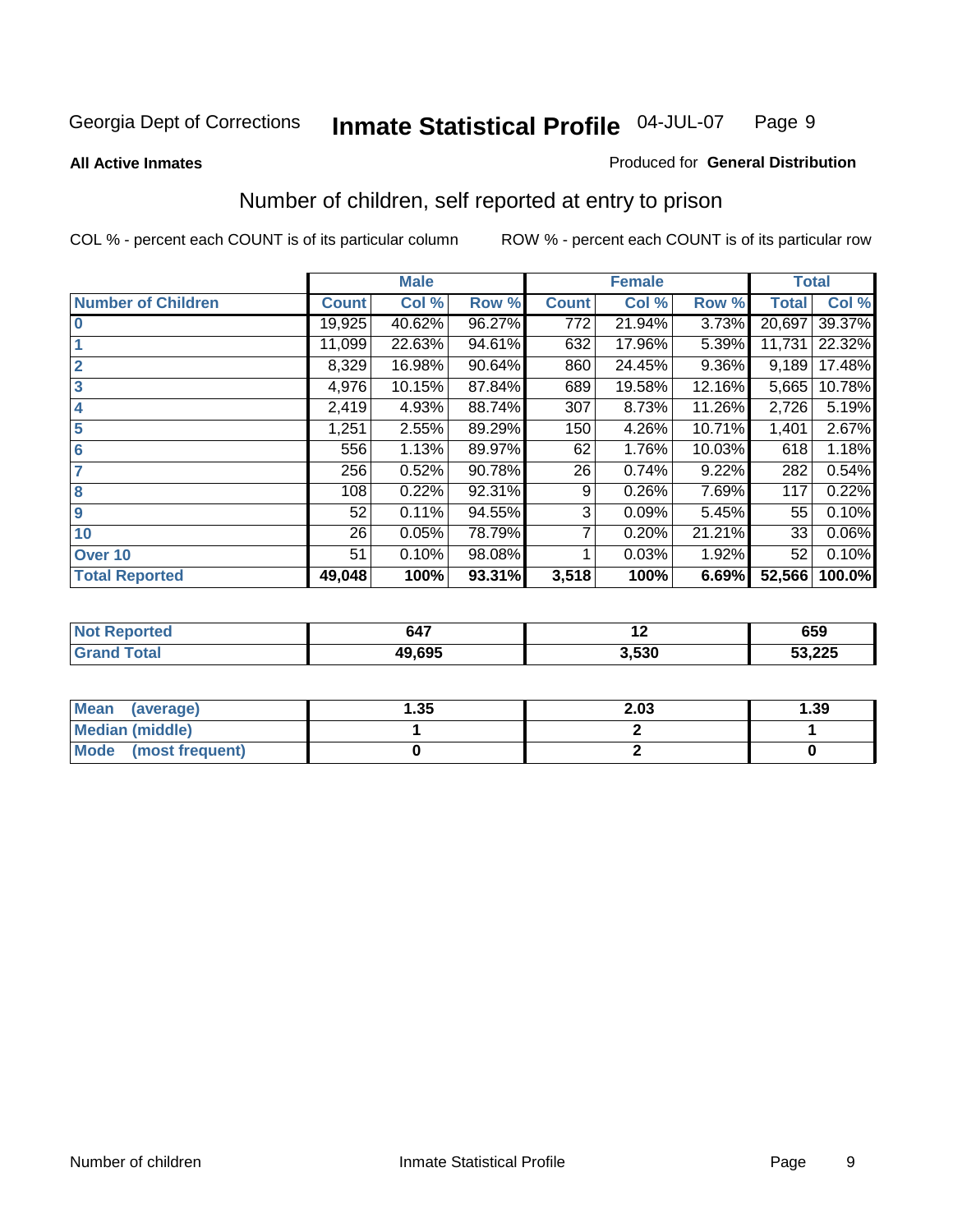**All Active Inmates**

#### Produced for **General Distribution**

### Religious affiliation, self-reported at entry to prison

|                  |                              |                 | <b>Male</b> |         | <b>Female</b>   |        |        | <b>Total</b> |        |
|------------------|------------------------------|-----------------|-------------|---------|-----------------|--------|--------|--------------|--------|
|                  | <b>Religious Affiliation</b> | <b>Count</b>    | Col %       | Row %   | <b>Count</b>    | Col %  | Row %  | <b>Total</b> | Col %  |
| 1                | <b>Islam</b>                 | 1,435           | 3.37%       | 98.56%  | $\overline{21}$ | .62%   | 1.44%  | 1,456        | 3.17%  |
| $\overline{2}$   | <b>Catholic</b>              | 2,159           | 5.07%       | 92.74%  | 169             | 4.96%  | 7.26%  | 2,328        | 5.06%  |
| 3                | <b>Baptist</b>               | 20,782          | 48.80%      | 91.33%  | 1,972           | 57.86% | 8.67%  | 22,754       | 49.48% |
| 4                | <b>Methodist</b>             | 914             | 2.15%       | 87.55%  | 130             | 3.81%  | 12.45% | 1,044        | 2.27%  |
| 5                | <b>EpiscopIn</b>             | 59              | .14%        | 89.39%  | 7               | .21%   | 10.61% | 66           | .14%   |
| 6                | <b>Presbytrn</b>             | 110             | .26%        | 94.02%  | 7               | .21%   | 5.98%  | 117          | .25%   |
| 7                | <b>Chc Of God</b>            | 530             | 1.24%       | 88.93%  | 66              | 1.94%  | 11.07% | 596          | 1.30%  |
| 8                | <b>Holiness</b>              | 1,580           | 3.71%       | 87.53%  | 225             | 6.60%  | 12.47% | 1,805        | 3.92%  |
| $\boldsymbol{9}$ | <b>Jewish</b>                | 50              | .12%        | 96.15%  | 2               | .06%   | 3.85%  | 52           | .11%   |
| 10               | <b>Anglican</b>              |                 | .02%        | 87.50%  |                 | .03%   | 12.50% | 8            | .02%   |
| 11               | <b>Grk Orthdx</b>            | 9               | .02%        | 81.82%  | $\overline{2}$  | .06%   | 18.18% | 11           | .02%   |
| 12               | <b>Hindu</b>                 | 8               | .02%        | 100.00% |                 |        |        | 8            | .02%   |
| 13               | <b>Buddhist</b>              | $\overline{51}$ | .12%        | 98.08%  | 1               | .03%   | 1.92%  | 52           | .11%   |
| 14               | <b>Taoist</b>                | 4               | .01%        | 100.00% |                 |        |        | 4            | .01%   |
| 15               | <b>Shintoist</b>             |                 | .02%        | 100.00% |                 |        |        | 7            | .02%   |
| 16               | <b>Seven D Ad</b>            | 147             | .35%        | 94.84%  | 8               | .23%   | 5.16%  | 155          | .34%   |
| 17               | <b>Jehovah Wt</b>            | 406             | .95%        | 92.06%  | $\overline{35}$ | 1.03%  | 7.94%  | 441          | .96%   |
| 18               | <b>Latr Day S</b>            | 53              | .12%        | 94.64%  | 3               | .09%   | 5.36%  | 56           | .12%   |
| 20               | <b>Other Prot</b>            | 6,305           | 14.81%      | 90.80%  | 639             | 18.75% | 9.20%  | 6,944        | 15.10% |
| 96               | <b>None</b>                  | 7,966           | 18.71%      | 98.52%  | 120             | 3.52%  | 1.48%  | 8,086        | 17.58% |
|                  | <b>Total Reported</b>        | 42,582          | 100%        | 92.59%  | 3,408           | 100%   | 7.41%  | 45,990       | 100%   |

| 14 (20 | ,,,,   | . מי<br>1 L L | 7,236  |  |
|--------|--------|---------------|--------|--|
|        | 49,696 | 3,530         | 53,226 |  |

|  | <b>Mode</b><br>reduent)<br>ns | ำotist | 3aptist | Baptıst |
|--|-------------------------------|--------|---------|---------|
|--|-------------------------------|--------|---------|---------|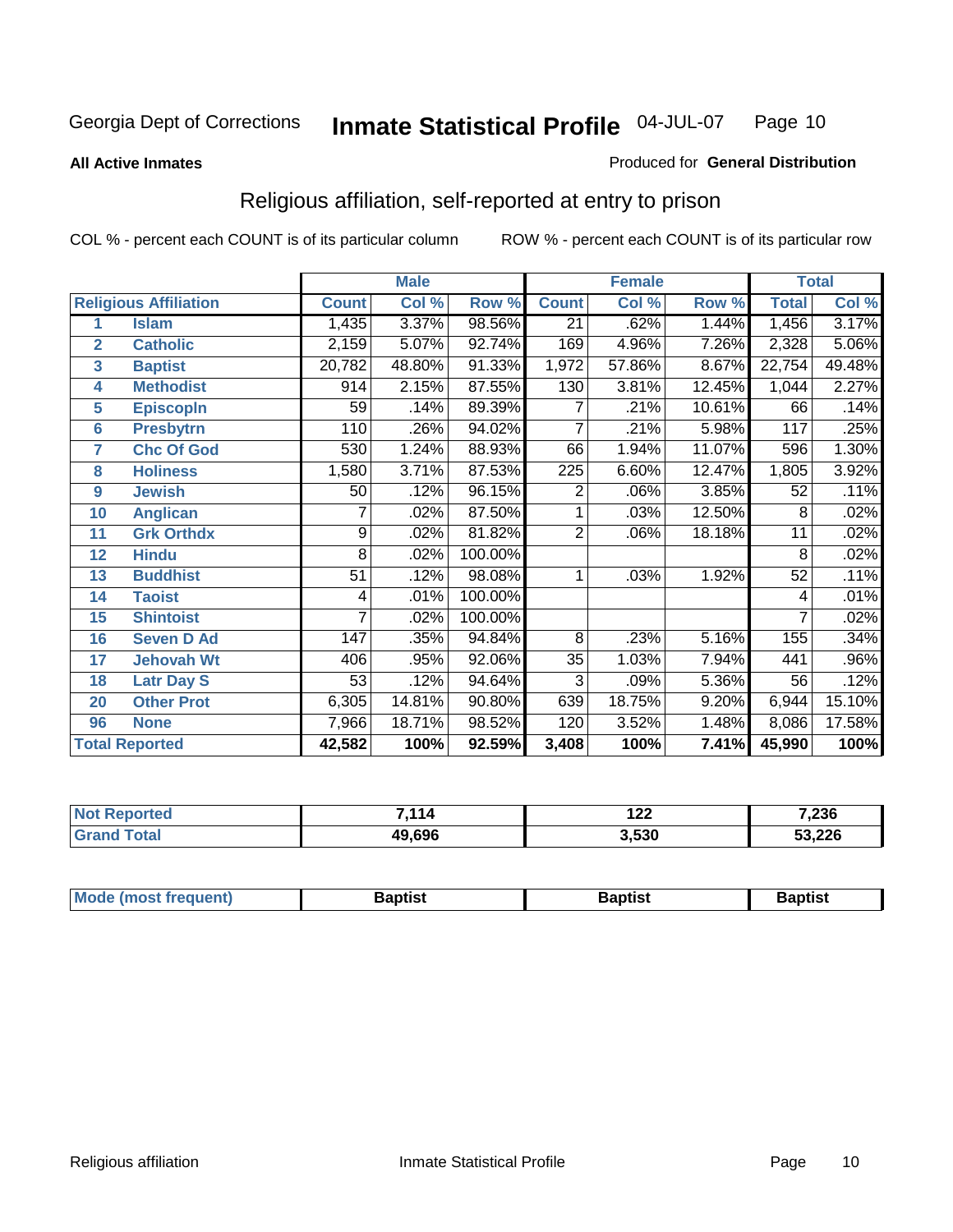#### **All Active Inmates**

#### Produced for **General Distribution**

### Home county, self-reported at entry to prison

|                |                      |                  | <b>Male</b> |         |                           | <b>Female</b> |        | <b>Total</b>     |       |
|----------------|----------------------|------------------|-------------|---------|---------------------------|---------------|--------|------------------|-------|
|                | <b>Home County</b>   | <b>Count</b>     | Col %       | Row %   | <b>Count</b>              | Col %         | Row %  | <b>Total</b>     | Col % |
| 1              | <b>Appling</b>       | $\overline{97}$  | .20%        | 93.27%  | 7                         | .20%          | 6.73%  | 104              | .20%  |
| $\overline{2}$ | <b>Atkinson</b>      | $\overline{38}$  | .08%        | 95.00%  | $\overline{2}$            | .06%          | 5.00%  | 40               | .08%  |
| 3              | <b>Bacon</b>         | 58               | .12%        | 95.08%  | $\overline{\overline{3}}$ | .09%          | 4.92%  | 61               | .12%  |
| 4              | <b>Baker</b>         | 8                | .02%        | 100.00% |                           |               |        | 8                | .02%  |
| 5              | <b>Baldwin</b>       | 284              | .60%        | 94.67%  | 16                        | .46%          | 5.33%  | 300              | .59%  |
| $6\phantom{a}$ | <b>Banks</b>         | 60               | .13%        | 92.31%  | $\overline{5}$            | .14%          | 7.69%  | 65               | .13%  |
| $\overline{7}$ | <b>Barrow</b>        | 266              | .56%        | 91.72%  | $\overline{24}$           | .69%          | 8.28%  | 290              | .57%  |
| 8              | <b>Bartow</b>        | 539              | 1.14%       | 87.64%  | $\overline{76}$           | 2.19%         | 12.36% | 615              | 1.21% |
| 9              | <b>Ben Hill</b>      | $\overline{213}$ | .45%        | 91.03%  | $\overline{21}$           | .60%          | 8.97%  | 234              | .46%  |
| 10             | <b>Berrien</b>       | $\overline{72}$  | .15%        | 91.14%  | $\overline{7}$            | .20%          | 8.86%  | $\overline{79}$  | .16%  |
| 11             | <b>Bibb</b>          | 1,177            | 2.48%       | 95.07%  | 61                        | 1.75%         | 4.93%  | 1,238            | 2.43% |
| 12             | <b>Bleckley</b>      | 84               | .18%        | 88.42%  | $\overline{11}$           | .32%          | 11.58% | $\overline{95}$  | .19%  |
| 13             | <b>Brantley</b>      | $\overline{52}$  | .11%        | 91.23%  | $\overline{5}$            | .14%          | 8.77%  | $\overline{57}$  | .11%  |
| 14             | <b>Brooks</b>        | $\overline{69}$  | .15%        | 98.57%  | $\overline{1}$            | .03%          | 1.43%  | $\overline{70}$  | .14%  |
| 15             | <b>Bryan</b>         | 100              | .21%        | 94.34%  | $\overline{6}$            | .17%          | 5.66%  | 106              | .21%  |
| 16             | <b>Bulloch</b>       | 353              | .74%        | 94.13%  | $\overline{22}$           | .63%          | 5.87%  | $\overline{375}$ | .74%  |
| 17             | <b>Burke</b>         | 185              | .39%        | 95.36%  | $\overline{9}$            | .26%          | 4.64%  | 194              | .38%  |
| 18             | <b>Butts</b>         | 150              | .32%        | 94.34%  | $\overline{9}$            | .26%          | 5.66%  | 159              | .31%  |
| 19             | <b>Calhoun</b>       | $\overline{44}$  | .09%        | 97.78%  | $\overline{1}$            | .03%          | 2.22%  | $\overline{45}$  | .09%  |
| 20             | <b>Camden</b>        | $\overline{111}$ | .23%        | 95.69%  | $\overline{5}$            | .14%          | 4.31%  | 116              | .23%  |
| 21             | <b>Candler</b>       | $\overline{86}$  | .18%        | 94.51%  | $\overline{5}$            | .14%          | 5.49%  | 91               | .18%  |
| 22             | <b>Carroll</b>       | $\overline{514}$ | 1.08%       | 89.70%  | $\overline{59}$           | 1.70%         | 10.30% | $\overline{573}$ | 1.13% |
| 23             | <b>Catoosa</b>       | 199              | .42%        | 86.90%  | $\overline{30}$           | .86%          | 13.10% | 229              | .45%  |
| 24             | <b>Charlton</b>      | $\overline{36}$  | .08%        | 100.00% |                           |               |        | $\overline{36}$  | .07%  |
| 25             | <b>Chatham</b>       | 2,261            | 4.77%       | 94.88%  | 122                       | 3.51%         | 5.12%  | 2,383            | 4.68% |
| 26             | <b>Chattahoochee</b> | $\overline{18}$  | .04%        | 85.71%  | 3                         | .09%          | 14.29% | $\overline{21}$  | .04%  |
| 27             | <b>Chattooga</b>     | $\overline{221}$ | .47%        | 91.32%  | $\overline{21}$           | .60%          | 8.68%  | $\overline{242}$ | .48%  |
| 28             | <b>Cherokee</b>      | 420              | .89%        | 89.55%  | 49                        | 1.41%         | 10.45% | 469              | .92%  |
| 29             | <b>Clarke</b>        | 507              | 1.07%       | 94.24%  | $\overline{31}$           | .89%          | 5.76%  | 538              | 1.06% |
| 30             | <b>Clay</b>          | $\overline{15}$  | .03%        | 93.75%  | $\mathbf{1}$              | .03%          | 6.25%  | $\overline{16}$  | .03%  |
| 31             | <b>Clayton</b>       | 1,381            | 2.91%       | 94.14%  | 86                        | 2.47%         | 5.86%  | 1,467            | 2.88% |
| 32             | <b>Clinch</b>        | $\overline{42}$  | .09%        | 91.30%  | 4                         | .12%          | 8.70%  | $\overline{46}$  | .09%  |
| 33             | <b>Cobb</b>          | 2,035            | 4.29%       | 91.05%  | 200                       | 5.75%         | 8.95%  | 2,235            | 4.39% |
| 34             | <b>Coffee</b>        | $\overline{225}$ | .47%        | 89.64%  | $\overline{26}$           | .75%          | 10.36% | 251              | .49%  |
| 35             | <b>Colquitt</b>      | 287              | .61%        | 94.10%  | 18                        | .52%          | 5.90%  | 305              | .60%  |
| 36             | <b>Columbia</b>      | 184              | .39%        | 92.00%  | 16                        | .46%          | 8.00%  | 200              | .39%  |
| 37             | <b>Cook</b>          | $\overline{118}$ | .25%        | 92.19%  | 10                        | .29%          | 7.81%  | 128              | .25%  |
| 38             | <b>Coweta</b>        | 456              | .96%        | 90.48%  | 48                        | 1.38%         | 9.52%  | 504              | .99%  |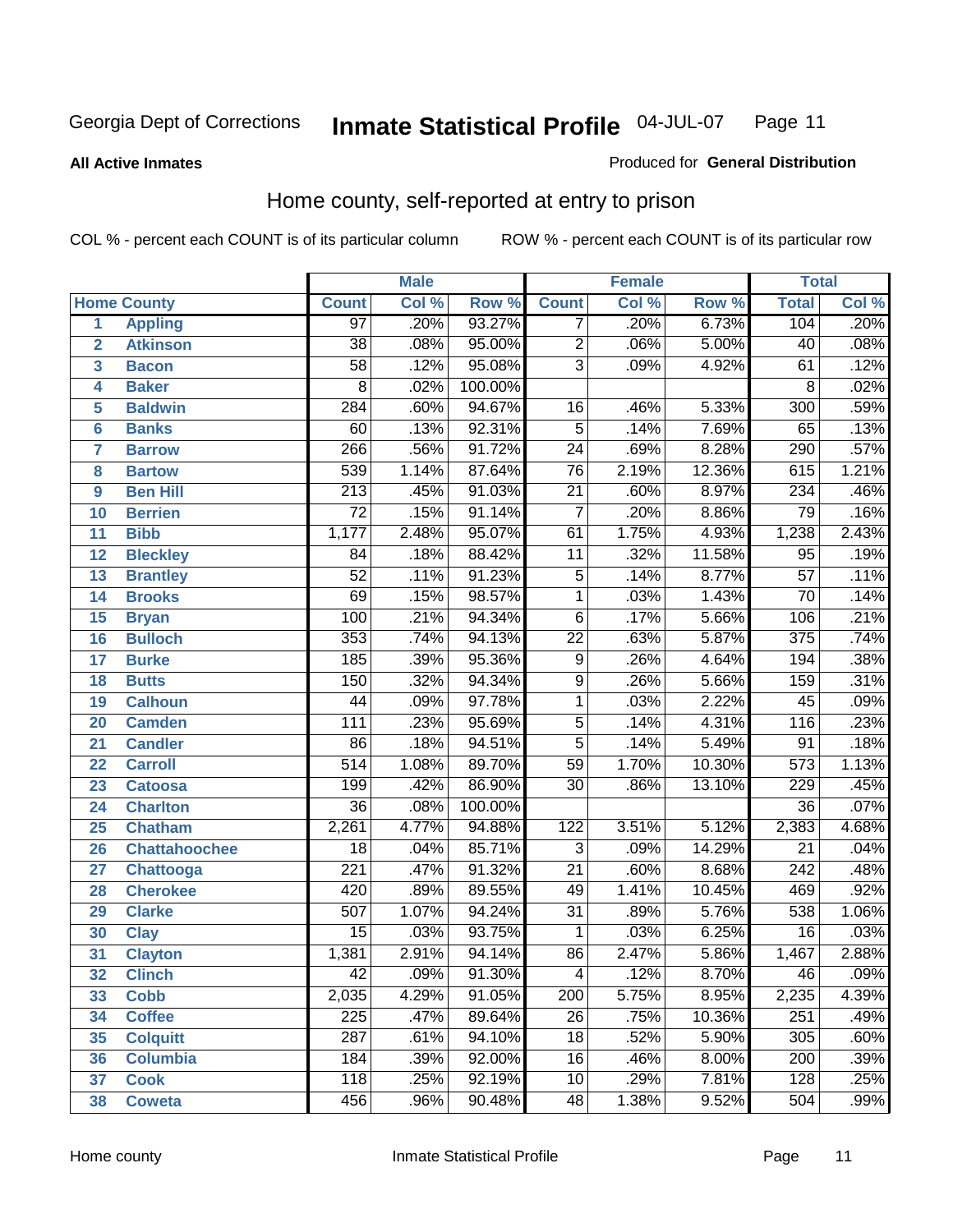**All Active Inmates**

#### Produced for **General Distribution**

### Home county, self-reported at entry to prison

|                 |                    |                  | <b>Male</b> |                  |                  | <b>Female</b> |        | <b>Total</b>      |        |
|-----------------|--------------------|------------------|-------------|------------------|------------------|---------------|--------|-------------------|--------|
|                 | <b>Home County</b> | <b>Count</b>     | Col %       | Row <sup>%</sup> | <b>Count</b>     | Col %         | Row %  | <b>Total</b>      | Col %  |
| 39              | <b>Crawford</b>    | $\overline{33}$  | .07%        | 89.19%           | 4                | .12%          | 10.81% | $\overline{37}$   | .07%   |
| 40              | <b>Crisp</b>       | 232              | .49%        | 94.31%           | $\overline{14}$  | .40%          | 5.69%  | $\overline{246}$  | .48%   |
| 41              | <b>Dade</b>        | 67               | .14%        | 97.10%           | $\overline{2}$   | .06%          | 2.90%  | 69                | .14%   |
| 42              | <b>Dawson</b>      | $\overline{81}$  | .17%        | 93.10%           | $\overline{6}$   | .17%          | 6.90%  | $\overline{87}$   | .17%   |
| 43              | <b>Decatur</b>     | 255              | .54%        | 93.41%           | $\overline{18}$  | .52%          | 6.59%  | $\overline{273}$  | .54%   |
| 44              | <b>Dekalb</b>      | 2,520            | 5.31%       | 94.63%           | $\overline{143}$ | 4.11%         | 5.37%  | 2,663             | 5.23%  |
| 45              | <b>Dodge</b>       | 146              | .31%        | 94.19%           | 9                | .26%          | 5.81%  | 155               | .30%   |
| 46              | <b>Dooly</b>       | $\overline{74}$  | .16%        | 96.10%           | $\overline{3}$   | .09%          | 3.90%  | $\overline{77}$   | .15%   |
| 47              | <b>Dougherty</b>   | $\overline{995}$ | 2.10%       | 93.34%           | $\overline{71}$  | 2.04%         | 6.66%  | 1,066             | 2.09%  |
| 48              | <b>Douglas</b>     | $\overline{579}$ | 1.22%       | 91.18%           | $\overline{56}$  | 1.61%         | 8.82%  | 635               | 1.25%  |
| 49              | <b>Early</b>       | $\overline{78}$  | .16%        | 98.73%           | 1                | .03%          | 1.27%  | 79                | .16%   |
| 50              | <b>Echols</b>      | $\overline{6}$   | .01%        | 100.00%          |                  |               |        | 6                 | .01%   |
| $\overline{51}$ | <b>Effingham</b>   | 138              | .29%        | 90.20%           | 15               | .43%          | 9.80%  | 153               | .30%   |
| 52              | <b>Elbert</b>      | 150              | .32%        | 94.34%           | 9                | .26%          | 5.66%  | 159               | .31%   |
| 53              | <b>Emanuel</b>     | $\overline{141}$ | .30%        | 93.38%           | $\overline{10}$  | .29%          | 6.62%  | 151               | .30%   |
| 54              | <b>Evans</b>       | $\overline{95}$  | .20%        | 97.94%           | $\overline{2}$   | .06%          | 2.06%  | $\overline{97}$   | .19%   |
| 55              | <b>Fannin</b>      | $\overline{98}$  | .21%        | 93.33%           | $\overline{7}$   | .20%          | 6.67%  | $\frac{105}{105}$ | .21%   |
| 56              | <b>Fayette</b>     | $\overline{141}$ | .30%        | 90.38%           | $\overline{15}$  | .43%          | 9.62%  | 156               | .31%   |
| 57              | <b>Floyd</b>       | 691              | 1.46%       | 90.09%           | $\overline{76}$  | 2.19%         | 9.91%  | 767               | 1.51%  |
| 58              | <b>Forsyth</b>     | 178              | .38%        | 89.90%           | $\overline{20}$  | .58%          | 10.10% | 198               | .39%   |
| 59              | <b>Franklin</b>    | 128              | .27%        | 92.09%           | $\overline{11}$  | .32%          | 7.91%  | 139               | .27%   |
| 60              | <b>Fulton</b>      | 5,572            | 11.75%      | 95.48%           | $\overline{264}$ | 7.59%         | 4.52%  | 5,836             | 11.47% |
| 61              | Gilmer             | 102              | .22%        | 93.58%           | 7                | .20%          | 6.42%  | 109               | .21%   |
| 62              | <b>Glascock</b>    | $\overline{7}$   | .01%        | 100.00%          |                  |               |        | $\overline{7}$    | .01%   |
| 63              | <b>Glynn</b>       | 389              | .82%        | 95.34%           | 19               | .55%          | 4.66%  | 408               | .80%   |
| 64              | <b>Gordon</b>      | 292              | .62%        | 90.97%           | $\overline{29}$  | .83%          | 9.03%  | $\overline{321}$  | .63%   |
| 65              | <b>Grady</b>       | 182              | .38%        | 91.92%           | $\overline{16}$  | .46%          | 8.08%  | 198               | .39%   |
| 66              | <b>Greene</b>      | $\overline{88}$  | .19%        | 93.62%           | $\overline{6}$   | .17%          | 6.38%  | $\overline{94}$   | .18%   |
| 67              | <b>Gwinnett</b>    | 1,459            | 3.08%       | 93.65%           | 99               | 2.85%         | 6.35%  | 1,558             | 3.06%  |
| 68              | <b>Habersham</b>   | 119              | .25%        | 93.70%           | $\overline{8}$   | .23%          | 6.30%  | $\overline{127}$  | .25%   |
| 69              | <b>Hall</b>        | 667              | 1.41%       | 91.37%           | 63               | 1.81%         | 8.63%  | 730               | 1.43%  |
| 70              | <b>Hancock</b>     | 64               | .13%        | 98.46%           | 1                | .03%          | 1.54%  | 65                | .13%   |
| 71              | <b>Haralson</b>    | 126              | .27%        | 90.65%           | $\overline{13}$  | .37%          | 9.35%  | 139               | .27%   |
| 72              | <b>Harris</b>      | 83               | .18%        | 94.32%           | $\overline{5}$   | .14%          | 5.68%  | 88                | .17%   |
| 73              | <b>Hart</b>        | $\overline{97}$  | .20%        | 95.10%           | $\overline{5}$   | .14%          | 4.90%  | 102               | .20%   |
| 74              | <b>Heard</b>       | $\overline{55}$  | .12%        | 94.83%           | $\overline{3}$   | .09%          | 5.17%  | 58                | .11%   |
| 75              | <b>Henry</b>       | 486              | 1.02%       | 90.84%           | 49               | 1.41%         | 9.16%  | 535               | 1.05%  |
| 76              | <b>Houston</b>     | 528              | 1.11%       | 93.95%           | $\overline{34}$  | .98%          | 6.05%  | 562               | 1.10%  |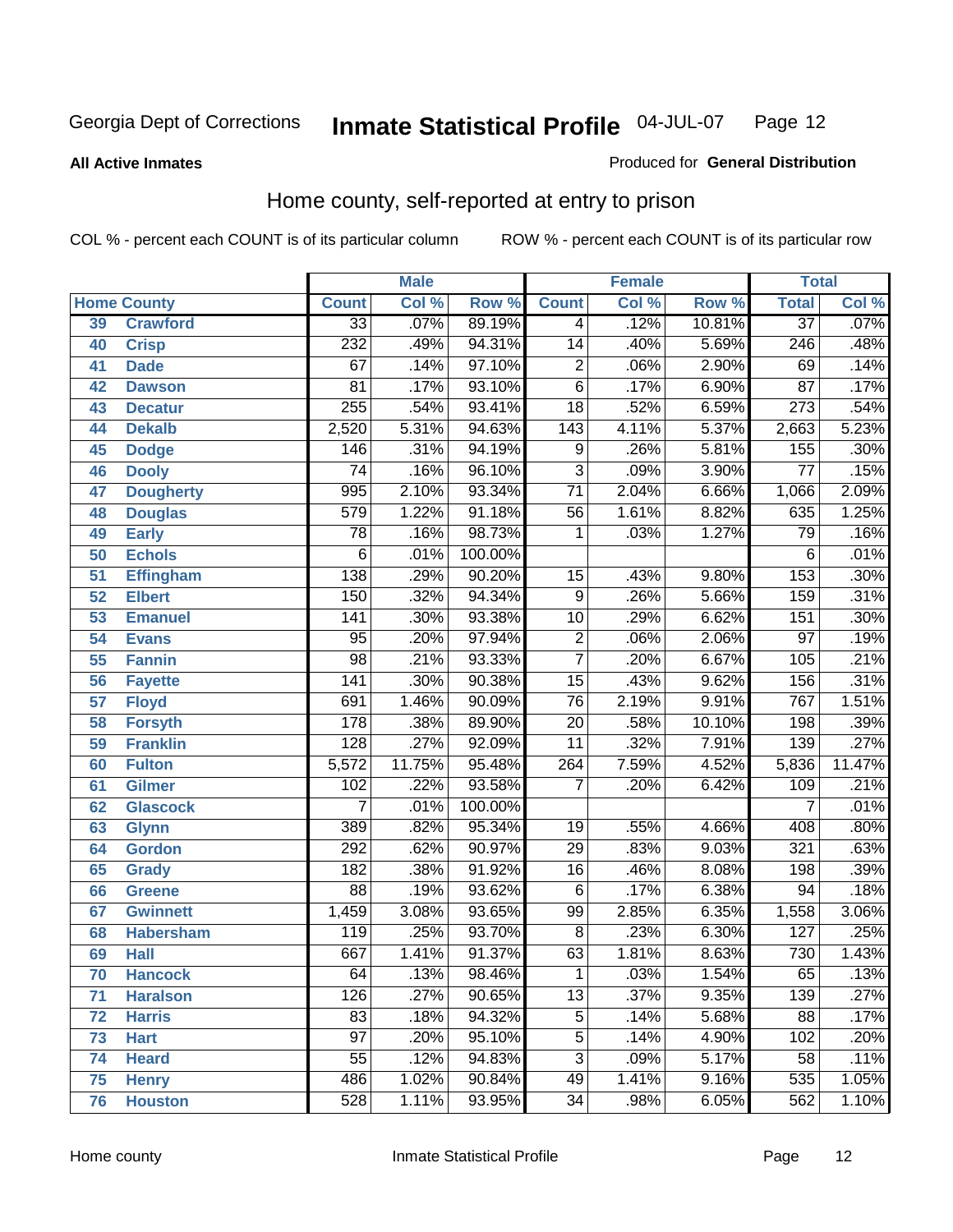#### **All Active Inmates**

#### Produced for **General Distribution**

### Home county, self-reported at entry to prison

|                 |                    |                  | <b>Male</b> |         |                  | <b>Female</b> |        | <b>Total</b>     |       |
|-----------------|--------------------|------------------|-------------|---------|------------------|---------------|--------|------------------|-------|
|                 | <b>Home County</b> | <b>Count</b>     | Col %       | Row %   | <b>Count</b>     | Col %         | Row %  | <b>Total</b>     | Col % |
| $\overline{77}$ | <b>Irwin</b>       | 67               | .14%        | 100.00% |                  |               |        | 67               | .13%  |
| 78              | <b>Jackson</b>     | $\overline{204}$ | .43%        | 91.07%  | $\overline{20}$  | .58%          | 8.93%  | $\overline{224}$ | .44%  |
| 79              | <b>Jasper</b>      | 66               | .14%        | 97.06%  | $\overline{2}$   | .06%          | 2.94%  | 68               | .13%  |
| 80              | <b>Jeff Davis</b>  | $\overline{75}$  | .16%        | 96.15%  | $\overline{3}$   | .09%          | 3.85%  | $\overline{78}$  | .15%  |
| 81              | <b>Jefferson</b>   | $\overline{111}$ | .23%        | 95.69%  | $\overline{5}$   | .14%          | 4.31%  | 116              | .23%  |
| 82              | <b>Jenkins</b>     | 67               | .14%        | 93.06%  | $\overline{5}$   | .14%          | 6.94%  | $\overline{72}$  | .14%  |
| 83              | <b>Johnson</b>     | $\overline{53}$  | .11%        | 89.83%  | $\overline{6}$   | .17%          | 10.17% | $\overline{59}$  | .12%  |
| 84              | <b>Jones</b>       | $\overline{72}$  | .15%        | 93.51%  | $\overline{5}$   | .14%          | 6.49%  | $\overline{77}$  | .15%  |
| 85              | <b>Lamar</b>       | $\overline{79}$  | .17%        | 96.34%  | $\overline{3}$   | .09%          | 3.66%  | $\overline{82}$  | .16%  |
| 86              | <b>Lanier</b>      | $\overline{36}$  | .08%        | 80.00%  | $\overline{9}$   | .26%          | 20.00% | $\overline{45}$  | .09%  |
| 87              | <b>Laurens</b>     | $\overline{301}$ | .63%        | 92.62%  | $\overline{24}$  | .69%          | 7.38%  | 325              | .64%  |
| 88              | <b>Lee</b>         | $\overline{62}$  | .13%        | 98.41%  | 1                | .03%          | 1.59%  | 63               | .12%  |
| 89              | <b>Liberty</b>     | $\overline{248}$ | .52%        | 93.94%  | $\overline{16}$  | .46%          | 6.06%  | 264              | .52%  |
| 90              | <b>Lincoln</b>     | $\overline{41}$  | .09%        | 100.00% |                  |               |        | $\overline{41}$  | .08%  |
| 91              | Long               | $\overline{37}$  | .08%        | 88.10%  | $\overline{5}$   | .14%          | 11.90% | $\overline{42}$  | .08%  |
| 92              | <b>Lowndes</b>     | 533              | 1.12%       | 95.01%  | $\overline{28}$  | .81%          | 4.99%  | 561              | 1.10% |
| 93              | <b>Lumpkin</b>     | $\overline{82}$  | .17%        | 89.13%  | $\overline{10}$  | .29%          | 10.87% | $\overline{92}$  | .18%  |
| 94              | <b>Macon</b>       | $\overline{87}$  | .18%        | 95.60%  | 4                | .12%          | 4.40%  | $\overline{91}$  | .18%  |
| 95              | <b>Madison</b>     | 116              | .24%        | 89.92%  | $\overline{13}$  | .37%          | 10.08% | 129              | .25%  |
| 96              | <b>Marion</b>      | $\overline{41}$  | .09%        | 95.35%  | $\overline{2}$   | .06%          | 4.65%  | $\overline{43}$  | .08%  |
| 97              | <b>Mcduffie</b>    | $\overline{162}$ | .34%        | 95.86%  | $\overline{7}$   | .20%          | 4.14%  | 169              | .33%  |
| 98              | <b>Mcintosh</b>    | $\overline{60}$  | .13%        | 89.55%  | $\overline{7}$   | .20%          | 10.45% | $\overline{67}$  | .13%  |
| 99              | <b>Meriwether</b>  | 194              | .41%        | 94.17%  | $\overline{12}$  | .35%          | 5.83%  | $\overline{206}$ | .40%  |
| 100             | <b>Miller</b>      | $\overline{32}$  | .07%        | 94.12%  | $\overline{2}$   | .06%          | 5.88%  | $\overline{34}$  | .07%  |
| 101             | <b>Mitchell</b>    | $\overline{177}$ | .37%        | 90.77%  | $\overline{18}$  | .52%          | 9.23%  | 195              | .38%  |
| 102             | <b>Monroe</b>      | 136              | .29%        | 92.52%  | $\overline{11}$  | .32%          | 7.48%  | 147              | .29%  |
| 103             | <b>Montgomery</b>  | 39               | .08%        | 95.12%  | $\overline{2}$   | .06%          | 4.88%  | 41               | .08%  |
| 104             | <b>Morgan</b>      | $\overline{73}$  | .15%        | 90.12%  | $\overline{8}$   | .23%          | 9.88%  | $\overline{81}$  | .16%  |
| 105             | <b>Murray</b>      | $\overline{212}$ | .45%        | 89.45%  | $\overline{25}$  | .72%          | 10.55% | 237              | .47%  |
| 106             | <b>Muscogee</b>    | 1,536            | 3.24%       | 93.09%  | $\overline{114}$ | 3.28%         | 6.91%  | 1,650            | 3.24% |
| 107             | <b>Newton</b>      | 494              | 1.04%       | 91.99%  | 43               | 1.24%         | 8.01%  | 537              | 1.06% |
| 108             | <b>Oconee</b>      | 49               | .10%        | 92.45%  | $\overline{4}$   | .12%          | 7.55%  | $\overline{53}$  | .10%  |
| 109             | <b>Oglethorpe</b>  | 48               | .10%        | 94.12%  | $\overline{3}$   | .09%          | 5.88%  | $\overline{51}$  | .10%  |
| 110             | <b>Paulding</b>    | 239              | .50%        | 90.19%  | $\overline{26}$  | .75%          | 9.81%  | 265              | .52%  |
| 111             | <b>Peach</b>       | 112              | .24%        | 95.73%  | $\overline{5}$   | .14%          | 4.27%  | 117              | .23%  |
| 112             | <b>Pickens</b>     | $\overline{88}$  | .19%        | 87.13%  | $\overline{13}$  | .37%          | 12.87% | 101              | .20%  |
| 113             | <b>Pierce</b>      | $\overline{58}$  | .12%        | 93.55%  | 4                | .12%          | 6.45%  | 62               | .12%  |
| 114             | <b>Pike</b>        | $\overline{59}$  | .12%        | 95.16%  | $\overline{3}$   | .09%          | 4.84%  | 62               | .12%  |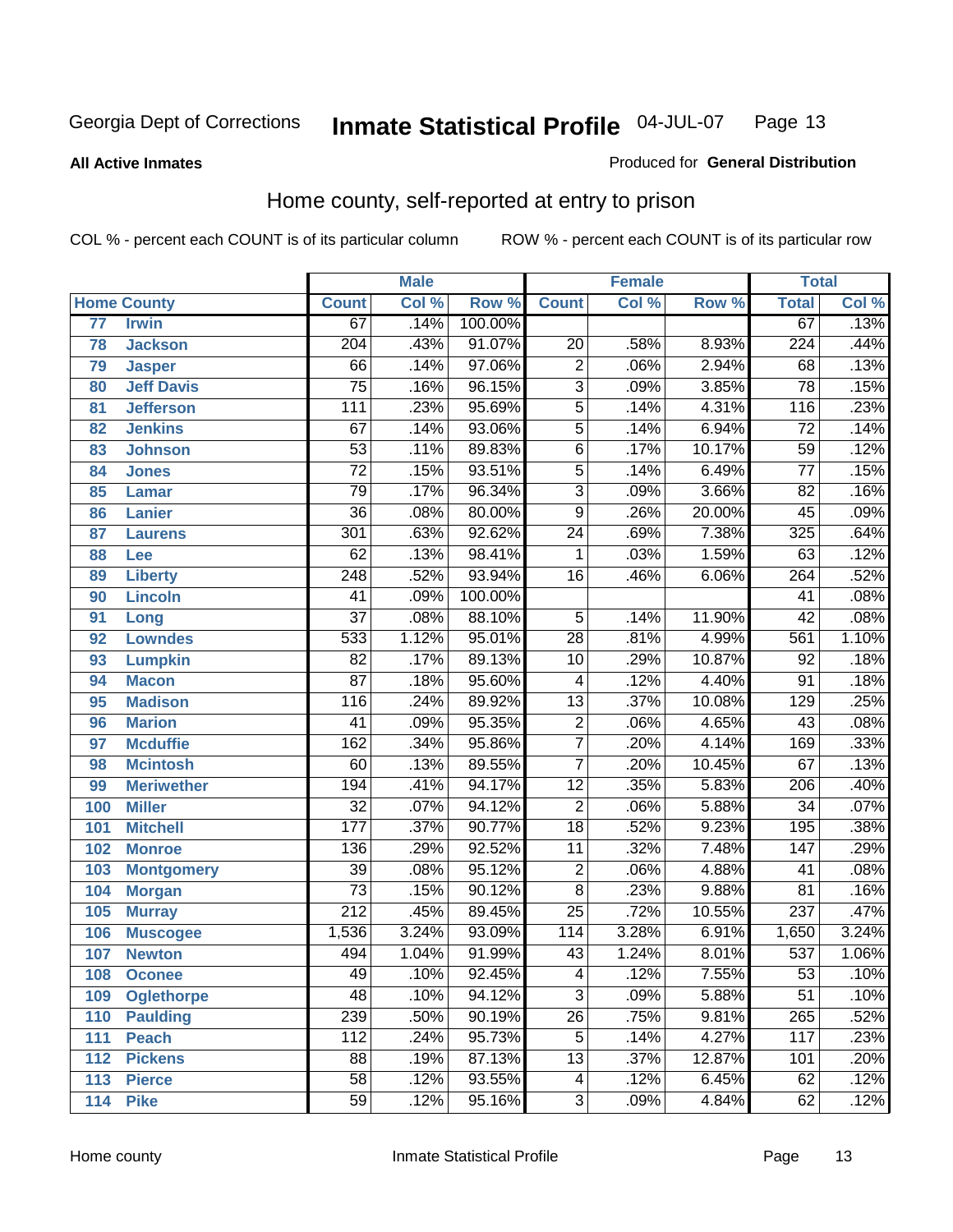#### **All Active Inmates**

#### Produced for **General Distribution**

### Home county, self-reported at entry to prison

|     |                    |                  | <b>Male</b> |                  |                  | <b>Female</b> |        | <b>Total</b>     |       |
|-----|--------------------|------------------|-------------|------------------|------------------|---------------|--------|------------------|-------|
|     | <b>Home County</b> | <b>Count</b>     | Col %       | Row <sup>%</sup> | <b>Count</b>     | Col %         | Row %  | <b>Total</b>     | Col % |
| 115 | <b>Polk</b>        | 191              | .40%        | 90.95%           | $\overline{19}$  | .55%          | 9.05%  | 210              | .41%  |
| 116 | <b>Pulaski</b>     | $\overline{82}$  | .17%        | 88.17%           | $\overline{11}$  | .32%          | 11.83% | $\overline{93}$  | .18%  |
| 117 | <b>Putnam</b>      | $\overline{133}$ | .28%        | 97.79%           | $\overline{3}$   | .09%          | 2.21%  | 136              | .27%  |
| 118 | Quitman            | $\overline{12}$  | .03%        | 85.71%           | $\overline{2}$   | .06%          | 14.29% | 14               | .03%  |
| 119 | <b>Rabun</b>       | 63               | .13%        | 88.73%           | $\overline{8}$   | .23%          | 11.27% | $\overline{71}$  | .14%  |
| 120 | <b>Randolph</b>    | $\overline{43}$  | .09%        | 95.56%           | $\overline{2}$   | .06%          | 4.44%  | 45               | .09%  |
| 121 | <b>Richmond</b>    | 1,799            | 3.79%       | 94.34%           | $\overline{108}$ | 3.11%         | 5.66%  | 1,907            | 3.75% |
| 122 | <b>Rockdale</b>    | 304              | .64%        | 91.84%           | $\overline{27}$  | .78%          | 8.16%  | 331              | .65%  |
| 123 | <b>Schley</b>      | $\overline{21}$  | .04%        | 100.00%          |                  |               |        | $\overline{21}$  | .04%  |
| 124 | <b>Screven</b>     | $\overline{121}$ | .26%        | 94.53%           | 7                | .20%          | 5.47%  | 128              | .25%  |
| 125 | <b>Seminole</b>    | 57               | .12%        | 89.06%           | $\overline{7}$   | .20%          | 10.94% | 64               | .13%  |
| 126 | <b>Spalding</b>    | 523              | 1.10%       | 91.59%           | 48               | 1.38%         | 8.41%  | 571              | 1.12% |
| 127 | <b>Stephens</b>    | 165              | .35%        | 91.16%           | $\overline{16}$  | .46%          | 8.84%  | 181              | .36%  |
| 128 | <b>Stewart</b>     | $\overline{36}$  | .08%        | 97.30%           | 1                | .03%          | 2.70%  | $\overline{37}$  | .07%  |
| 129 | <b>Sumter</b>      | $\overline{237}$ | .50%        | 93.68%           | $\overline{16}$  | .46%          | 6.32%  | 253              | .50%  |
| 130 | <b>Talbot</b>      | 48               | .10%        | 92.31%           | 4                | .12%          | 7.69%  | $\overline{52}$  | .10%  |
| 131 | <b>Taliaferro</b>  | 8                | .02%        | 100.00%          |                  |               |        | $\overline{8}$   | .02%  |
| 132 | <b>Tattnall</b>    | 137              | .29%        | 93.20%           | $\overline{10}$  | .29%          | 6.80%  | $\overline{147}$ | .29%  |
| 133 | <b>Taylor</b>      | 62               | .13%        | 92.54%           | $\overline{5}$   | .14%          | 7.46%  | 67               | .13%  |
| 134 | <b>Telfair</b>     | $\overline{133}$ | .28%        | 93.01%           | $\overline{10}$  | .29%          | 6.99%  | 143              | .28%  |
| 135 | <b>Terrell</b>     | $\overline{75}$  | .16%        | 94.94%           | 4                | .12%          | 5.06%  | 79               | .16%  |
| 136 | <b>Thomas</b>      | 283              | .60%        | 93.71%           | $\overline{19}$  | .55%          | 6.29%  | 302              | .59%  |
| 137 | <b>Tift</b>        | 294              | .62%        | 96.71%           | $\overline{10}$  | .29%          | 3.29%  | 304              | .60%  |
| 138 | <b>Toombs</b>      | 233              | .49%        | 92.83%           | $\overline{18}$  | .52%          | 7.17%  | 251              | .49%  |
| 139 | <b>Towns</b>       | $\overline{24}$  | .05%        | 92.31%           | $\overline{2}$   | .06%          | 7.69%  | 26               | .05%  |
| 140 | <b>Treutlen</b>    | $\overline{57}$  | .12%        | 96.61%           | $\overline{2}$   | .06%          | 3.39%  | 59               | .12%  |
| 141 | <b>Troup</b>       | 599              | 1.26%       | 91.73%           | $\overline{54}$  | 1.55%         | 8.27%  | 653              | 1.28% |
| 142 | <b>Turner</b>      | 64               | .13%        | 95.52%           | $\overline{3}$   | .09%          | 4.48%  | 67               | .13%  |
| 143 | <b>Twiggs</b>      | $\overline{52}$  | .11%        | 96.30%           | $\overline{2}$   | .06%          | 3.70%  | 54               | .11%  |
| 144 | <b>Union</b>       | 61               | .13%        | 91.04%           | $\overline{6}$   | .17%          | 8.96%  | 67               | .13%  |
| 145 | <b>Upson</b>       | $\overline{222}$ | .47%        | 92.89%           | $\overline{17}$  | .49%          | 7.11%  | 239              | .47%  |
| 146 | <b>Walker</b>      | $\overline{320}$ | .67%        | 91.17%           | $\overline{31}$  | .89%          | 8.83%  | 351              | .69%  |
| 147 | <b>Walton</b>      | 271              | .57%        | 94.76%           | $\overline{15}$  | .43%          | 5.24%  | 286              | .56%  |
| 148 | <b>Ware</b>        | 289              | .61%        | 92.93%           | $\overline{22}$  | .63%          | 7.07%  | $\overline{311}$ | .61%  |
| 149 | <b>Warren</b>      | 44               | .09%        | 91.67%           | 4                | .12%          | 8.33%  | 48               | .09%  |
| 150 | <b>Washington</b>  | 121              | .26%        | 94.53%           | 7                | .20%          | 5.47%  | 128              | .25%  |
| 151 | <b>Wayne</b>       | 154              | .32%        | 90.06%           | $\overline{17}$  | .49%          | 9.94%  | 171              | .34%  |
| 152 | <b>Webster</b>     | $\overline{9}$   | .02%        | 90.00%           | 1                | .03%          | 10.00% | 10               | .02%  |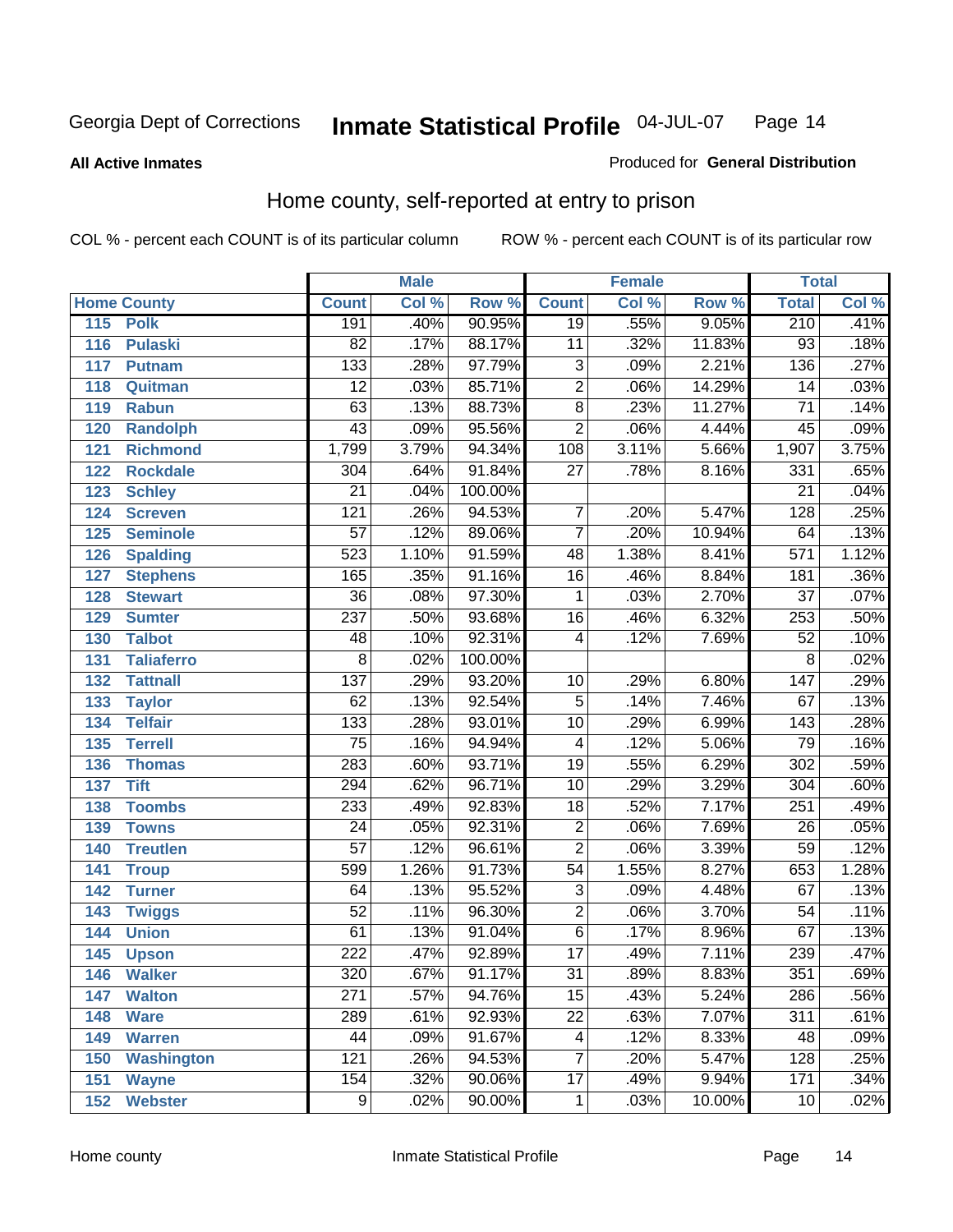#### **All Active Inmates**

#### Produced for **General Distribution**

### Home county, self-reported at entry to prison

|                      |                  | <b>Male</b>  |       |        |              | <b>Female</b> | <b>Total</b> |              |       |
|----------------------|------------------|--------------|-------|--------|--------------|---------------|--------------|--------------|-------|
| <b>Home County</b>   |                  | <b>Count</b> | Col % | Row %  | <b>Count</b> | Col %         | Row %        | <b>Total</b> | Col % |
| 153                  | <b>Wheeler</b>   | 18           | .04%  | 90.00% | 2            | .06%          | 10.00%       | 20           | .04%  |
| 154                  | <b>White</b>     | 77           | .16%  | 86.52% | 12           | .35%          | 13.48%       | 89           | .17%  |
| 155                  | <b>Whitfield</b> | 655          | 1.38% | 90.10% | 72           | 2.07%         | 9.90%        | 727          | 1.43% |
| 156                  | <b>Wilcox</b>    | 55           | .12%  | 93.22% | 4            | .12%          | 6.78%        | 59           | .12%  |
| 157                  | <b>Wilkes</b>    | 59           | .12%  | 92.19% | 5            | .14%          | 7.81%        | 64           | .13%  |
| 158                  | <b>Wilkinson</b> | 71           | .15%  | 88.75% | 9            | .26%          | 11.25%       | 80           | .16%  |
| 159                  | <b>Worth</b>     | 114          | .24%  | 94.21% | 7            | .20%          | 5.79%        | 121          | .24%  |
| 160                  | <b>Unknown</b>   | 2,770        | 5.84% | 92.43% | 227          | 6.53%         | 7.57%        | 2,997        | 5.89% |
| <b>Total Rported</b> |                  | 47,419       | 100%  | 93.17% | 3,477        | 100%          | 6.83%        | 50,896       | 100%  |

| rted<br>NO1 | 2.LI   | JJ.  | 2,330  |
|-------------|--------|------|--------|
| `otal       | 49,696 | .530 | 53,226 |

| <b>Mode</b> | مرمية الرار | ™ulton | uiton |
|-------------|-------------|--------|-------|
|             |             |        |       |
|             |             |        |       |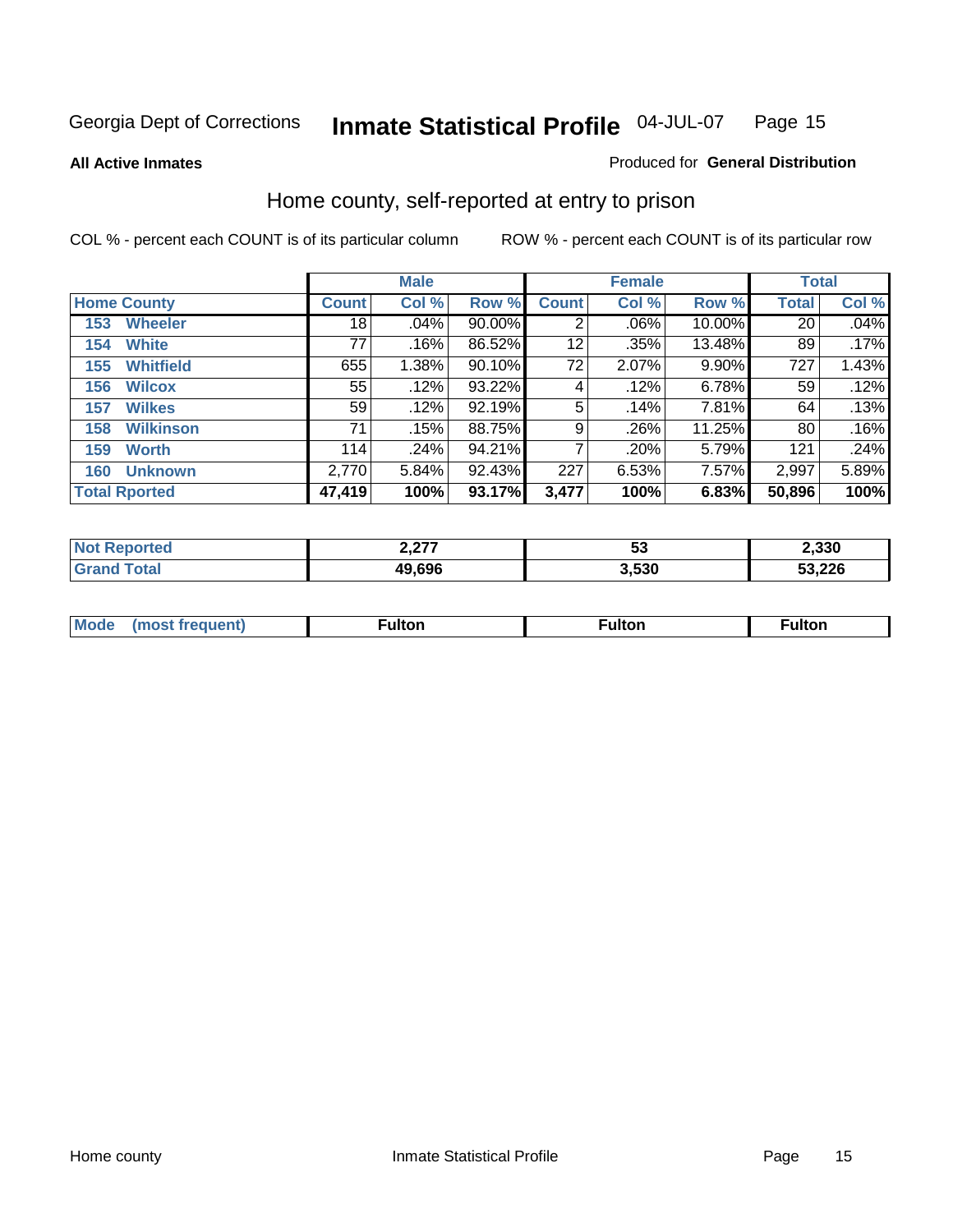#### **All Active Inmates**

#### Produced for **General Distribution**

### Environment to age 16, self-reported at entry to prison

|                                      | <b>Male</b>  |          |           | <b>Female</b>      |        | <b>Total</b> |        |        |
|--------------------------------------|--------------|----------|-----------|--------------------|--------|--------------|--------|--------|
| <b>Environment to age 16</b>         | <b>Count</b> | Col %    | Row %     | <b>Count</b>       | Col %  | Row %        | Total  | Col %  |
| <b>Rural/Farm</b>                    | 1,570        | 3.29%    | $91.17\%$ | 152                | 4.39%  | 8.83%        | 1,722  | 3.37%  |
| <b>Rural/Nfarm</b><br>$\overline{2}$ | 2,415        | $5.07\%$ | 87.00%    | 361                | 10.43% | 13.00%       | 2,776  | 5.43%  |
| <b>S.M.S.A</b><br>3                  | 15,829       | 33.22%   | 96.05%    | 651                | 18.81% | 3.95%        | 16,480 | 32.24% |
| <b>Urban</b><br>4                    | 10,678       | 22.41%   | $90.26\%$ | 1,152              | 33.29% | $9.74\%$     | 11,830 | 23.14% |
| <b>Small Town</b><br>5               | 17,160       | 36.01%   | 93.74%    | $\vert .145 \vert$ | 33.08% | 6.26%        | 18,305 | 35.81% |
| <b>Total Reported</b>                | 47,652       | 100%     | 93.23%    | 3,461              | 100%   | 6.77%        | 51,113 | 100%   |

| Reported<br><b>Not</b> | 2,044  | 69    | <b>2112</b><br><b>4,110</b> |
|------------------------|--------|-------|-----------------------------|
| Total                  | 49,696 | 3,530 | 53,226                      |

| Mo<br>. . | . owr | <u>'''' ''</u><br>roa<br>_____ | .0W <sub>r</sub> |
|-----------|-------|--------------------------------|------------------|
|           |       |                                |                  |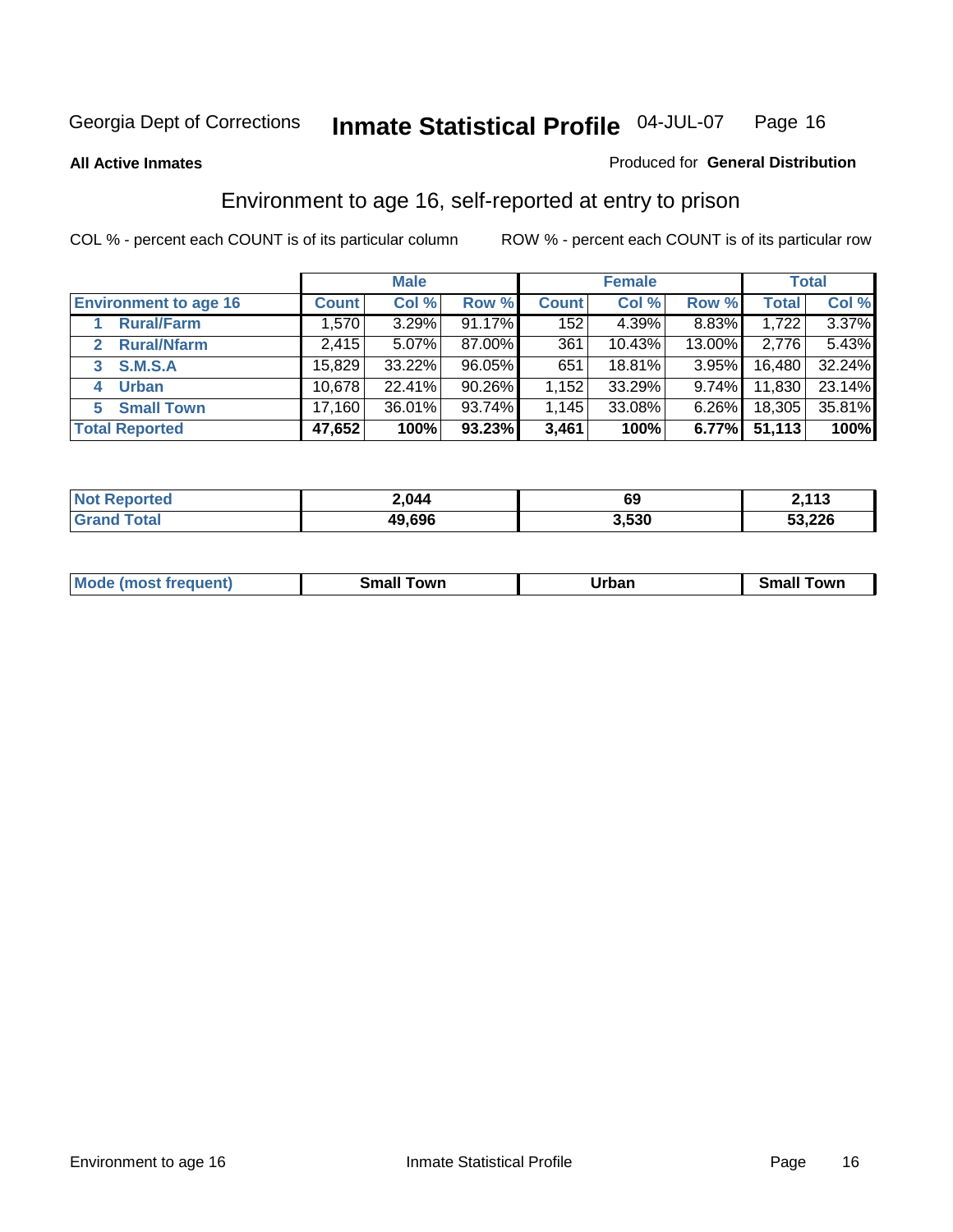#### **All Active Inmates**

#### Produced for **General Distribution**

### Guardian status to age 16, self-reported at entry to prison

|                                  |              | <b>Male</b> |         |              | <b>Female</b> |          |              | <b>Total</b> |
|----------------------------------|--------------|-------------|---------|--------------|---------------|----------|--------------|--------------|
| <b>Guardian Status To Age 16</b> | <b>Count</b> | Col %       | Row %   | <b>Count</b> | Col %         | Row %    | <b>Total</b> | Col %        |
| 1 Orphanage                      | 43           | .14%        | 95.56%  | 2            | $.17\%$       | 4.44%    | 45           | .14%         |
| 2 Father Only                    | 944          | 3.04%       | 96.52%  | 34           | $2.86\%$      | 3.48%    | 978          | 3.03%        |
| <b>3 Both Parents</b>            | 12,720       | 40.93%      | 95.81%  | 556          | 46.76%        | 4.19%    | 13,276       | 41.15%       |
| <b>4 Mother Only</b>             | 13,088       | 42.12%      | 97.22%  | 374          | 31.46%        | 2.78%    | 13,462       | 41.72%       |
| <b>6 Oth Female</b>              | 776          | 2.50%       | 95.45%  | 37           | 3.11%         | 4.55%    | 813          | 2.52%        |
| <b>7 Oth Male</b>                | 135          | .43%        | 97.12%  | 4            | $.34\%$       | 2.88%    | 139          | .43%         |
| 8 Step-Parents                   | 362          | 1.16%       | 100.00% |              |               |          | 362          | 1.12%        |
| 9 Foster Home                    | 448          | 1.44%       | 96.34%  | 17           | 1.43%         | $3.66\%$ | 465          | 1.44%        |
| <b>10 Grand Parents</b>          | 2,559        | 8.23%       | 93.94%  | 165          | 13.88%        | 6.06%    | 2,724        | 8.44%        |
| <b>Total Reported</b>            | 31,075       | 100%        | 96.31%  | 1,189        | 100%          | 3.69%    | 32,264       | 100%         |

| rrec<br>Nt | 18,62' | 2,341 | 20,962 |
|------------|--------|-------|--------|
| . Gr       | 19.696 | 3,530 | 53,226 |

| Mode | Onlv<br>Mot | <b>Roth</b><br>Parents | <b>IMot</b><br>Onlv<br>∵hei |
|------|-------------|------------------------|-----------------------------|
|      |             |                        |                             |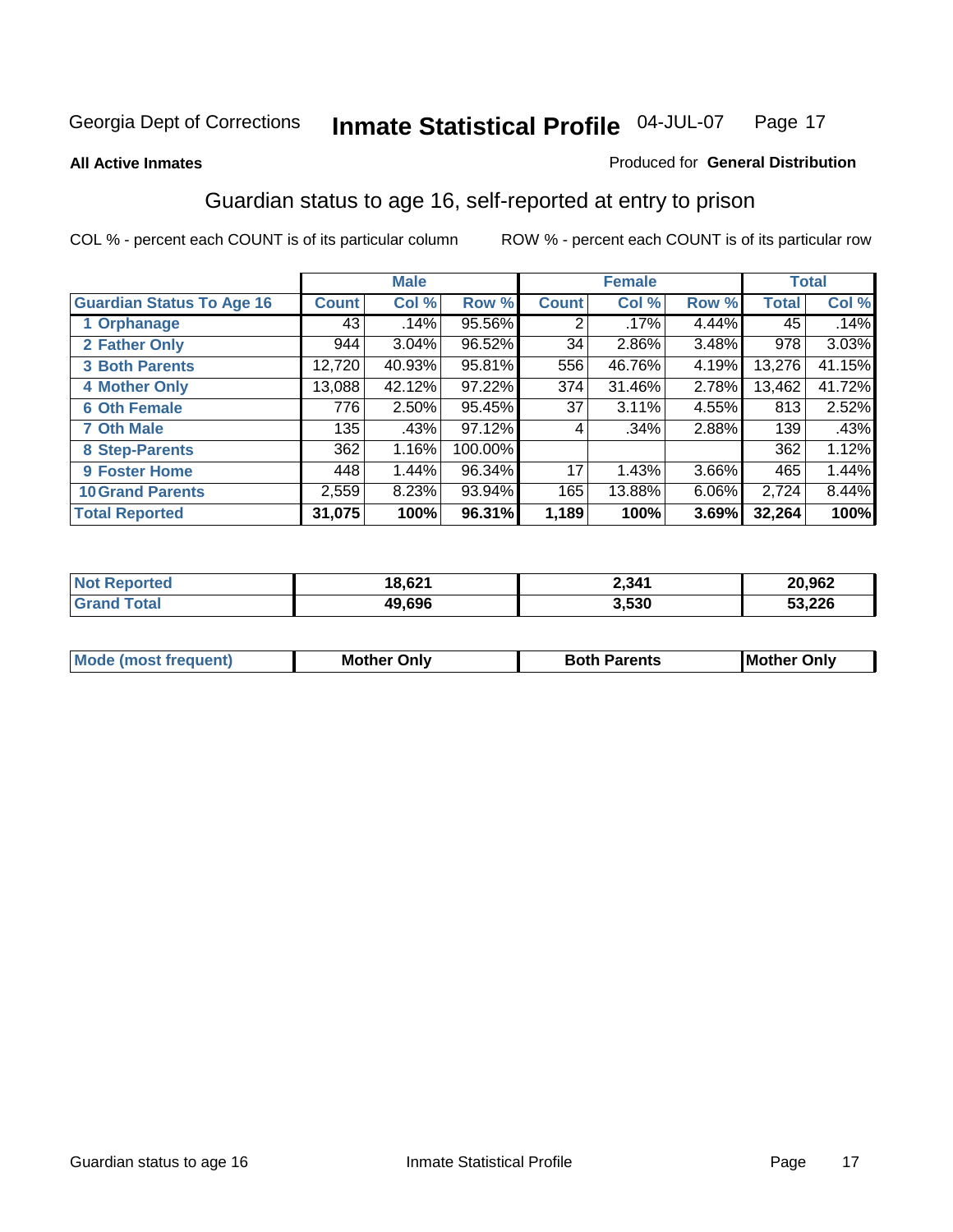#### **All Active Inmates**

#### Produced for **General Distribution**

### Employment status before prison, self-reported at entry to prison

|              |                          |              | <b>Male</b> |        |              | <b>Female</b> |          |              | <b>Total</b> |
|--------------|--------------------------|--------------|-------------|--------|--------------|---------------|----------|--------------|--------------|
|              | <b>Employment Status</b> | <b>Count</b> | Col %       | Row %  | <b>Count</b> | Col %         | Row %    | <b>Total</b> | Col %        |
|              | <b>Full Time</b>         | 22,661       | 51.91%      | 96.19% | 898          | 48.02%        | 3.81%    | 23,559       | 51.75%       |
| $\mathbf{2}$ | <b>Part Time</b>         | 3,509        | 8.04%       | 97.66% | 84           | 4.49%         | 2.34%    | 3,593        | 7.89%        |
| 3            | Unempl $<$ 6m            | 4,753        | 10.89%      | 96.68% | 163          | 8.72%         | 3.32%    | 4,916        | 10.80%       |
| 4            | Unempl > 6m              | 7,387        | 16.92%      | 96.13% | 297          | 15.88%        | 3.87%    | 7,684        | 16.88%       |
| 5            | <b>Never Workd</b>       | 3,403        | 7.79%       | 95.38% | 165          | 8.82%         | $4.62\%$ | 3,568        | 7.84%        |
| 6            | <b>Student</b>           | 366          | .84%        | 87.14% | 54           | 2.89%         | 12.86%   | 420          | .92%         |
|              | <b>Incapable</b>         | 1,579        | 3.62%       | 88.31% | 209          | 11.18%        | 11.69%   | 1,788        | 3.93%        |
|              | <b>Total Reported</b>    | 43,658       | 100%        | 95.89% | 1,870        | 100%          | 4.11%    | 45,528       | 100%         |

| nu c | 6.038  | .660  | 7,698  |
|------|--------|-------|--------|
|      | 49.696 | 3.530 | 53,226 |

| <b>M</b> ດ | the contract of the contract of the contract of the contract of the contract of the contract of the contract of | , ull i<br>ıme<br>the contract of the contract of the contract of the contract of the contract of the contract of the contract of | ïme<br>uı |
|------------|-----------------------------------------------------------------------------------------------------------------|-----------------------------------------------------------------------------------------------------------------------------------|-----------|
|            |                                                                                                                 |                                                                                                                                   |           |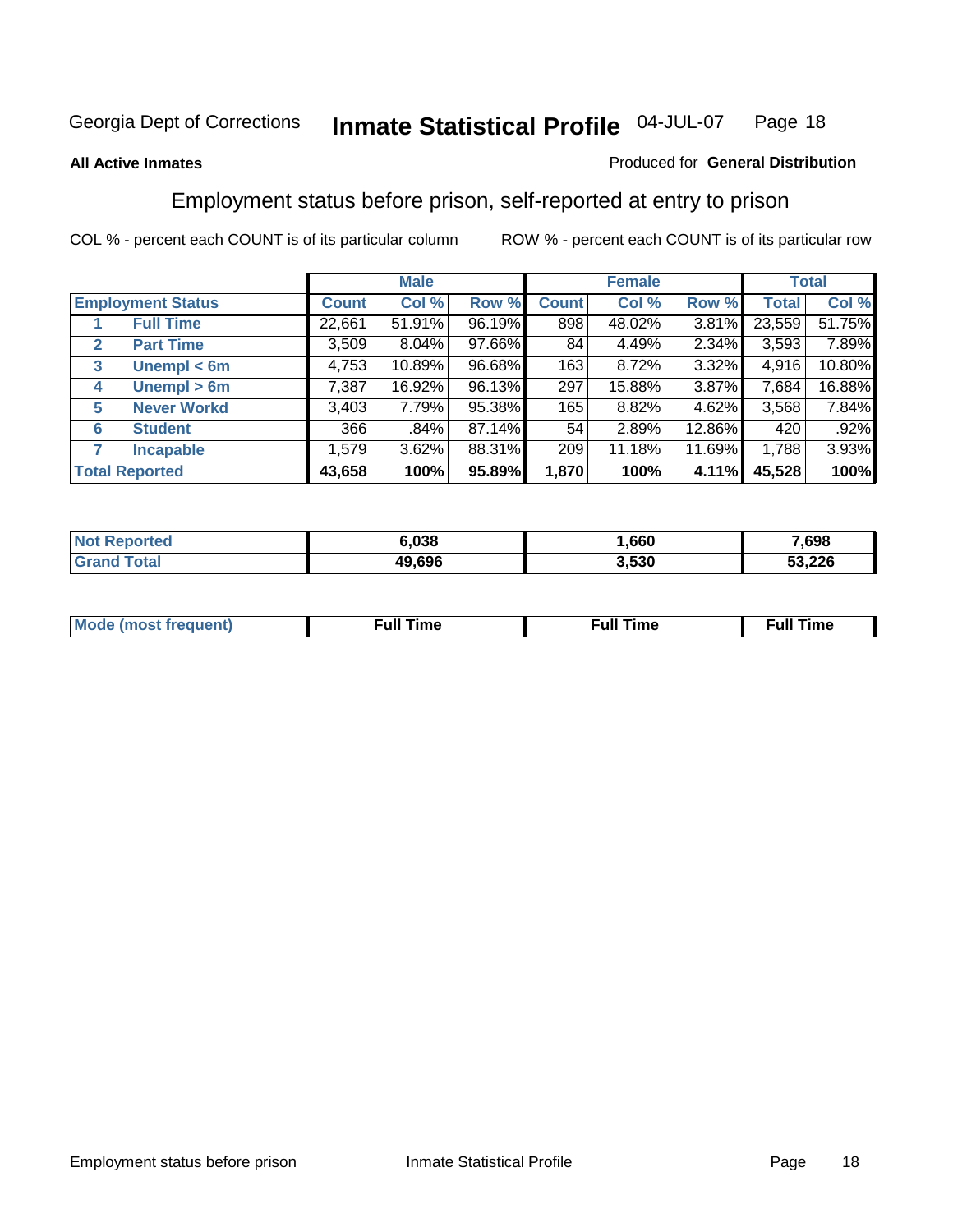#### **All Active Inmates**

Produced for **General Distribution**

### Age at admission

|                         | <b>Male</b>      |       | <b>Female</b> |                 |       | <b>Total</b> |              |       |
|-------------------------|------------------|-------|---------------|-----------------|-------|--------------|--------------|-------|
| <b>Age At Admission</b> | <b>Count</b>     | Col % | Row %         | <b>Count</b>    | Col % | Row %        | <b>Total</b> | Col % |
| 13                      | $\mathbf{1}$     | 0.01% | 100.00%       |                 |       |              | 1            | 0.01% |
| 14                      | $\overline{13}$  | 0.03% | 92.86%        | 1               | 0.03% | 7.14%        | 14           | 0.03% |
| 15                      | 61               | 0.12% | 100.00%       |                 |       |              | 61           | 0.11% |
| 16                      | 184              | 0.37% | 95.34%        | 9               | 0.25% | 4.66%        | 193          | 0.36% |
| $\overline{17}$         | 811              | 1.63% | 96.43%        | $\overline{30}$ | 0.85% | 3.57%        | 841          | 1.58% |
| 18                      | 1,560            | 3.14% | 97.32%        | 43              | 1.22% | 2.68%        | 1,603        | 3.01% |
| 19                      | 2,046            | 4.12% | 96.65%        | $\overline{71}$ | 2.01% | 3.35%        | 2,117        | 3.98% |
| 20                      | 2,131            | 4.29% | 95.52%        | 100             | 2.83% | 4.48%        | 2,231        | 4.19% |
| 21                      | 2,092            | 4.21% | 95.44%        | 100             | 2.83% | 4.56%        | 2,192        | 4.12% |
| 22                      | 2,147            | 4.32% | 95.68%        | $\overline{97}$ | 2.75% | 4.32%        | 2,244        | 4.22% |
| 23                      | 2,053            | 4.13% | 94.13%        | 128             | 3.63% | 5.87%        | 2,181        | 4.10% |
| 24                      | 2,000            | 4.02% | 92.51%        | 162             | 4.59% | 7.49%        | 2,162        | 4.06% |
| $\overline{25}$         | 2,060            | 4.15% | 94.45%        | 121             | 3.43% | 5.55%        | 2,181        | 4.10% |
| 26                      | 1,963            | 3.95% | 94.42%        | 116             | 3.29% | 5.58%        | 2,079        | 3.91% |
| 27                      | 1,826            | 3.67% | 94.08%        | 115             | 3.26% | 5.92%        | 1,941        | 3.65% |
| 28                      | 1,698            | 3.42% | 93.86%        | 111             | 3.14% | 6.14%        | 1,809        | 3.40% |
| 29                      | 1,629            | 3.28% | 93.25%        | 118             | 3.34% | 6.75%        | 1,747        | 3.28% |
| 30                      | 1,575            | 3.17% | 93.03%        | 118             | 3.34% | 6.97%        | 1,693        | 3.18% |
| 31                      | 1,519            | 3.06% | 93.94%        | 98              | 2.78% | 6.06%        | 1,617        | 3.04% |
| 32                      | 1,401            | 2.82% | 93.78%        | $\overline{93}$ | 2.63% | 6.22%        | 1,494        | 2.81% |
| 33                      | 1,395            | 2.81% | 93.00%        | 105             | 2.97% | 7.00%        | 1,500        | 2.82% |
| 34                      | 1,399            | 2.82% | 93.27%        | 101             | 2.86% | 6.73%        | 1,500        | 2.82% |
| 35                      | 1,350            | 2.72% | 90.66%        | 139             | 3.94% | 9.34%        | 1,489        | 2.80% |
| 36                      | 1,365            | 2.75% | 91.06%        | 134             | 3.80% | 8.94%        | 1,499        | 2.82% |
| 37                      | 1,204            | 2.42% | 92.47%        | 98              | 2.78% | 7.53%        | 1,302        | 2.45% |
| 38                      | 1,176            | 2.37% | 90.95%        | 117             | 3.31% | 9.05%        | 1,293        | 2.43% |
| 39                      | 1,229            | 2.47% | 91.17%        | 119             | 3.37% | 8.83%        | 1,348        | 2.53% |
| 40                      | 1,143            | 2.30% | 91.66%        | 104             | 2.95% | 8.34%        | 1,247        | 2.34% |
| 41                      | 1,151            | 2.32% | 89.57%        | 134             | 3.80% | 10.43%       | 1,285        | 2.41% |
| 42                      | 1,071            | 2.16% | 89.77%        | 122             | 3.46% | 10.23%       | 1,193        | 2.24% |
| 43                      | 1,018            | 2.05% | 90.89%        | 102             | 2.89% | 9.11%        | 1,120        | 2.10% |
| 44                      | 895              | 1.80% | 88.97%        | 111             | 3.14% | 11.03%       | 1,006        | 1.89% |
| 45                      | 903              | 1.82% | 91.77%        | 81              | 2.29% | 8.23%        | 984          | 1.85% |
| 46                      | $\overline{747}$ | 1.50% | 91.10%        | 73              | 2.07% | 8.90%        | 820          | 1.54% |
| 47                      | 654              | 1.32% | 91.34%        | 62              | 1.76% | 8.66%        | 716          | 1.35% |
| 48                      | 626              | 1.26% | 91.25%        | 60              | 1.70% | 8.75%        | 686          | 1.29% |
| 49                      | 542              | 1.09% | 92.81%        | 42              | 1.19% | 7.19%        | 584          | 1.10% |
| 50                      | 497              | 1.00% | 95.03%        | 26              | 0.74% | 4.97%        | 523          | 0.98% |
| 51                      | 416              | 0.84% | 91.23%        | 40              | 1.13% | 8.77%        | 456          | 0.86% |
| 52                      | 398              | 0.80% | 93.87%        | 26              | 0.74% | 6.13%        | 424          | 0.80% |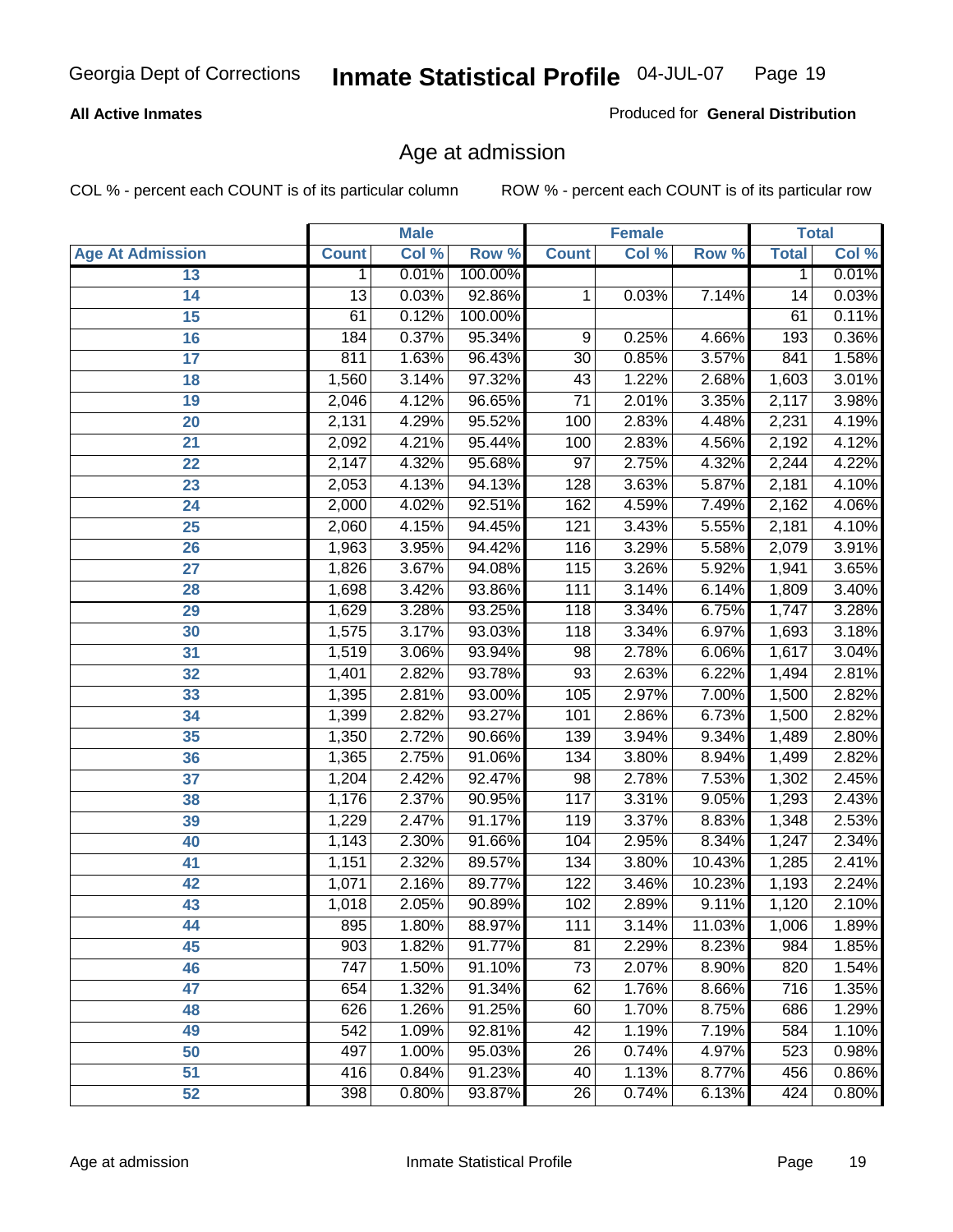#### **All Active Inmates**

Produced for **General Distribution**

### Age at admission

|                          | <b>Male</b>      |       | <b>Female</b> |                 |       | <b>Total</b> |                  |       |
|--------------------------|------------------|-------|---------------|-----------------|-------|--------------|------------------|-------|
| <b>Age At Admission</b>  | <b>Count</b>     | Col % | Row %         | <b>Count</b>    | Col % | Row %        | <b>Total</b>     | Col % |
| 53                       | 306              | 0.62% | 93.58%        | $\overline{21}$ | 0.59% | 6.42%        | 327              | 0.61% |
| 54                       | $\overline{210}$ | 0.42% | 91.30%        | $\overline{20}$ | 0.57% | 8.70%        | 230              | 0.43% |
| 55                       | $\overline{211}$ | 0.42% | 95.48%        | 10              | 0.28% | 4.52%        | $\overline{221}$ | 0.42% |
| $\overline{56}$          | 179              | 0.36% | 93.72%        | $\overline{12}$ | 0.34% | 6.28%        | 191              | 0.36% |
| 57                       | $\overline{142}$ | 0.29% | 94.04%        | $\overline{9}$  | 0.25% | 5.96%        | 151              | 0.28% |
| 58                       | 128              | 0.26% | 95.52%        | $\overline{6}$  | 0.17% | 4.48%        | 134              | 0.25% |
| 59                       | 105              | 0.21% | 93.75%        | 7               | 0.20% | 6.25%        | 112              | 0.21% |
| 60                       | $\overline{77}$  | 0.15% | 96.25%        | $\overline{3}$  | 0.08% | 3.75%        | $\overline{80}$  | 0.15% |
| 61                       | $\overline{59}$  | 0.12% | 95.16%        | $\overline{3}$  | 0.08% | 4.84%        | 62               | 0.12% |
| 62                       | $\overline{55}$  | 0.11% | 98.21%        | $\mathbf{1}$    | 0.03% | 1.79%        | $\overline{56}$  | 0.11% |
| 63                       | 60               | 0.12% | 96.77%        | $\overline{2}$  | 0.06% | 3.23%        | 62               | 0.12% |
| 64                       | $\overline{40}$  | 0.08% | 95.24%        | $\overline{2}$  | 0.06% | 4.76%        | $\overline{42}$  | 0.08% |
| 65                       | $\overline{31}$  | 0.06% | 96.88%        | 1               | 0.03% | 3.13%        | $\overline{32}$  | 0.06% |
| 66                       | $\overline{25}$  | 0.05% | 96.15%        | 1               | 0.03% | 3.85%        | $\overline{26}$  | 0.05% |
| 67                       | 24               | 0.05% | 100.00%       |                 |       |              | $\overline{24}$  | 0.05% |
| 68                       | $\overline{20}$  | 0.04% | 100.00%       |                 |       |              | $\overline{20}$  | 0.04% |
| 69                       | $\overline{23}$  | 0.05% | 95.83%        | 1               | 0.03% | 4.17%        | $\overline{24}$  | 0.05% |
| 70                       | $\overline{8}$   | 0.02% | 80.00%        | $\overline{2}$  | 0.06% | 20.00%       | $\overline{10}$  | 0.02% |
| 71                       | $\overline{7}$   | 0.01% | 100.00%       |                 |       |              | 7                | 0.01% |
| $\overline{72}$          | $\overline{6}$   | 0.01% | 100.00%       |                 |       |              | $\overline{6}$   | 0.01% |
| 73                       | $\overline{6}$   | 0.01% | 100.00%       |                 |       |              | $\overline{6}$   | 0.01% |
| 74                       | $\overline{5}$   | 0.01% | 83.33%        | 1               | 0.03% | 16.67%       | $\overline{6}$   | 0.01% |
| 75                       | 4                | 0.01% | 100.00%       |                 |       |              | 4                | 0.01% |
| 76                       | $\overline{5}$   | 0.01% | 100.00%       |                 |       |              | $\overline{5}$   | 0.01% |
| 78                       | $\overline{3}$   | 0.01% | 100.00%       |                 |       |              | $\overline{3}$   | 0.01% |
| 79                       | $\overline{4}$   | 0.01% | 80.00%        | 1               | 0.03% | 20.00%       | $\overline{5}$   | 0.01% |
| 80                       | 1                | 0.01% | 100.00%       |                 |       |              | 1                | 0.01% |
| $\overline{\mathbf{81}}$ | $\mathbf{1}$     | 0.01% | 100.00%       |                 |       |              | 1                | 0.01% |
| 82                       | 1                | 0.01% | 100.00%       |                 |       |              | 1                | 0.01% |
| 84                       | 1                | 0.01% | 100.00%       |                 |       |              | 1                | 0.01% |
| <b>Total Reported</b>    | 49,696           | 100%  | 93.37%        | 3,530           | 100%  | 6.63%        | 53,226           | 100%  |

| <b>Not Reported</b> |        |       |        |
|---------------------|--------|-------|--------|
| <b>Grand Total</b>  | 49,696 | 3,530 | 53,226 |

| <b>Mean</b><br>(average) | 31.75     | 33.95 | 31.90    |
|--------------------------|-----------|-------|----------|
| Median (middle)          | 30        |       | 30       |
| Mode<br>(most frequent)  | <u>__</u> |       | ^^<br>44 |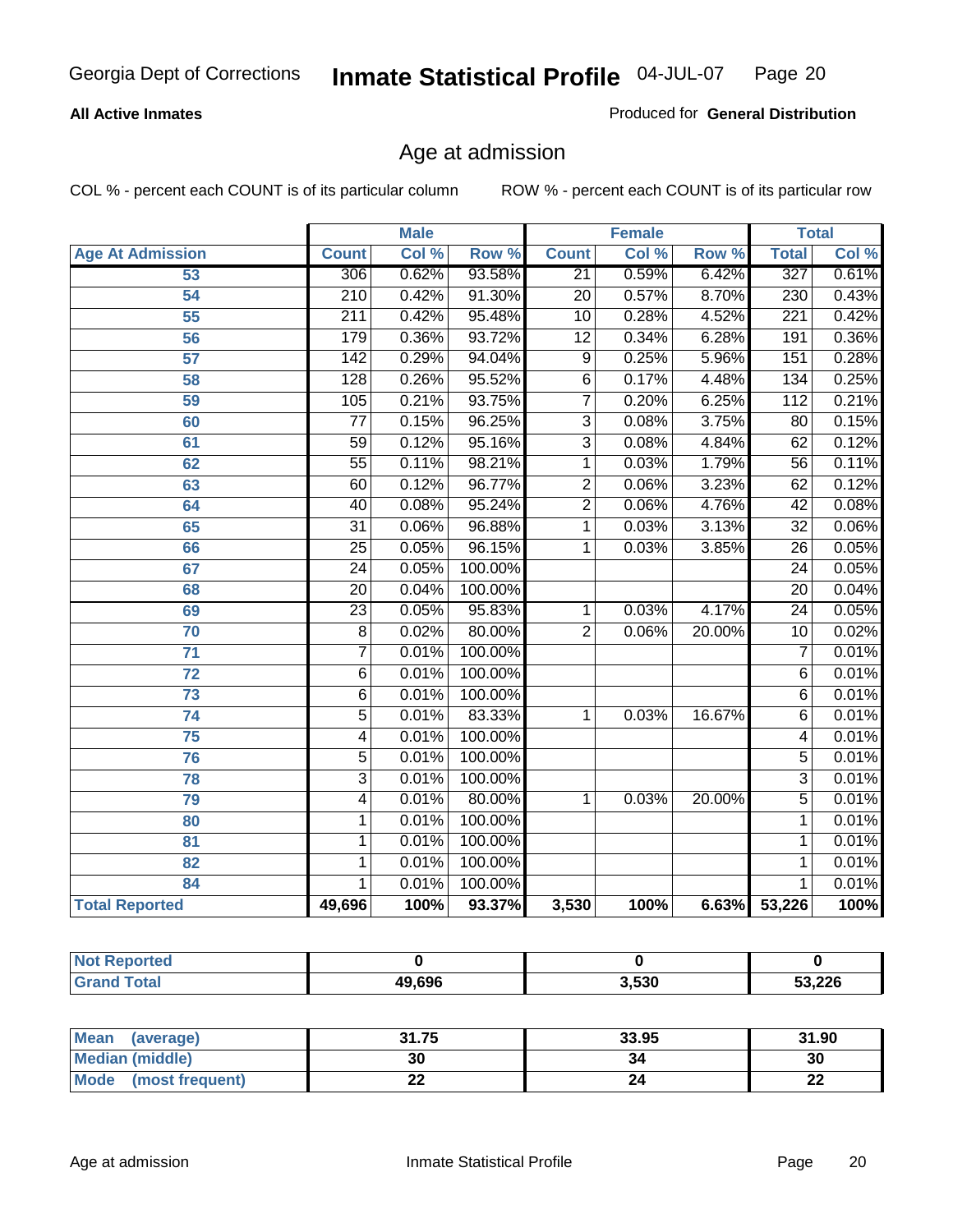#### **All Active Inmates**

Produced for **General Distribution**

### Age at release

|                       |              | <b>Male</b> |       |              | <b>Female</b> |       | <b>Total</b> |       |
|-----------------------|--------------|-------------|-------|--------------|---------------|-------|--------------|-------|
| <b>Age At Release</b> | <b>Count</b> | Col%        | Row % | <b>Count</b> | Col %         | Row % | <b>Total</b> | Col % |
| <b>Total Reported</b> |              |             |       |              |               |       |              |       |

| <b>Still Active</b> | 49,696 | 3,530 | 53,226 |
|---------------------|--------|-------|--------|
| <b>Not Reported</b> |        |       |        |
| <b>Grand Total</b>  | 49,696 | 3,530 | 53,226 |

| Mean (average)       | N/A | N/A | N/A |
|----------------------|-----|-----|-----|
| Median (middle)      | N/A | N/A | N/A |
| Mode (most frequent) | N/A | N/A | N/A |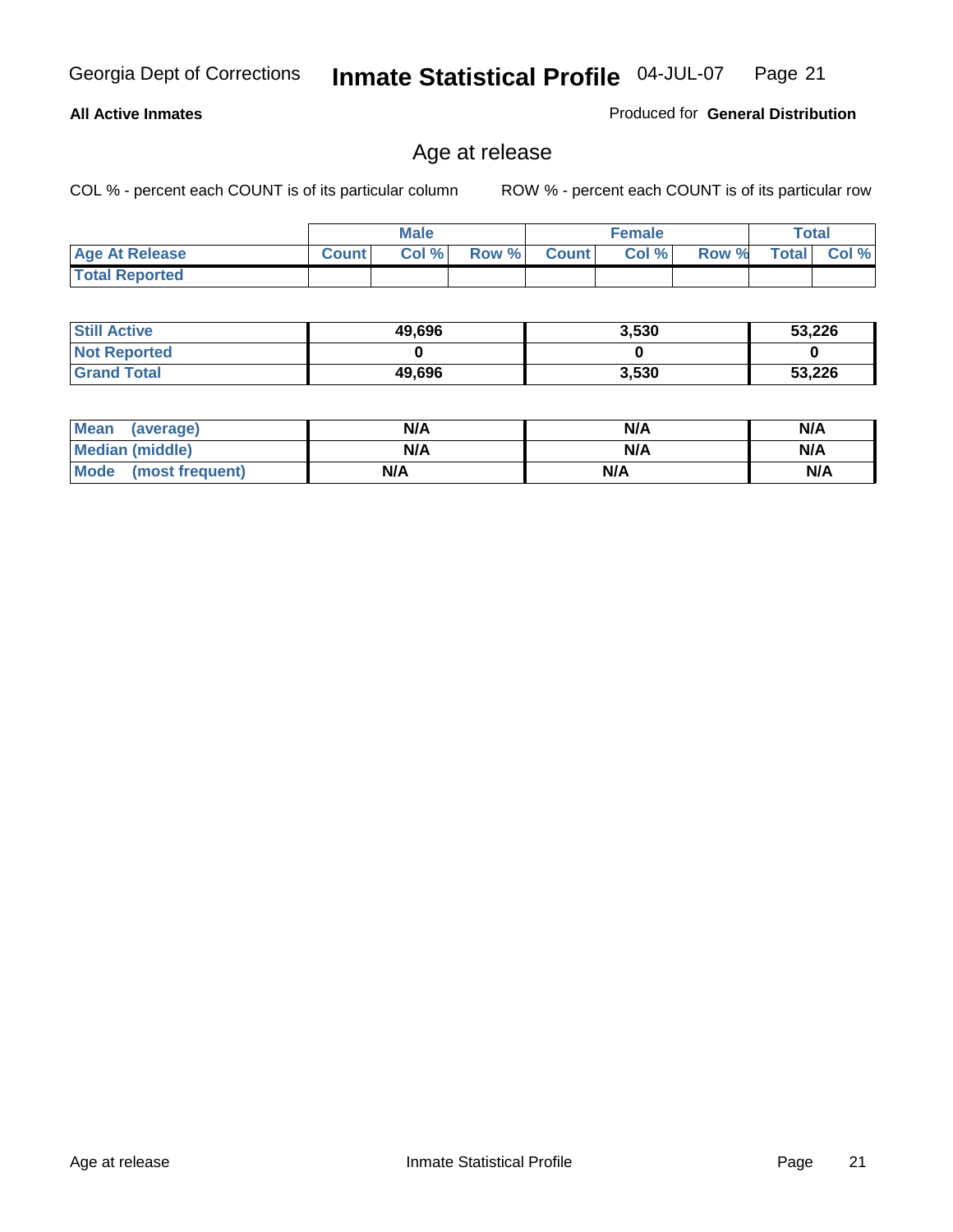#### **All Active Inmates**

#### Produced for **General Distribution**

### Height, measured at entry to prison

|                        |                  | <b>Male</b> |                  |                  | <b>Female</b> |         | <b>Total</b>     |        |
|------------------------|------------------|-------------|------------------|------------------|---------------|---------|------------------|--------|
| <b>Height</b>          | <b>Count</b>     | Col %       | Row <sup>%</sup> | <b>Count</b>     | Col %         | Row %   | <b>Total</b>     | Col %  |
| <b>Under four feet</b> | $\overline{10}$  | 0.02%       | 83.33%           | 2                | 0.06%         | 16.67%  | $\overline{12}$  | 0.02%  |
| 4'01"                  |                  |             |                  | $\overline{3}$   | 0.09%         | 100.00% | $\overline{3}$   | 0.01%  |
| 4'05''                 | $\overline{3}$   | 0.01%       | 60.00%           | $\overline{2}$   | 0.06%         | 40.00%  | $\overline{5}$   | 0.01%  |
| 4'06"                  | $\overline{2}$   | 0.01%       | 66.67%           | $\mathbf 1$      | 0.03%         | 33.33%  | $\overline{3}$   | 0.01%  |
| 4'07"                  | $\overline{2}$   | 0.01%       | 50.00%           | $\overline{2}$   | 0.06%         | 50.00%  | 4                | 0.01%  |
| 4'08"                  |                  |             |                  | 4                | 0.12%         | 100.00% | 4                | 0.01%  |
| 4'09"                  | $\mathbf 1$      | 0.01%       | 12.50%           | $\overline{7}$   | 0.20%         | 87.50%  | 8                | 0.02%  |
| 4'10"                  | $\mathbf 1$      | 0.01%       | 8.33%            | 11               | 0.32%         | 91.67%  | $\overline{12}$  | 0.02%  |
| 4'11''                 | $\overline{5}$   | 0.01%       | 6.76%            | $\overline{69}$  | 2.00%         | 93.24%  | $\overline{74}$  | 0.14%  |
| 5'00''                 | $\overline{94}$  | 0.19%       | 41.05%           | 135              | 3.92%         | 58.95%  | 229              | 0.44%  |
| 5'01''                 | $\overline{91}$  | 0.19%       | 31.71%           | 196              | 5.69%         | 68.29%  | 287              | 0.56%  |
| 5'02''                 | $\overline{219}$ | 0.45%       | 37.63%           | 363              | 10.54%        | 62.37%  | 582              | 1.13%  |
| 5'03''                 | 386              | 0.80%       | 50.52%           | 378              | 10.98%        | 49.48%  | 764              | 1.48%  |
| 5'04''                 | $\overline{771}$ | 1.60%       | 58.54%           | 546              | 15.85%        | 41.46%  | 1,317            | 2.55%  |
| 5'05''                 | 1,621            | 3.36%       | 79.62%           | 415              | 12.05%        | 20.38%  | 2,036            | 3.94%  |
| 5'06''                 | 3,154            | 6.54%       | 86.96%           | 473              | 13.73%        | 13.04%  | 3,627            | 7.02%  |
| 5'07''                 | 4,308            | 8.93%       | 92.43%           | 353              | 10.25%        | 7.57%   | 4,661            | 9.02%  |
| 5'08''                 | 5,029            | 10.43%      | 96.49%           | 183              | 5.31%         | 3.51%   | 5,212            | 10.09% |
| 5'09''                 | 5,875            | 12.18%      | 97.62%           | $\overline{143}$ | 4.15%         | 2.38%   | 6,018            | 11.64% |
| 5'10''                 | 5,509            | 11.42%      | 98.96%           | $\overline{58}$  | 1.68%         | 1.04%   | 5,567            | 10.77% |
| 5'11''                 | 5,918            | 12.27%      | 99.00%           | 60               | 1.74%         | 1.00%   | 5,978            | 11.57% |
| 6'00''                 | 5,605            | 11.62%      | 99.66%           | $\overline{19}$  | 0.55%         | 0.34%   | 5,624            | 10.88% |
| 6'01''                 | 3,810            | 7.90%       | 99.66%           | $\overline{13}$  | 0.38%         | 0.34%   | 3,823            | 7.40%  |
| 6'02''                 | 2,783            | 5.77%       | 99.86%           | 4                | 0.12%         | 0.14%   | 2,787            | 5.39%  |
| 6'03''                 | 1,583            | 3.28%       | 99.81%           | 3                | 0.09%         | 0.19%   | 1,586            | 3.07%  |
| 6'04''                 | 788              | 1.63%       | 100.00%          |                  |               |         | 788              | 1.52%  |
| 6'05''                 | $\overline{313}$ | 0.65%       | 99.68%           | $\mathbf 1$      | 0.03%         | 0.32%   | $\overline{314}$ | 0.61%  |
| 6'06''                 | $\overline{148}$ | 0.31%       | 100.00%          |                  |               |         | $\overline{148}$ | 0.29%  |
| 6'07''                 | 65               | 0.13%       | 100.00%          |                  |               |         | 65               | 0.13%  |
| 6'08''                 | $\overline{33}$  | 0.07%       | 100.00%          |                  |               |         | $\overline{33}$  | 0.06%  |
| 6'09''                 | $\overline{17}$  | 0.04%       | 100.00%          |                  |               |         | $\overline{17}$  | 0.03%  |
| 6'10''                 | $\overline{18}$  | 0.04%       | 100.00%          |                  |               |         | $\overline{18}$  | 0.03%  |
| 6'11''                 | $\overline{32}$  | 0.07%       | 100.00%          |                  |               |         | $\overline{32}$  | 0.06%  |
| Seven feet +           | $\overline{41}$  | 0.09%       | 100.00%          |                  |               |         | $\overline{41}$  | 0.08%  |
| <b>Total Reported</b>  | 48,235           | 100%        | 93.34%           | 3,444            | 100%          | 6.66%   | 51,679           | 100%   |

| vrted | ,461   | 86    | .547   |
|-------|--------|-------|--------|
| ⊺otaı | 49,696 | 3.530 | 53,226 |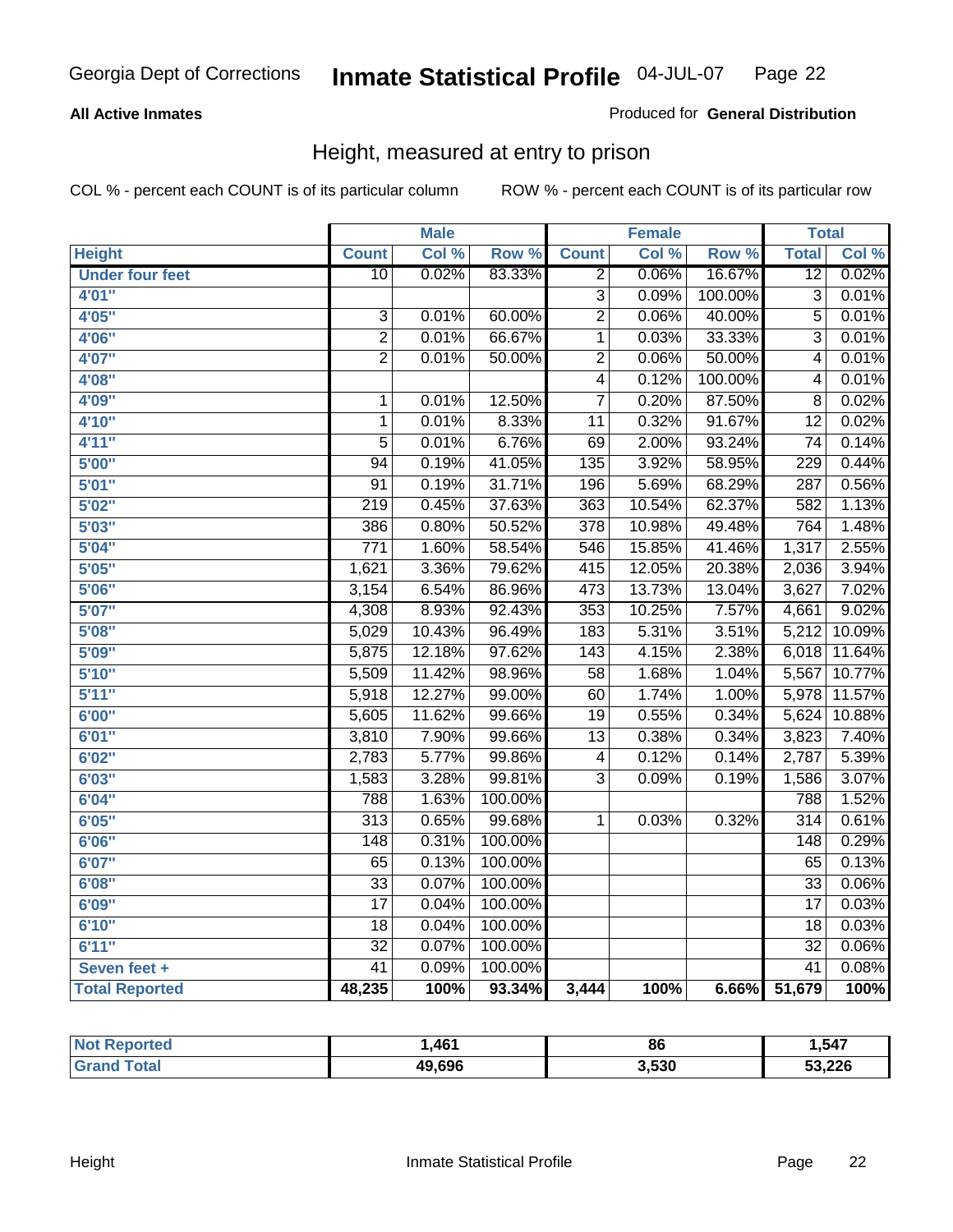#### **All Active Inmates**

#### Produced for **General Distribution**

### Height, measured at entry to prison

|                      | <b>Male</b> | <b>Female</b> | <b>Total</b> |
|----------------------|-------------|---------------|--------------|
| Mean (average)       | 5'10"       | 5'05"         | 5'10"        |
| Median (middle)      | 5'10"       | 5'05"         | 5'10''       |
| Mode (most frequent) | 5'11"       | 5'04"         | 5'09"        |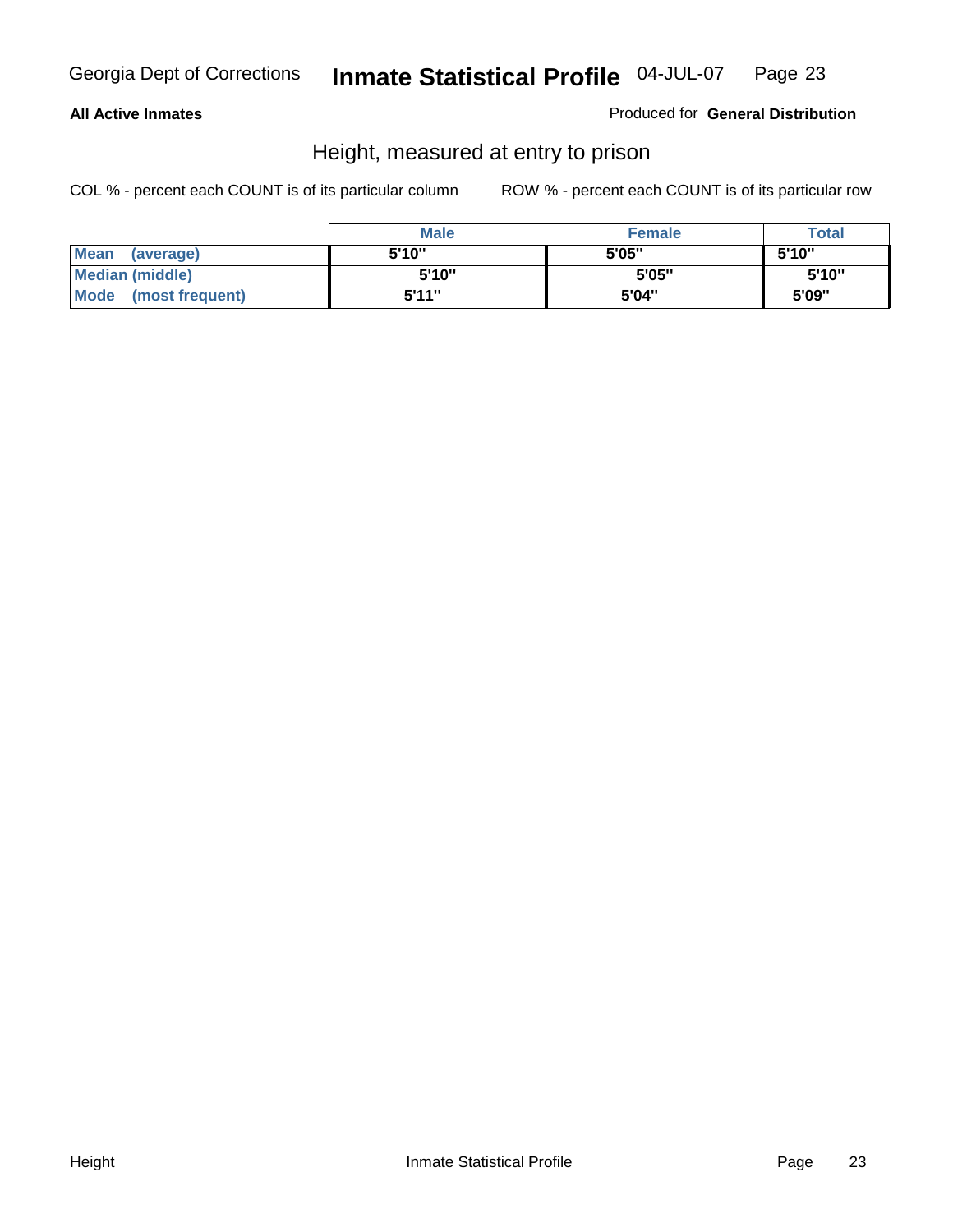#### **All Active Inmates**

#### Produced for **General Distribution**

### Weight, measured at entry to prison

|                        |                  | <b>Male</b> |         |                  | <b>Female</b> |        | <b>Total</b>     |        |
|------------------------|------------------|-------------|---------|------------------|---------------|--------|------------------|--------|
| Weight                 | <b>Count</b>     | Col %       | Row %   | <b>Count</b>     | Col %         | Row %  | <b>Total</b>     | Col %  |
| <b>Under 80 pounds</b> | 7                | 0.01%       | 100.00% |                  |               |        | 7                | 0.01%  |
| 80 - 89 pounds         | $\overline{3}$   | 0.01%       | 100.00% |                  |               |        | $\overline{3}$   | 0.01%  |
| 90 - 99 pounds         | $\overline{4}$   | 0.01%       | 50.00%  | $\overline{4}$   | 0.12%         | 50.00% | $\overline{8}$   | 0.02%  |
| 100 - 109 pounds       | $\overline{30}$  | 0.06%       | 41.67%  | $\overline{42}$  | 1.22%         | 58.33% | $\overline{72}$  | 0.14%  |
| 110 - 119 pounds       | 119              | 0.25%       | 54.59%  | $\overline{99}$  | 2.87%         | 45.41% | $\overline{218}$ | 0.42%  |
| 120 - 129 pounds       | 532              | 1.10%       | 71.70%  | $\overline{210}$ | 6.10%         | 28.30% | $\overline{742}$ | 1.44%  |
| 130 - 139 pounds       | 1,554            | 3.22%       | 84.78%  | 279              | 8.10%         | 15.22% | 1,833            | 3.55%  |
| 140 - 149 pounds       | 3,207            | 6.65%       | 90.26%  | $\overline{346}$ | 10.05%        | 9.74%  | 3,553            | 6.88%  |
| 150 - 159 pounds       | 4,829            | 10.01%      | 92.49%  | $\overline{392}$ | 11.38%        | 7.51%  | 5,221            | 10.10% |
| 160 - 169 pounds       | 6,410            | 13.29%      | 94.61%  | 365              | 10.60%        | 5.39%  | 6,775            | 13.11% |
| 170 - 179 pounds       | 6,246            | 12.95%      | 95.00%  | 329              | 9.55%         | 5.00%  | 6,575            | 12.72% |
| 180 - 189 pounds       | 6,229            | 12.91%      | 95.96%  | 262              | 7.61%         | 4.04%  | 6,491            | 12.56% |
| 190 - 199 pounds       | 4,744            | 9.84%       | 95.53%  | $\overline{222}$ | 6.45%         | 4.47%  | 4,966            | 9.61%  |
| 200 - 209 pounds       | 3,936            | 8.16%       | 94.10%  | 247              | 7.17%         | 5.90%  | 4,183            | 8.09%  |
| 210 - 219 pounds       | 2,910            | 6.03%       | 94.70%  | 163              | 4.73%         | 5.30%  | 3,073            | 5.95%  |
| 220 - 229 pounds       | 2,304            | 4.78%       | 95.05%  | 120              | 3.48%         | 4.95%  | 2,424            | 4.69%  |
| 230 - 239 pounds       | 1,555            | 3.22%       | 94.36%  | $\overline{93}$  | 2.70%         | 5.64%  | 1,648            | 3.19%  |
| 240 - 249 pounds       | 1,084            | 2.25%       | 94.43%  | 64               | 1.86%         | 5.57%  | 1,148            | 2.22%  |
| 250 - 259 pounds       | $\overline{745}$ | 1.54%       | 92.89%  | $\overline{57}$  | 1.66%         | 7.11%  | 802              | 1.55%  |
| 260 - 269 pounds       | 558              | 1.16%       | 93.31%  | $\overline{40}$  | 1.16%         | 6.69%  | 598              | 1.16%  |
| 270 - 279 pounds       | $\overline{348}$ | 0.72%       | 93.80%  | $\overline{23}$  | 0.67%         | 6.20%  | $\overline{371}$ | 0.72%  |
| 280 - 289 pounds       | $\overline{277}$ | 0.57%       | 92.03%  | $\overline{24}$  | 0.70%         | 7.97%  | $\overline{301}$ | 0.58%  |
| 290 - 299 pounds       | 184              | 0.38%       | 92.93%  | $\overline{14}$  | 0.41%         | 7.07%  | 198              | 0.38%  |
| 300 - 309 pounds       | $\overline{121}$ | 0.25%       | 88.32%  | $\overline{16}$  | 0.46%         | 11.68% | $\overline{137}$ | 0.27%  |
| 310 - 319 pounds       | 87               | 0.18%       | 91.58%  | $\overline{8}$   | 0.23%         | 8.42%  | $\overline{95}$  | 0.18%  |
| 320 - 329 pounds       | $\overline{59}$  | 0.12%       | 86.76%  | $\overline{9}$   | 0.26%         | 13.24% | 68               | 0.13%  |
| 330 - 339 pounds       | $\overline{25}$  | 0.05%       | 89.29%  | $\overline{3}$   | 0.09%         | 10.71% | $\overline{28}$  | 0.05%  |
| 340 - 349 pounds       | 38               | 0.08%       | 82.61%  | $\overline{8}$   | 0.23%         | 17.39% | 46               | 0.09%  |
| 350 - 359 pounds       | $\overline{34}$  | 0.07%       | 94.44%  | $\overline{2}$   | 0.06%         | 5.56%  | $\overline{36}$  | 0.07%  |
| 360 - 369 pounds       | $\overline{18}$  | 0.04%       | 85.71%  | $\overline{3}$   | 0.09%         | 14.29% | $\overline{21}$  | 0.04%  |
| 370 - 379 pounds       | $\overline{6}$   | 0.01%       | 100.00% |                  |               |        | 6                | 0.01%  |
| 380 - 389 pounds       | $\overline{2}$   | 0.01%       | 100.00% |                  |               |        | $\overline{2}$   | 0.01%  |
| 390 - 399 pounds       | $\overline{5}$   | 0.01%       | 100.00% |                  |               |        | $\overline{5}$   | 0.01%  |
| 400 pounds and over    | $\overline{25}$  | 0.05%       | 100.00% |                  |               |        | $\overline{25}$  | 0.05%  |
| <b>Total Reported</b>  | 48,235           | 100%        | 93.34%  | 3,444            | 100%          | 6.66%  | 51,679           | 100.0% |

| <b>Reported</b><br>' Not | .461   | 86    | ,547   |
|--------------------------|--------|-------|--------|
| ⊺ota.<br>' Gra.          | 49,696 | 3,530 | 53,226 |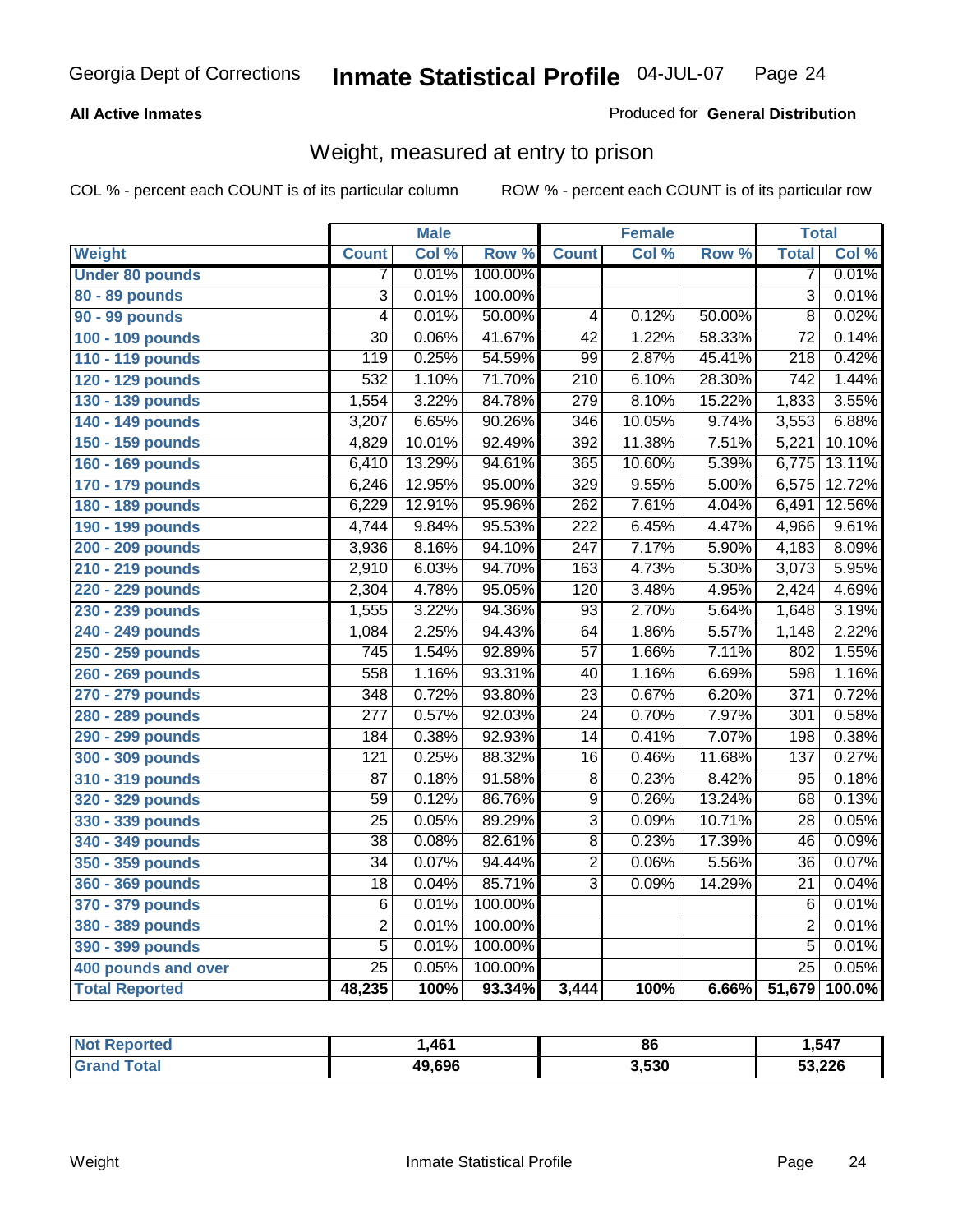#### **All Active Inmates**

#### Produced for **General Distribution**

### Weight, measured at entry to prison

|                         | <b>Male</b> | <b>Female</b> | Total |
|-------------------------|-------------|---------------|-------|
| Mean<br>(average)       | 186         | 176           | 185   |
| <b>Median (middle)</b>  | 180         | 169           | 180   |
| Mode<br>(most frequent) | 180         | 150           | 180   |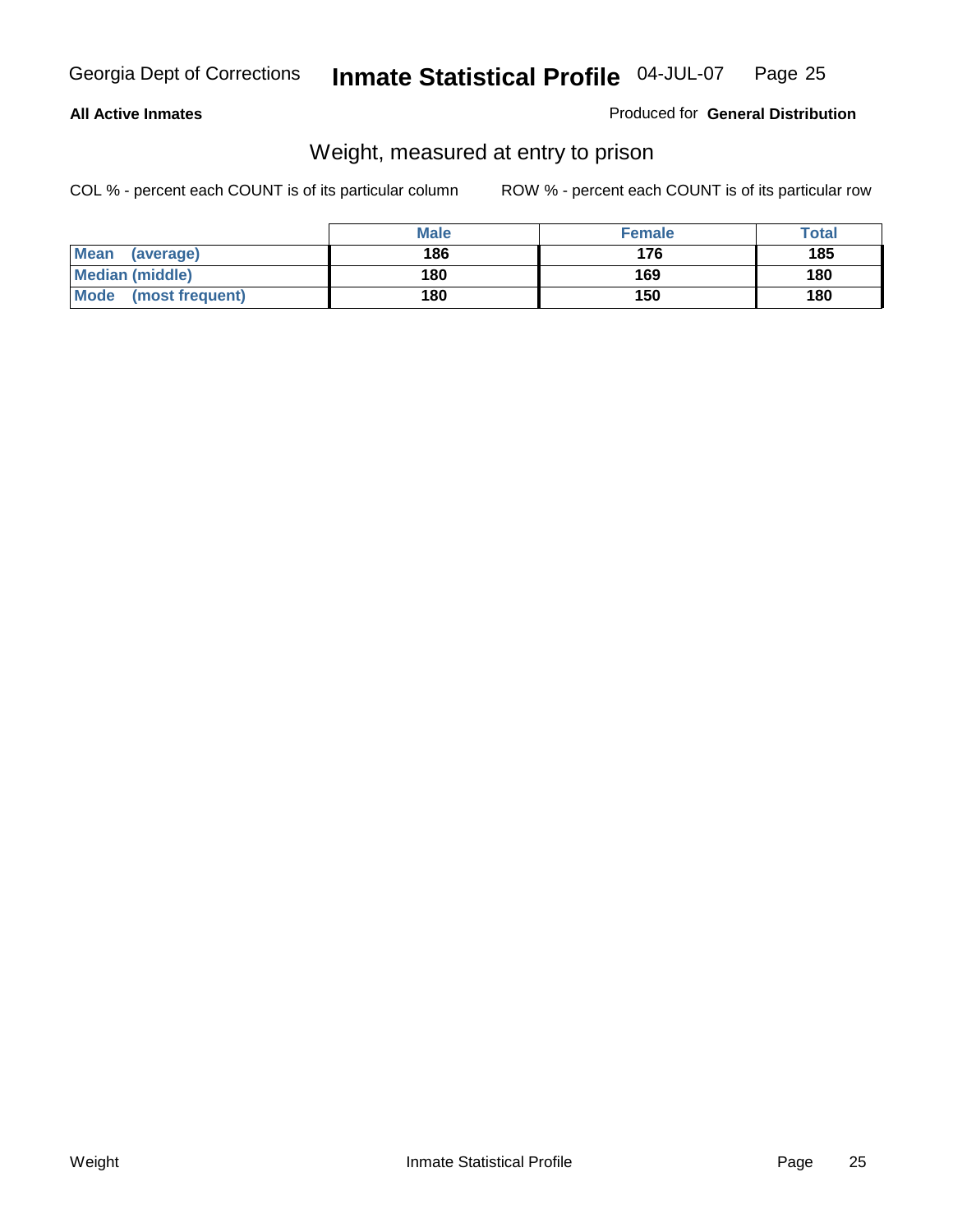**All Active Inmates**

#### Produced for **General Distribution**

### Military service

|                             |              | <b>Male</b> |                    |       | <b>Female</b> |       |              | <b>Total</b> |
|-----------------------------|--------------|-------------|--------------------|-------|---------------|-------|--------------|--------------|
| <b>Race Group</b>           | <b>Count</b> | Col %       | <b>Row % Count</b> |       | Col %         | Row % | <b>Total</b> | Col %        |
| <b>Air Force</b>            | 291          | ا %78.      | 96.68%             | 10    | $.30\%$       | 3.32% | 301          | .74%         |
| $\mathbf{2}$<br><b>Army</b> | 2,172        | 5.82%       | 98.73%             | 28    | .85%          | 1.27% | 2,200        | 5.42%        |
| <b>Navy</b><br>3            | 630          | 1.69%       | 99.37%             | 4     | .12%          | .63%  | 634          | 1.56%        |
| <b>Marines</b><br>4         | 493          | 1.32%       | 99.60%             | 2     | $.06\%$       | .40%  | 495          | 1.22%        |
| <b>Coast Guard</b><br>5     | 24           | $.06\%$     | 96.00%             |       | .03%          | 4.00% | 25           | .06%         |
| <b>None</b><br>96           | 33,691       | 90.32%      | 91.16%             | 3,267 | 98.64%        | 8.84% | 36,958       | 91.00%       |
| <b>Total Reported</b>       | 37,301       | 100%        | 91.84%             | 3,312 | 100%          | 8.16% | 40,613       | 100%         |

| ported<br><b>N</b>           | 12,395 | 218   | 0.012<br><b>2,013</b> |
|------------------------------|--------|-------|-----------------------|
| <b>Total</b><br><b>Grano</b> | 49,696 | 3,530 | 53,226                |

| <b>Mou</b><br><b>Army</b><br>ATIIV<br>41U -<br>$\sim$ 1111 $\sigma$ |  |
|---------------------------------------------------------------------|--|
|---------------------------------------------------------------------|--|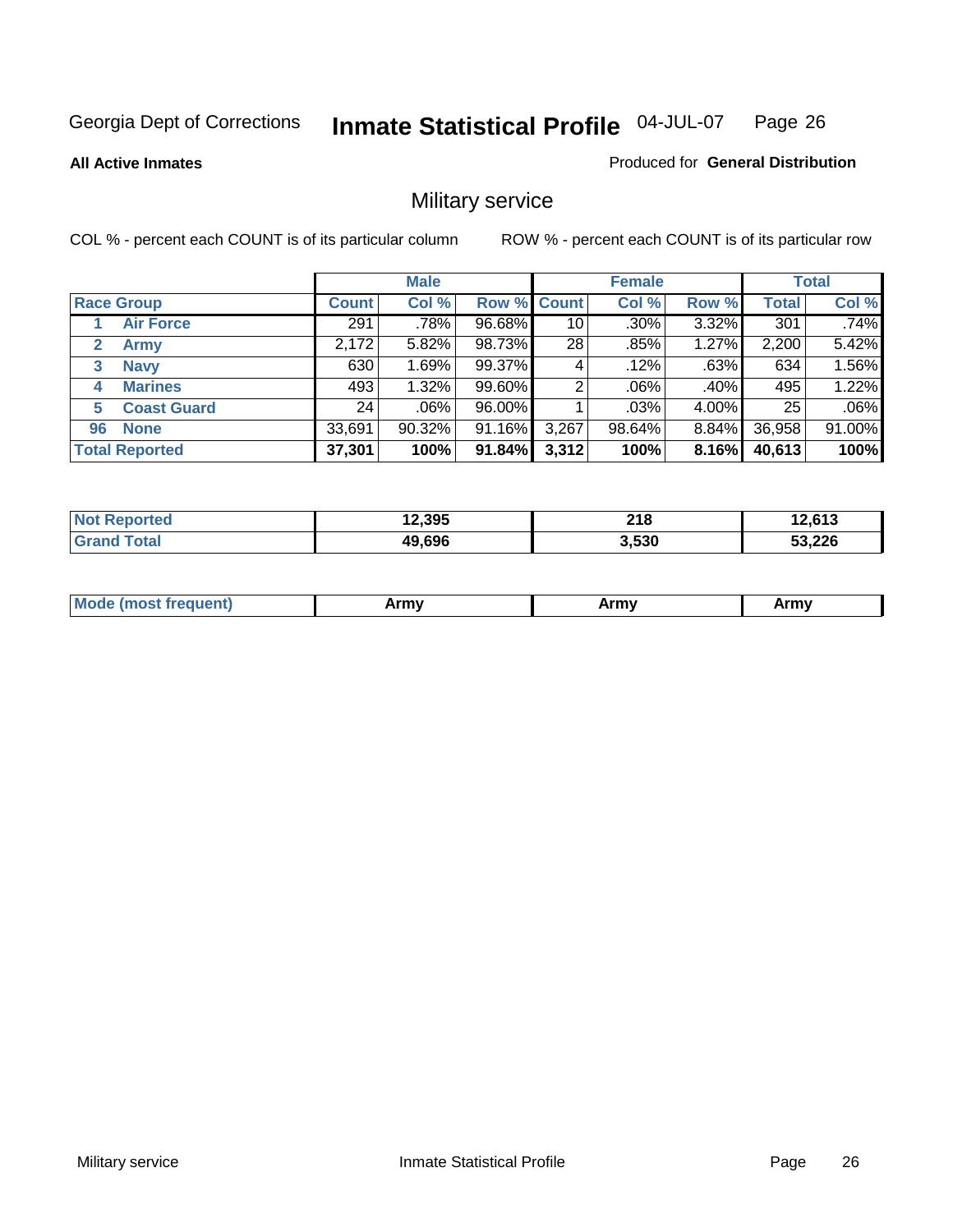#### **All Active Inmates**

#### Produced for **General Distribution**

### Type of admission to prison

|              |                             |              | <b>Male</b> |                    |     | <b>Female</b> |        |              | <b>Total</b> |
|--------------|-----------------------------|--------------|-------------|--------------------|-----|---------------|--------|--------------|--------------|
|              | <b>Type of Admission</b>    | <b>Count</b> | Col %       | <b>Row % Count</b> |     | Col %         | Row %  | <b>Total</b> | Col %        |
|              | <b>Committed From Court</b> | 32,648       | 69.22%      | 93.57% 2,242       |     | 67.15%        | 6.43%  | 34,890       | 69.09%       |
| $\mathbf{2}$ | <b>Return Appeal/Bond</b>   |              | .01%        | 100.00%            |     |               |        |              | .01%         |
| 3            | <b>Parole Rev/New Sent</b>  | 4,677        | 9.92%       | 95.04%             | 244 | 7.31%         | 4.96%  | 4,921        | 9.74%        |
| 4            | <b>Par Rev/No New Sent</b>  | 1,960        | 4.16%       | 94.00%             | 125 | 3.74%         | 6.00%  | 2,085        | 4.13%        |
| 5            | <b>Prob Viol/Total Rev</b>  |              | .01%        | 100.00%            |     |               |        |              | .01%         |
| 6            | <b>Prob Viol/Partial</b>    | 2,795        | 5.93%       | 89.27%             | 336 | 10.06%        | 10.73% | 3,131        | 6.20%        |
| 7            | <b>Admit Fm Other Cust</b>  | 42           | .09%        | 93.33%             | 3   | .09%          | 6.67%  | 45           | .09%         |
| 9            | <b>Prob Rev/Remainder</b>   | 4,190        | 8.88%       | 91.77%             | 376 | 11.26%        | 8.23%  | 4,566        | 9.04%        |
| 10           | <b>New Sent/Par Rev Pnd</b> | 19           | .04%        | 100.00%            |     |               |        | 19           | .04%         |
| 11           | <b>Life W/O Parole</b>      | 295          | .63%        | 98.99%             | 3   | .09%          | 1.01%  | 298          | .59%         |
| 30           | <b>Par Rev/Rsn Unknown</b>  | 68           | .14%        | 100.00%            |     |               |        | 68           | .13%         |
| 32           | <b>Pb Parole Rescinded</b>  | 14           | .03%        | 100.00%            |     |               |        | 14           | .03%         |
| 33           | <b>Prob Revoc/Spec Cond</b> | 117          | .25%        | 92.86%             | 9   | .27%          | 7.14%  | 126          | .25%         |
| 40           | <b>Par Rev/Revoc Center</b> | 261          | .55%        | 99.62%             |     | .03%          | .38%   | 262          | .52%         |
| 44           | <b>Whitworth Detention</b>  | 64           | .14%        | 100.00%            |     |               |        | 64           | .13%         |
| 50           | <b>Dcys At Risk</b>         | 5            | .01%        | 100.00%            |     |               |        | 5            | .01%         |
| 97           | <b>Other</b>                |              | .01%        | 100.00%            |     |               |        |              | .01%         |
|              | <b>Total Reported</b>       | 47,164       | 100%        | 93.39% 3,339       |     | 100%          | 6.61%  | 50,503       | 100%         |

| Reported<br><b>Not</b> | 2532   | 191   | 0700<br>د ۲ د ۲ |
|------------------------|--------|-------|-----------------|
| <b>ota</b><br>Grr      | 49.69F | 3,530 | 53,226          |

| <b>Mode (most frequent)</b><br><b>Court Cmmt</b><br>Court Cmmt | <b>Court Cmmt</b> |
|----------------------------------------------------------------|-------------------|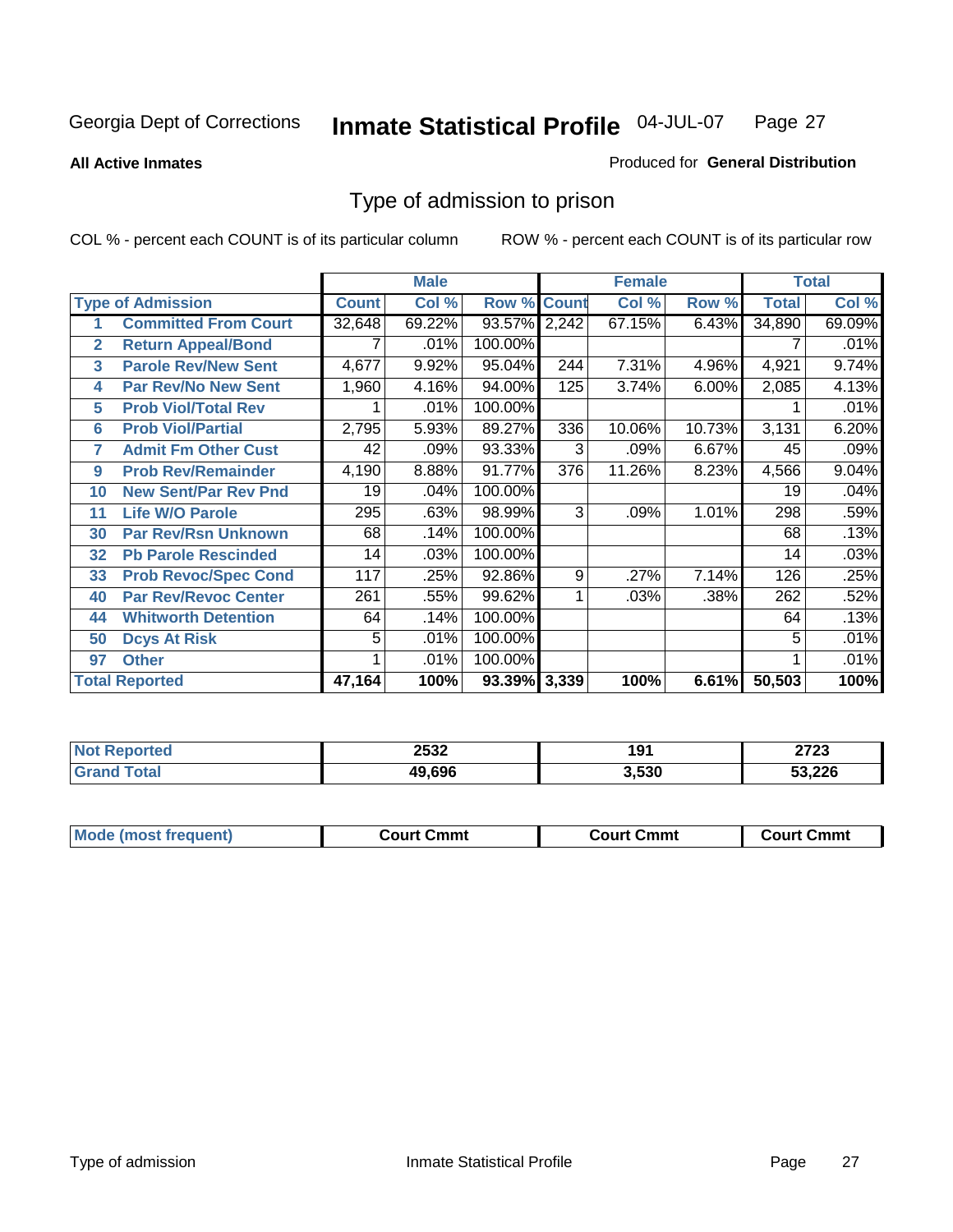**All Active Inmates**

#### Produced for **General Distribution**

### Current / last security status

|                        |         | <b>Male</b> |             |       | <b>Female</b> |        |              | <b>Total</b> |
|------------------------|---------|-------------|-------------|-------|---------------|--------|--------------|--------------|
| <b>Security Status</b> | Count l | Col %       | Row % Count |       | Col %         | Row %  | <b>Total</b> | Col %        |
| 0 Diag Incom           |         | .01%        | 100.00%     |       | $.00\%$       |        |              | .01%         |
| 1 Wrk Releas           | 883     | 1.90%       | 84.66%      | 160   | 5.00%         | 15.34% | 1,043        | 2.10%        |
| 2 Trusty               | 1.769   | 3.80%       | 88.49%      | 230   | 7.19%         | 11.51% | 1,999        | 4.02%        |
| 3 Minimum              | 17,999  | 38.64%      | 91.14%      | 1,750 | 54.67%        | 8.86%  | 19,749       | 39.67%       |
| 4 Medium               | 19,584  | 42.04%      | 95.88%      | 842   | 26.30%        | 4.12%  | 20,426       | 41.03%       |
| 5 Close                | 5,828   | 12.51%      | 96.44%      | 215   | 6.72%         | 3.56%  | 6,043        | 12.14%       |
| <b>6 Maximum</b>       | 515     | 1.11%       | 99.23%      | 4     | .12%          | .77%   | 519          | 1.04%        |
| <b>Total Reported</b>  | 46,579  | 100%        | 93.57%      | 3,201 | 100%          | 6.43%  | 49,780       | 100%         |

| <b>Still being diagnosed</b> | 3,108  | 329   | 3,437  |
|------------------------------|--------|-------|--------|
| <b>Not Reported</b>          |        |       |        |
| <b>Grand Total</b>           | 49,696 | 3,530 | 53,226 |

| $M_{\Omega}$<br>יחב | M۵<br>dium | <b>BAL.</b><br>num | Mer<br>dium |
|---------------------|------------|--------------------|-------------|
|                     |            |                    |             |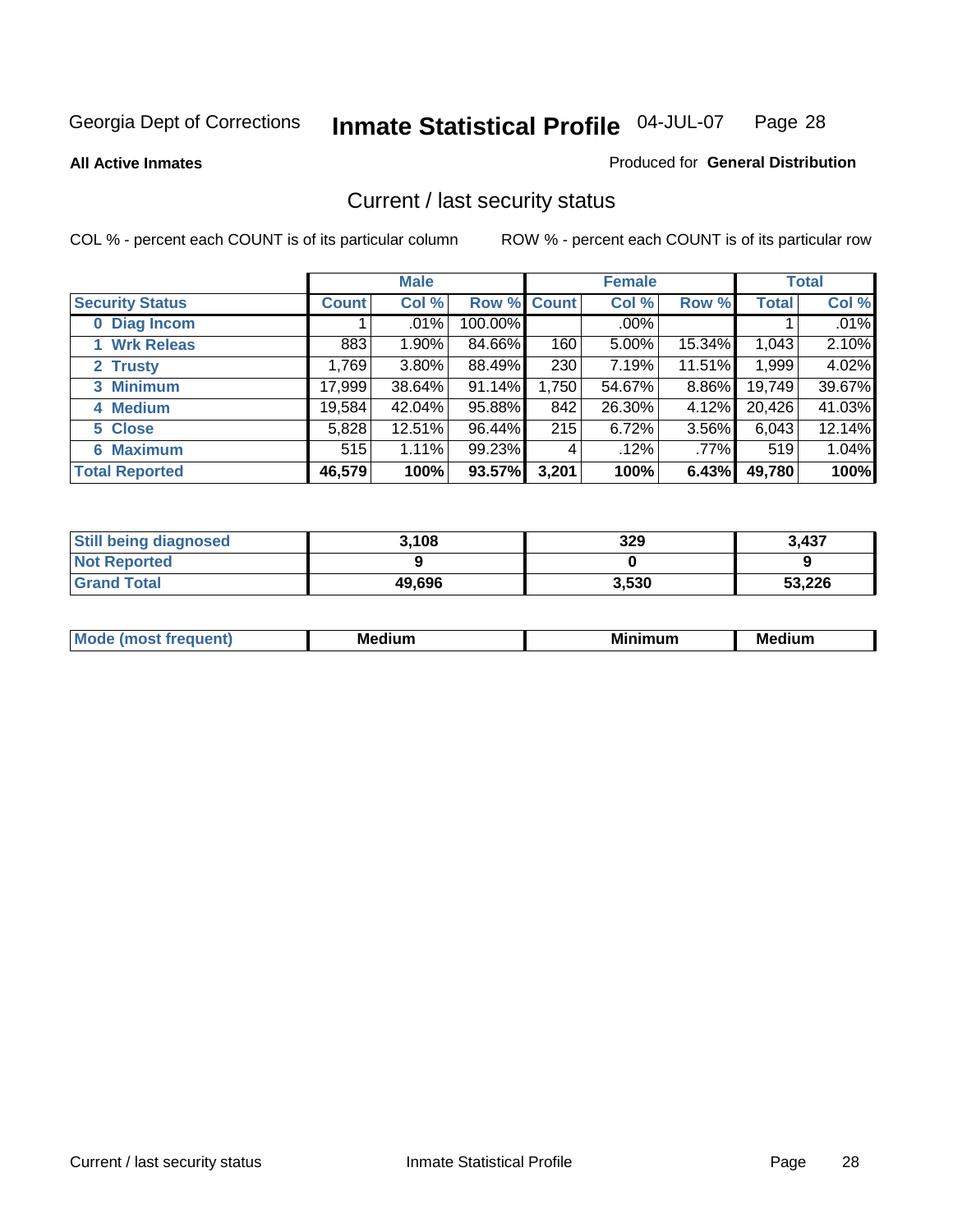**All Active Inmates**

#### Produced for **General Distribution**

### Current / last type of institution

|                            |              | <b>Male</b> |             |       | <b>Female</b> |        |                     | <b>Total</b> |
|----------------------------|--------------|-------------|-------------|-------|---------------|--------|---------------------|--------------|
| <b>Type of Institution</b> | <b>Count</b> | Col %       | Row % Count |       | Col %         | Row %  | <b>Total</b>        | Col %        |
| <b>Transitional Center</b> | 1,840        | $3.70\%$    | 89.19%      | 223   | 6.32%         | 10.81% | 2,063               | 3.88%        |
| <b>State Hospital</b>      |              | $.01\%$     | 100.00%     |       |               |        |                     | .01%         |
| <b>County Camp</b>         | 4,946        | 9.95%       | 100.00%     |       |               |        | 4,946               | 9.29%        |
| <b>State Prison</b>        | 35,028       | 70.48%      | 91.37%      | 3,307 | 93.68%        | 8.63%  | $\overline{38,335}$ | 72.02%       |
| <b>Private Prison</b>      | 4,892        | 9.84%       | 100.00%     |       |               |        | 4,892               | 9.19%        |
| <b>Prison Annex</b>        | 1,396        | 2.81%       | 100.00%     |       |               |        | 1,396               | 2.62%        |
| <b>Pre Release Center</b>  | 1,272        | 2.56%       | 100.00%     |       |               |        | 1,272               | 2.39%        |
| <b>Inmate Boot Camp</b>    | 321          | .65%        | 100.00%     |       |               |        | 321                 | .60%         |
| <b>Total Reported</b>      | 49,696       | 100%        | 93.37%      | 3,530 | 100%          | 6.63%  | 53,226              | 100%         |

| <b>Not Reported</b> |        |       |        |
|---------------------|--------|-------|--------|
| <b>Grand Total</b>  | 49,696 | 3,530 | 53,226 |

| <b>Mode (most frequent)</b> | <b>State Prison</b> | <b>State Prison</b> | <b>State Prison I</b> |
|-----------------------------|---------------------|---------------------|-----------------------|
|                             |                     |                     |                       |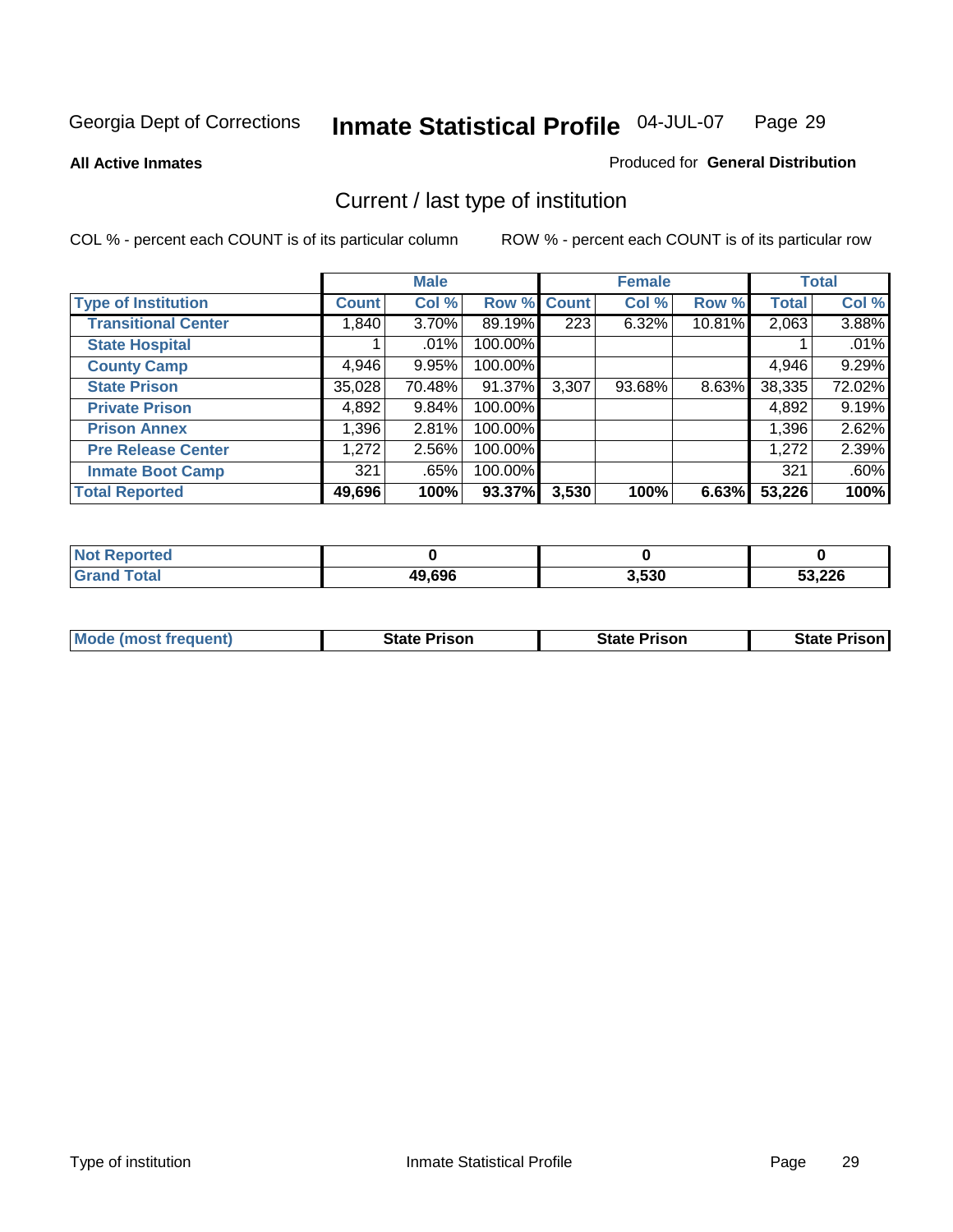**All Active Inmates**

#### Produced for **General Distribution**

### Institution type - transitional centers

|     |                                          |              | <b>Male</b> |                    |     | <b>Female</b> |         |              | <b>Total</b> |
|-----|------------------------------------------|--------------|-------------|--------------------|-----|---------------|---------|--------------|--------------|
|     | <b>Institution Type - Trans. Centers</b> | <b>Count</b> | Col %       | <b>Row % Count</b> |     | Col %         | Row %   | <b>Total</b> | Col %        |
| 220 | <b>Albany Trans-Ctr</b>                  | 150          | 8.15%       | 100.00%            |     |               |         | 150          | 7.27%        |
| 223 | <b>Atlanta Male Trans-Ctr</b>            | 247          | 13.42%      | 100.00%            |     |               |         | 247          | 11.97%       |
| 246 | <b>Augusta Trans-Ctr</b>                 | 199          | 10.82%      | 100.00%            |     |               |         | 199          | 9.65%        |
| 249 | <b>Clayton Transitional Ctr</b>          | 322          | 17.50%      | 100.00%            |     |               |         | 322          | 15.61%       |
| 247 | <b>Coastal Transitional Ctr</b>          | 239          | 12.99%      | 100.00%            |     |               |         | 239          | 11.59%       |
| 225 | <b>Columbus Trans-Ctr</b>                | 183          | 9.95%       | 100.00%            |     |               |         | 183          | 8.87%        |
| 252 | <b>Emanuel-Swainsboro Tc</b>             | 61           | 3.32%       | 100.00%            |     |               |         | 61           | 2.96%        |
| 250 | <b>Helms Trans-Ctr</b>                   | 102          | 5.54%       | 100.00%            |     |               |         | 102          | 4.94%        |
| 248 | <b>Lagrange Trans Ctr</b>                | 151          | 8.21%       | 100.00%            |     |               |         | 151          | 7.32%        |
| 231 | <b>Macon Male Trans-Ctr</b>              | 163          | 8.86%       | 100.00%            |     |               |         | 163          | 7.90%        |
| 235 | <b>Metro Womens Trans-Ctr</b>            |              |             |                    | 223 | 100.00%       | 100.00% | 223          | 10.81%       |
| 253 | <b>Smith Trans-Ctr</b>                   | 23           | 1.25%       | 100.00%            |     |               |         | 23           | 1.11%        |
|     | <b>Total Reported</b>                    | 1,840        | 100%        | 89.19%             | 223 | 100%          | 10.81%  | 2,063        | 100%         |

| mueu -<br>$\cdots$ |      |            |       |
|--------------------|------|------------|-------|
|                    | .840 | nna<br>LLJ | 2,063 |

| Mode (most frequent) | [249 Clayton Transitional Ctr] 235 Metro Womens Trans- | 249 Clayton<br><b>Transitional Ctr</b> |
|----------------------|--------------------------------------------------------|----------------------------------------|
|                      |                                                        |                                        |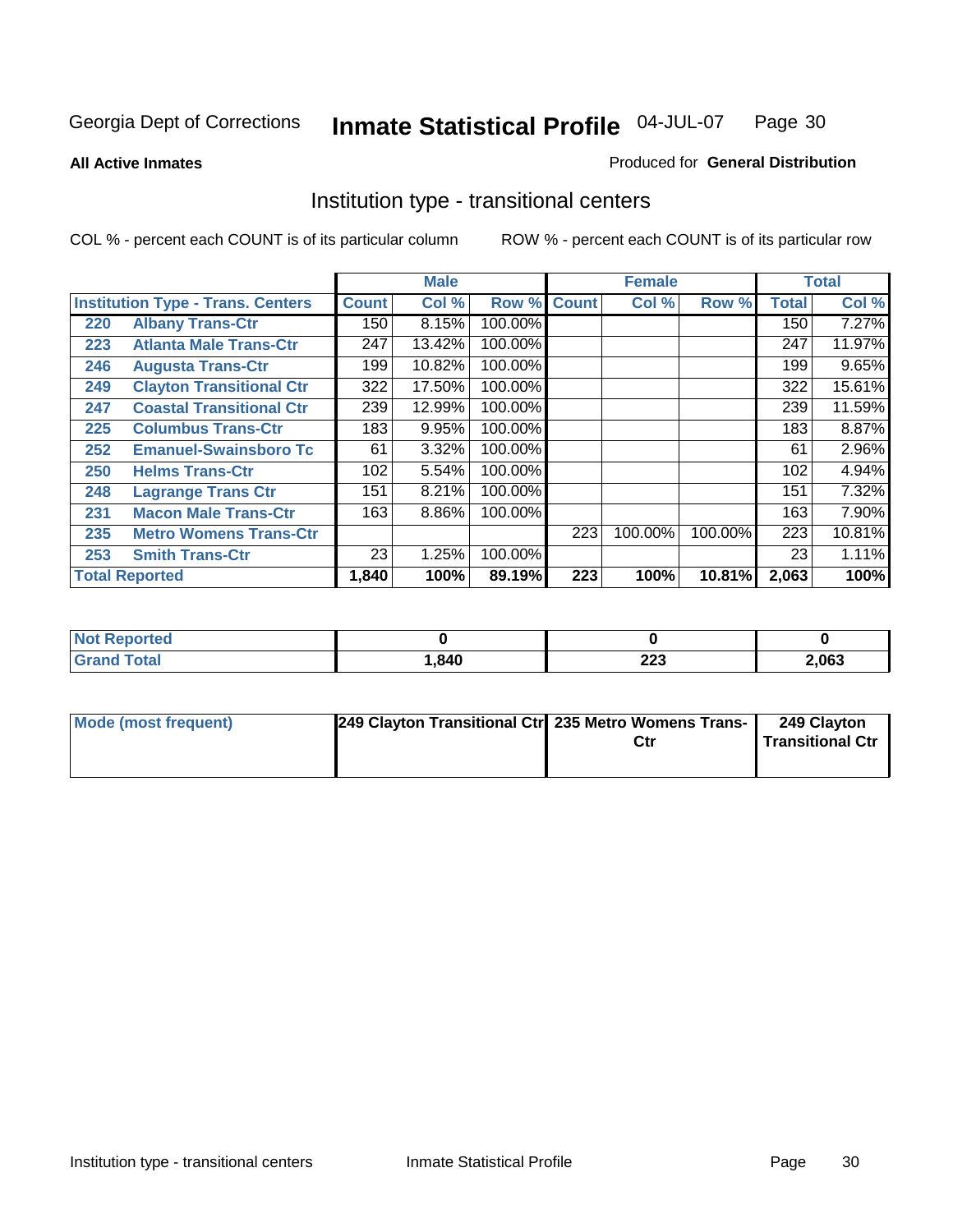**All Active Inmates**

#### Produced for **General Distribution**

### Institution type - mental hospitals

|                                                  | <b>Male</b> |                    | <b>Female</b> |                    | Total   |
|--------------------------------------------------|-------------|--------------------|---------------|--------------------|---------|
| <b>Institution Type - Mental Hospitals Count</b> | Col%        | <b>Row % Count</b> | Col%          | <b>Row % Total</b> | Col %   |
| 302 Central State Hospital                       | $100.00\%$  | 100.00%            |               |                    | 100.00% |
| <b>Total Reported</b>                            | 100%        | 100%I              |               | %                  | 100%    |

| <b><i>College College College College College College College College College College College College College College College College College College College College College College College College College College College Coll</i></b><br><b>NOT Reported</b> |  |  |
|-------------------------------------------------------------------------------------------------------------------------------------------------------------------------------------------------------------------------------------------------------------------|--|--|
| $int^{\bullet}$<br>.                                                                                                                                                                                                                                              |  |  |

| Mode (most frequent)<br>302 Central State Hospital | Null | <b>302 Central State</b><br><b>Hospital</b> |
|----------------------------------------------------|------|---------------------------------------------|
|----------------------------------------------------|------|---------------------------------------------|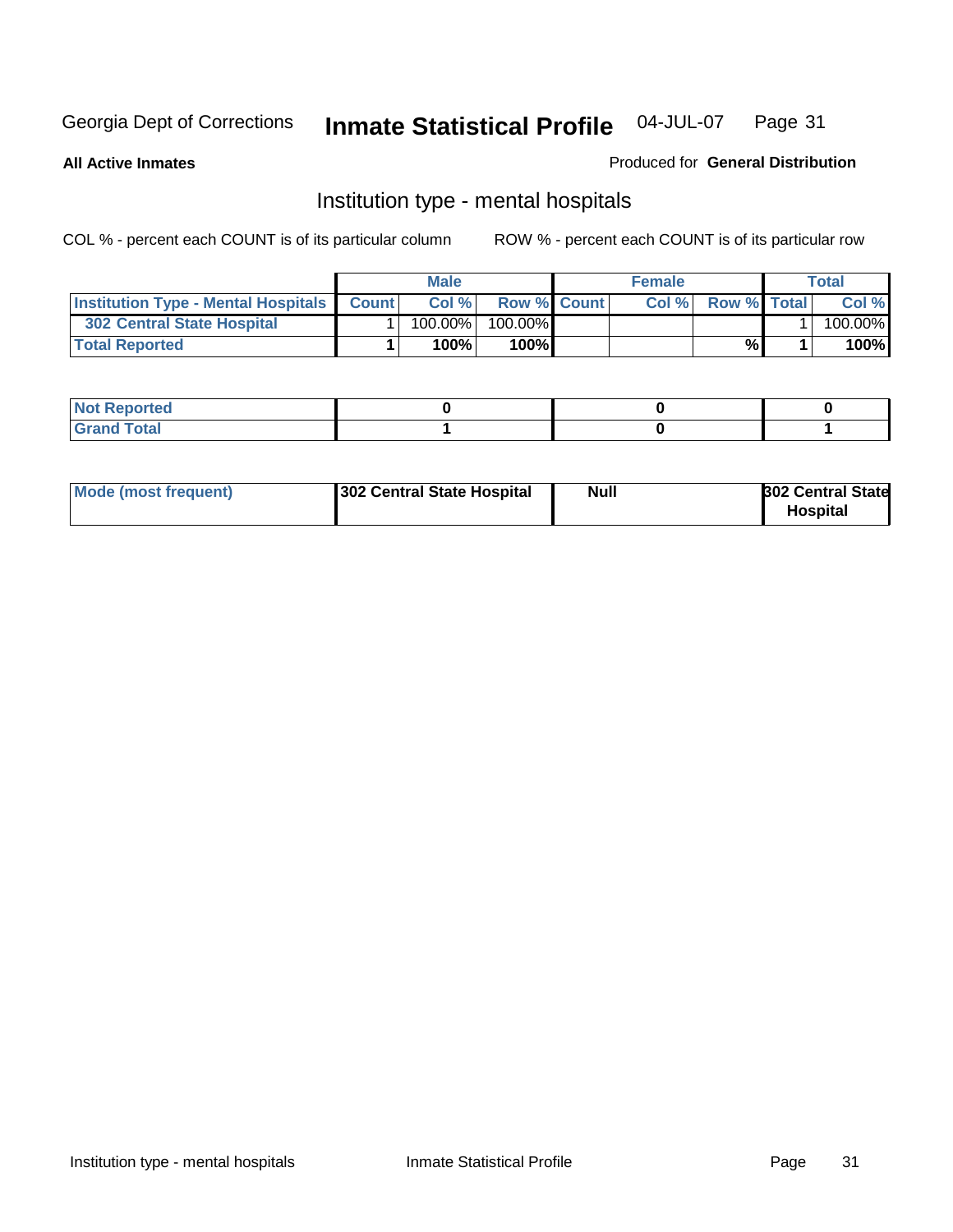#### **All Active Inmates**

#### Produced for **General Distribution**

### Institution type - county prisons

|                                          |                  | <b>Male</b> |         |              | <b>Female</b> |                          |                  | <b>Total</b>               |
|------------------------------------------|------------------|-------------|---------|--------------|---------------|--------------------------|------------------|----------------------------|
| <b>Institution Type - County Prisons</b> | <b>Count</b>     | Col %       | Row %   | <b>Count</b> | Col %         | Row %                    | <b>Total</b>     | $\overline{\text{Col }^9}$ |
| <b>Bulloch County Ci</b><br>402          | 137              | 2.77%       | 100.00% |              |               |                          | 137              | 2.77%                      |
| <b>Carroll County Ci</b><br>404          | 233              | 4.71%       | 100.00% |              |               |                          | 233              | 4.71%                      |
| <b>Clarke County Ci</b><br>406           | 109              | 2.20%       | 100.00% |              |               |                          | 109              | 2.20%                      |
| <b>Clayton County Ci</b><br>456          | 221              | 4.47%       | 100.00% |              |               |                          | 221              | 4.47%                      |
| <b>Colquitt County Ci</b><br>407         | 163              | 3.30%       | 100.00% |              |               |                          | 163              | 3.30%                      |
| <b>Coweta County Ci</b><br>409           | $\overline{209}$ | 4.23%       | 100.00% |              |               |                          | $\overline{209}$ | 4.23%                      |
| <b>Decatur County Ci</b><br>411          | 208              | 4.21%       | 100.00% |              |               |                          | 208              | 4.21%                      |
| <b>Effingham County Ci</b><br>413        | 240              | 4.85%       | 100.00% |              |               |                          | 240              | 4.85%                      |
| <b>Floyd County Ci</b><br>415            | $\overline{341}$ | 6.89%       | 100.00% |              |               |                          | $\overline{3}41$ | 6.89%                      |
| <b>Gwinnett County Ci</b><br>419         | $\overline{178}$ | 3.60%       | 100.00% |              |               |                          | 178              | 3.60%                      |
| <b>Hall County Ci</b><br>420             | 158              | 3.19%       | 100.00% |              |               |                          | 158              | 3.19%                      |
| <b>Harris County Ci</b><br>422           | 103              | 2.08%       | 100.00% |              |               |                          | 103              | 2.08%                      |
| <b>Jackson County Ci</b><br>426          | 166              | 3.36%       | 100.00% |              |               |                          | 166              | 3.36%                      |
| <b>Jefferson County Ci</b><br>428        | 177              | 3.58%       | 100.00% |              |               |                          | 177              | 3.58%                      |
| <b>Mitchell County Ci</b><br>433         | 104              | 2.10%       | 100.00% |              |               |                          | 104              | 2.10%                      |
| <b>Muscogee County Ci</b><br>435         | 516              | 10.43%      | 100.00% |              |               |                          | $\overline{516}$ | 10.43%                     |
| <b>Richmond County Ci</b><br>439         | $\overline{210}$ | 4.25%       | 100.00% |              |               |                          | $\overline{210}$ | 4.25%                      |
| <b>Screven County Prison</b><br>440      | 139              | 2.81%       | 100.00% |              |               |                          | 139              | 2.81%                      |
| <b>Spalding County Ci</b><br>441         | 361              | 7.30%       | 100.00% |              |               |                          | 361              | 7.30%                      |
| <b>Stewart County Ci</b><br>442          | 96               | 1.94%       | 100.00% |              |               |                          | 96               | 1.94%                      |
| <b>Sumter County Ci</b><br>443           | $\overline{328}$ | 6.63%       | 100.00% |              |               |                          | $\overline{328}$ | 6.63%                      |
| <b>Terrell County Ci</b><br>444          | 120              | 2.43%       | 100.00% |              |               |                          | 120              | 2.43%                      |
| <b>Thomas County Ci</b><br>445           | 161              | 3.26%       | 100.00% |              |               |                          | 161              | 3.26%                      |
| <b>Troup County Ci</b><br>447            | 268              | 5.42%       | 100.00% |              |               |                          | 268              | 5.42%                      |
| <b>Total Reported</b>                    | 4,946            | 100%        | 100%    |              |               | $\overline{\frac{9}{6}}$ | 4,946            | 100%                       |

| τeα                   |       |      |
|-----------------------|-------|------|
| $n \leftrightarrow n$ | 4.946 | .946 |

| Mode (most frequent) | 435 Muscogee County Ci | Null | 435 Muscogee |
|----------------------|------------------------|------|--------------|
|                      |                        |      | County Ci    |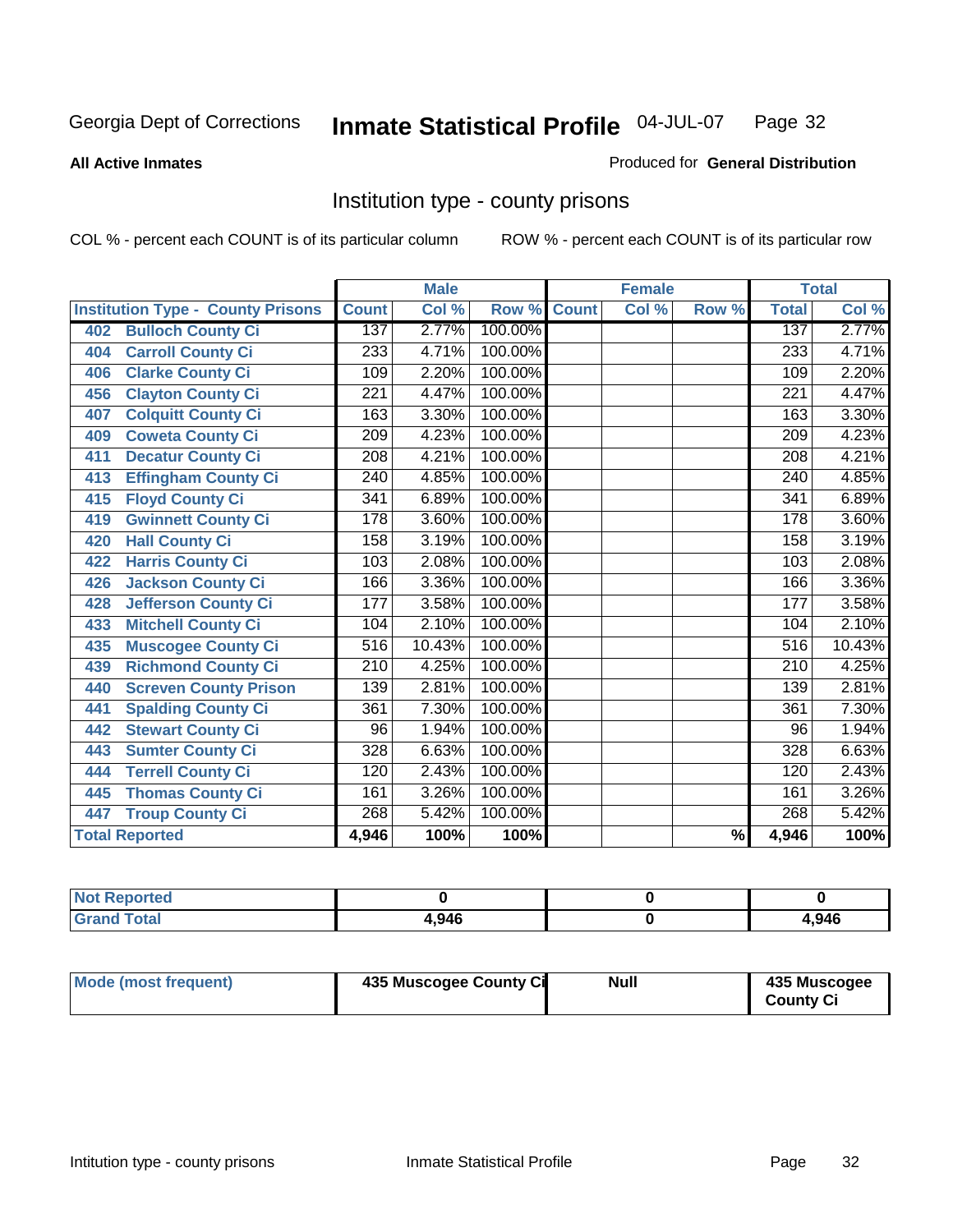#### **All Active Inmates**

#### Produced for **General Distribution**

### Institution type - state prisons

|     |                                         |              | <b>Male</b> |         |                | <b>Female</b> |         | <b>Total</b> |       |
|-----|-----------------------------------------|--------------|-------------|---------|----------------|---------------|---------|--------------|-------|
|     | <b>Institution Type - State Prisons</b> | <b>Count</b> | Col %       | Row %   | <b>Count</b>   | Col %         | Row %   | <b>Total</b> | Col % |
| 508 | <b>Arrendale State Prison</b>           |              |             |         | 1,264          | 38.22%        | 100.00% | 1,264        | 3.30% |
|     | 532 Augusta State Med.<br><b>Prison</b> | 1,242        | 3.55%       | 100.00% |                |               |         | 1,242        | 3.24% |
| 543 | <b>Autry State Prison</b>               | 1,612        | 4.60%       | 100.00% |                |               |         | 1,612        | 4.21% |
| 553 | <b>Baldwin State Prison</b>             | 1,018        | 2.91%       | 100.00% |                |               |         | 1,018        | 2.66% |
| 536 | <b>Bostick State Prison</b>             | 690          | 1.97%       | 100.00% |                |               |         | 690          | 1.80% |
| 534 | <b>Burrus Corr Trn Cntr</b>             | 444          | 1.27%       | 100.00% |                |               |         | 444          | 1.16% |
| 547 | <b>Calhoun State Prison</b>             | 1,482        | 4.23%       | 100.00% |                |               |         | 1,482        | 3.87% |
| 531 | <b>Central State Prison</b>             | 813          | 2.32%       | 100.00% |                |               |         | 813          | 2.12% |
| 523 | <b>Coastal State Prison</b>             | 1,437        | 4.10%       | 100.00% |                |               |         | 1,437        | 3.75% |
| 503 | <b>Dodge State Prison</b>               | 1,226        | 3.50%       | 100.00% |                |               |         | 1,226        | 3.20% |
| 548 | <b>Dooly State Prison</b>               | 1,331        | 3.80%       | 100.00% |                |               |         | 1,331        | 3.47% |
| 521 | <b>Ga Diag &amp; Class Pris</b>         | 1,754        | 5.01%       | 100.00% |                |               |         | 1,754        | 4.58% |
| 522 | <b>Ga Diag &amp; Class Pris-</b>        | 369          | 1.05%       | 100.00% |                |               |         | 369          | .96%  |
| 517 | <b>Perm</b><br><b>Ga State Prison</b>   | 938          | 2.68%       | 99.89%  | 1 <sup>1</sup> | .03%          | .11%    | 939          | 2.45% |
| 541 | <b>Hancock State Prison</b>             | 1,273        | 3.63%       | 100.00% |                |               |         | 1,273        | 3.32% |
| 540 | <b>Hays State Prison</b>                | 897          | 2.56%       | 100.00% |                |               |         | 897          | 2.34% |
| 551 | <b>Homerville State Prison</b>          | 182          | .52%        | 100.00% |                |               |         | 182          | .47%  |
| 545 | <b>Johnson State Prison</b>             | 1,615        | 4.61%       | 100.00% |                |               |         | 1,615        | 4.21% |
| 510 | <b>Lee State Prison</b>                 | 748          | 2.14%       | 100.00% |                |               |         | 748          | 1.95% |
| 502 | <b>Lowndes State Prison</b>             | 301          | .86%        | 100.00% |                |               |         | 301          | .79%  |
| 549 | <b>Macon State Prison</b>               | 1,471        | 4.20%       | 100.00% |                |               |         | 1,471        | 3.84% |
| 519 | <b>Men'S State Prison</b>               | 666          | 1.90%       | 100.00% |                |               |         | 666          | 1.74% |
| 554 | <b>Metro State Prison (W)</b>           |              |             |         | 931            | 28.15%        | 100.00% | 931          | 2.43% |
| 561 | <b>Milan State Prison</b>               | 175          | .50%        | 100.00% |                |               |         | 175          | .46%  |
| 509 | <b>Montgomery State Prison</b>          | 398          | 1.14%       | 100.00% |                |               |         | 398          | 1.04% |
| 505 | <b>Phillips State Prison</b>            | 852          | 2.43%       | 100.00% |                |               |         | 852          | 2.22% |
| 557 | <b>Pulaski State Prison (W)</b>         |              |             |         | 1,111          | 33.60%        | 100.00% | 1,111        | 2.90% |
| 529 | <b>Rivers State Prison</b>              | 1,133        | 3.23%       | 100.00% |                |               |         | 1,133        | 2.96% |
| 533 | <b>Rogers State Prison</b>              | 1,307        | 3.73%       | 100.00% |                |               |         | 1,307        | 3.41% |
| 530 | <b>Rutledge State Prison</b>            | 604          | 1.72%       | 100.00% |                |               |         | 604          | 1.58% |
| 525 | <b>Scott State Prison</b>               | 1,263        | 3.61%       | 100.00% |                |               |         | 1,263        | 3.29% |
| 550 | <b>Smith State Prison</b>               | 1,136        | 3.24%       | 100.00% |                |               |         | 1,136        | 2.96% |
| 542 | <b>Telfair State Prison</b>             | 1,179        | 3.37%       | 100.00% |                |               |         | 1,179        | 3.08% |
| 537 | <b>Valdosta State Prison</b>            | 884          | 2.52%       | 100.00% |                |               |         | 884          | 2.31% |
| 506 | <b>Walker State Prison</b>              | 645          | 1.84%       | 100.00% |                |               |         | 645          | 1.68% |
| 501 | <b>Ware State Prison</b>                | 1,061        | 3.03%       | 100.00% |                |               |         | 1,061        | 2.77% |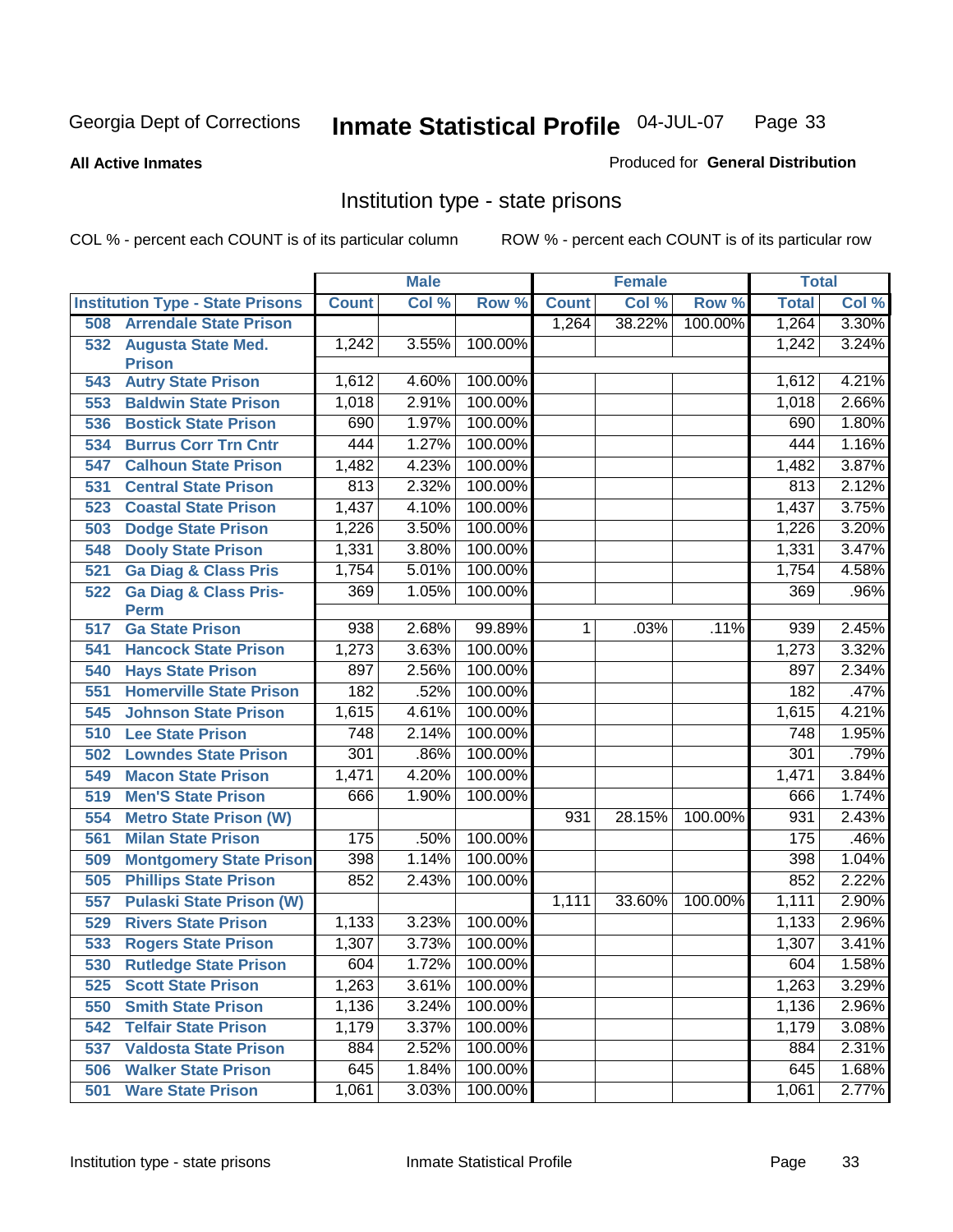**All Active Inmates**

#### Produced for **General Distribution**

### Institution type - state prisons

|                                         |              | <b>Male</b> |            |       | <b>Female</b> |       | <b>Total</b> |       |
|-----------------------------------------|--------------|-------------|------------|-------|---------------|-------|--------------|-------|
| <b>Institution Type - State Prisons</b> | <b>Count</b> | Col %       | Row %      | Count | Col %         | Row % | Total        | Col % |
| <b>Washington Sp</b><br>552             | ,165         | $3.33\%$    | $100.00\%$ |       |               |       | ⊟165         | 3.04% |
| <b>Wayne State Prison</b><br>507        | 196          | .56%        | $100.00\%$ |       |               |       | 196          | .51%  |
| <b>Wilcox State Prison</b><br>546       | .521         | 4.34%       | $100.00\%$ |       |               |       | 1.521        | 3.97% |
| <b>Total Reported</b>                   | 35,028       | 100%        | $91.37\%$  | 3,307 | 100%          | 8.63% | 38,335       | 100%  |

| 'Not<br>Reported |        |       |        |
|------------------|--------|-------|--------|
| <b>Total</b>     | 35.028 | 3,307 | 38.335 |

| Mode (most frequent) | 521 Ga Diag & Class Pris | 508 Arrendale State Prison | 521 Ga Diag &<br><b>Class Pris</b> |
|----------------------|--------------------------|----------------------------|------------------------------------|
|----------------------|--------------------------|----------------------------|------------------------------------|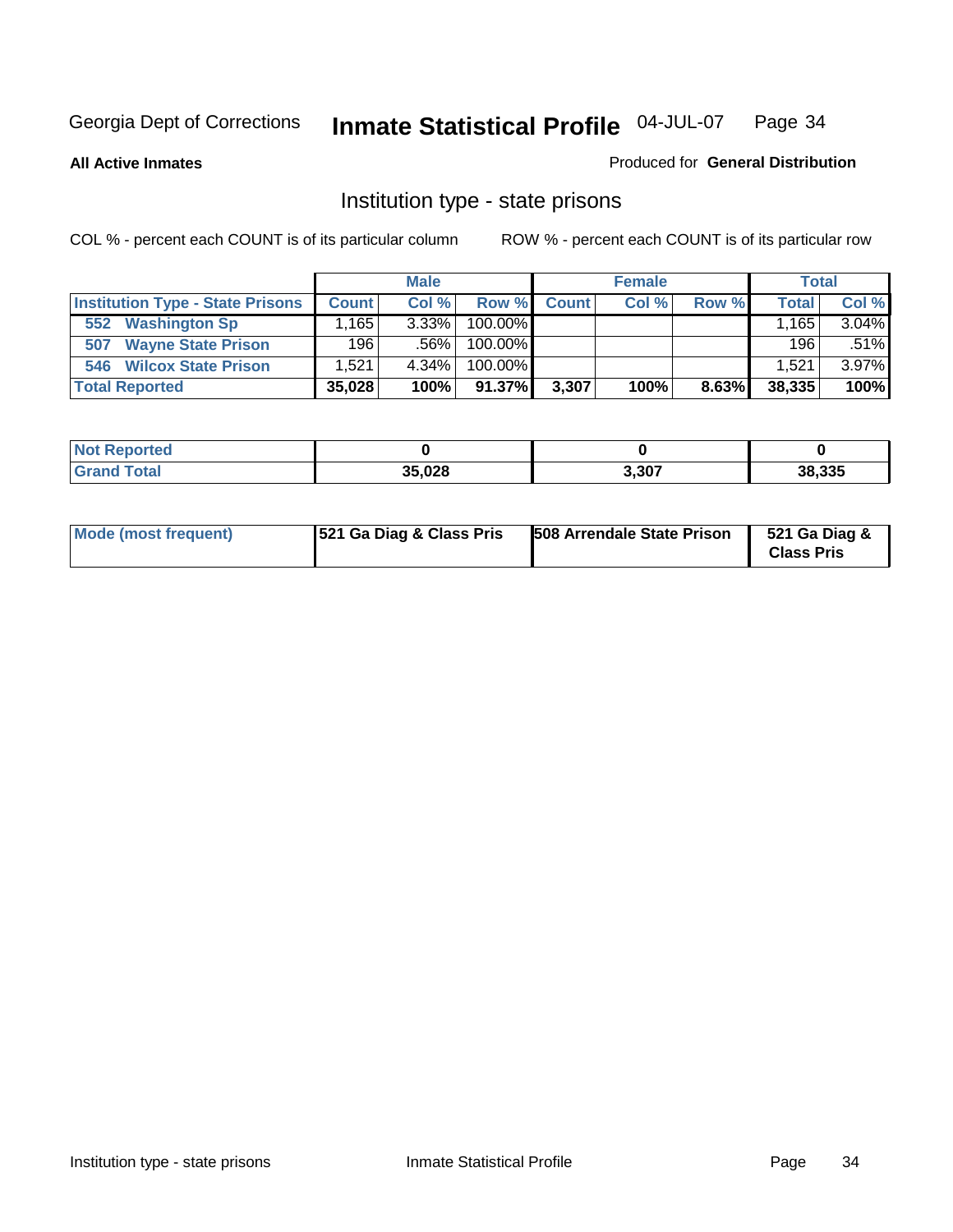**All Active Inmates**

#### Produced for **General Distribution**

### Institution type - private prisons

|                                           |              | <b>Male</b> |             | <b>Female</b> |       |         | <b>Total</b> |
|-------------------------------------------|--------------|-------------|-------------|---------------|-------|---------|--------------|
| <b>Institution Type - Private Prisons</b> | <b>Count</b> | Col %       | Row % Count | Col %         | Row % | Total   | Col %        |
| <b>Coffee Corr Facility</b><br>569        | .669 l       | 34.12%      | 100.00%     |               |       | ∃669، ، | 34.12%       |
| 567 D Ray James Corr Fac                  | .5561        | 31.81%      | 100.00%     |               |       | .556    | 31.81%       |
| <b>Wheeler Corr Facility</b><br>571       | .667         | 34.08%      | 100.00%     |               |       | .667    | 34.08%       |
| <b>Total Reported</b>                     | 4.892        | 100%        | 100%        |               | %     | 4,892   | 100%         |

| rted<br>NOT              |       |      |
|--------------------------|-------|------|
| <b>Total</b><br>$\sim$ . | 1,892 | ,892 |

| <b>Mode (most frequent)</b> | 569 Coffee Corr Facility | <b>Null</b> | 569 Coffee Corr<br><b>Facility</b> |
|-----------------------------|--------------------------|-------------|------------------------------------|
|-----------------------------|--------------------------|-------------|------------------------------------|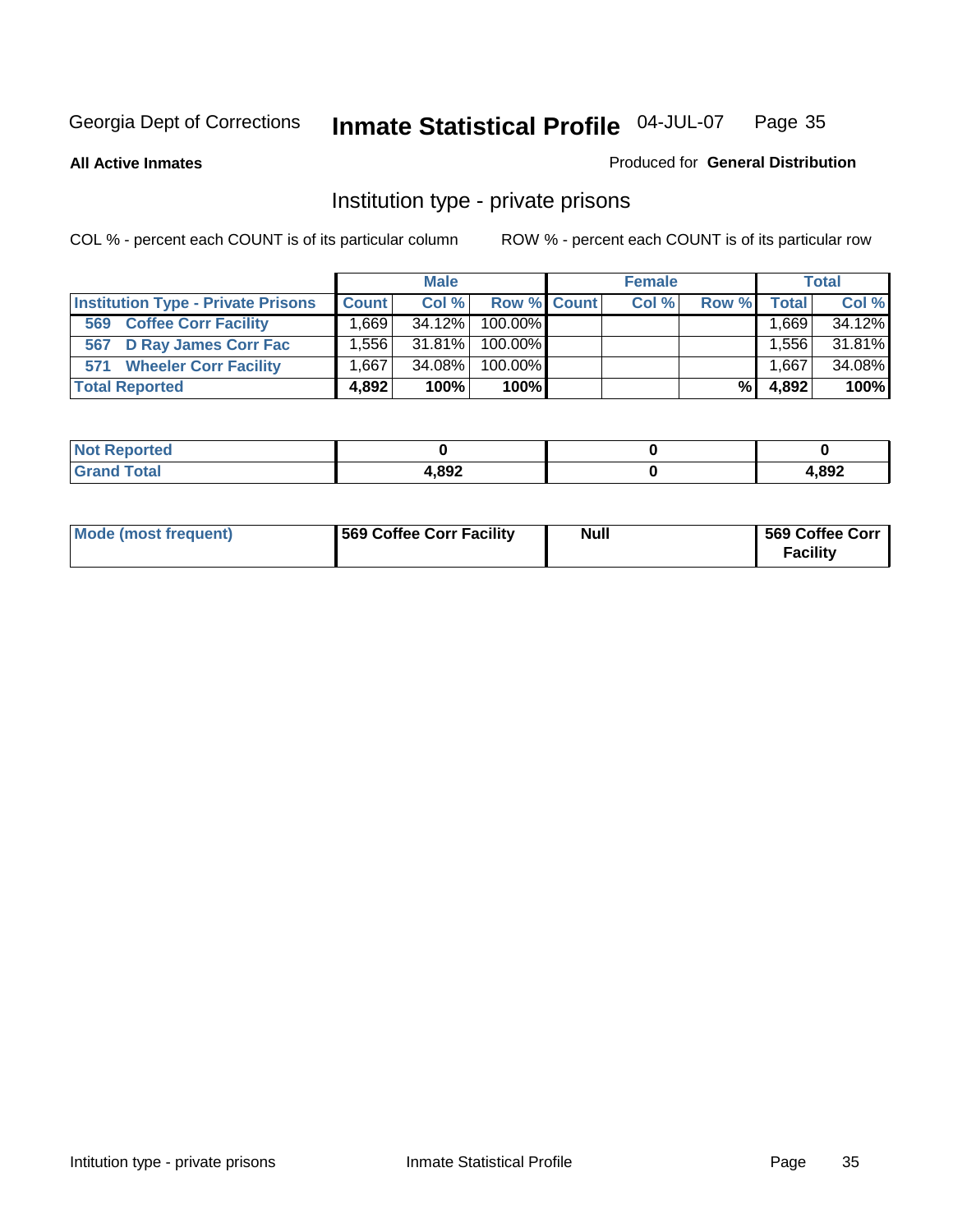#### **All Active Inmates**

#### Produced for **General Distribution**

### Institution type - prison annexes

|                                                | <b>Male</b> |           | <b>Female</b> |              |       | <b>Total</b> |              |        |
|------------------------------------------------|-------------|-----------|---------------|--------------|-------|--------------|--------------|--------|
| <b>Institution Type - Prison Annexes Count</b> |             | Col %     | Row %         | <b>Count</b> | Col % | Row %        | <b>Total</b> | Col %  |
| <b>7541 Hancock Annex</b>                      | 204         | 14.61%    | 100.00%       |              |       |              | 204          | 14.61% |
| 7540 Hays Annex                                | 559         | $40.04\%$ | $100.00\%$    |              |       |              | 559          | 40.04% |
| <b>7505 Phillips Annex</b>                     | 221         | $15.83\%$ | 100.00%       |              |       |              | 221          | 15.83% |
| 7501 Ware Annex                                | 210         | 15.04%    | $100.00\%$    |              |       |              | 210          | 15.04% |
| 7552 Washington Sp Annex                       | 202         | 14.47%    | 100.00%       |              |       |              | 202          | 14.47% |
| <b>Total Reported</b>                          | 1,396       | 100%      | $100\%$       |              |       | %            | 396. ا       | 100%   |

| <b>ported</b><br>' NOT |      |       |
|------------------------|------|-------|
| <b>Total</b>           | 396, | 1,396 |

| Mode (most frequent) | 7540 Hays Annex | <b>Null</b> | <b>7540 Hays Annex</b> |
|----------------------|-----------------|-------------|------------------------|
|                      |                 |             |                        |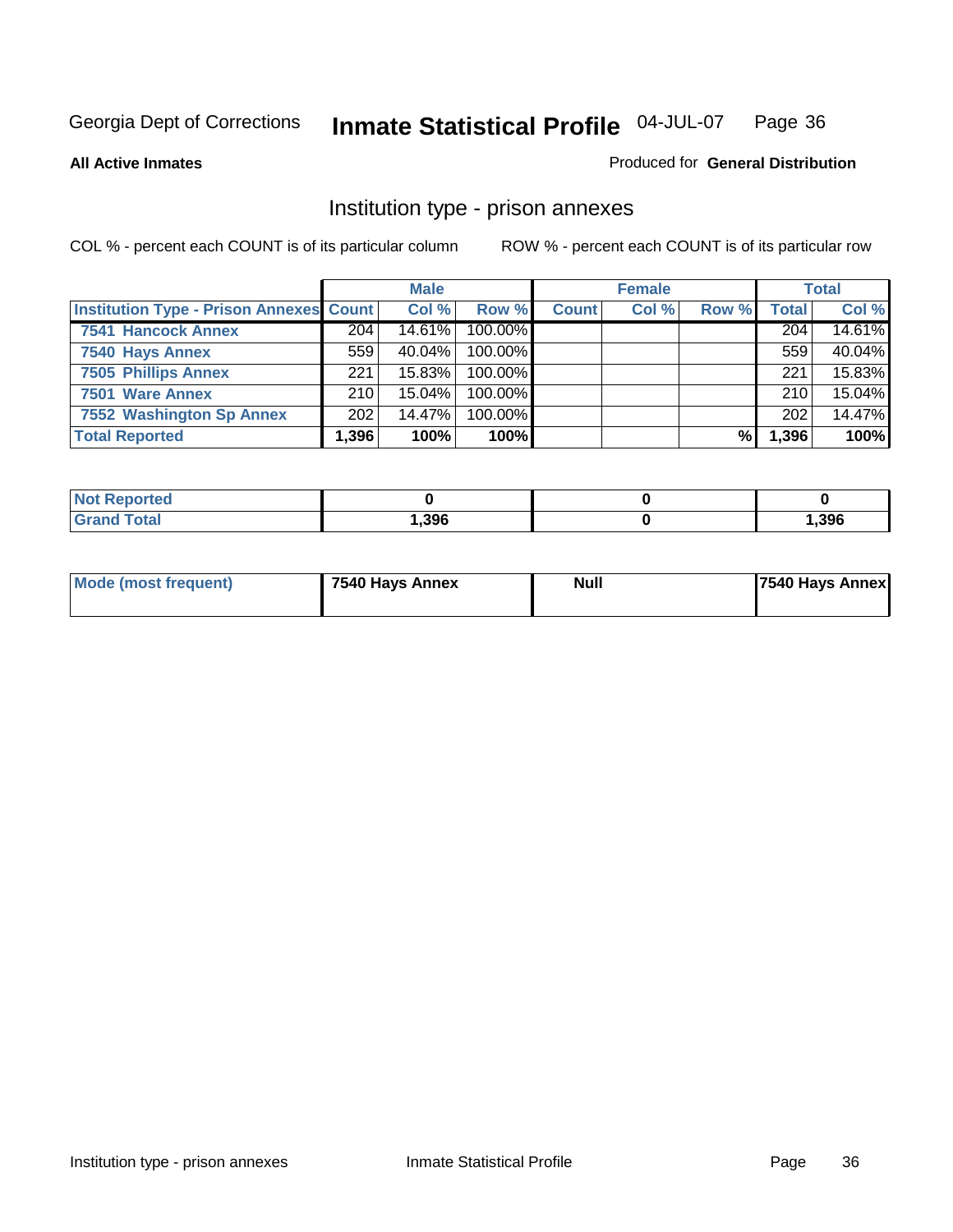#### **All Active Inmates**

#### Produced for **General Distribution**

### Institution type - pre-release centers

|                                         |       | <b>Male</b> |         |              | <b>Female</b> |       |              | <b>Total</b> |
|-----------------------------------------|-------|-------------|---------|--------------|---------------|-------|--------------|--------------|
| Institution Type - Prison Annexes Count |       | Col %       | Row %   | <b>Count</b> | Col %         | Row % | <b>Total</b> | Col %        |
| 7507 Appling Pre-Release Ctr            | 183   | 14.39%      | 100.00% |              |               |       | 183          | 14.39%       |
| 7521 Lamar Pre-Release Center           | 188   | 14.78%      | 100.00% |              |               |       | 188          | 14.78%       |
| 7550 Long Pre-Release Center            | 176   | 13.84%      | 100.00% |              |               |       | 176          | 13.84%       |
| 7543 Pelham Pre-Release                 | 159   | 12.50%      | 100.00% |              |               |       | 159          | 12.50%       |
| <b>Center</b>                           |       |             |         |              |               |       |              |              |
| 7546 Turner Pre-Release Center          | 181   | 14.23%      | 100.00% |              |               |       | 181          | 14.23%       |
| 556 Western Pre-Release Cntr            | 201   | 15.80%      | 100.00% |              |               |       | 201          | 15.80%       |
| 7572 Wilkes Pre-Release Center          | 184   | 14.47%      | 100.00% |              |               |       | 184          | 14.47%       |
| <b>Total Reported</b>                   | 1,272 | 100%        | 100%    |              |               | %     | 1,272        | 100%         |

| Reported     |               |                |
|--------------|---------------|----------------|
| <b>Total</b> | -270          | היה            |
| Grar         | 1. <i>lle</i> | ک <i>ت</i> ھرا |

| Mode (most frequent) | 556 Western Pre-Release | <b>Null</b> | <b>1556 Western Pre-I</b> |
|----------------------|-------------------------|-------------|---------------------------|
|                      | Cntr                    |             | <b>Release Cntr</b>       |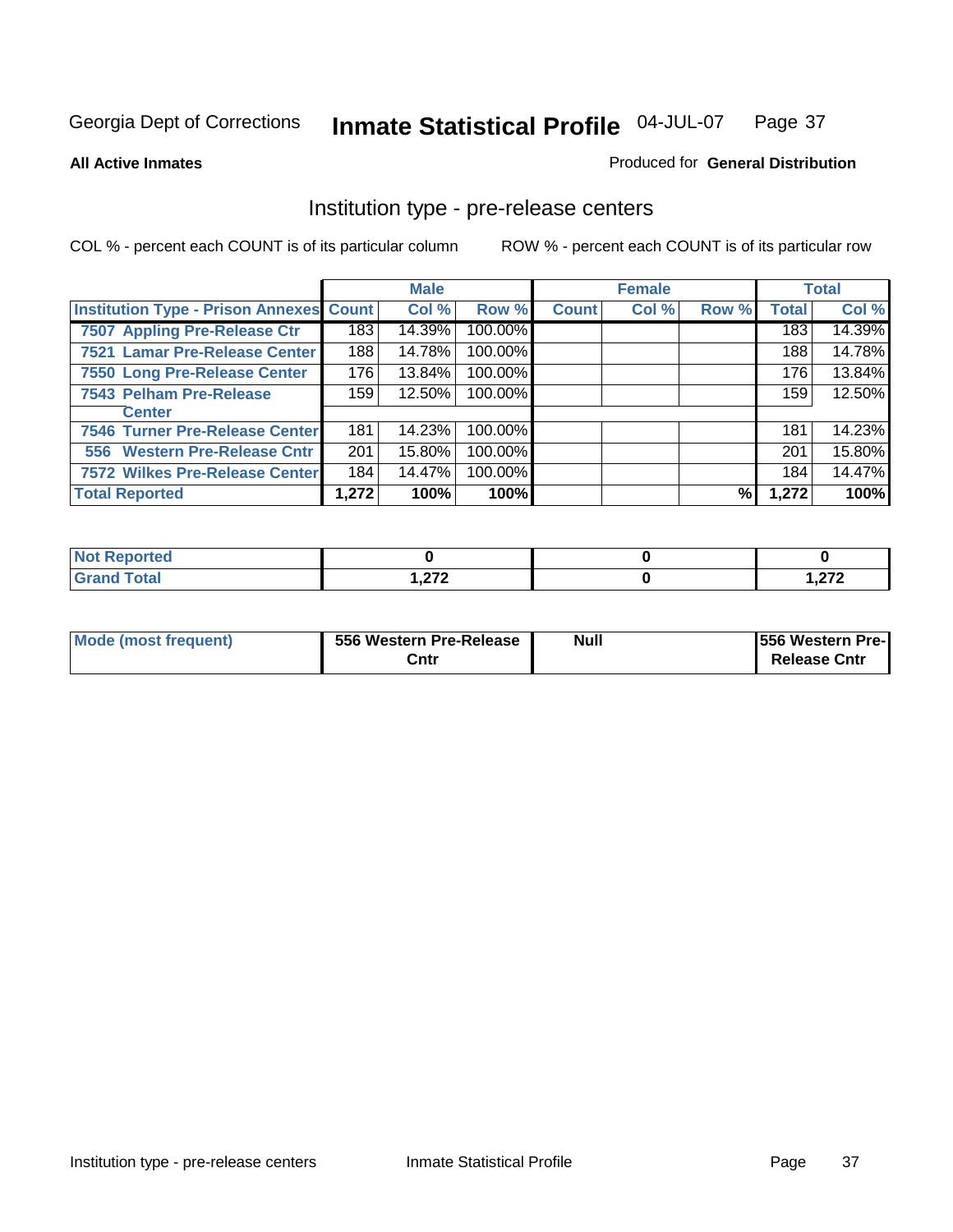**All Active Inmates**

#### Produced for **General Distribution**

### Institution type - inmate boot camp

|                                      |       | <b>Male</b> |               |              | <b>Female</b> |       |        | <b>Total</b> |
|--------------------------------------|-------|-------------|---------------|--------------|---------------|-------|--------|--------------|
| <b>Institution Type - Boot Camps</b> | Count | Col%        | Row %         | <b>Count</b> | Col %         | Row % | Totall | Col %        |
| 9553 Baldwin Diag Ibc                |       | 1.25%       | $100.00\%$    |              |               |       |        | .25%         |
| 9534 Burruss Inm Boot Camp           | 317   | 98.75%      | 100.00%       |              |               |       | 317    | 98.75%       |
| <b>Total Rported</b>                 | 321   | 100%        | 100% <b>I</b> |              |               | %     | 321    | 100%         |

| rted.       |     |     |
|-------------|-----|-----|
| <b>otal</b> | ົາລ | 224 |
| ----        | JZI | JZI |

| Mode (most frequent) | 9534 Burruss Inm Boot<br>Camp | Null | 9534 Burruss Inm<br><b>Boot Camp</b> |
|----------------------|-------------------------------|------|--------------------------------------|
|----------------------|-------------------------------|------|--------------------------------------|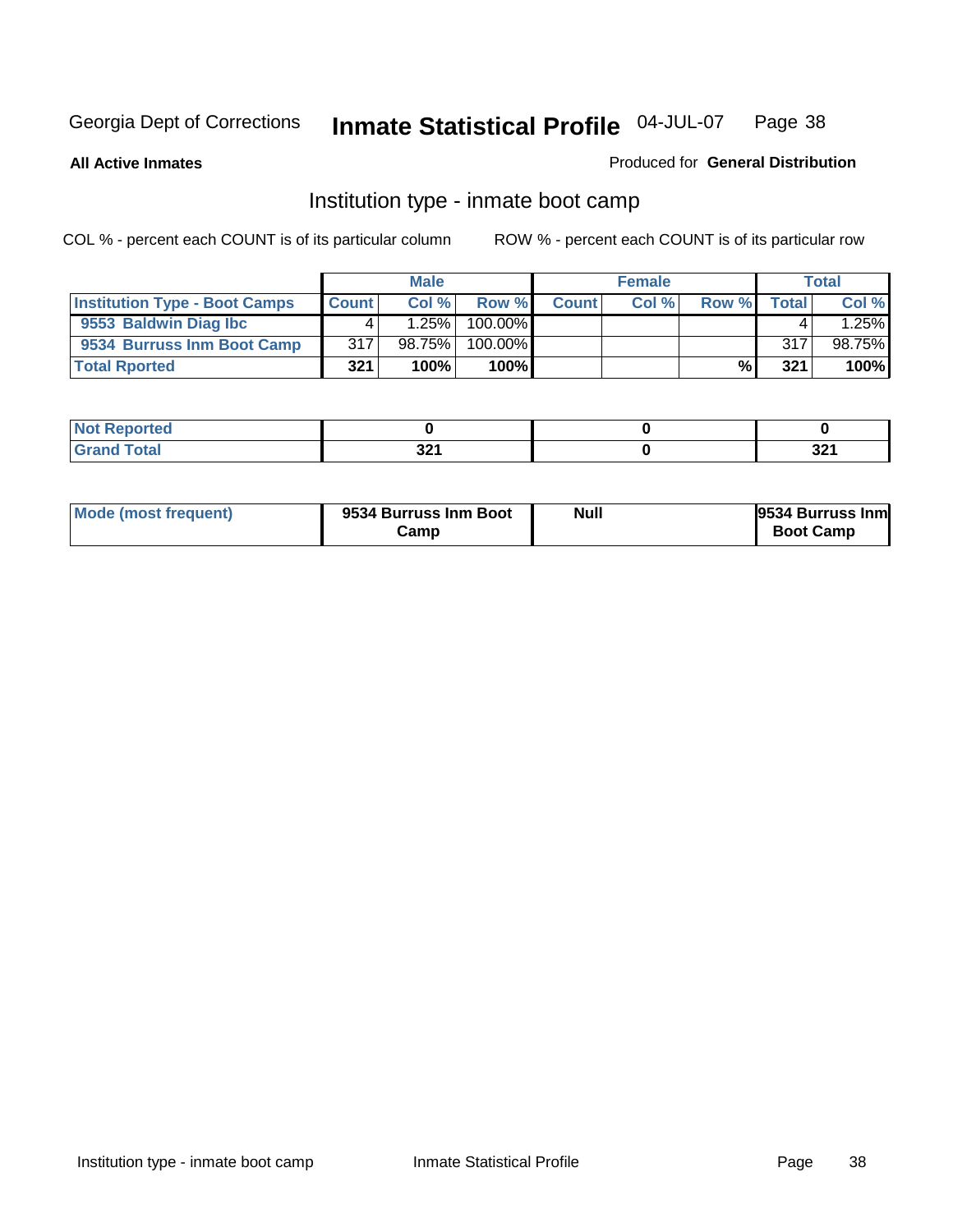**All Active Inmates**

#### Produced for **General Distribution**

## Number of disciplinary reports

|                                       |              | <b>Male</b> |        |              | <b>Female</b> |          |              | <b>Total</b> |
|---------------------------------------|--------------|-------------|--------|--------------|---------------|----------|--------------|--------------|
| <b>Number of Disciplinary Reports</b> | <b>Count</b> | Col %       | Row %  | <b>Count</b> | Col %         | Row %    | <b>Total</b> | Col %        |
|                                       | 21,450       | 43.16%      | 91.08% | 2,101        | 59.52%        | 8.92%    | 23,551       | 44.25%       |
|                                       | 6,922        | 13.93%      | 92.76% | 540          | 15.30%        | 7.24%    | 7,462        | 14.02%       |
|                                       | 3,914        | 7.88%       | 94.66% | 221          | 6.26%         | 5.34%    | 4,135        | 7.77%        |
| 3                                     | 2,645        | 5.32%       | 95.49% | 125          | 3.54%         | 4.51%    | 2,770        | 5.20%        |
|                                       | 1,919        | $3.86\%$    | 95.19% | 97           | 2.75%         | 4.81%    | 2,016        | 3.79%        |
| 5                                     | 1,533        | $3.08\%$    | 95.81% | 67           | 1.90%         | 4.19%    | 1,600        | 3.01%        |
| <b>More Than 5</b>                    | 11,313       | 22.76%      | 96.76% | 379          | 10.74%        | $3.24\%$ | 11,692       | 21.97%       |
| <b>Total Reported</b>                 | 49,696       | 100%        | 93.37% | 3,530        | 100.0%        | 6.63%    | 53,226       | 100.0%       |

| N                   |        |       |        |
|---------------------|--------|-------|--------|
| $\sim$ 10<br>______ | in chc | 3.530 | 53 226 |

| Mean (average)       | 5.13 | 2.44 | 4.95 |
|----------------------|------|------|------|
| Median (middle)      |      |      |      |
| Mode (most frequent) |      |      |      |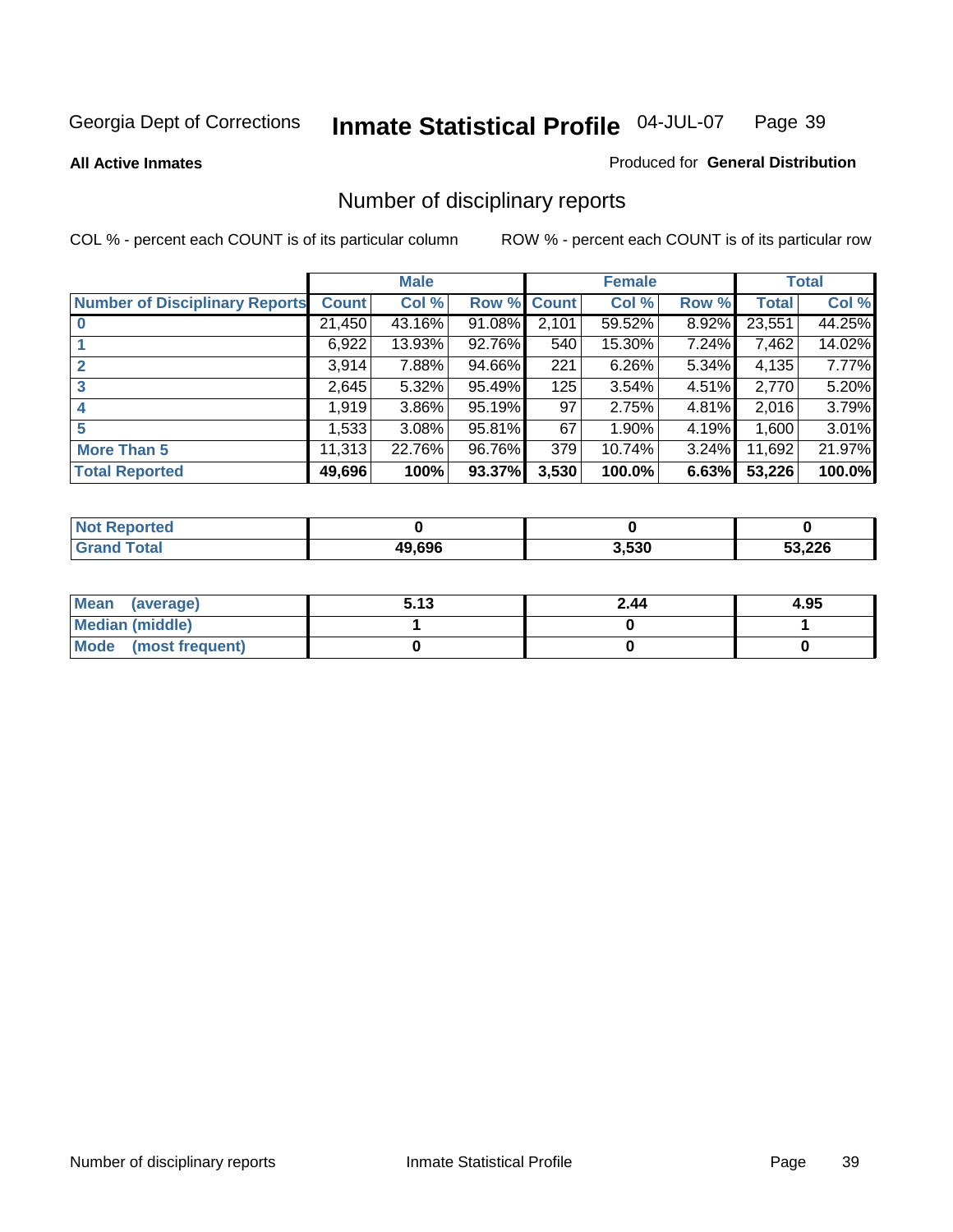#### **All Active Inmates**

#### Produced for **General Distribution**

### Number of transfers

|                            |         | <b>Male</b> |        |              | <b>Female</b> |          |              | <b>Total</b> |
|----------------------------|---------|-------------|--------|--------------|---------------|----------|--------------|--------------|
| <b>Number of Transfers</b> | Count l | Col %       | Row %  | <b>Count</b> | Col %         | Row %    | <b>Total</b> | Col %        |
|                            | 3,865   | $7.78\%$    | 84.95% | 685          | 19.41%        | 15.05%   | 4,550        | 8.55%        |
|                            | 19,751  | 39.74%      | 91.42% | 1,854        | 52.52%        | 8.58%    | 21,605       | 40.59%       |
|                            | 10,506  | 21.14%      | 94.39% | 625          | 17.71%        | 5.61%    | 11,131       | 20.91%       |
| 3                          | 5,682   | 11.43%      | 96.52% | 205          | 5.81%         | $3.48\%$ | 5,887        | 11.06%       |
|                            | 3,423   | 6.89%       | 97.74% | 79           | 2.24%         | $2.26\%$ | 3,502        | 6.58%        |
| 5                          | 2,123   | 4.27%       | 98.42% | 34           | 0.96%         | $1.58\%$ | 2,157        | 4.05%        |
| <b>More Than 5</b>         | 4,346   | 8.75%       | 98.91% | 48           | 1.36%         | $1.09\%$ | 4,394        | 8.26%        |
| <b>Total Reported</b>      | 49,696  | 100%        | 93.37% | 3,530        | 100.0%        | 6.63%    | 53,226       | 100%         |

| ---<br>N                        |           |       |        |
|---------------------------------|-----------|-------|--------|
| $f \wedge f \wedge f$<br>______ | $AO$ $GO$ | 3.530 | 53,226 |

| Mean (average)       | 2.40 | ∣.29 | 2.33 |
|----------------------|------|------|------|
| Median (middle)      |      |      |      |
| Mode (most frequent) |      |      |      |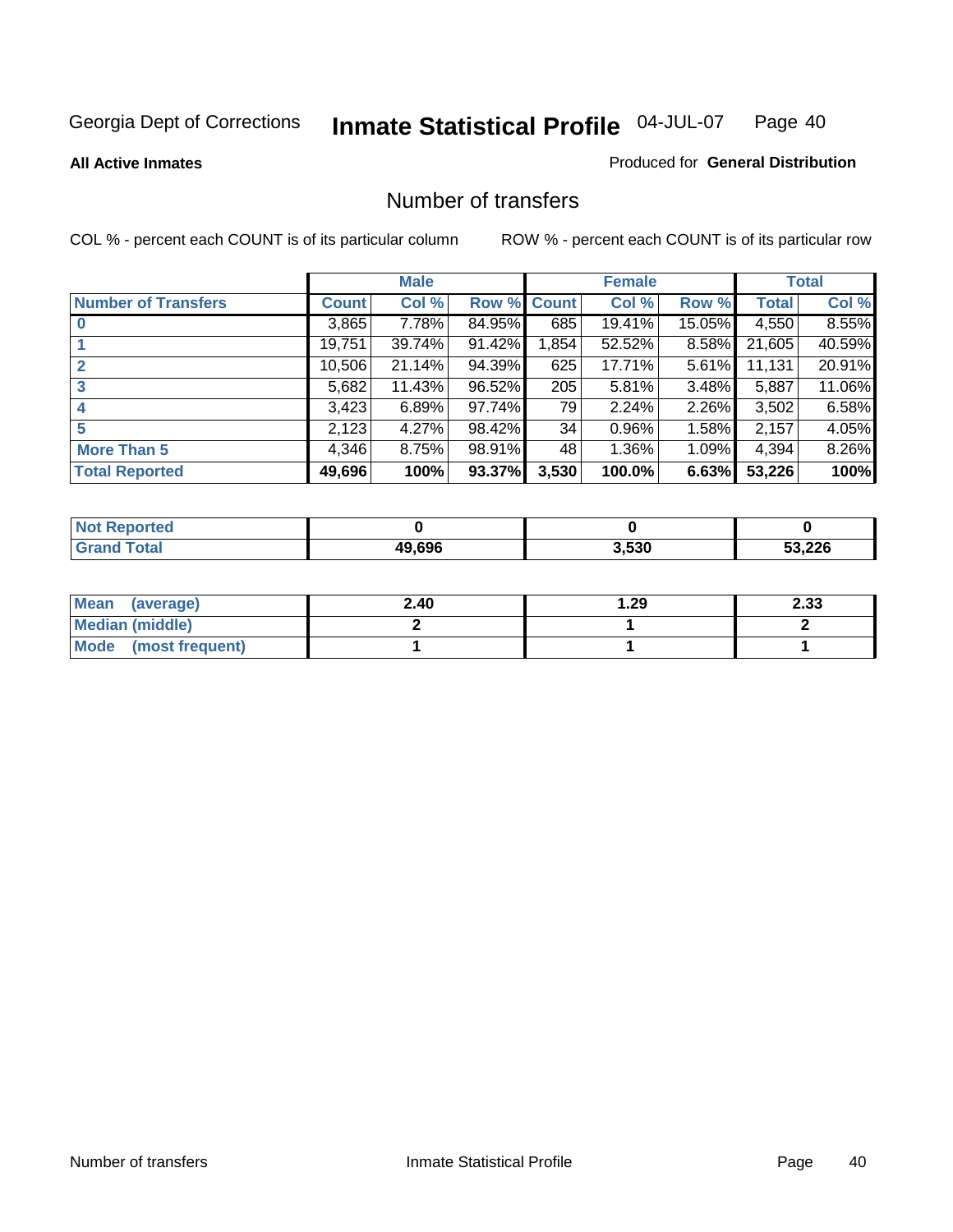**All Active Inmates**

#### Produced for **General Distribution**

## Number of escapes

|                          |              | <b>Male</b> |             |       | <b>Female</b> |          |        | <b>Total</b> |
|--------------------------|--------------|-------------|-------------|-------|---------------|----------|--------|--------------|
| <b>Number of Escapes</b> | <b>Count</b> | Col %       | Row % Count |       | Col %         | Row %    | Total  | Col %        |
|                          | 49,390       | 99.38%      | 93.35%      | 3,521 | 99.75%        | $6.65\%$ | 52,911 | 99.41%       |
|                          | 284          | 0.57%       | 96.93%      | 9     | 0.25%         | 3.07%    | 293    | 0.55%        |
|                          | 16           | 0.03%       | 100.00%     |       |               |          | 16     | 0.03%        |
|                          | 5            | 0.01%       | 100.00%     |       |               |          | 5      | 0.01%        |
|                          |              | 0.01%       | $100.00\%$  |       |               |          |        | 0.01%        |
| <b>Total Reported</b>    | 49,696       | 100%        | 93.37%      | 3,530 | 100%          | 6.63%    | 53,226 | 100.0%       |

| Reported          |        |       |        |
|-------------------|--------|-------|--------|
| T <sub>ofol</sub> | 49.696 | 3.530 | 53,226 |

| Mean (average)       |  | ו ש. |
|----------------------|--|------|
| Median (middle)      |  |      |
| Mode (most frequent) |  |      |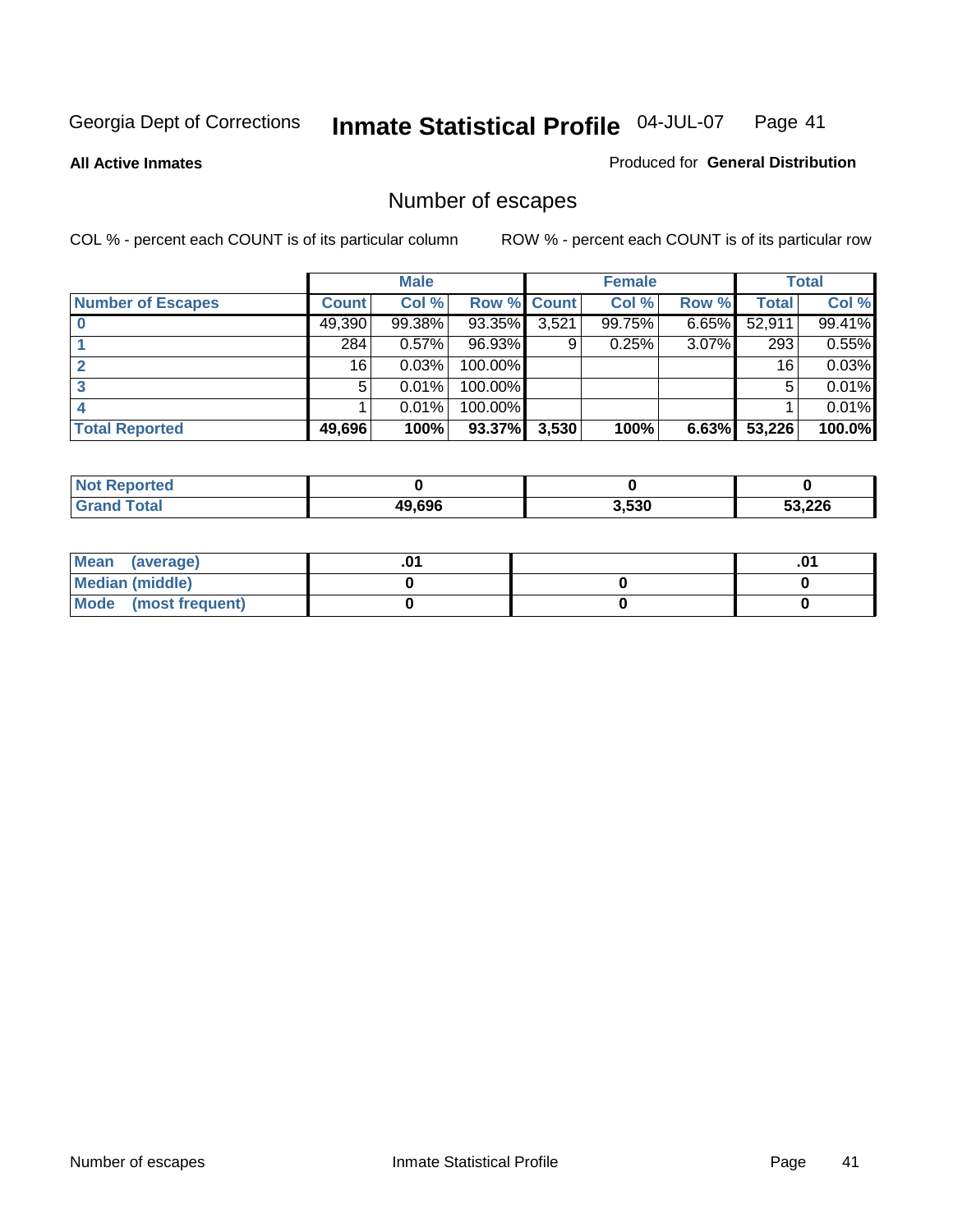**All Active Inmates**

#### Produced for **General Distribution**

## Probable future release type

|                                         |              | <b>Male</b> |                    |                        | <b>Female</b> |          | <b>Total</b> |        |
|-----------------------------------------|--------------|-------------|--------------------|------------------------|---------------|----------|--------------|--------|
| <b>Probable Future Release Type</b>     | <b>Count</b> | Col %       | <b>Row % Count</b> |                        | Col %         | Row %    | <b>Total</b> | Col %  |
| <b>Paroled with probation to follow</b> | 7,121        | 14.33%      | $92.64\%$          | 566                    | 16.03%        | 7.36%    | 7,687        | 14.44% |
| Paroled w/o probation to follow         | 7,703        | $15.50\%$   | 93.63%             | 524                    | 14.84%        | $6.37\%$ | 8,227        | 15.46% |
| <b>Maxout with probation to follow</b>  | 13,164       | 26.49%      | 92.88%             | .009 <sub>1</sub><br>1 | 28.58%        | $7.12\%$ | 14,173       | 26.63% |
| <b>Maxout w/o probation to follow</b>   | 12,430       | 25.01%      | 92.95%             | 943                    | 26.71%        | 7.05%    | 13,373       | 25.12% |
| Life, LWOP or death sentence            | 9,278        | 18.67%      | $95.00\%$          | 488                    | 13.82%        | $5.00\%$ | 9,766        | 18.35% |
| <b>Total Reported</b>                   | 49,696       | 100%        | 93.37% 3,530       |                        | 100%          | 6.63%    | 53,226       | 100%   |

| $'$ Not $_1$<br>Reported |        |        |        |
|--------------------------|--------|--------|--------|
| <b>Grand Total</b>       | 49,696 | 49,696 | 53,226 |

| Mode (most frequent) | Maxout with PROB follow   Maxout with PROB follow   Maxout with PROB |        |
|----------------------|----------------------------------------------------------------------|--------|
|                      |                                                                      | follow |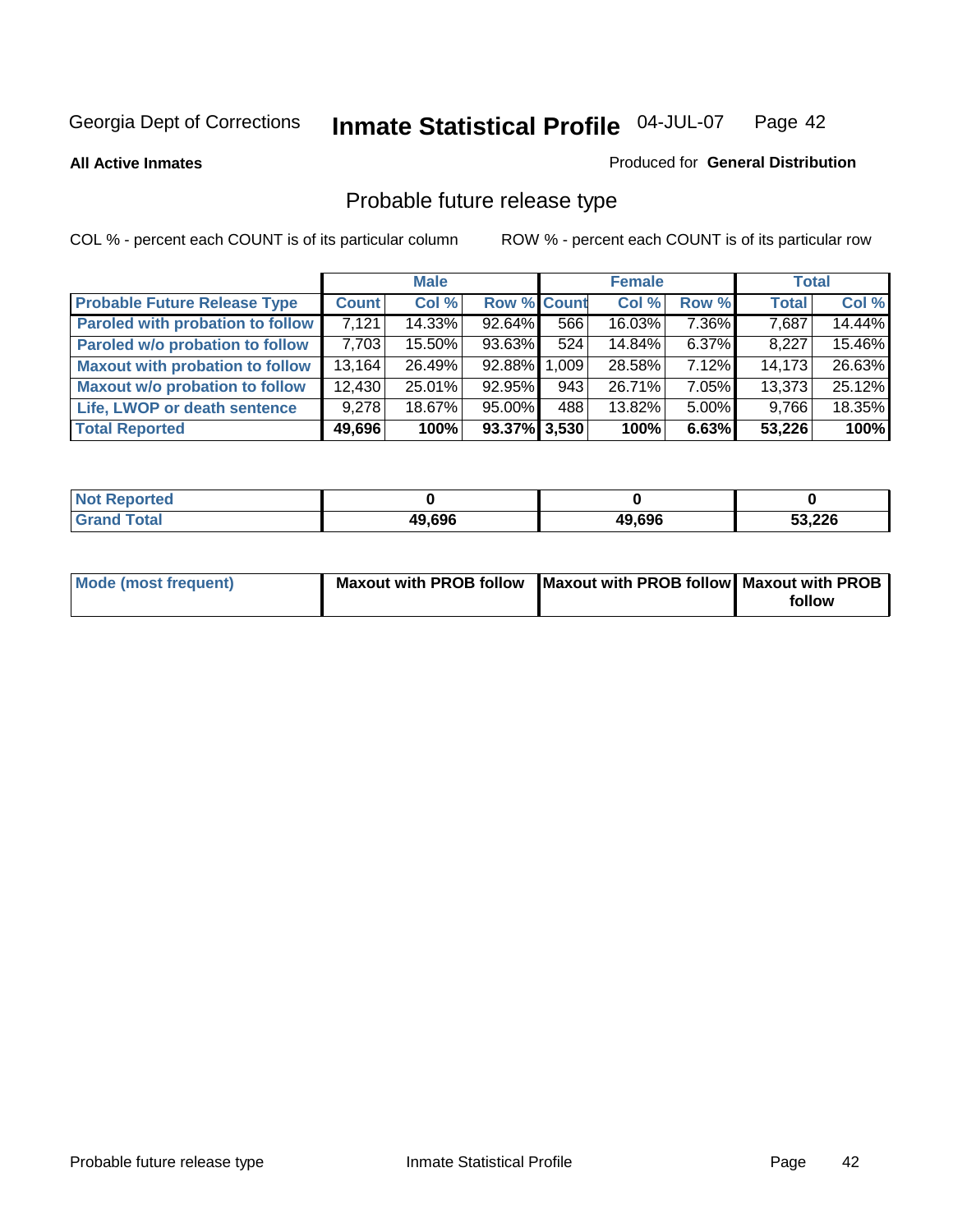**All Active Inmates**

Produced for **General Distribution**

### Actual release type

|                            |              | <b>Male</b> |                    | <b>Female</b> |        |       | $\tau$ otal |
|----------------------------|--------------|-------------|--------------------|---------------|--------|-------|-------------|
| <b>Actual Release Type</b> | <b>Count</b> | Col %       | <b>Row % Count</b> | Col %         | Row %I | Total | Col %       |
| <b>Total Reported</b>      |              | $\%$        | %                  | %             | %      |       | %           |

| <b>Still Active</b> | 49,696 | 3,530 | 53,226 |
|---------------------|--------|-------|--------|
| <b>Not Reported</b> |        |       |        |
| <b>Grand Total</b>  | 49,696 | 3,530 | 53,226 |

| īМ | м.<br>$-$ - $-$ - $-$ - $-$ | Null | $\cdots$ |
|----|-----------------------------|------|----------|
|    |                             |      |          |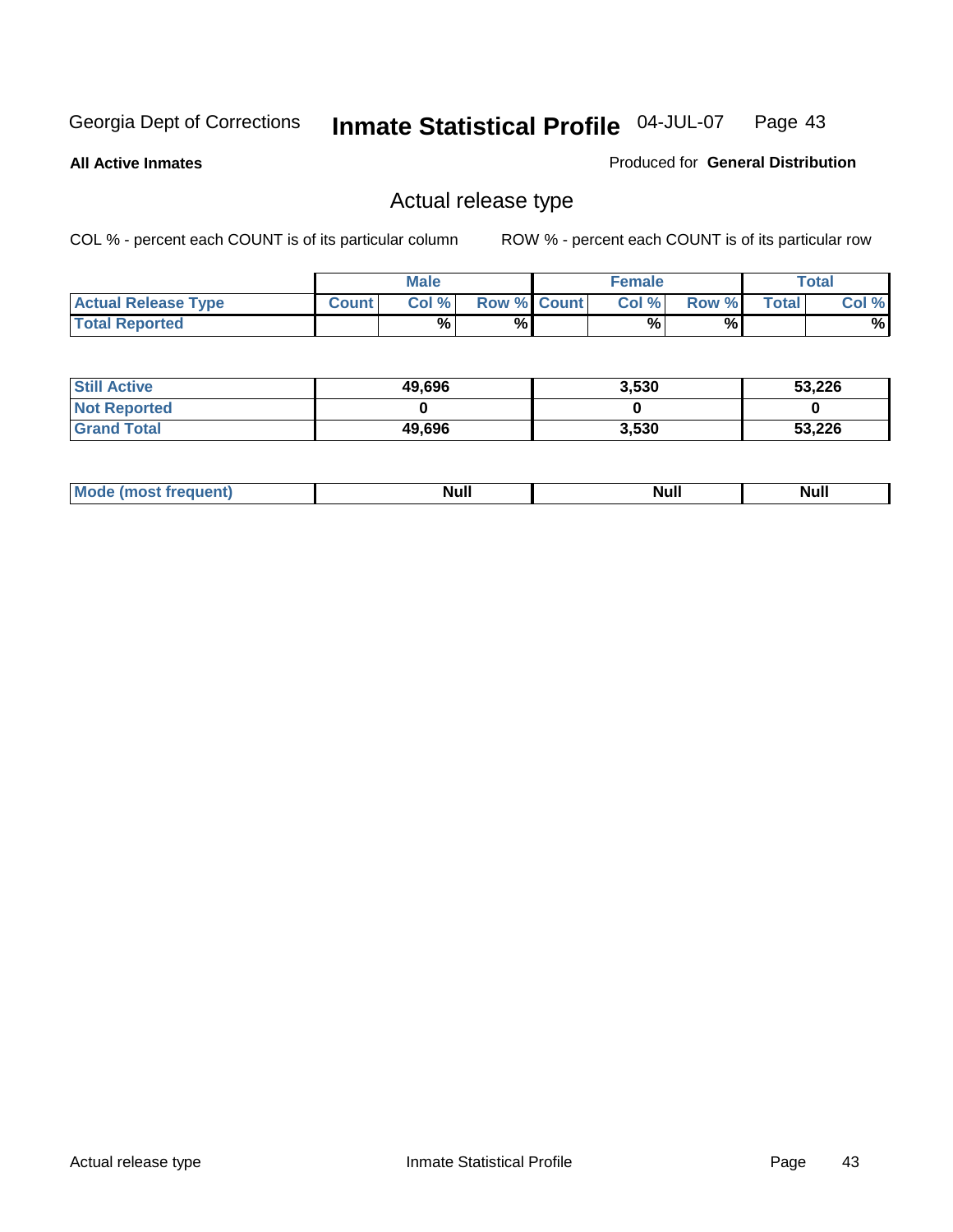### **All Active Inmates**

### Produced for **General Distribution**

### Time served in current (or last) institution

|                            |              | <b>Male</b> |        |              | <b>Female</b> |       |        | <b>Total</b> |
|----------------------------|--------------|-------------|--------|--------------|---------------|-------|--------|--------------|
| <b>Time In Institution</b> | <b>Count</b> | Col %       | Row %  | <b>Count</b> | Col %         | Row % | Total  | Col %        |
| 0 to 3 months              | 12,258       | 24.67%      | 93.31% | 879          | 24.90%        | 6.69% | 13,137 | 24.68%       |
| 3.01 to 6 months           | 7,885        | 15.87%      | 93.06% | 588          | 16.66%        | 6.94% | 8,473  | 15.92%       |
| 6.01 to 9 months           | 4,520        | 9.10%       | 93.02% | 339          | 9.60%         | 6.98% | 4,859  | 9.13%        |
| 9.01 to 12 months          | 4,310        | 8.67%       | 92.79% | 335          | 9.49%         | 7.21% | 4,645  | 8.73%        |
| 12.01 to 18 months         | 6,304        | 12.69%      | 92.30% | 526          | 14.90%        | 7.70% | 6,830  | 12.83%       |
| <b>18.01 to 24 months</b>  | 3,341        | 6.72%       | 94.57% | 192          | 5.44%         | 5.43% | 3,533  | 6.64%        |
| 2.01 to 3 years            | 3,789        | 7.62%       | 90.41% | 402          | 11.39%        | 9.59% | 4,191  | 7.87%        |
| 3.01 to 4 years            | 2,205        | 4.44%       | 97.31% | 61           | 1.73%         | 2.69% | 2,266  | 4.26%        |
| 4.01 to 5 years            | 1,321        | 2.66%       | 97.06% | 40           | 1.13%         | 2.94% | 1,361  | 2.56%        |
| 5.01 to 6 years            | 989          | 1.99%       | 95.93% | 42           | 1.19%         | 4.07% | 1,031  | 1.94%        |
| 6.01 to 7 years            | 688          | 1.38%       | 95.16% | 35           | 0.99%         | 4.84% | 723    | 1.36%        |
| 7.01 to 8 years            | 523          | 1.05%       | 95.61% | 24           | 0.68%         | 4.39% | 547    | 1.03%        |
| 8.01 to 9 years            | 500          | 1.01%       | 95.60% | 23           | 0.65%         | 4.40% | 523    | 0.98%        |
| 9.01 to 10 years           | 321          | 0.65%       | 95.54% | 15           | 0.42%         | 4.46% | 336    | 0.63%        |
| Over 10 years              | 742          | 1.49%       | 96.24% | 29           | 0.82%         | 3.76% | 771    | 1.45%        |
| <b>Total Reported</b>      | 49,696       | 100%        | 93.37% | 3,530        | 100%          | 6.63% | 53,226 | 100.0%       |

| orted<br>N |        |      |        |
|------------|--------|------|--------|
| `ofai      | 49,696 | .530 | 53.226 |

| <b>Mean</b><br>(average) | 19 months | 15 months | 19 months |  |
|--------------------------|-----------|-----------|-----------|--|
| Median (middle)          | 9 months  | 9 months  | 9 months  |  |
| Mode<br>(most frequent)  | 0 months  | 1 months  | months    |  |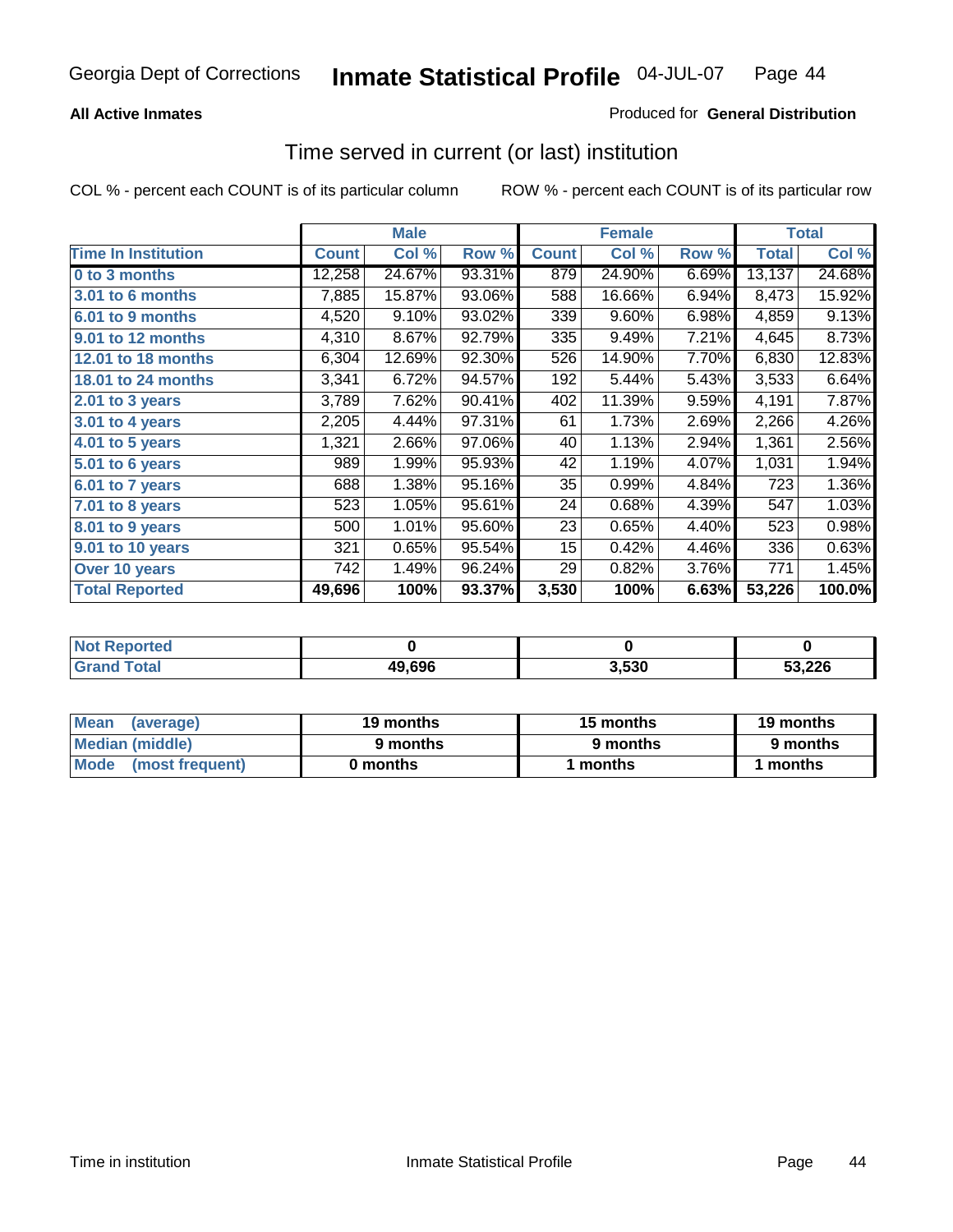**All Active Inmates**

#### Produced for **General Distribution**

### Highest grade level attained

|                              |                 | <b>Male</b> |         |                  | <b>Female</b> |        |                 | <b>Total</b> |
|------------------------------|-----------------|-------------|---------|------------------|---------------|--------|-----------------|--------------|
| <b>Grade Level</b>           | <b>Count</b>    | Col %       | Row %   | <b>Count</b>     | Col %         | Row %  | <b>Total</b>    | Col %        |
| No school at all             | 48              | 0.10%       | 97.96%  | 1                | 0.03%         | 2.04%  | 49              | 0.10%        |
| Grade 1                      | $\overline{47}$ | 0.10%       | 100.00% |                  |               |        | $\overline{47}$ | 0.09%        |
| <b>Grade 2</b>               | 62              | 0.13%       | 95.38%  | 3                | 0.09%         | 4.62%  | 65              | 0.13%        |
| <b>Grade 3</b>               | 137             | 0.28%       | 96.48%  | 5                | 0.15%         | 3.52%  | 142             | 0.28%        |
| Grade 4                      | 140             | 0.29%       | 97.22%  | 4                | 0.12%         | 2.78%  | 144             | 0.28%        |
| Grade 5                      | 226             | 0.47%       | 95.76%  | 10               | 0.29%         | 4.24%  | 236             | 0.46%        |
| Grade 6                      | 783             | 1.63%       | 95.37%  | $\overline{38}$  | 1.12%         | 4.63%  | 821             | 1.59%        |
| <b>Grade 7</b>               | 1,280           | 2.66%       | 93.77%  | 85               | 2.50%         | 6.23%  | 1,365           | 2.65%        |
| <b>Grade 8</b>               | 4,596           | 9.54%       | 94.14%  | 286              | 8.41%         | 5.86%  | 4,882           | 9.47%        |
| Grade 9                      | 7,519           | 15.61%      | 94.39%  | 447              | 13.15%        | 5.61%  | 7,966           | 15.45%       |
| Grade 10                     | 10,096          | 20.96%      | 94.66%  | 569              | 16.74%        | 5.34%  | 10,665          | 20.68%       |
| Grade 11                     | 8,935           | 18.55%      | 94.81%  | 489              | 14.39%        | 5.19%  | 9,424           | 18.27%       |
| <b>Grade 12 or GED</b>       | 8,836           | 18.34%      | 93.91%  | $\overline{573}$ | 16.86%        | 6.09%  | 9,409           | 18.24%       |
| <b>Some tech school</b>      | 542             | 1.13%       | 78.55%  | 148              | 4.35%         | 21.45% | 690             | 1.34%        |
| <b>Completed tech school</b> | 876             | 1.82%       | 75.71%  | $\overline{281}$ | 8.27%         | 24.29% | 1,157           | 2.24%        |
| College, 1 year              | 1,203           | 2.50%       | 91.21%  | 116              | 3.41%         | 8.79%  | 1,319           | 2.56%        |
| College, 2 year              | 1,627           | 3.38%       | 89.99%  | 181              | 5.33%         | 10.01% | 1,808           | 3.51%        |
| College, 3 year              | 492             | 1.02%       | 88.65%  | 63               | 1.85%         | 11.35% | 555             | 1.08%        |
| <b>Bachelor's degree</b>     | 580             | 1.20%       | 87.48%  | 83               | 2.44%         | 12.52% | 663             | 1.29%        |
| <b>Master's degree</b>       | 93              | 0.19%       | 88.57%  | 12               | 0.35%         | 11.43% | 105             | 0.20%        |
| Ph.D. degree                 | $\overline{28}$ | 0.06%       | 90.32%  | 3                | 0.09%         | 9.68%  | 31              | $0.06\%$     |
| Law degree                   | $\overline{17}$ | 0.04%       | 89.47%  | $\overline{2}$   | 0.06%         | 10.53% | 19              | 0.04%        |
| <b>Some medical school</b>   | 4               | 0.01%       | 100.00% |                  |               |        | 4               | 0.01%        |
| <b>Medical degree</b>        | 8               | 0.02%       | 100.00% |                  |               |        | $\overline{8}$  | 0.02%        |
| <b>Total Reported</b>        | 48,175          | 100%        | 93.41%  | 3,399            | 100%          | 6.59%  | 51,574          | 100.0%       |

| 521.ا  | 12.5  | <b>GEO</b> |
|--------|-------|------------|
| ___    | IJ    | <b>UJZ</b> |
| APA 64 | 3,530 |            |

| <b>Mean</b><br>(average)       | 10.44    | 11.08           | 10.48    |
|--------------------------------|----------|-----------------|----------|
| Median (middle)                | Grade 10 | Grade 11        | Grade 10 |
| <b>Mode</b><br>(most frequent) | Grade 10 | Grade 12 or GED | Grade 10 |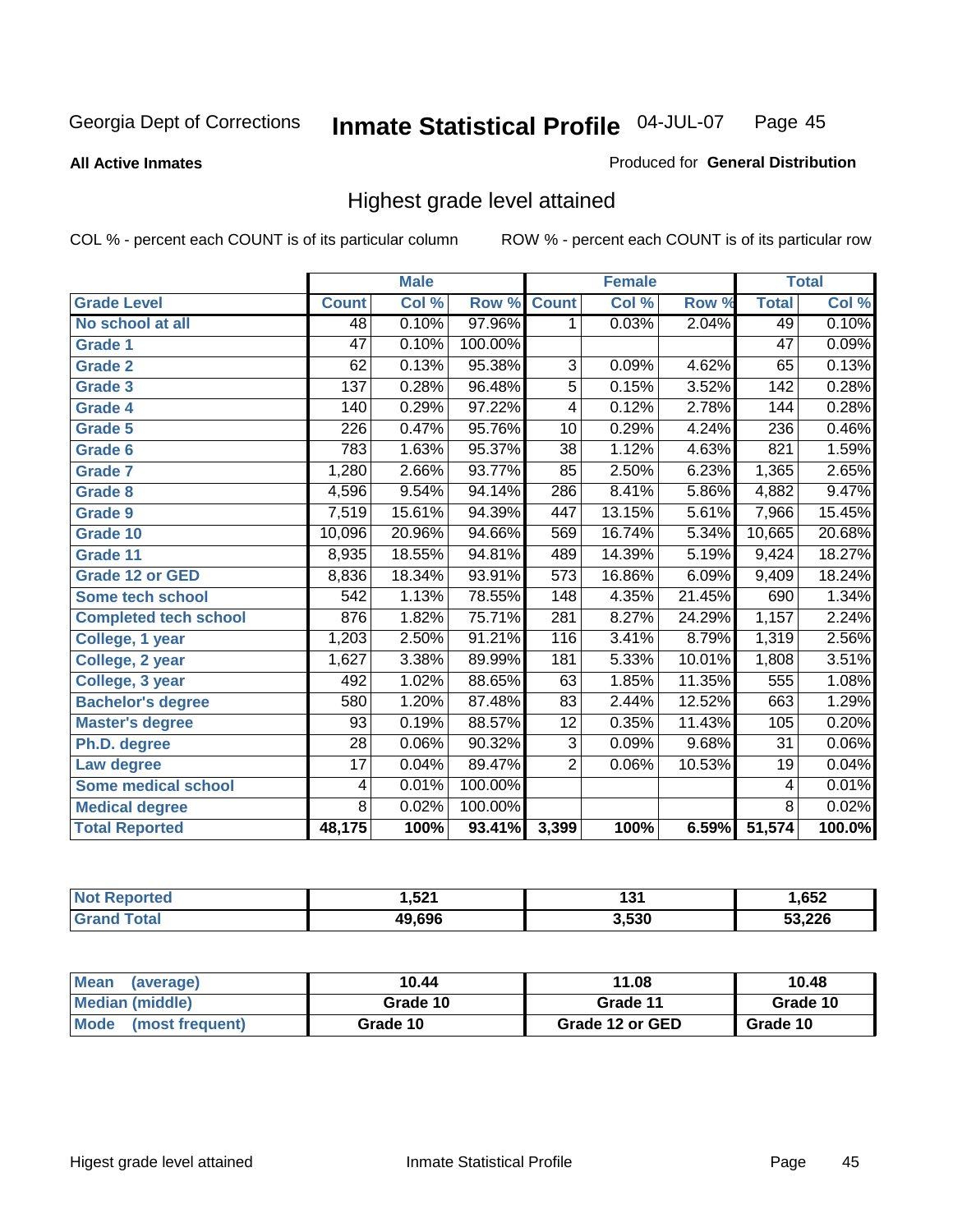#### **All Active Inmates**

#### Produced for **General Distribution**

### Culture fair IQ scores

|                       |              | <b>Male</b> |        |              | <b>Female</b> |          |              | <b>Total</b> |
|-----------------------|--------------|-------------|--------|--------------|---------------|----------|--------------|--------------|
| <b>IQ Scores</b>      | <b>Count</b> | Col %       | Row %  | <b>Count</b> | Col %         | Row %    | <b>Total</b> | Col %        |
| $60 - 69$             | 1,302        | 2.84%       | 94.35% | 78           | $3.00\%$      | 5.65%    | 1,380        | 2.85%        |
| $70 - 79$             | 3,632        | $7.91\%$    | 94.53% | 210          | $8.06\%$      | 5.47%    | 3,842        | 7.92%        |
| $80 - 89$             | 6,644        | 14.48%      | 91.59% | 610          | 23.43%        | $8.41\%$ | 7,254        | 14.96%       |
| $90 - 99$             | 11,401       | 24.84%      | 92.58% | 914          | 35.10%        | 7.42%    | 12,315       | 25.39%       |
| $100 - 109$           | 12,090       | 26.34%      | 96.91% | 385          | 14.78%        | $3.09\%$ | 12,475       | 25.72%       |
| $110 - 119$           | 8,500        | 18.52%      | 97.66% | 204          | 7.83%         | 2.34%    | 8,704        | 17.95%       |
| $120 - 129$           | 2,218        | 4.83%       | 95.44% | 106          | 4.07%         | 4.56%    | 2,324        | 4.79%        |
| $130 - 139$           | 88           | 0.19%       | 57.14% | 66           | 2.53%         | 42.86%   | 154          | 0.32%        |
| 140 & Up              | 21           | 0.05%       | 40.38% | 31           | 1.19%         | 59.62%   | 52           | 0.11%        |
| <b>Total Reported</b> | 45,896       | 100%        | 94.63% | 2,604        | 100%          | 5.37%    | 48,500       | 100.0%       |

| <b>Not Reported</b>  | 3,227  | 679   | 3,906  |
|----------------------|--------|-------|--------|
| Not Valid (under 60) | 573    | 247   | 820    |
| <b>Grand Total</b>   | 49,696 | 3,530 | 53,226 |

| <b>Mean</b><br>(average) | 99  | 96 | 98 |
|--------------------------|-----|----|----|
| Median (middle)          | 99  | 94 | 99 |
| Mode (most frequent)     | 103 | 96 | 99 |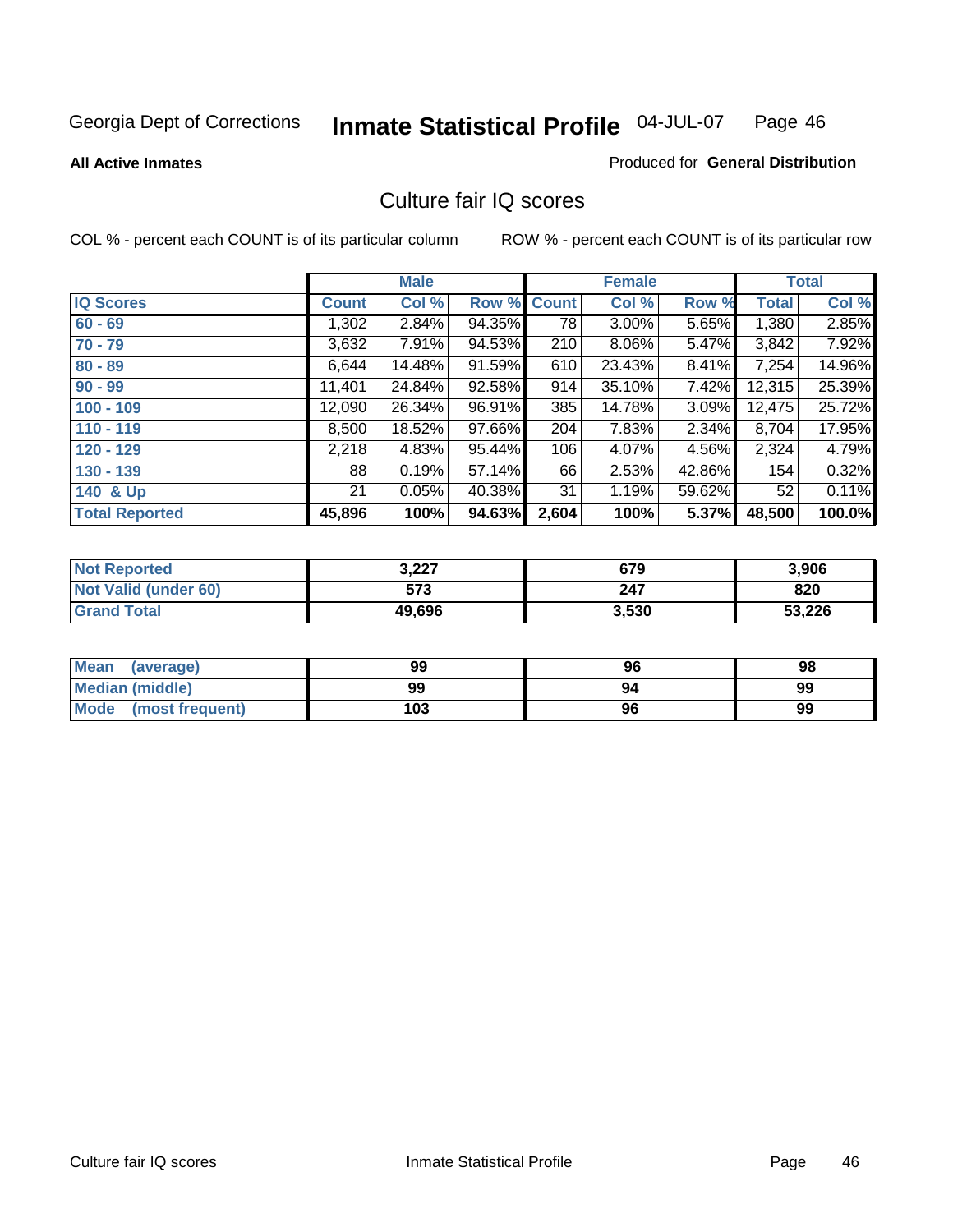**All Active Inmates**

#### Produced for **General Distribution**

## Wide Range Achievement Test (WRAT) reading score

|                           |              | <b>Male</b> |        |              | <b>Female</b> |        |              | <b>Total</b> |
|---------------------------|--------------|-------------|--------|--------------|---------------|--------|--------------|--------------|
| <b>WRAT Reading Score</b> | <b>Count</b> | Col %       | Row %  | <b>Count</b> | Col %         | Row %  | <b>Total</b> | Col %        |
| $0.1$ to 0.9              | 848          | 1.82%       | 98.72% | 11           | 0.39%         | 1.28%  | 859          | 1.74%        |
| 1.0 to 1.9                | 1,100        | 2.36%       | 96.66% | 38           | 1.33%         | 3.34%  | 1,138        | 2.30%        |
| 2.0 to 2.9                | 2,276        | 4.88%       | 95.67% | 103          | 3.61%         | 4.33%  | 2,379        | 4.81%        |
| 3.0 to 3.9                | 3,453        | 7.41%       | 96.59% | 122          | 4.27%         | 3.41%  | 3,575        | 7.23%        |
| 4.0 to 4.9                | 4,319        | 9.27%       | 95.85% | 187          | 6.55%         | 4.15%  | 4,506        | 9.11%        |
| 5.0 to 5.9                | 3,843        | 8.25%       | 94.33% | 231          | 8.09%         | 5.67%  | 4,074        | 8.24%        |
| 6.0 to 6.9                | 3,747        | 8.04%       | 94.72% | 209          | 7.32%         | 5.28%  | 3,956        | $8.00\%$     |
| 7.0 to 7.9                | 2,087        | 4.48%       | 94.69% | 117          | 4.10%         | 5.31%  | 2,204        | 4.46%        |
| 8.0 to 8.9                | 4,360        | 9.36%       | 94.82% | 238          | 8.34%         | 5.18%  | 4,598        | $9.30\%$     |
| 9.0 to 9.9                | 4,115        | 8.83%       | 94.79% | 226          | 7.92%         | 5.21%  | 4,341        | 8.78%        |
| 10.0 to 10.9              | 2,195        | 4.71%       | 94.41% | 130          | 4.56%         | 5.59%  | 2,325        | 4.70%        |
| 11.0 to 11.9              | 2,150        | 4.61%       | 94.38% | 128          | 4.48%         | 5.62%  | 2,278        | 4.61%        |
| 12.0 to 12.9              | 8,073        | 17.32%      | 96.86% | 262          | 9.18%         | 3.14%  | 8,335        | 16.85%       |
| 13                        | 4,037        | 8.66%       | 82.57% | 852          | 29.85%        | 17.43% | 4,889        | 9.89%        |
| <b>Total Reported</b>     | 46,603       | 100%        | 94.23% | 2,854        | 100%          | 5.77%  | 49,457       | 100.0%       |

| <b>orted</b>      | 3.093  | ~70   | \,769      |
|-------------------|--------|-------|------------|
| NO.               |        | 0/6   | ๋ ∙ ว่ ∙ ะ |
| <b>ota</b><br>Gr. | 49.696 | 3,530 | 53,226     |

| Mean<br>(average)      | 8.09       | 9.21 | 8.16                           |
|------------------------|------------|------|--------------------------------|
| <b>Median (middle)</b> | 0 מ<br>0.Z | 9.5  | ດ -<br>$\mathbf{0}.\mathbf{L}$ |
| Mode (most frequent)   | 12.8       | ט ו  | 12.8                           |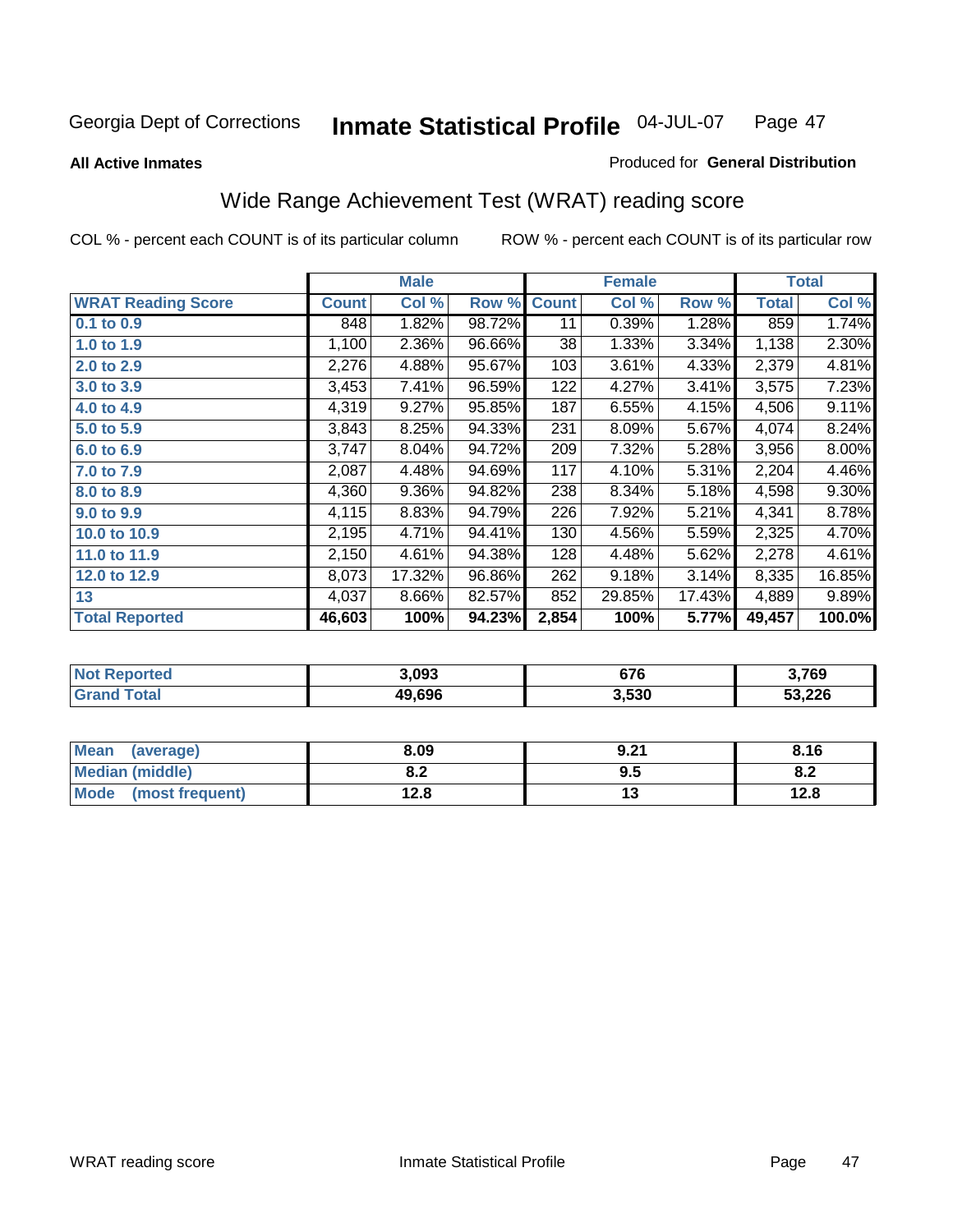**All Active Inmates**

#### Produced for **General Distribution**

## Wide Range Achievement Test (WRAT) math score

|                              |              | <b>Male</b> |         |              | <b>Female</b> |        |              | <b>Total</b> |
|------------------------------|--------------|-------------|---------|--------------|---------------|--------|--------------|--------------|
| <b>WRAT Mathematic Score</b> | <b>Count</b> | Col %       | Row %   | <b>Count</b> | Col %         | Row %  | <b>Total</b> | Col %        |
| 0.1 to 0.9                   | 77           | 0.17%       | 100.00% |              |               |        | 77           | 0.16%        |
| 1.0 to 1.9                   | 242          | 0.52%       | 94.90%  | 13           | 0.46%         | 5.10%  | 255          | 0.52%        |
| 2.0 to 2.9                   | 1,147        | 2.46%       | 94.48%  | 67           | 2.35%         | 5.52%  | 1,214        | 2.45%        |
| 3.0 to 3.9                   | 2,925        | 6.28%       | 96.00%  | 122          | 4.28%         | 4.00%  | 3,047        | 6.16%        |
| 4.0 to 4.9                   | 4,773        | 10.24%      | 95.71%  | 214          | 7.50%         | 4.29%  | 4,987        | 10.08%       |
| 5.0 to 5.9                   | 6,037        | 12.95%      | 95.49%  | 285          | 9.99%         | 4.51%  | 6,322        | 12.78%       |
| 6.0 to 6.9                   | 11,204       | 24.04%      | 94.70%  | 627          | 21.98%        | 5.30%  | 11,831       | 23.92%       |
| 7.0 to 7.9                   | 7,090        | 15.21%      | 93.73%  | 474          | 16.62%        | 6.27%  | 7,564        | 15.29%       |
| 8.0 to 8.9                   | 3,067        | 6.58%       | 93.02%  | 230          | 8.06%         | 6.98%  | 3,297        | 6.67%        |
| 9.0 to 9.9                   | 4,226        | 9.07%       | 92.70%  | 333          | 11.68%        | 7.30%  | 4,559        | 9.22%        |
| 10.0 to 10.9                 | 2,671        | 5.73%       | 92.45%  | 218          | 7.64%         | 7.55%  | 2,889        | 5.84%        |
| 11.0 to 11.9                 | 1,579        | 3.39%       | 92.34%  | 131          | 4.59%         | 7.66%  | 1,710        | 3.46%        |
| 12.0 to 12.9                 | 1,113        | 2.39%       | 96.28%  | 43           | 1.51%         | 3.72%  | 1,156        | 2.34%        |
| 13                           | 454          | 0.97%       | 82.70%  | 95           | 3.33%         | 17.30% | 549          | 1.11%        |
| <b>Total Reported</b>        | 46,605       | 100%        | 94.23%  | 2,852        | 100%          | 5.77%  | 49,457       | 100%         |

| orted<br>NO1 | 3.091  | 678   | \,769  |
|--------------|--------|-------|--------|
| <b>otal</b>  | 49.696 | 3,530 | 53,226 |

| <b>Mean</b><br>(average)       | 7.03 | 7.53 | 7.06 |
|--------------------------------|------|------|------|
| Median (middle)                | 6.9  |      | 6.9  |
| <b>Mode</b><br>(most frequent) | 6.9  | 7.4  | 6.9  |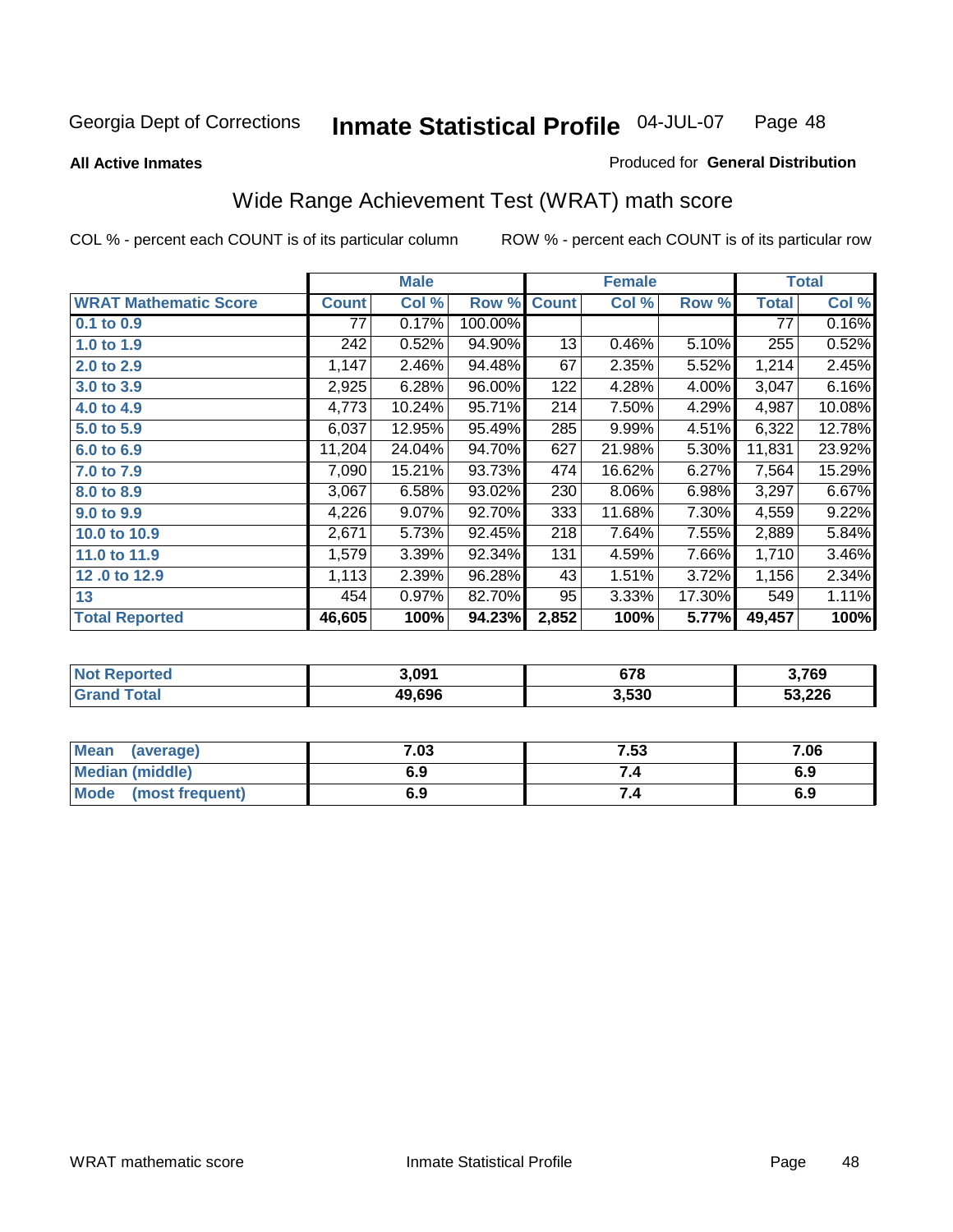#### **All Active Inmates**

#### Produced for **General Distribution**

### Wide Range Achievement Test (WRAT) spelling score

|                            |              | <b>Male</b> |        |              | <b>Female</b> |        |              | <b>Total</b> |
|----------------------------|--------------|-------------|--------|--------------|---------------|--------|--------------|--------------|
| <b>WRAT Spelling Score</b> | <b>Count</b> | Col %       | Row %  | <b>Count</b> | Col %         | Row %  | <b>Total</b> | Col %        |
| $0.1$ to $0.9$             | 767          | 1.65%       | 98.71% | 10           | 0.35%         | 1.29%  | 777          | 1.57%        |
| 1.0 to 1.9                 | 2,110        | 4.53%       | 98.05% | 42           | 1.47%         | 1.95%  | 2,152        | 4.35%        |
| 2.0 to 2.9                 | 3,709        | 7.96%       | 97.99% | 76           | 2.66%         | 2.01%  | 3,785        | 7.65%        |
| 3.0 to 3.9                 | 3,239        | 6.95%       | 97.74% | 75           | 2.63%         | 2.26%  | 3,314        | 6.70%        |
| 4.0 to 4.9                 | 4,542        | 9.75%       | 96.68% | 156          | 5.47%         | 3.32%  | 4,698        | 9.50%        |
| 5.0 to 5.9                 | 5,377        | 11.54%      | 95.52% | 252          | 8.83%         | 4.48%  | 5,629        | 11.38%       |
| 6.0 to 6.9                 | 5,880        | 12.62%      | 94.84% | 320          | 11.22%        | 5.16%  | 6,200        | 12.54%       |
| 7.0 to 7.9                 | 3,837        | 8.23%       | 93.11% | 284          | 9.95%         | 6.89%  | 4,121        | 8.33%        |
| 8.0 to 8.9                 | 3,560        | 7.64%       | 93.36% | 253          | 8.87%         | 6.64%  | 3,813        | 7.71%        |
| 9.0 to 9.9                 | 3,450        | 7.40%       | 92.49% | 280          | 9.81%         | 7.51%  | 3,730        | 7.54%        |
| 10.0 to 10.9               | 3,345        | 7.18%       | 91.44% | 313          | 10.97%        | 8.56%  | 3,658        | 7.40%        |
| 11.0 to 11.9               | 1,672        | 3.59%       | 91.07% | 164          | 5.75%         | 8.93%  | 1,836        | 3.71%        |
| 12.0 to 12.9               | 3,355        | 7.20%       | 95.53% | 157          | 5.50%         | 4.47%  | 3,512        | 7.10%        |
| 13                         | 1,762        | 3.78%       | 78.91% | 471          | 16.51%        | 21.09% | 2,233        | 4.51%        |
| <b>Total Reported</b>      | 46,605       | 100%        | 94.23% | 2,853        | 100%          | 5.77%  | 49,458       | 100%         |

|            | 3.091  | ^77<br>$\mathbf{v}$ | 3,768  |
|------------|--------|---------------------|--------|
| <b>ota</b> | 49.696 | 3,530               | 53,226 |

| <b>Mean</b><br>(average)       | 6.92       | 8.68 | 7.02       |
|--------------------------------|------------|------|------------|
| <b>Median (middle)</b>         | v.z        | ტ.J  | o.4        |
| <b>Mode</b><br>(most frequent) | . .<br>v.z | ں ،  | . .<br>0.Z |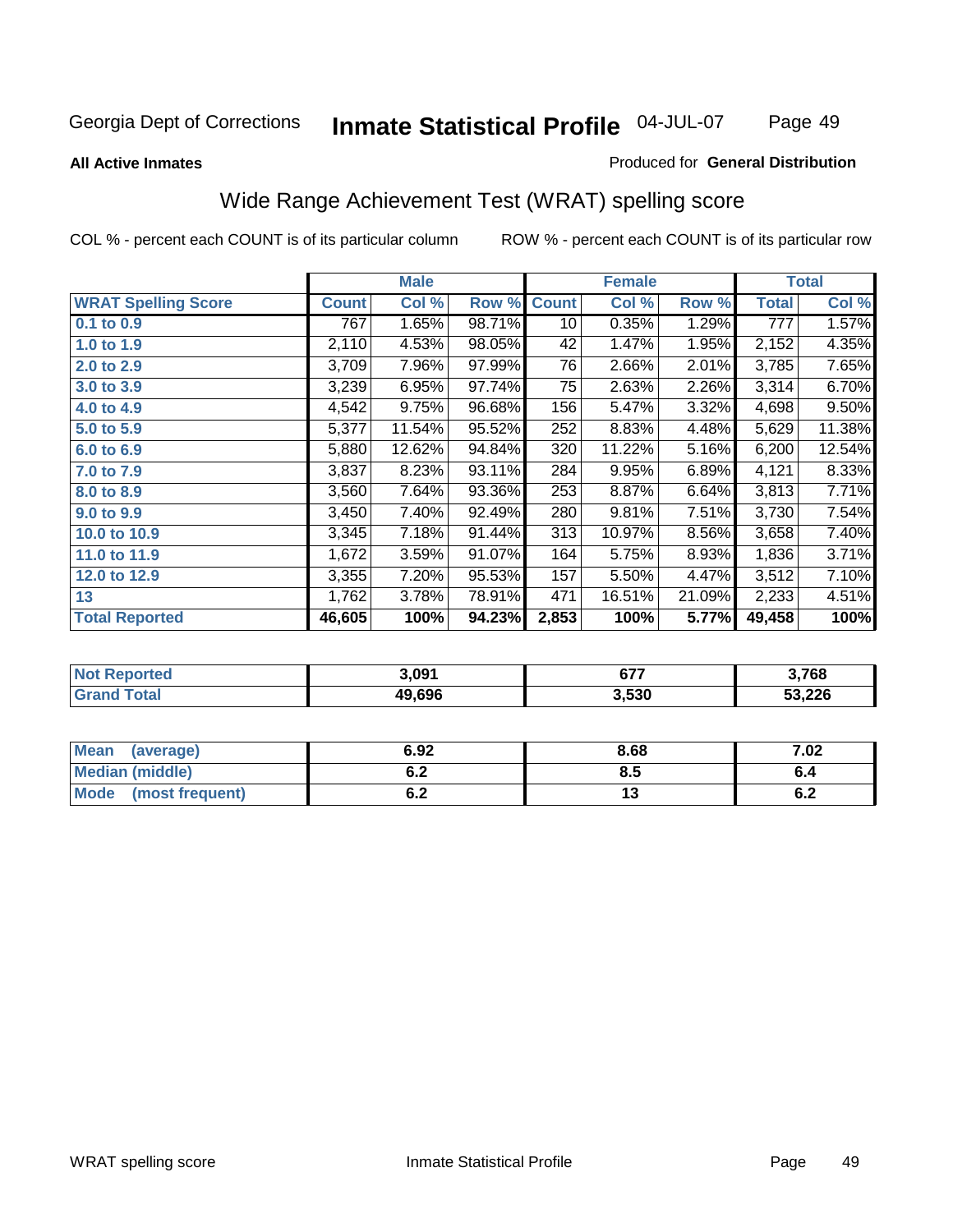#### **All Active Inmates**

#### Produced for **General Distribution**

### Scope of substance abuse - summary

|                        |              | <b>Male</b> |           |              | <b>Female</b> |          |              | Total  |
|------------------------|--------------|-------------|-----------|--------------|---------------|----------|--------------|--------|
| <b>Substance Abuse</b> | <b>Count</b> | Col %       | Row %     | <b>Count</b> | Col %         | Row %    | <b>Total</b> | Col %  |
| <b>None</b>            | 15,358       | $30.90\%$   | 93.31%    | 1,101        | 31.19%        | $6.69\%$ | 16,459       | 30.92% |
| Drugs only             | 18.340       | $36.90\%$   | $90.22\%$ | .988         | 56.32%        | $9.78\%$ | 20,328       | 38.19% |
| <b>Alcohol only</b>    | 3.546        | $7.14\%$    | $97.20\%$ | 102          | 2.89%         | $2.80\%$ | 3,648        | 6.85%  |
| Drugs and alcohol      | 12,452       | 25.06%      | 97.35%    | 339          | $9.60\%$      | $2.65\%$ | 12,791       | 24.03% |
| <b>Total Reported</b>  | 49,696       | 100%        | 93.37%    | 3,530        | 100%          | 6.63%    | 53,226       | 100%   |

| <b>Not Reported</b> |        |       |        |
|---------------------|--------|-------|--------|
| <b>Grand Total</b>  | 49.696 | 3,530 | 53,226 |

|  | Mode<br>(most frequent) | Drugs only | <b>Drugs only</b> | <b>Drugs only</b> |
|--|-------------------------|------------|-------------------|-------------------|
|--|-------------------------|------------|-------------------|-------------------|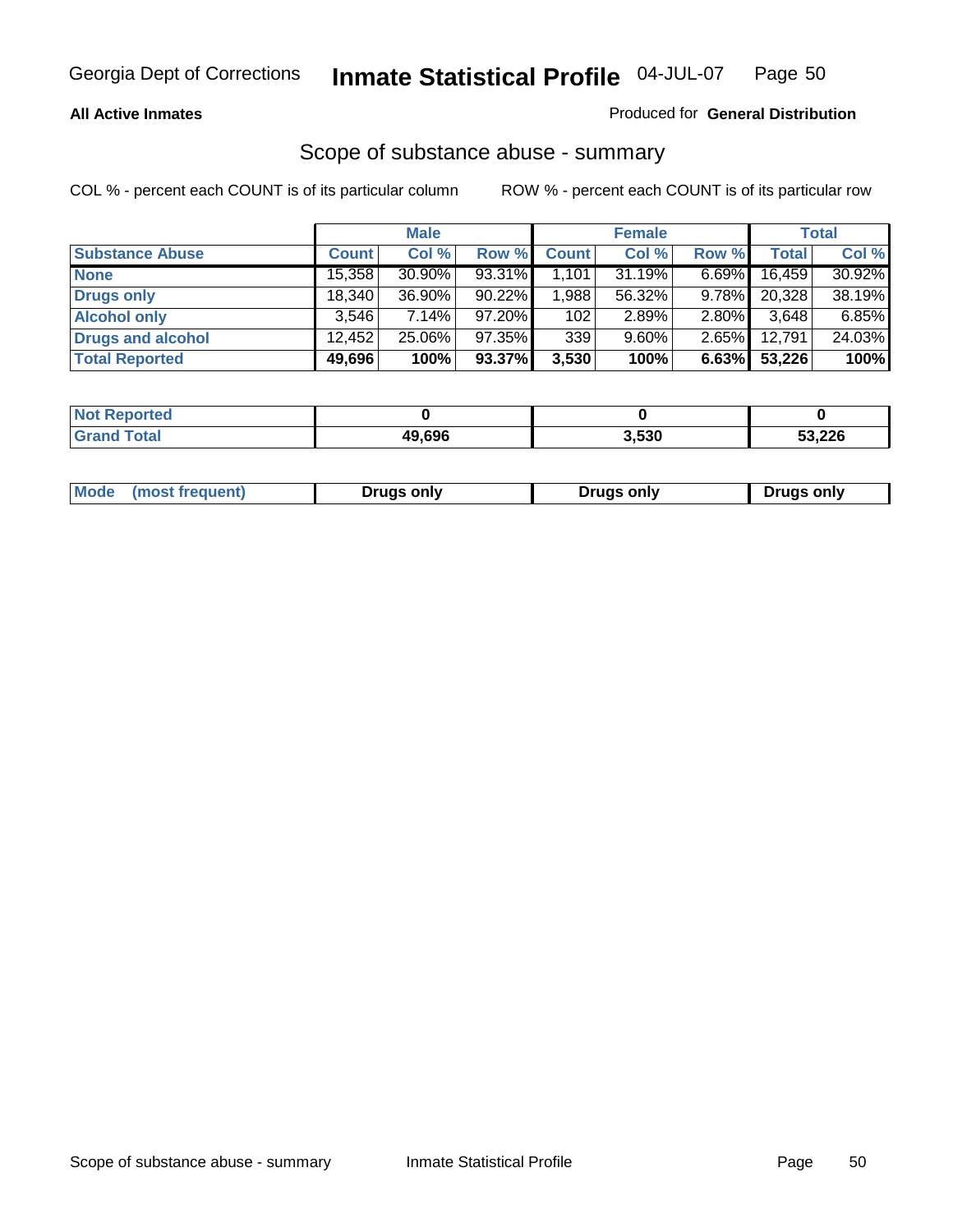### **All Active Inmates**

#### Produced for **General Distribution**

### Scope of substance abuse - detail

|                                      |              | <b>Male</b> |        |              | <b>Female</b> |        |              | Total    |
|--------------------------------------|--------------|-------------|--------|--------------|---------------|--------|--------------|----------|
| <b>Substance Abuse</b>               | <b>Count</b> | Col %       | Row %  | <b>Count</b> | Col %         | Row %  | <b>Total</b> | Col %    |
| No drug or alcohol problems          | 15,358       | 30.90%      | 93.31% | 1,101        | 31.19%        | 6.69%  | 16,459       | 30.92%   |
| Drug addiction but no alcohol        | 427          | 0.86%       | 86.44% | 67           | 1.90%         | 13.56% | 494          | 0.93%    |
| <b>Drug addiction and alcohol</b>    | 200          | 0.40%       | 99.50% |              | 0.03%         | 0.50%  | 201          | 0.38%    |
| <b>labuse</b>                        |              |             |        |              |               |        |              |          |
| <b>Drug addiction and alcoholism</b> | 81           | 0.16%       | 94.19% | 5            | 0.14%         | 5.81%  | 86           | 0.16%    |
| No drug problem but alcohol          | 2,903        | 5.84%       | 98.41% | 47           | 1.33%         | 1.59%  | 2,950        | 5.54%    |
| <b>labuse</b>                        |              |             |        |              |               |        |              |          |
| No drug problem but alcoholism       | 643          | 1.29%       | 92.12% | 55           | 1.56%         | 7.88%  | 698          | 1.31%    |
| Drug experiment but no alcohol       | 8,392        | 16.89%      | 94.14% | 522          | 14.79%        | 5.86%  | 8,914        | 16.75%   |
| <b>Drug experiment &amp; alcohol</b> | 1,842        | 3.71%       | 98.82% | 22           | 0.62%         | 1.18%  | 1,864        | 3.50%    |
| <b>labuse</b>                        |              |             |        |              |               |        |              |          |
| Drug experiment & alcoholism         | 760          | 1.53%       | 96.45% | 28           | 0.79%         | 3.55%  | 788          | 1.48%    |
| Drug abuse but no alcohol            | 9,521        | 19.16%      | 87.19% | 1,399        | 39.63%        | 12.81% | 10,920       | 20.52%   |
| Drug abuse and alcohol abuse         | 8,099        | 16.30%      | 98.49% | 124          | 3.51%         | 1.51%  | 8,223        | 15.45%   |
| Drug abuse and alcoholism            | 1,470        | 2.96%       | 90.24% | 159          | 4.50%         | 9.76%  | 1,629        | $3.06\%$ |
| <b>Total Reported</b>                | 49,696       | 100%        | 93.37% | 3,530        | 100%          | 6.63%  | 53,226       | 100%     |

| <b>Not Reported</b> |        |       |        |
|---------------------|--------|-------|--------|
| 'otal               | 49.696 | 3.530 | 53,226 |

| Mode (most frequent) | No drug or alcohol problems Drug abuse but no alcohol No drug or alcohol |          |
|----------------------|--------------------------------------------------------------------------|----------|
|                      |                                                                          | problems |
|                      |                                                                          |          |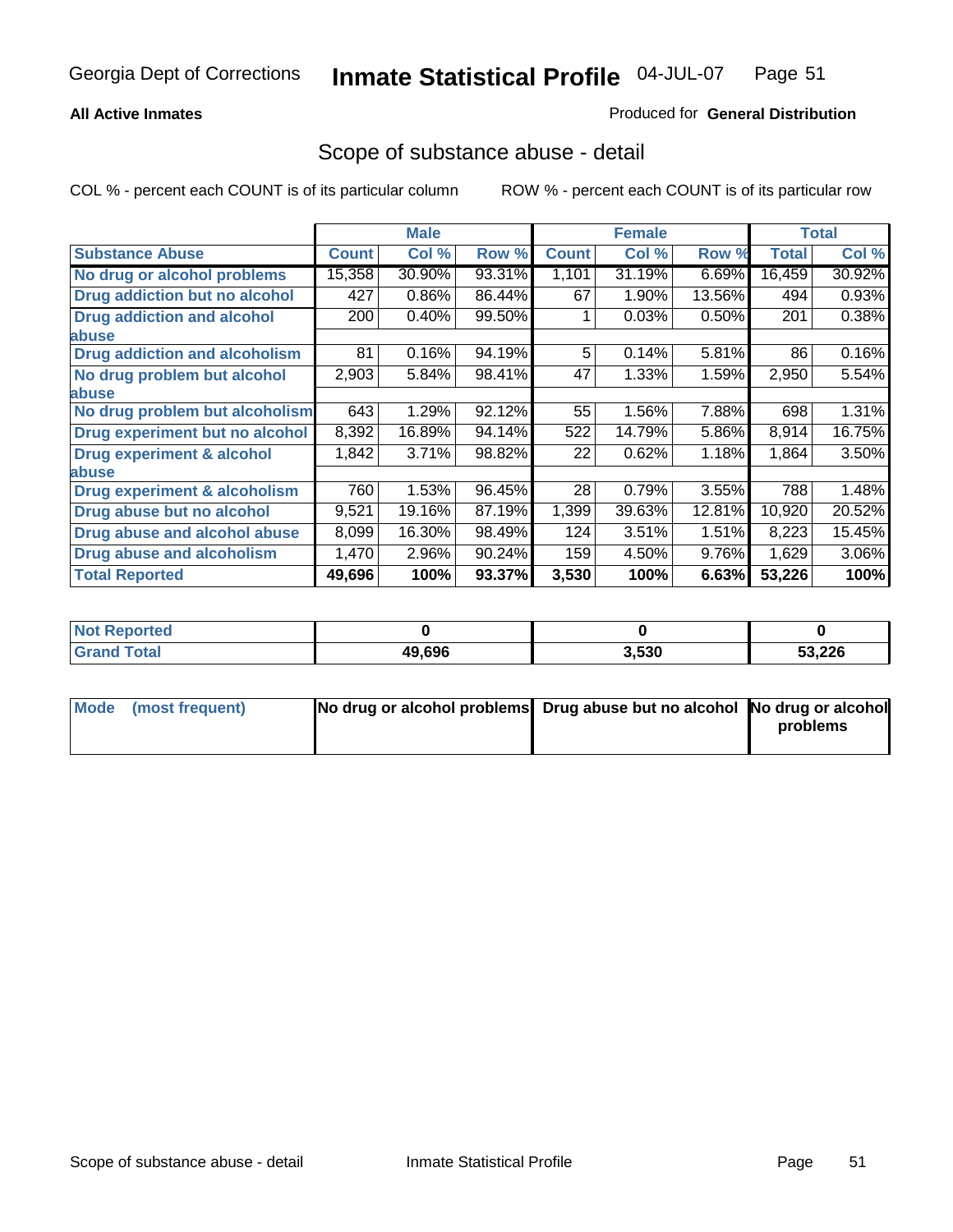**All Active Inmates**

#### Produced for **General Distribution**

### Current / last mental health treatment level

|                                    |                | <b>Male</b> |           |              | <b>Female</b> |        |              | <b>Total</b> |
|------------------------------------|----------------|-------------|-----------|--------------|---------------|--------|--------------|--------------|
| <b>Mental Health Treatment Lev</b> | <b>Count</b>   | Col%        | Row %     | <b>Count</b> | Col%          | Row %  | <b>Total</b> | Col %        |
| 1 No problem at current time       | 5,250          | 46.06%      | $93.52\%$ | 364          | 17.58%        | 6.48%  | 5,614        | 41.68%       |
| <b>2 Receiving outpatient</b>      | 4,363          | 38.28%      | 73.13%    | 1,603        | 77.40%        | 26.87% | 5,966        | 44.29%       |
| treatment                          |                |             |           |              |               |        |              |              |
| 3 Inpatient, moderate              | 1,419          | 12.45%      | 95.36%    | 69           | 3.33%         | 4.64%  | 1,488        | 11.05%       |
| treatment                          |                |             |           |              |               |        |              |              |
| 4 Inpatient, intensive             | 354            | $3.11\%$    | 91.24%    | 34           | 1.64%         | 8.76%  | 388          | 2.88%        |
| treatment                          |                |             |           |              |               |        |              |              |
| <b>5 Undergoing crisis</b>         | 11             | 0.10%       | 100.00%   |              |               |        | 11           | 0.08%        |
| stabilization                      |                |             |           |              |               |        |              |              |
| <b>6 Hospital for criminally</b>   | $\overline{2}$ | 0.02%       | 66.67%    |              | 0.05%         | 33.33% | 3            | 0.02%        |
| insane                             |                |             |           |              |               |        |              |              |
| <b>Total Evaluated</b>             | 11,399         | 100%        | 84.63%    | 2,071        | 100%          | 15.37% | 13,470       | 100%         |

| Never had MH evaluation | 38,297 | ,459  | 39,756 |
|-------------------------|--------|-------|--------|
| <b>Grand Total</b>      | 49,696 | 3,530 | 53,226 |

| Median (middle)         | <b>Receiving outpatient</b><br>treatment | <b>Receiving outpatient</b><br>treatment | <b>Receiving</b><br>outpatient<br>treatment |
|-------------------------|------------------------------------------|------------------------------------------|---------------------------------------------|
| Mode<br>(most frequent) | No problem at current time               | <b>Receiving outpatient</b><br>treatment | Receiving<br>outpatient<br>treatment        |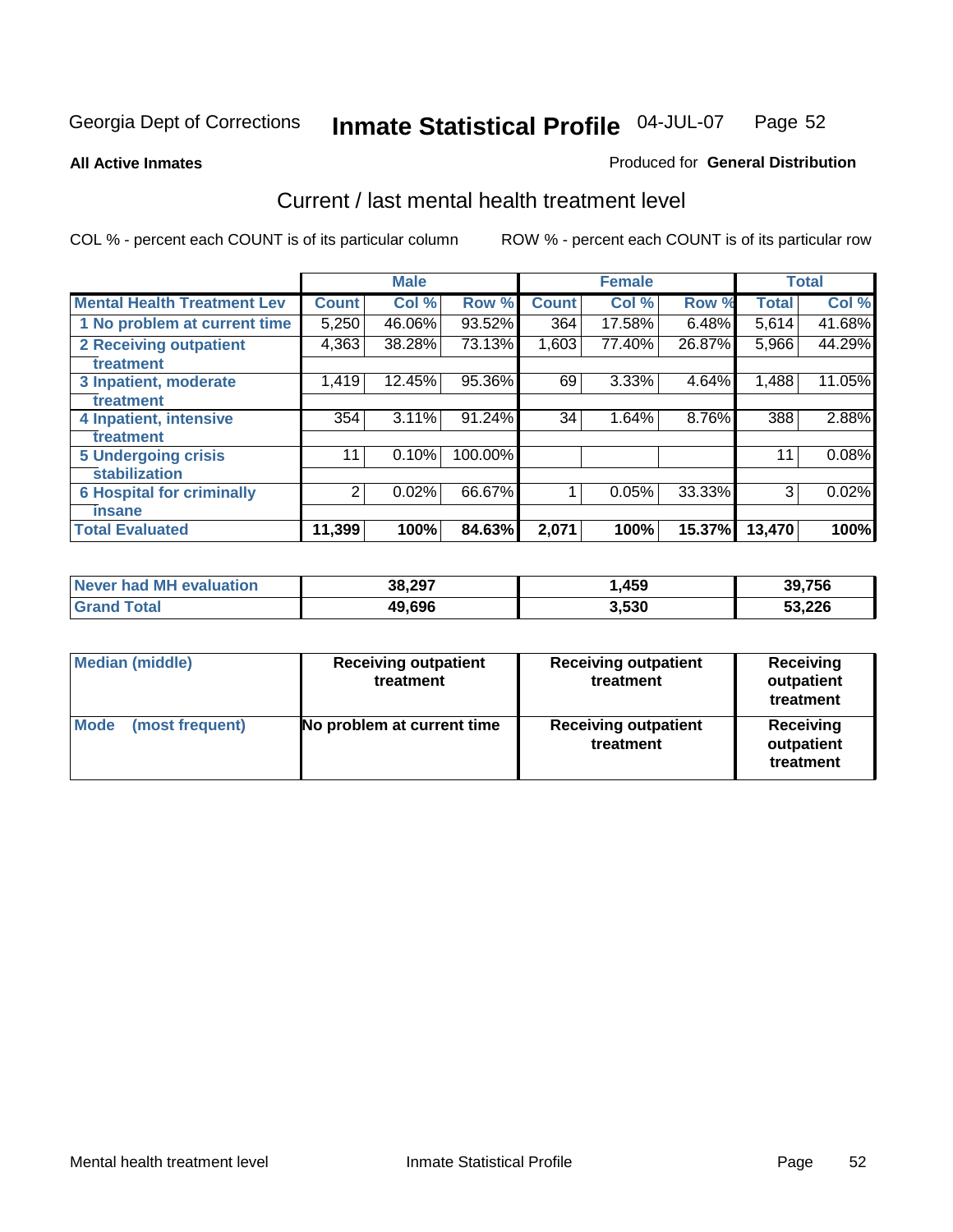### **All Active Inmates**

### Produced for **General Distribution**

### PULHESDWIT medical scale - 'P' overall condition ('P'hysical)

|                                   |              | <b>Male</b> |        |              | <b>Female</b> |         |              | <b>Total</b> |
|-----------------------------------|--------------|-------------|--------|--------------|---------------|---------|--------------|--------------|
| 'P' Overall Condition             | <b>Count</b> | Col %       | Row %  | <b>Count</b> | Col %         | Row %   | <b>Total</b> | Col %        |
| 1 No medical illness              | 36,040       | 75.27%      | 94.93% | .924         | 56.06%        | 5.07%   | 37,964       | 73.98%       |
| 2 Well-controlled chronic illness | 9,247        | 19.31%      | 87.73% | 1,293        | 37.67%        | 12.27%  | 10,540       | 20.54%       |
| 3 Poorly-controlled chronic       | 2,526        | 5.28%       | 95.65% | 115          | 3.35%         | 4.35%   | 2,641        | 5.15%        |
| <b>illness</b>                    |              |             |        |              |               |         |              |              |
| 4 Significant problems requiring  | 65           | 0.14%       | 87.84% | 9            | 0.26%         | 12.16%  | 74           | 0.14%        |
| special housing                   |              |             |        |              |               |         |              |              |
| 5 Terminal illness, < 6 months    | 5            | 0.01%       | 71.43% | 2            | 0.06%         | 28.57%  |              | 0.01%        |
| to live                           |              |             |        |              |               |         |              |              |
| Inmate is pregnant<br>6           |              |             |        | 89           | 2.59%         | 100.00% | 89           | 0.17%        |
| <b>Total Reported</b>             | 47,883       | 100%        | 93.31% | 3,432        | 100%          | 6.69%   | 51,315       | 100%         |

| <b>Not Reported</b> | 813, ا | 98    | 911, ا |
|---------------------|--------|-------|--------|
| <b>Grand Total</b>  | 49,696 | 3,530 | 53,226 |

| Mode (most frequent) | 1 No medical illness | 1 No medical illness | 1 No medical |
|----------------------|----------------------|----------------------|--------------|
|                      |                      |                      | illness      |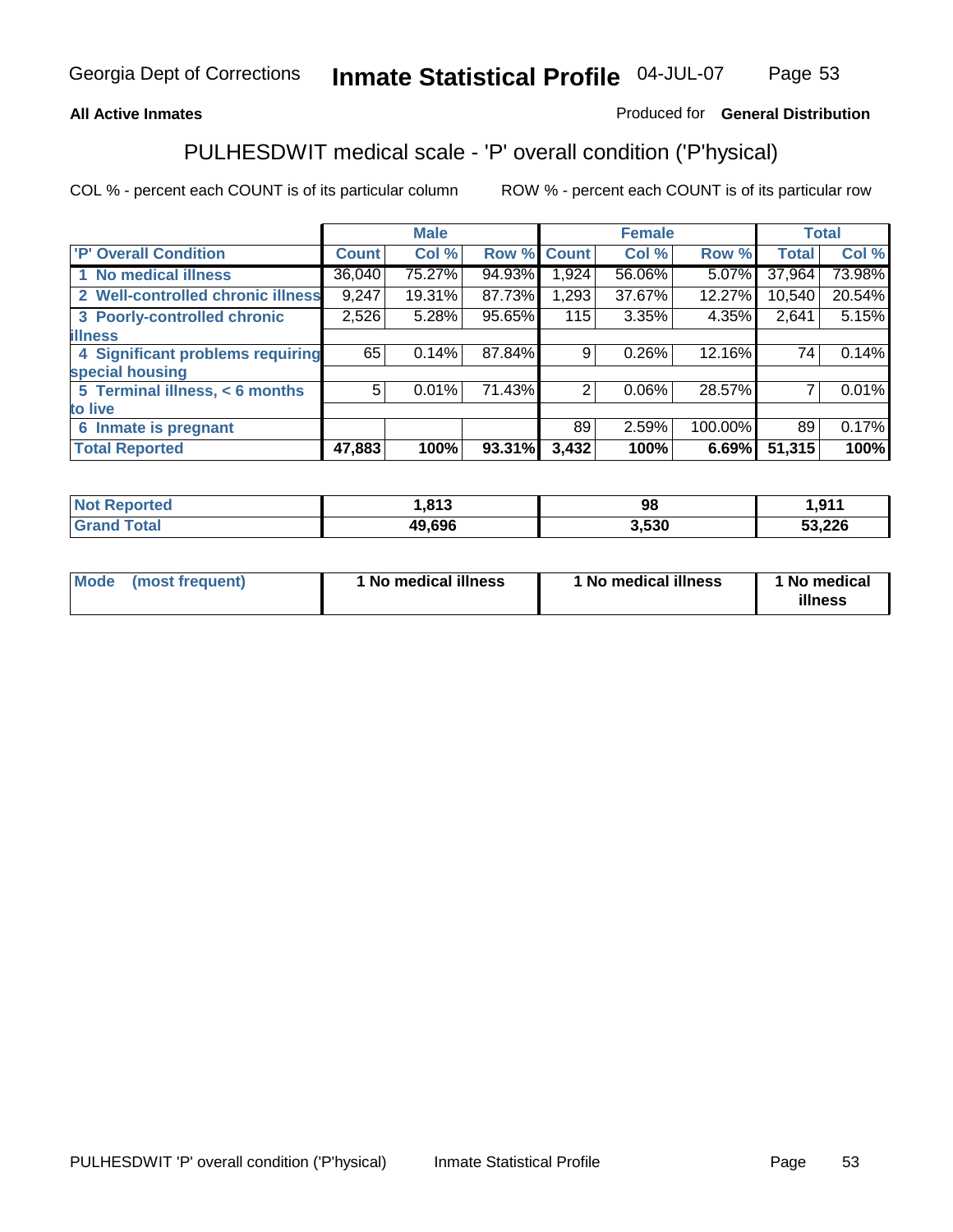#### **All Active Inmates**

#### Produced for **General Distribution**

### PULHESDWIT medical scale - 'U' upper body

|                              |              | <b>Male</b> |         |              | <b>Female</b> |        |              | <b>Total</b> |
|------------------------------|--------------|-------------|---------|--------------|---------------|--------|--------------|--------------|
| <b>U' Upper Body</b>         | <b>Count</b> | Col %       | Row %   | <b>Count</b> | Col %         | Row %  | <b>Total</b> | Col %        |
| 1 Upper bones, joints,       | 46,293       | 96.68%      | 93.41%  | 3,267        | 95.19%        | 6.59%  | 49,560       | 96.58%       |
| muscles all OK               |              |             |         |              |               |        |              |              |
| 2 One or both arms minimally | 1,324        | 2.77%       | 89.95%  | 148          | 4.31%         | 10.05% | 1,472        | 2.87%        |
| limited                      |              |             |         |              |               |        |              |              |
| 3 One or both arms           | 211          | 0.44%       | 94.20%  | 13           | 0.38%         | 5.80%  | 224          | 0.44%        |
| moderately limited           |              |             |         |              |               |        |              |              |
| 4 One arm disabled,          | 51           | 0.11%       | 92.73%  | 4            | 0.12%         | 7.27%  | 55           | 0.11%        |
| paralyzed, or amputated      |              |             |         |              |               |        |              |              |
| 5 Both arms disabled,        | 4            | 0.01%       | 100.00% |              |               |        | 4            | 0.01%        |
| paralyzed, or amputated      |              |             |         |              |               |        |              |              |
| <b>Total Reported</b>        | 47,883       | 100%        | 93.31%  | 3,432        | 100%          | 6.69%  | 51,315       | 100.0%       |

| <b>Not Reported</b> | .813   | 98    | 1,911  |
|---------------------|--------|-------|--------|
| Total<br>' Grand    | 49,696 | 3,530 | 53,226 |

| <b>Mode</b> | (most frequent) | 1 Upper bones, joints,<br>muscles all OK | 1 Upper bones, joints,<br>muscles all OK | 1 Upper bones,<br>joints, muscles all<br>ΟK |
|-------------|-----------------|------------------------------------------|------------------------------------------|---------------------------------------------|
|-------------|-----------------|------------------------------------------|------------------------------------------|---------------------------------------------|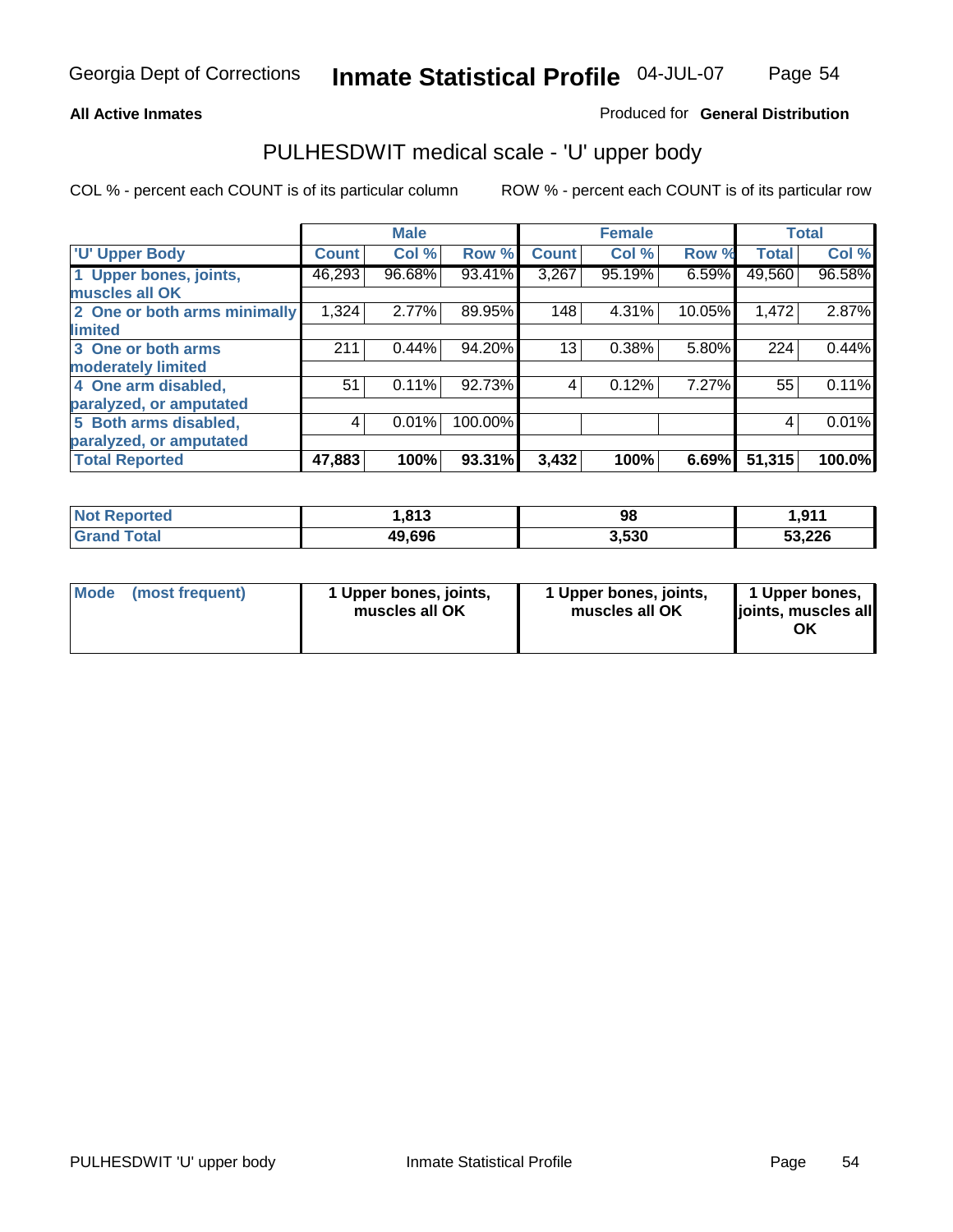#### **All Active Inmates**

### Produced for **General Distribution**

### PULHESDWIT medical scale - 'L' lower body

|                                |                 | <b>Male</b> |         |              | <b>Female</b> |        |              | <b>Total</b> |
|--------------------------------|-----------------|-------------|---------|--------------|---------------|--------|--------------|--------------|
| 'L' Lower Body                 | <b>Count</b>    | Col %       | Row %   | <b>Count</b> | Col %         | Row %  | <b>Total</b> | Col %        |
| 1 Lower bones, joints,         | 44,260          | 92.43%      | 93.71%  | 2,972        | 86.60%        | 6.29%  | 47,232       | 92.04%       |
| muscles all OK                 |                 |             |         |              |               |        |              |              |
| 2 One or both legs minimally   | 2,971           | 6.20%       | 87.51%  | 424          | 12.35%        | 12.49% | 3,395        | 6.62%        |
| limited                        |                 |             |         |              |               |        |              |              |
| 3 One or both legs             | 544             | 1.14%       | 94.94%  | 29           | 0.84%         | 5.06%  | 573          | 1.12%        |
| moderately limited             |                 |             |         |              |               |        |              |              |
| 4 One leg disabled, paralyzed, | 91              | 0.19%       | 92.86%  |              | 0.20%         | 7.14%  | 98           | 0.19%        |
| or amputated                   |                 |             |         |              |               |        |              |              |
| 5 Both legs disabled,          | 17 <sub>1</sub> | 0.04%       | 100.00% |              |               |        | 17           | 0.03%        |
| paralyzed, or amputated        |                 |             |         |              |               |        |              |              |
| <b>Total Reported</b>          | 47,883          | 100%        | 93.31%  | 3,432        | 100%          | 6.69%  | 51,315       | 100%         |

| <b>Not Reported</b> | .813   | 98    | 1,911  |
|---------------------|--------|-------|--------|
| Total<br>' Grand    | 49,696 | 3,530 | 53,226 |

|  | Mode (most frequent) | 1 Lower bones, joints,<br>muscles all OK | 1 Lower bones, joints,<br>muscles all OK | 1 Lower bones,<br>joints, muscles all<br>OK |
|--|----------------------|------------------------------------------|------------------------------------------|---------------------------------------------|
|--|----------------------|------------------------------------------|------------------------------------------|---------------------------------------------|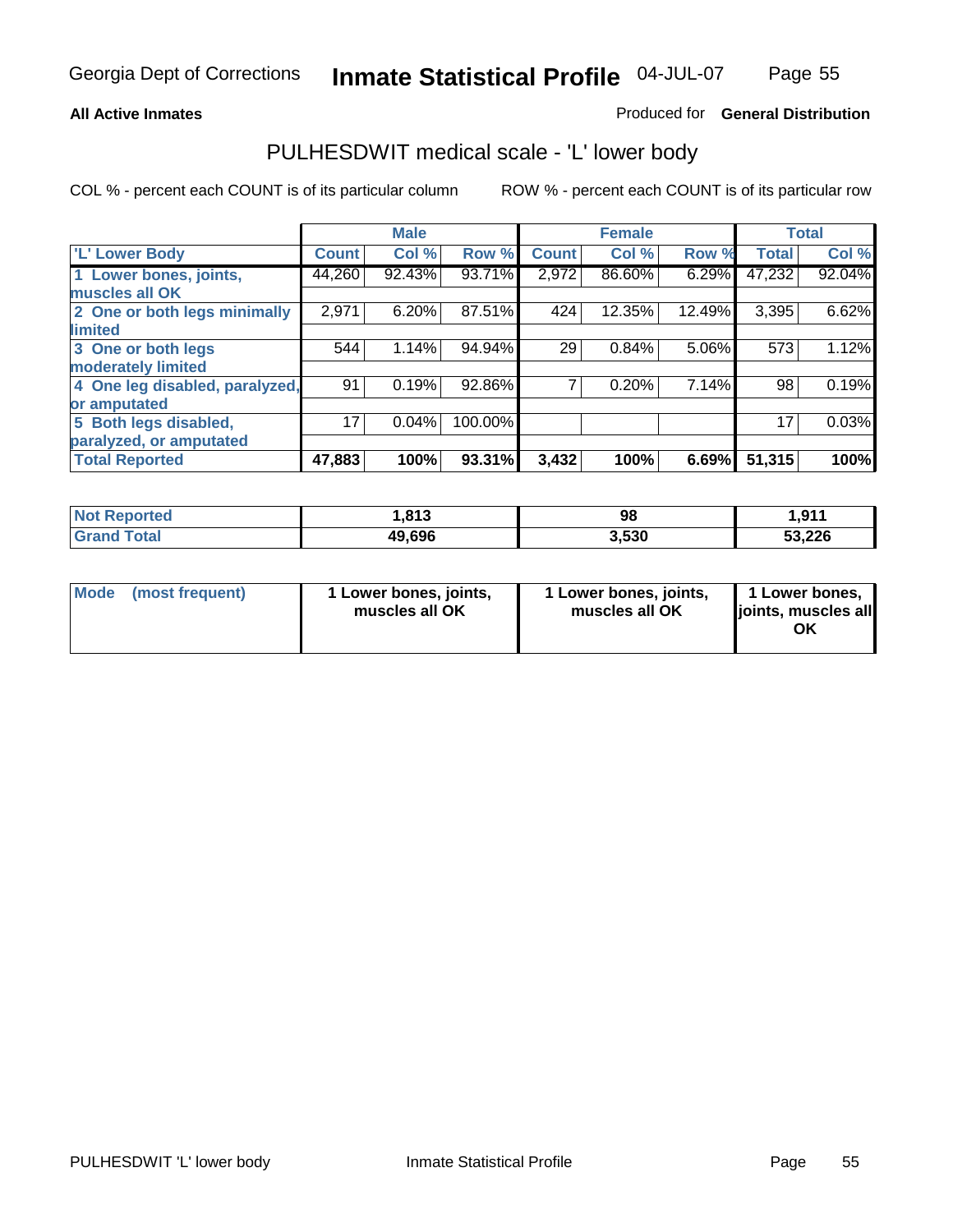#### **All Active Inmates**

### Produced for **General Distribution**

### PULHESDWIT medical scale - 'H' hearing

|                                |              | <b>Male</b> |             |       | <b>Female</b> |        | <b>Total</b> |        |
|--------------------------------|--------------|-------------|-------------|-------|---------------|--------|--------------|--------|
| <b>H'</b> Hearing              | <b>Count</b> | Col %       | Row % Count |       | Col %         | Row %  | <b>Total</b> | Col %  |
| 1 Normal hearing both ears     | 47,513       | 99.23%      | 93.35%      | 3,384 | 98.60%        | 6.65%  | 50,897       | 99.19% |
| 2 Some loss in one ear with    | 284          | 0.59%       | 89.31%      | 34    | 0.99%         | 10.69% | 318          | 0.62%  |
| other OK, or mild loss in both |              |             |             |       |               |        |              |        |
| 3 Total loss in one ear with   | 55           | 0.11%       | 85.94%      | 9     | 0.26%         | 14.06% | 64           | 0.12%  |
| mild loss in other             |              |             |             |       |               |        |              |        |
| 4 Severe loss in both ears     | 16           | 0.03%       | 88.89%      | 2     | $0.06\%$      | 11.11% | 18           | 0.04%  |
| 5 Total loss in both ears,     | 15           | 0.03%       | 83.33%      | 3     | 0.09%         | 16.67% | 18           | 0.04%  |
| requiring special housing      |              |             |             |       |               |        |              |        |
| <b>Total Reported</b>          | 47,883       | 100%        | 93.31%      | 3,432 | 100%          | 6.69%  | 51,315       | 100.0% |

| orted       | 042<br>טו | 98    | 1,911  |
|-------------|-----------|-------|--------|
| $f = 4 \pi$ | 49.696    | 3,530 | 53,226 |

| Mode (most frequent) | 1 Normal hearing both ears   1 Normal hearing both ears   1 Normal hearing |           |
|----------------------|----------------------------------------------------------------------------|-----------|
|                      |                                                                            | both ears |
|                      |                                                                            |           |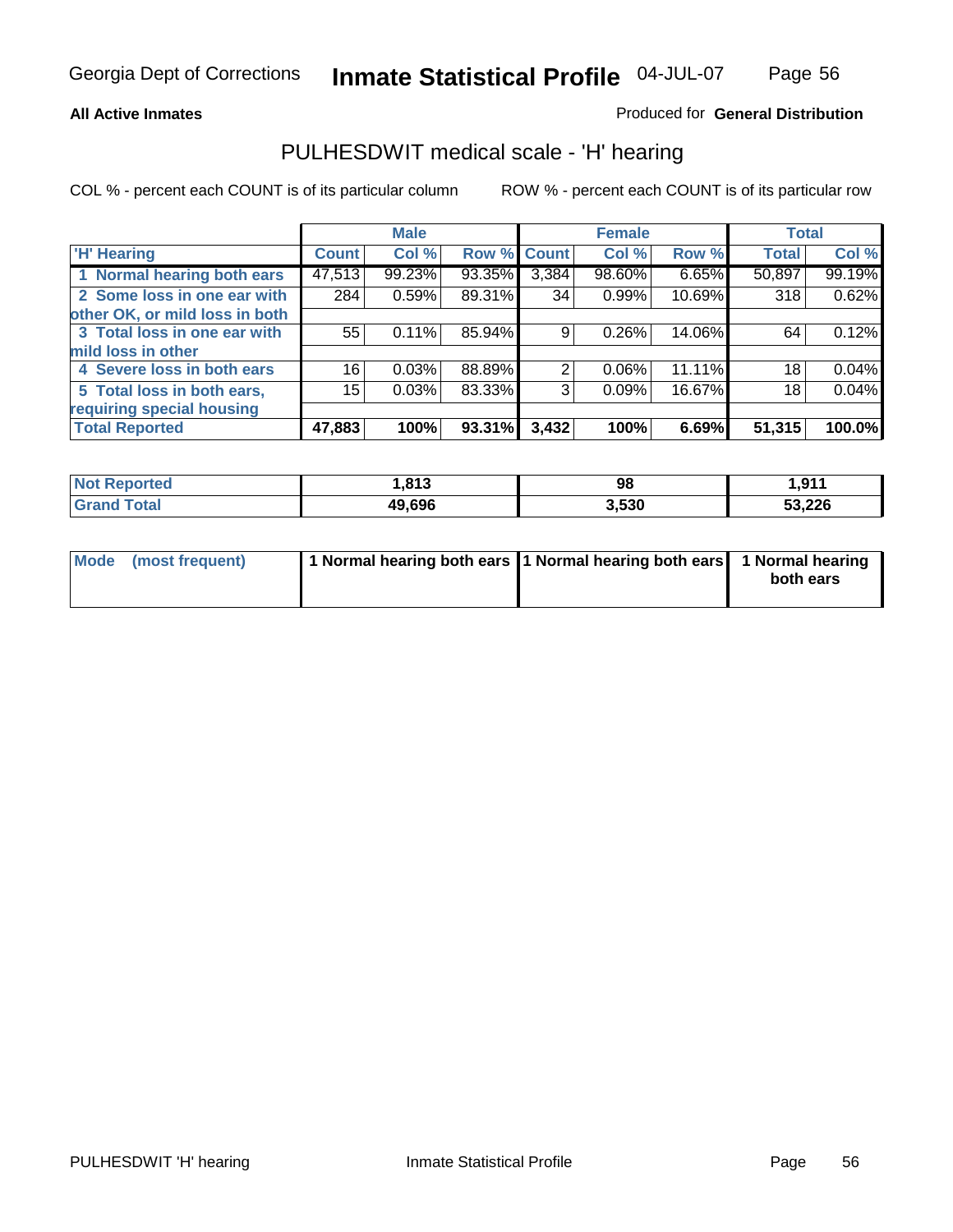#### **All Active Inmates**

### Produced for **General Distribution**

### PULHESDWIT medical scale - 'E' vision

|                                 |              | <b>Male</b> |             |       | <b>Female</b> |        |              | <b>Total</b> |
|---------------------------------|--------------|-------------|-------------|-------|---------------|--------|--------------|--------------|
| 'E' Vision                      | <b>Count</b> | Col %       | Row % Count |       | Col %         | Row %  | <b>Total</b> | Col %        |
| 1 Correctable to 20/40 in both  | 42,556       | 88.87%      | 94.89%      | 2,293 | 66.81%        | 5.11%  | 44,849       | 87.40%       |
| eyes                            |              |             |             |       |               |        |              |              |
| 2 Correctable to 20/70 in one   | 4,671        | 9.76%       | 81.36%      | 1,070 | 31.18%        | 18.64% | 5,741        | 11.19%       |
| eye, may be blind in other      |              |             |             |       |               |        |              |              |
| 3 Correctable to 20/200 in one  | 558          | 1.17%       | 90.00%      | 62    | 1.81%         | 10.00% | 620          | 1.21%        |
| eye, may be blind in other      |              |             |             |       |               |        |              |              |
| 4 One eye not correctable to    | 83           | 0.17%       | 92.22%      |       | 0.20%         | 7.78%  | 90           | 0.18%        |
| 20/200, other may be blind      |              |             |             |       |               |        |              |              |
| 5 Blind in both eyes, requiring | 15           | 0.03%       | 100.00%     |       |               |        | 15           | 0.03%        |
| special housing                 |              |             |             |       |               |        |              |              |
| <b>Total Reported</b>           | 47,883       | 100%        | 93.31%      | 3,432 | 100%          | 6.69%  | 51,315       | 100.0%       |

| <b>Not Reported</b> | ,813   | 98    | 1,911  |
|---------------------|--------|-------|--------|
| Total<br>Grs        | 49,696 | 3,530 | 53,226 |

| Mode | (most frequent) | 1 Correctable to 20/40 in<br>both eves | 1 Correctable to 20/40 in   1 Correctable to<br>both eves | 20/40 in both eyes |
|------|-----------------|----------------------------------------|-----------------------------------------------------------|--------------------|
|      |                 |                                        |                                                           |                    |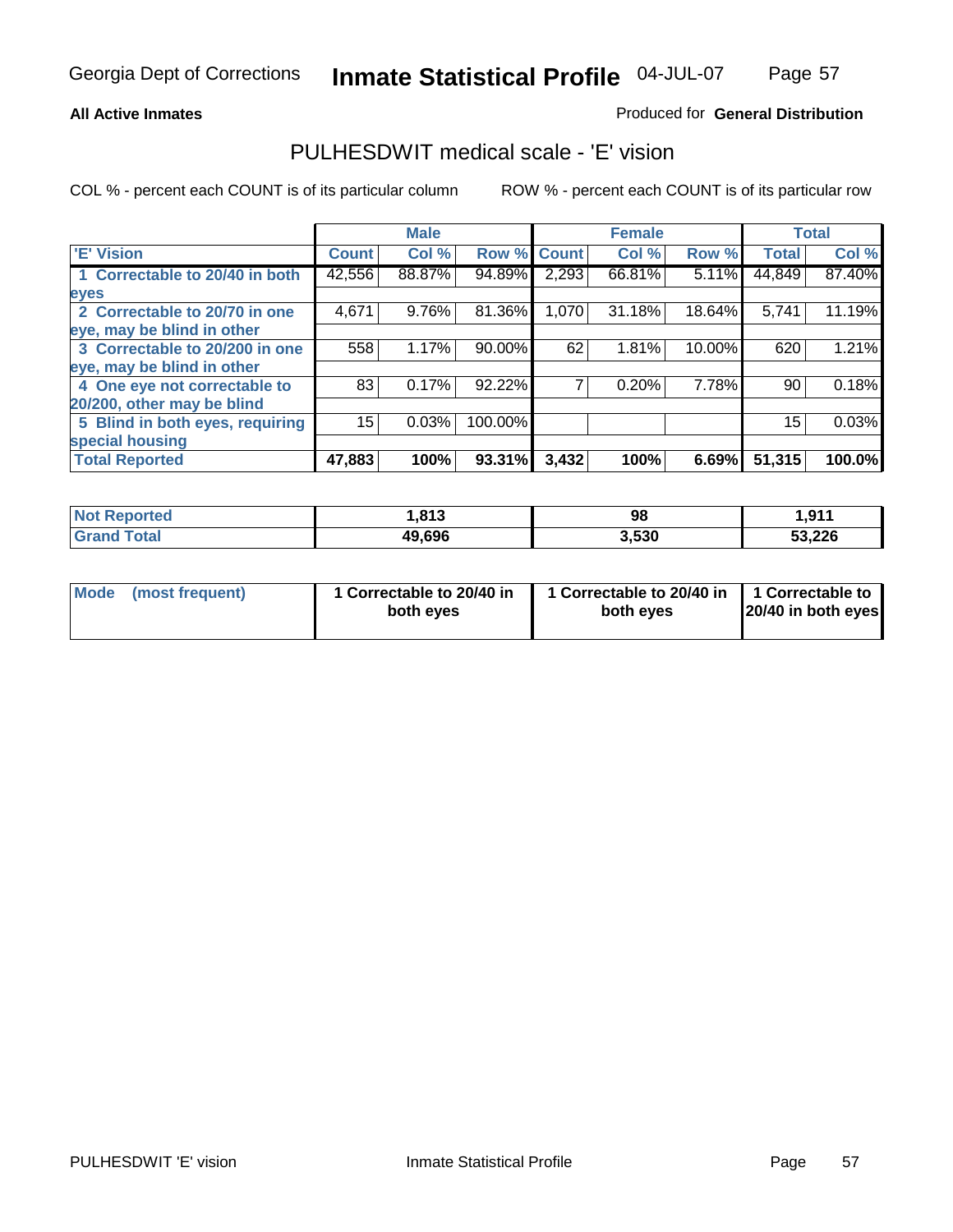#### **All Active Inmates**

#### Produced for **General Distribution**

### PULHESDWIT medical scale - 'S' pSychiatric

|                                        |              | <b>Male</b> |             |       | <b>Female</b> |          |              | <b>Total</b> |
|----------------------------------------|--------------|-------------|-------------|-------|---------------|----------|--------------|--------------|
| 'S' pSychiatric                        | <b>Count</b> | Col %       | Row % Count |       | Col %         | Row %    | <b>Total</b> | Col %        |
| 1 No impairment or disorders           | 41,583       | 88.09%      | 94.99%      | 2,194 | 64.04%        | $5.01\%$ | 43,777       | 86.46%       |
| 2 Stable, or in remission, or          | 4,564        | $9.67\%$    | 79.72%      | 1,161 | 33.89%        | 20.28%   | 5,725        | 11.31%       |
| mild impairment or retardation         |              |             |             |       |               |          |              |              |
| 3 Requires moderate inpatient          | 990          | 2.10%       | 94.56%      | 57    | $1.66\%$      | 5.44%    | 1,047        | 2.07%        |
| treatment                              |              |             |             |       |               |          |              |              |
| 4 Requires intensive inpatient         | 62           | 0.13%       | 81.58%      | 14    | 0.41%         | 18.42%   | 76           | 0.15%        |
| treatment                              |              |             |             |       |               |          |              |              |
| <b>5 Requires Crisis Stabilization</b> | 6            | 0.01%       | 100.00%     |       |               |          | 6            | 0.01%        |
| Unit (CSU) inpatient care              |              |             |             |       |               |          |              |              |
| <b>Total Reported</b>                  | 47,205       | 100%        | 93.23%      | 3,426 | 100%          | 6.77%    | 50,631       | 100%         |

| <b>Not Reported</b>         | 2,491  | 104   | 2,595  |
|-----------------------------|--------|-------|--------|
| $\tau$ otal<br><b>Grand</b> | 49,696 | 3,530 | 53,226 |

| Mode (most frequent) | <b>1</b> No impairment or disorders | 1 No impairment or<br>disorders | 1 No impairment or<br>disorders |
|----------------------|-------------------------------------|---------------------------------|---------------------------------|
|                      |                                     |                                 |                                 |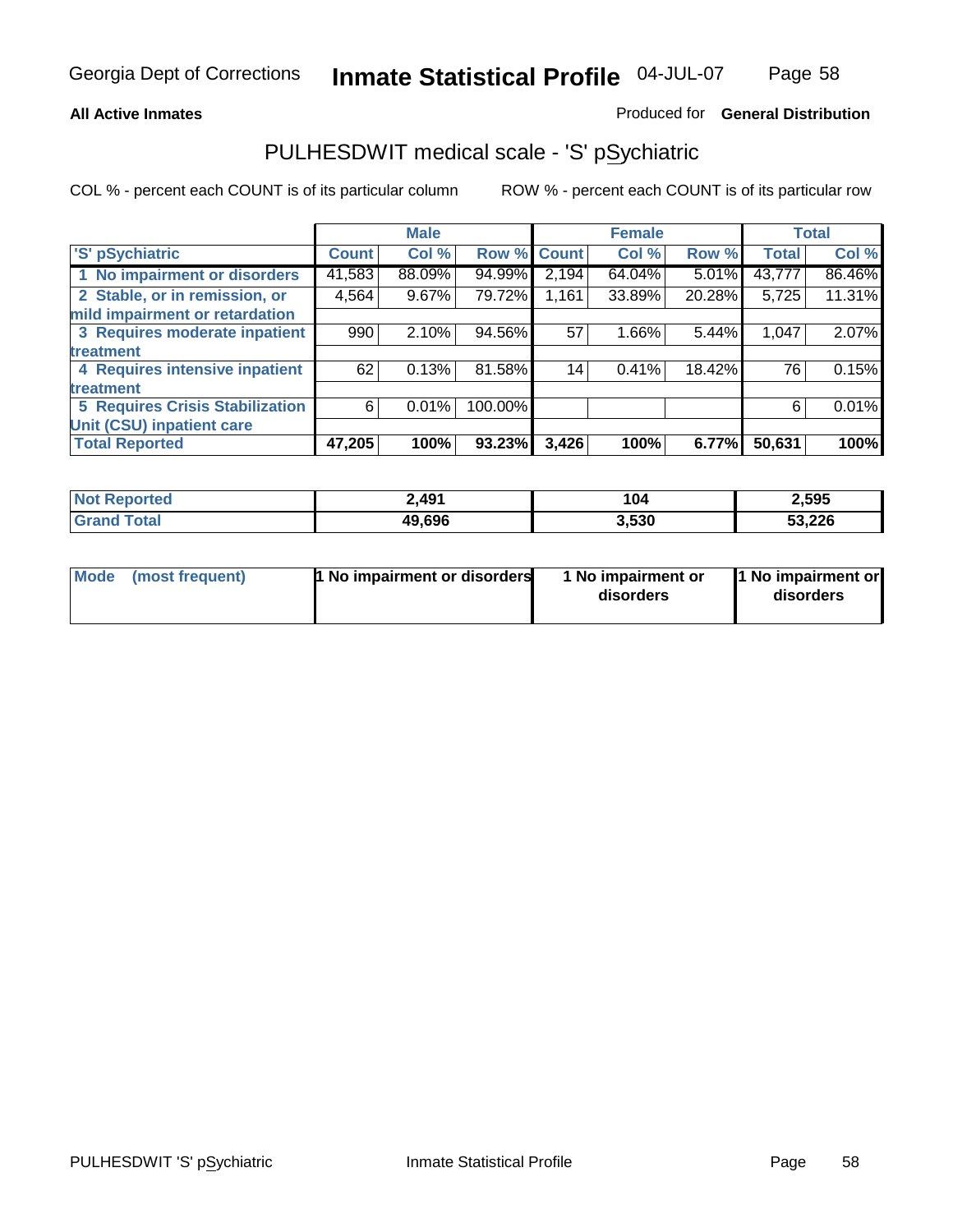#### **All Active Inmates**

### Produced for **General Distribution**

### PULHESDWIT medical scale - 'D' dental

|                                 |              | <b>Male</b> |             |       | <b>Female</b> |         |              | <b>Total</b> |
|---------------------------------|--------------|-------------|-------------|-------|---------------|---------|--------------|--------------|
| 'D' Dental                      | <b>Count</b> | Col %       | Row % Count |       | Col %         | Row %   | <b>Total</b> | Col %        |
| 1 Minimal routine dental health | 17,021       | 36.28%      | 87.80%      | 2,365 | 69.03%        | 12.20%  | 19,386       | 38.51%       |
| <b>needs</b>                    |              |             |             |       |               |         |              |              |
| 2 Moderate cavities and/or      | 24,526       | 52.27%      | 97.19%      | 708   | 20.67%        | 2.81%   | 25,234       | 50.12%       |
| gum disease                     |              |             |             |       |               |         |              |              |
| 3 Extensive gum disease         | 5,365        | 11.43%      | 93.84%      | 352   | 10.27%        | 6.16%   | 5,717        | 11.36%       |
| and/or widespread decay         |              |             |             |       |               |         |              |              |
| 4 Urgent need for dental        | 6            | 0.01%       | 100.00%     |       |               |         | 6            | 0.01%        |
| <b>services</b>                 |              |             |             |       |               |         |              |              |
| 5 Life-threatening disease or   |              |             |             |       | 0.03%         | 100.00% |              | 0.01%        |
| extreme pain or infection       |              |             |             |       |               |         |              |              |
| <b>Total Reported</b>           | 46,918       | 100%        | 93.19%      | 3,426 | 100%          | 6.81%   | 50,344       | 100.0%       |

| <b>Not Reported</b> | 778    | 104   | 2,882  |
|---------------------|--------|-------|--------|
| Гоtа                | 49,696 | 3,530 | 53,226 |

| <b>Mode</b> | (most frequent) | 2 Moderate cavities and/or<br>qum disease | Minimal routine dental<br>health needs | 2 Moderate<br>cavities and/or |
|-------------|-----------------|-------------------------------------------|----------------------------------------|-------------------------------|
|             |                 |                                           |                                        | qum disease                   |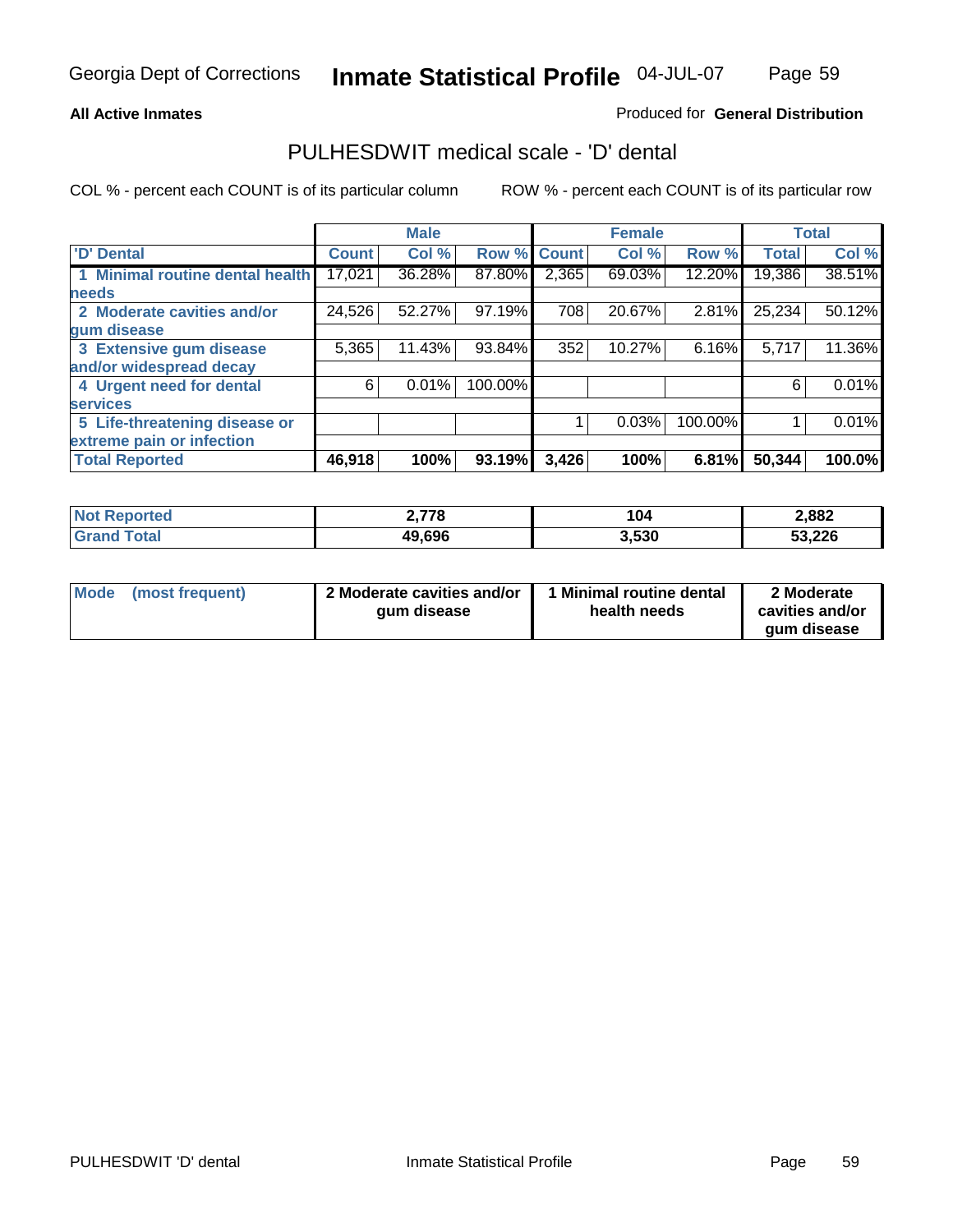#### **All Active Inmates**

#### Produced for **General Distribution**

### PULHESDWIT medical scale - 'W' work ability

|                                 |              | <b>Male</b> |        |              | <b>Female</b> |        |              | <b>Total</b> |
|---------------------------------|--------------|-------------|--------|--------------|---------------|--------|--------------|--------------|
| <b>W' work ability</b>          | <b>Count</b> | Col %       | Row %  | <b>Count</b> | Col %         | Row %  | <b>Total</b> | Col %        |
| 1 Unrestricted work or activity | 41,043       | 85.72%      | 93.18% | 3,004        | 87.53%        | 6.82%  | 44,047       | 85.84%       |
| 2 Minor restrictions on type of | 5,311        | 11.09%      | 94.99% | 280          | $8.16\%$      | 5.01%  | 5,591        | 10.90%       |
| <b>work</b>                     |              |             |        |              |               |        |              |              |
| 3 Moderate restrictions on type | 1,227        | $2.56\%$    | 97.00% | 38           | 1.11%         | 3.00%  | 1,265        | 2.47%        |
| of work                         |              |             |        |              |               |        |              |              |
| 4 Major restrictions on type of | 250          | 0.52%       | 73.53% | 90           | 2.62%         | 26.47% | 340          | 0.66%        |
| <b>work</b>                     |              |             |        |              |               |        |              |              |
| 5 Cannot work under any         | 52           | $0.11\%$    | 72.22% | 20           | 0.58%         | 27.78% | 72           | 0.14%        |
| <b>circumstances</b>            |              |             |        |              |               |        |              |              |
| <b>Total Reported</b>           | 47,883       | 100%        | 93.31% | 3,432        | 100%          | 6.69%  | 51,315       | 100.0%       |

| <b>Not Reported</b>          | ,813   | 98    | 1,911  |
|------------------------------|--------|-------|--------|
| <b>Total</b><br><b>Grand</b> | 49,696 | 3,530 | 53,226 |

| Mode | (most frequent) | 1 Unrestricted work or<br>activity | 1 Unrestricted work or<br>activity | 1 Unrestricted<br>work or activity |
|------|-----------------|------------------------------------|------------------------------------|------------------------------------|
|------|-----------------|------------------------------------|------------------------------------|------------------------------------|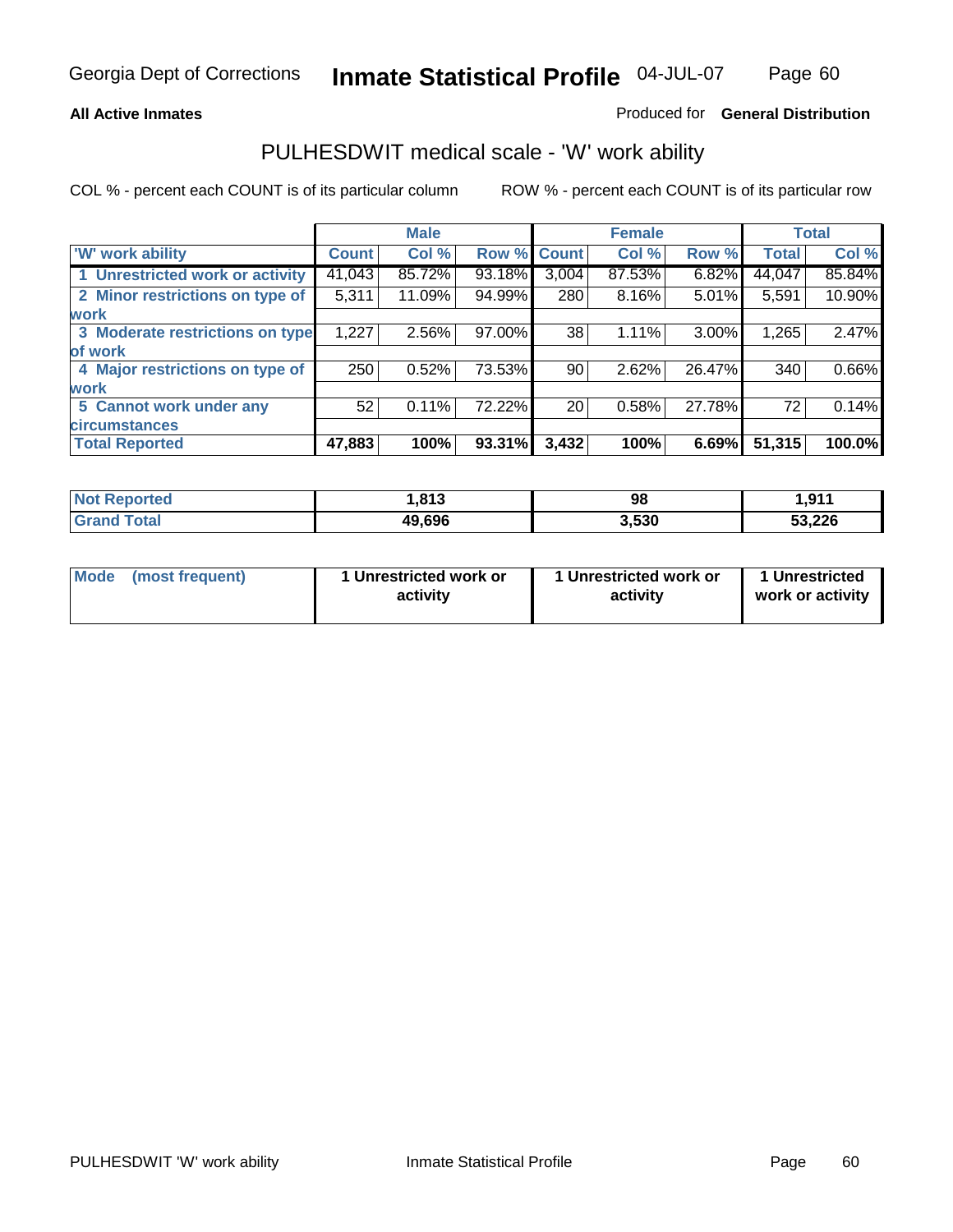### **All Active Inmates**

### Produced for **General Distribution**

### PULHESDWIT medical scale - 'I' impairment

|                                   |              | <b>Male</b> |             |       | <b>Female</b> |          | <b>Total</b> |        |
|-----------------------------------|--------------|-------------|-------------|-------|---------------|----------|--------------|--------|
| <b>T' Impairment</b>              | <b>Count</b> | Col %       | Row % Count |       | Col %         | Row %    | <b>Total</b> | Col %  |
| 1 No impairments or               | 47,570       | 99.35%      | 93.28%      | 3,425 | 99.80%        | 6.72%    | 50,995       | 99.38% |
| disabilities                      |              |             |             |       |               |          |              |        |
| 2 Wheelchair-bound but            | 57           | 0.12%       | 96.61%      | 2     | 0.06%         | $3.39\%$ | 59           | 0.11%  |
| otherwise OK                      |              |             |             |       |               |          |              |        |
| <b>3 Needs low-level Assisted</b> | 19           | 0.04%       | 90.48%      | 2     | 0.06%         | 9.52%    | 21           | 0.04%  |
| <b>Living (level I)</b>           |              |             |             |       |               |          |              |        |
| 4 Needs moderate Assisted         | 9            | 0.02%       | 100.00%     |       |               |          | 9            | 0.02%  |
| <b>Living (level II)</b>          |              |             |             |       |               |          |              |        |
| <b>5 Needs maximal Assisted</b>   | 228          | 0.48%       | 98.70%      | 3     | 0.09%         | $1.30\%$ | 231          | 0.45%  |
| Living (level III)                |              |             |             |       |               |          |              |        |
| <b>Total Reported</b>             | 47,883       | 100%        | 93.31%      | 3,432 | 100%          | 6.69%    | 51,315       | 100%   |

| N <sub>0</sub><br><b>Reported</b> | .813   | 98    | 1,911  |
|-----------------------------------|--------|-------|--------|
| 'otal                             | 49,696 | 3,530 | 53,226 |

| <b>Mode</b> | (most frequent) | 1 No impairments or<br>disabilities | 1 No impairments or<br>disabilities | 1 1 No impairments<br>or disabilities |
|-------------|-----------------|-------------------------------------|-------------------------------------|---------------------------------------|
|-------------|-----------------|-------------------------------------|-------------------------------------|---------------------------------------|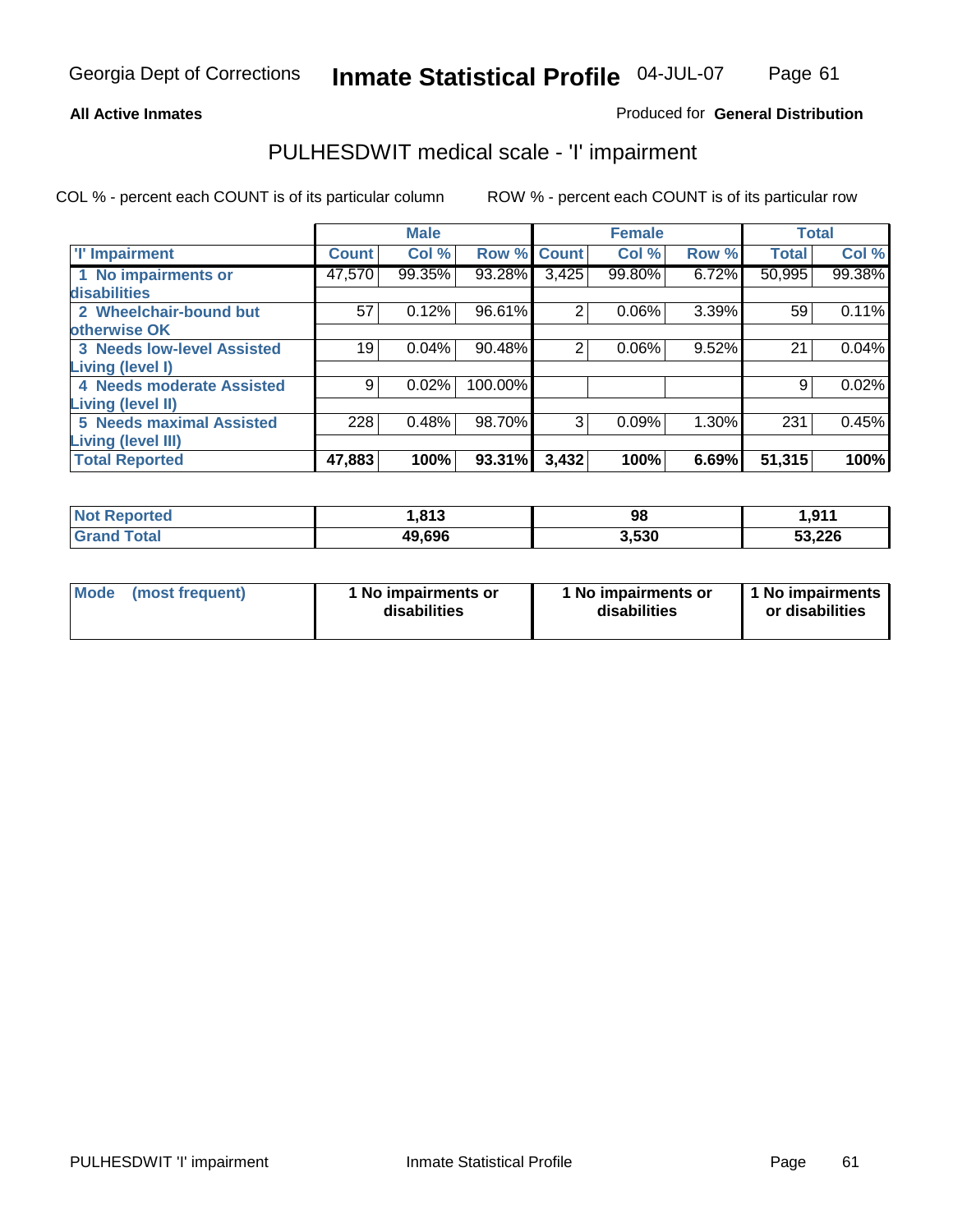#### **Inmate Statistical Profile** 04-JUL-07 Page Page 62

### All Active Inmates **All Active Inmates All Active Inmates Produced fo General Distribution**

### PULHESDWIT medical scale - 'T' transportability

|                              |              | <b>Male</b> |             |                | <b>Female</b> |       | <b>Total</b> |        |
|------------------------------|--------------|-------------|-------------|----------------|---------------|-------|--------------|--------|
| <b>T' Transportability</b>   | <b>Count</b> | Col %       | Row % Count |                | Col %         | Row % | <b>Total</b> | Col %  |
| 1 Can be transported in any  | 47,794       | 99.81%      | 93.31%      | 3,428          | 99.88%        | 6.69% | 51,222       | 99.82% |
| ordinary approved vehicle    |              |             |             |                |               |       |              |        |
| 2 Wheelchair-bound, not      | 34           | 0.07%       | 94.44%      | 2              | 0.06%         | 5.56% | 36           | 0.07%  |
| needing special vehicle      |              |             |             |                |               |       |              |        |
| 3 Wheelchair-bound, requires | 13           | 0.03%       | 100.00%     |                |               |       | 13           | 0.03%  |
| special vehicle              |              |             |             |                |               |       |              |        |
| 4 Needs specially-equipped   | 3            | 0.01%       | 100.00%     |                |               |       | 3            | 0.01%  |
| medical vehicle              |              |             |             |                |               |       |              |        |
| <b>5 Requires ambulance</b>  | 39           | 0.08%       | 95.12%      | $\overline{2}$ | 0.06%         | 4.88% | 41           | 0.08%  |
| transport                    |              |             |             |                |               |       |              |        |
| <b>Total Reported</b>        | 47,883       | 100%        | 93.31%      | 3,432          | 100%          | 6.69% | 51,315       | 100.0% |

| <b>Not</b><br><b>Reported</b> | 813. ا | 98    | 1,911  |
|-------------------------------|--------|-------|--------|
| ™otal<br><b>Gram</b>          | 49,696 | 3,530 | 53,226 |

| Mode (most frequent) | 1 Can be transported in any 1 Can be transported in any | ordinary approved vehicle   ordinary approved vehicle   transported in any | 1 Can be<br>ordinary approved<br>vehicle |
|----------------------|---------------------------------------------------------|----------------------------------------------------------------------------|------------------------------------------|
|                      |                                                         |                                                                            |                                          |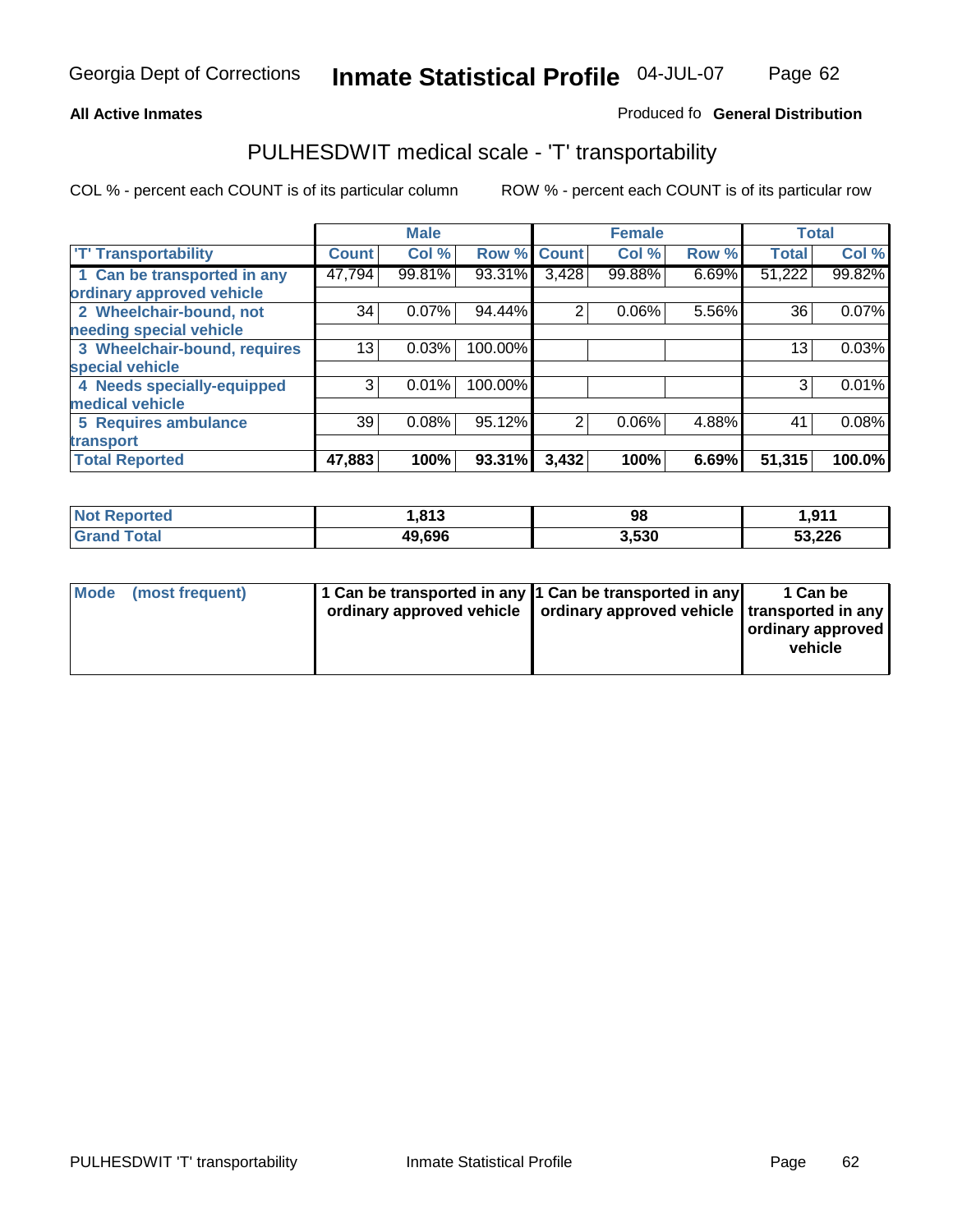### **All Active Inmates**

### Produced for **General Distribution**

### Criminality in family, self-reported

|                              |              | <b>Male</b> |           |             | <b>Female</b> |       |                 | <b>Total</b> |
|------------------------------|--------------|-------------|-----------|-------------|---------------|-------|-----------------|--------------|
| <b>Criminality In Family</b> | <b>Count</b> | Col %       |           | Row % Count | Col %         | Row % | <b>Total</b>    | Col %        |
| Yes, criminality in family   | 12,265       | 25.35%      | $90.50\%$ | 1,288       | 36.91%        |       | $9.50\%$ 13,553 | 26.13%       |
| No criminality in family     | 36,115       | 74.65%      | 94.25%    | 2,202       | 63.09%        |       | 5.75% 38,317    | 73.87%       |
| <b>Total Reported</b>        | 48,380       | 100%        | 93.27%    | 3,490       | 100%          |       | 6.73% 51,870    | 100%         |

| <b>Not Reported</b> | 316, ا | 40    | 1,356  |
|---------------------|--------|-------|--------|
| <b>Tota</b>         | 49,696 | 3.530 | 53,226 |

| Mode (most frequent) |  | No criminality in family | No criminality in family | No criminality in<br>family |
|----------------------|--|--------------------------|--------------------------|-----------------------------|
|----------------------|--|--------------------------|--------------------------|-----------------------------|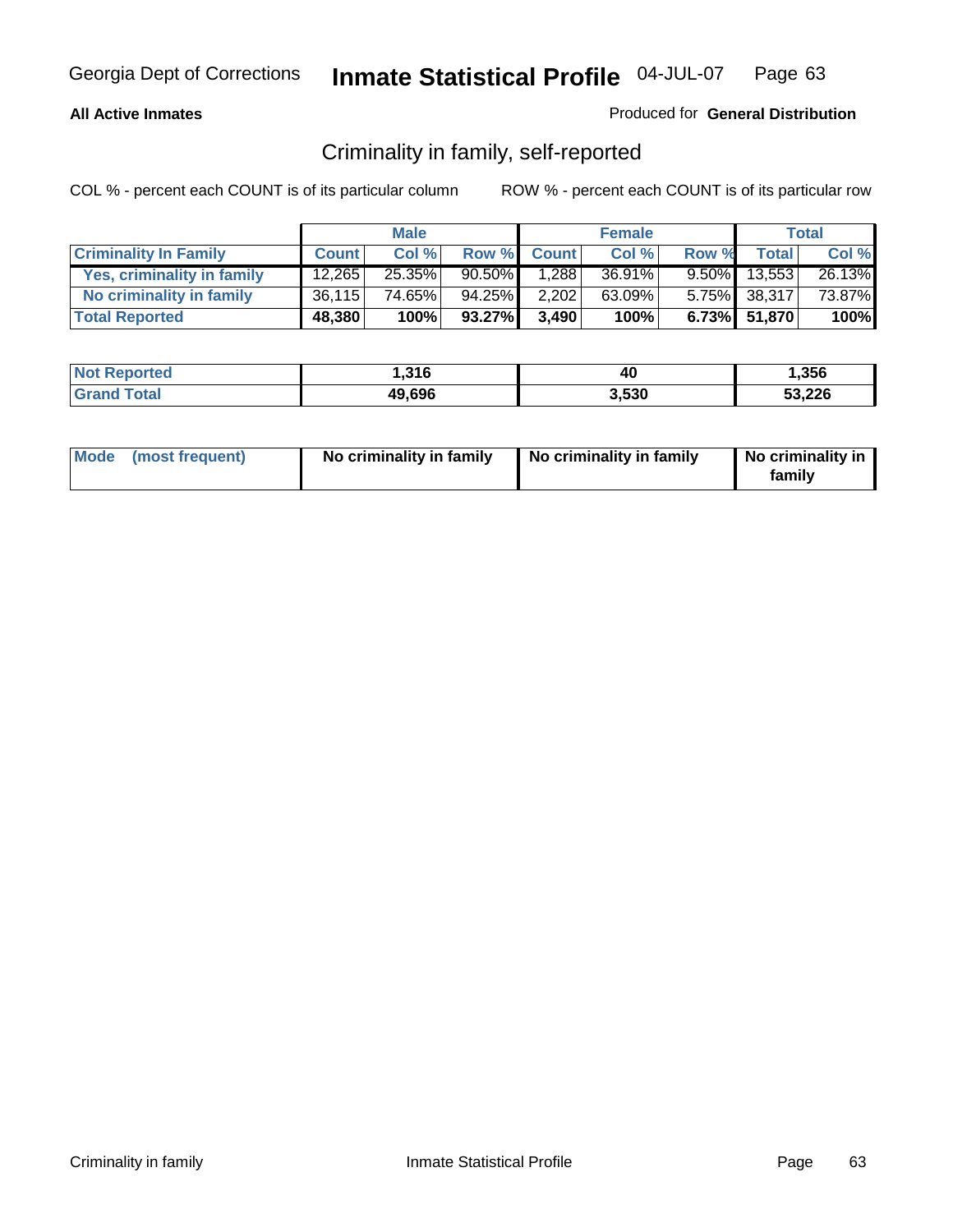### **All Active Inmates**

### Produced for **General Distribution**

### Alcoholism in family, self-reported

|                             |              | <b>Male</b> |           |              | <b>Female</b> |          |              | <b>Total</b> |
|-----------------------------|--------------|-------------|-----------|--------------|---------------|----------|--------------|--------------|
| <b>Alcoholism In Family</b> | <b>Count</b> | Col %       | Row %     | <b>Count</b> | Col %         | Row %    | <b>Total</b> | Col %        |
| Yes, alcoholism in family   | 7,860        | 16.25%      | $90.44\%$ | 831          | 23.81%        | $9.56\%$ | 8,691        | 16.76%       |
| No alcoholism in family     | 40.520       | 83.75%      | 93.84%    | 2,659        | 76.19%        |          | 6.16% 43,179 | 83.24%       |
| <b>Total Reported</b>       | 48,380       | 100%        | 93.27%    | 3,490        | 100%          |          | 6.73% 51,870 | 100%         |

| <b>Not</b><br>∙rted          | <b>316</b><br>ט ו כה ו | 40    | .356   |
|------------------------------|------------------------|-------|--------|
| <sup>-</sup> otal<br>' Grand | 49,696                 | 5,530 | 53,226 |

|  | Mode (most frequent) | No alcoholism in family | No alcoholism in family | No alcoholism in<br>family |
|--|----------------------|-------------------------|-------------------------|----------------------------|
|--|----------------------|-------------------------|-------------------------|----------------------------|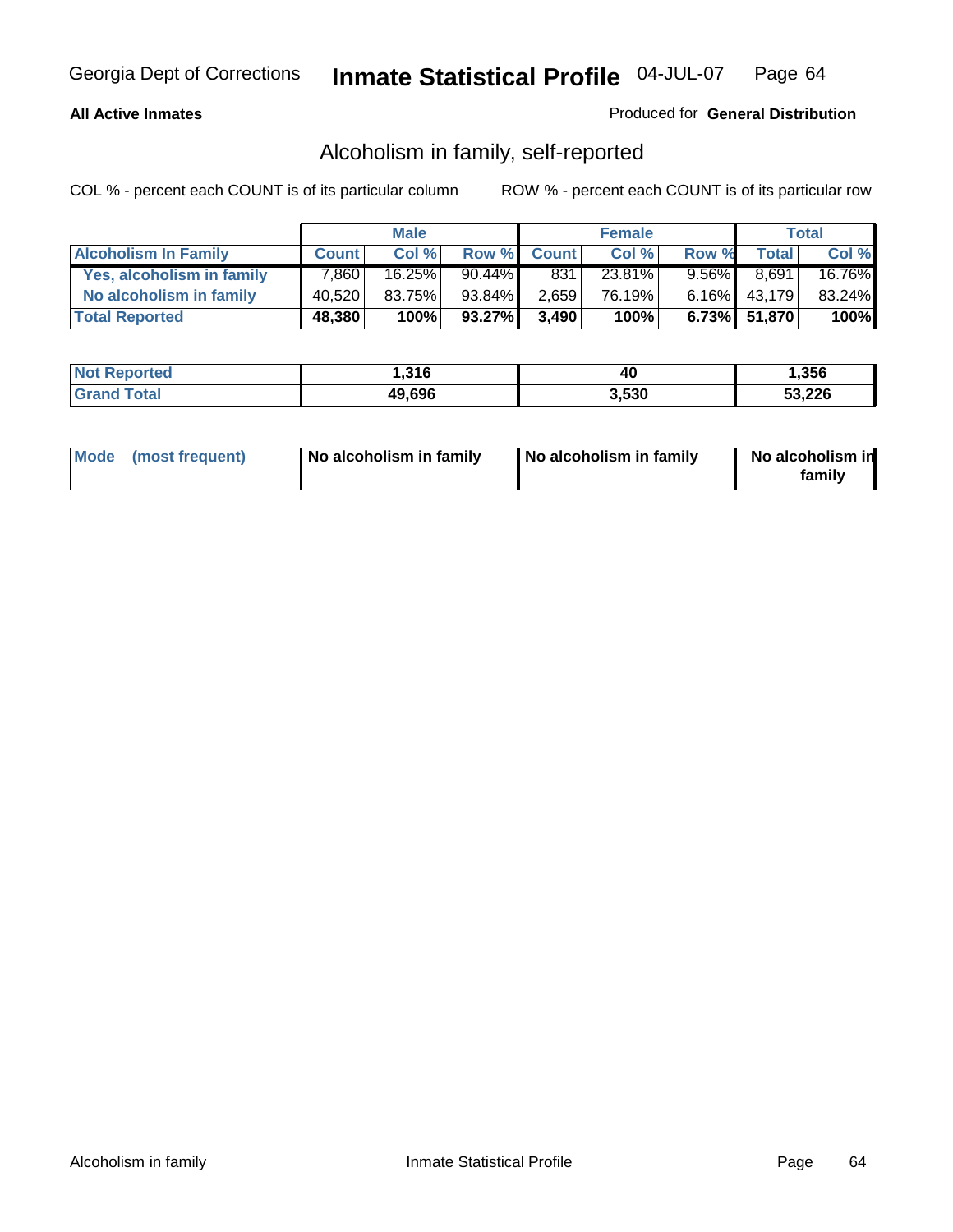#### **All Active Inmates**

#### Produced for **General Distribution**

### Drug abuse in family, self-reported

|                           |              | <b>Male</b> |        |              | <b>Female</b> |           |              | <b>Total</b> |
|---------------------------|--------------|-------------|--------|--------------|---------------|-----------|--------------|--------------|
| Drug Abuse In Family      | <b>Count</b> | Col %       | Row %  | <b>Count</b> | Col %         | Row %     | <b>Total</b> | Col %        |
| Yes, drug abuse in family | 4.407        | $9.11\%$    | 84.96% | 780          | 22.35%        | $15.04\%$ | 5.187        | 10.00%       |
| No drug abuse in family   | 43,973       | 90.89%      | 94.19% | 2,710        | 77.65%        | $5.81\%$  | 46,683       | 90.00%       |
| <b>Total Reported</b>     | 48,380       | 100%        | 93.27% | 3,490        | 100%          |           | 6.73% 51,870 | 100%         |

| <b>Not Reported</b>          | 1,316  | 40    | 356, ا |
|------------------------------|--------|-------|--------|
| <b>Total</b><br><b>Grand</b> | 49,696 | 3,530 | 53,226 |

|  | Mode (most frequent) | No drug abuse in family | No drug abuse in family | No drug abuse in<br>family |
|--|----------------------|-------------------------|-------------------------|----------------------------|
|--|----------------------|-------------------------|-------------------------|----------------------------|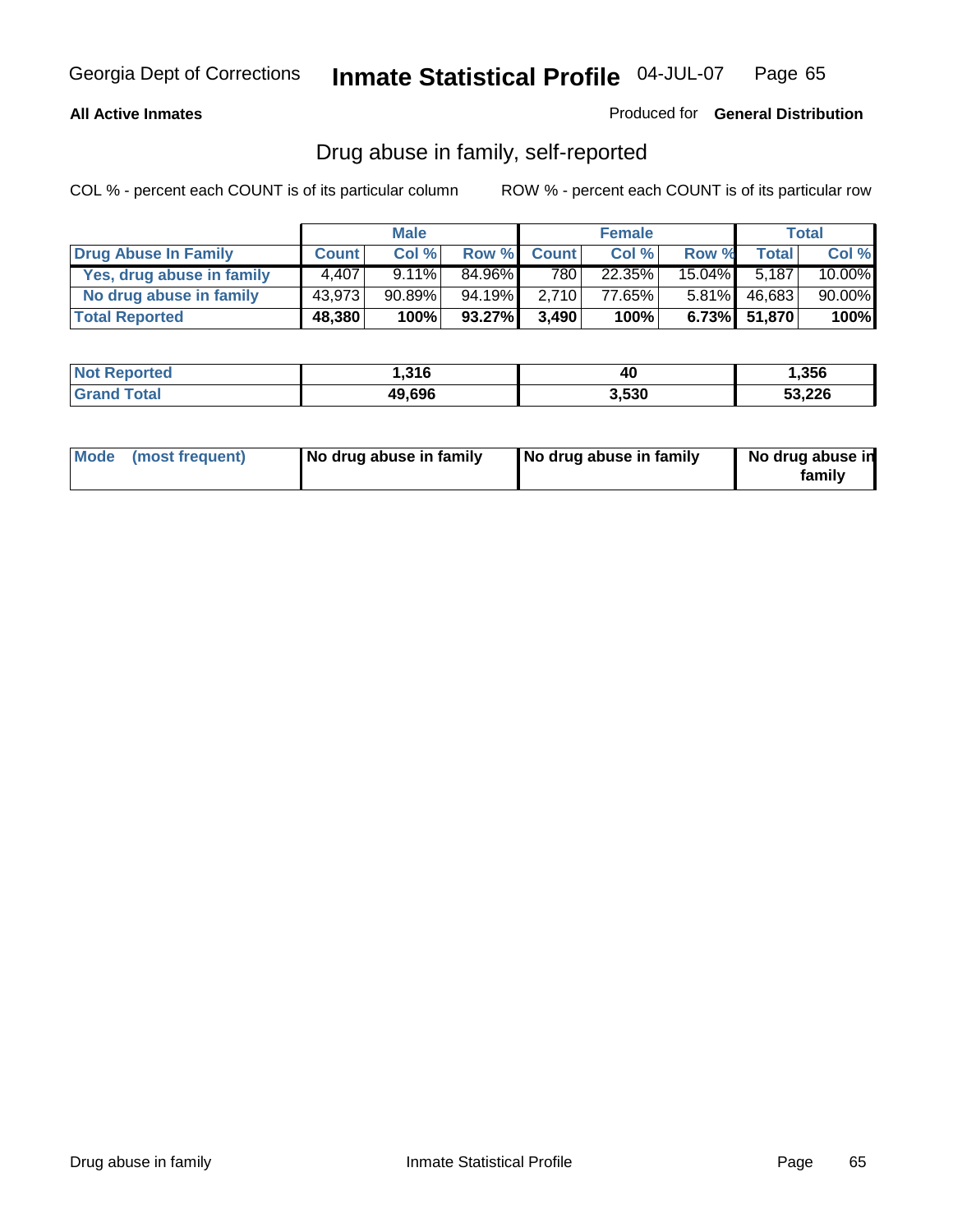#### **All Active Inmates**

### Produced for **General Distribution**

### Subjected to frequent beatings, self-reported

|                                   |              | <b>Male</b> |        |              | <b>Female</b> |          |        | <b>Total</b> |
|-----------------------------------|--------------|-------------|--------|--------------|---------------|----------|--------|--------------|
| <b>Frequent beatings</b>          | <b>Count</b> | Col%        | Row %  | <b>Count</b> | Col%          | Row %    | Total  | Col %        |
| <b>Yes, subjected to frequent</b> | 1,877        | 3.88%       | 79.94% | 471          | 13.50%        | 20.06%   | 2,348  | 4.53%        |
| beatings                          |              |             |        |              |               |          |        |              |
| Not subjected to frequent         | 46,503       | 96.12%      | 93.90% | 3.019        | 86.50%        | $6.10\%$ | 49,522 | 95.47%       |
| beatings                          |              |             |        |              |               |          |        |              |
| <b>Total Reported</b>             | 48,380       | 100%        | 93.27% | 3,490        | 100%          | 6.73%    | 51,870 | 100%         |

| <b>Not Reported</b> | .316   | . .<br>4L | 1,356  |
|---------------------|--------|-----------|--------|
| Total               | 49,696 | 3,530     | 53,226 |

| Mode            | Not subjected to frequent | Not subjected to frequent | Not subjected to  |
|-----------------|---------------------------|---------------------------|-------------------|
| (most frequent) | beatings                  | beatings                  | frequent beatings |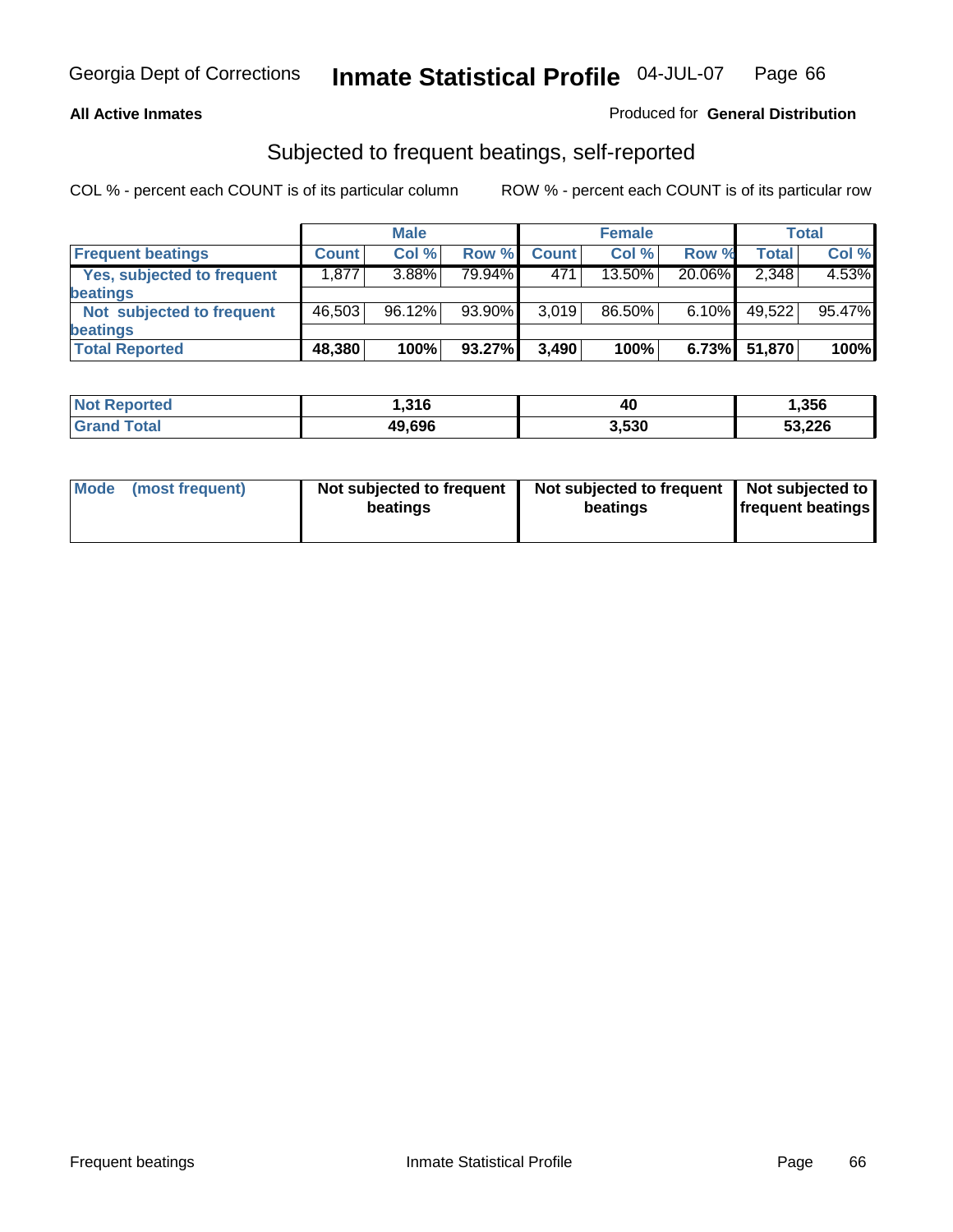### **All Active Inmates**

### Produced for **General Distribution**

### Father absent during inmate's childhood

|                           |              | <b>Male</b> |           |              | <b>Female</b> |       |                 | <b>Total</b> |
|---------------------------|--------------|-------------|-----------|--------------|---------------|-------|-----------------|--------------|
| <b>Father Absent</b>      | <b>Count</b> | Col %       | Row %     | <b>Count</b> | Col %         | Row % | <b>Total</b>    | Col %        |
| Yes, father was absent    | 23,837       | 49.27%      | 94.78%    | 1,313        | 37.62%        |       | $5.22\%$ 25,150 | 48.49%       |
| No, father was not absent | 24,543       | 50.73%      | 91.85%    | 2.177        | $62.38\%$     |       | 8.15% 26,720    | 51.51%       |
| <b>Total Reported</b>     | 48,380       | 100%        | $93.27\%$ | 3.490        | 100%          |       | $6.73\%$ 51,870 | 100%         |

| <b>Not Reported</b> | 1,316  | 4U    | .356   |
|---------------------|--------|-------|--------|
| <b>Grand Total</b>  | 49,696 | 3.530 | 53,226 |

| Mode (most frequent) |  | 「No, father was not absent ┃No, father was not absent ┃No, father was not | absent |
|----------------------|--|---------------------------------------------------------------------------|--------|
|----------------------|--|---------------------------------------------------------------------------|--------|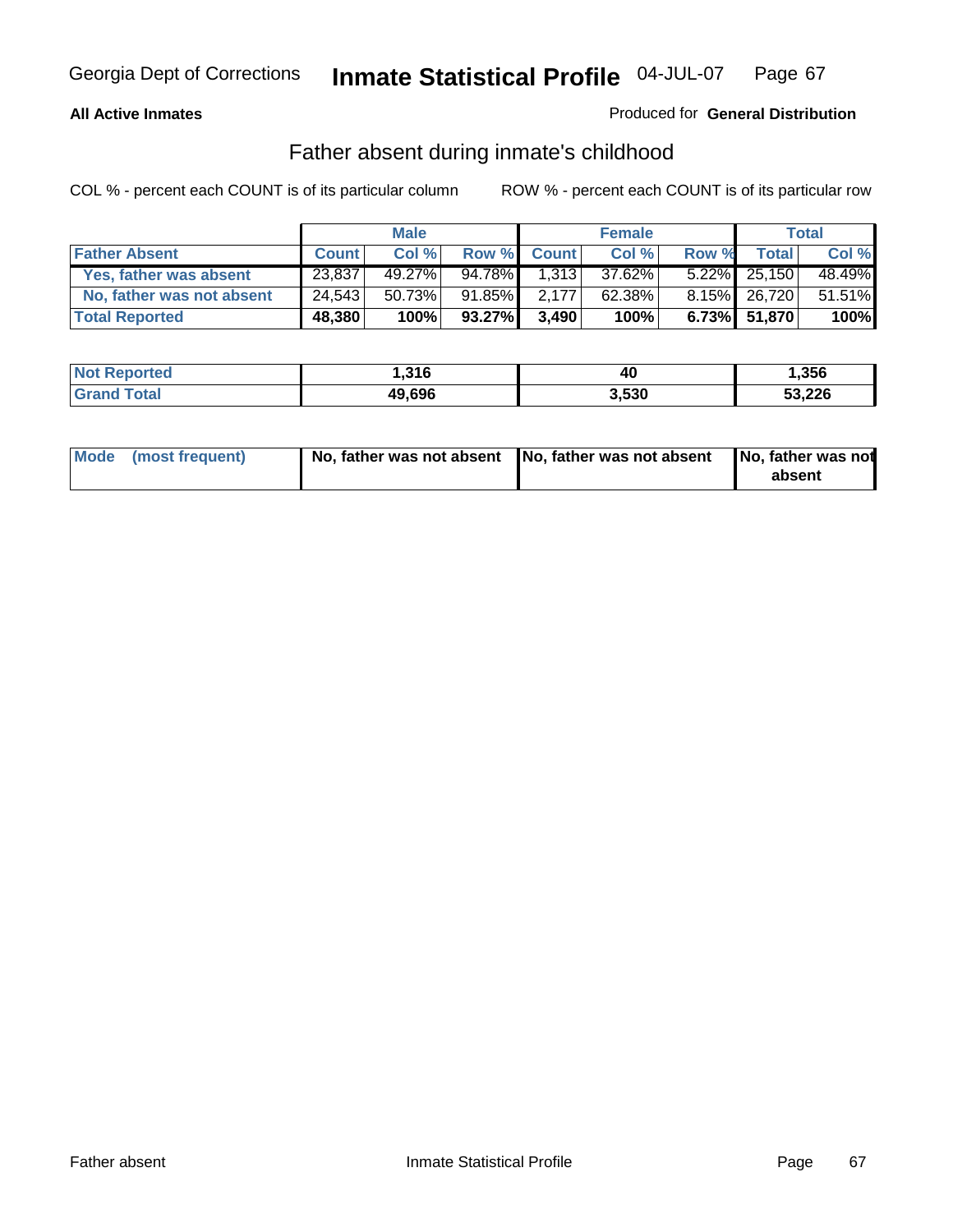### **All Active Inmates**

### Produced for **General Distribution**

### Mother absent during inmate's childhood

|                           |              | <b>Male</b> |           |              | <b>Female</b> |          |              | Total  |
|---------------------------|--------------|-------------|-----------|--------------|---------------|----------|--------------|--------|
| <b>Mother Absent</b>      | <b>Count</b> | Col%        | Row %     | <b>Count</b> | Col %         | Row %    | <b>Total</b> | Col %  |
| Yes, mother was absent    | 6.316        | $13.05\%$   | $93.54\%$ | 436          | 12.49%        | $6.46\%$ | 6,752        | 13.02% |
| No, mother was not absent | 42,064       | 86.95%      | 93.23%    | 3,054        | 87.51%        | $6.77\%$ | 45,118       | 86.98% |
| <b>Total Reported</b>     | 48,380       | 100%        | 93.27%    | 3.490        | 100%          |          | 6.73% 51,870 | 100%   |

| <b>Not Reported</b> | 1,316  | 40    | 356, ا |
|---------------------|--------|-------|--------|
| <b>Grand Total</b>  | 49,696 | 3,530 | 53,226 |

| Mode (most frequent) | No, mother was not absent   No, mother was not absent   No, mother was | not absent |
|----------------------|------------------------------------------------------------------------|------------|
|----------------------|------------------------------------------------------------------------|------------|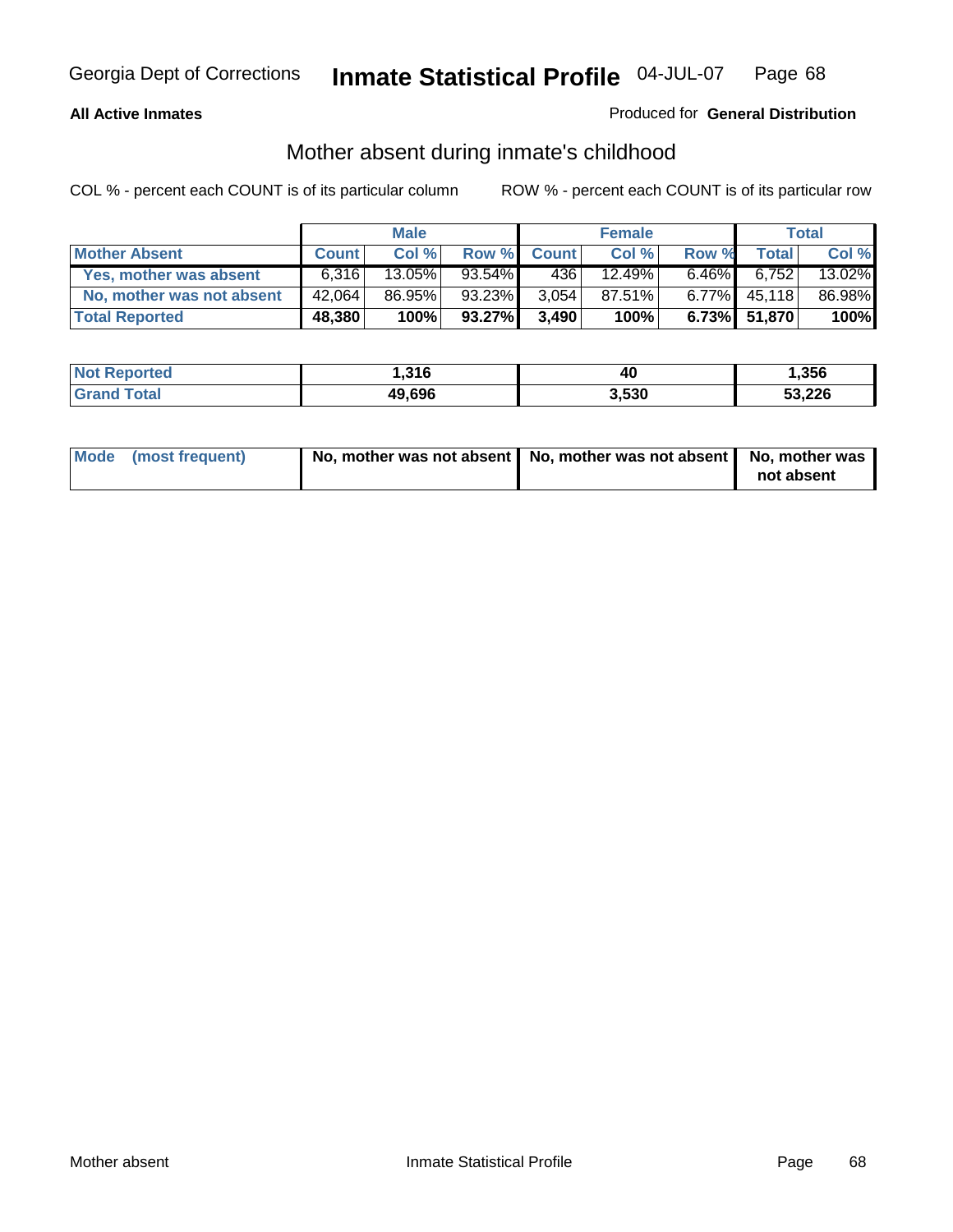#### **All Active Inmates**

#### Produced for **General Distribution**

### Number of prior Georgia incarcerations

|                                       |              | <b>Male</b> |                    |       | <b>Female</b> |       |        | <b>Total</b> |
|---------------------------------------|--------------|-------------|--------------------|-------|---------------|-------|--------|--------------|
| <b>Num of Prior GA Incarcerations</b> | <b>Count</b> | Col %       | <b>Row % Count</b> |       | Col %         | Row % | Total  | Col %        |
| $\bf{0}$                              | 28,242       | 56.83%      | 92.15%             | 2,406 | 68.16%        | 7.85% | 30,648 | 57.58%       |
|                                       | 8,965        | 18.04%      | 94.25%             | 547   | 15.50%        | 5.75% | 9,512  | 17.87%       |
|                                       | 4,992        | 10.05%      | 95.41%             | 240   | 6.80%         | 4.59% | 5,232  | 9.83%        |
| 3                                     | 3,079        | 6.20%       | 95.71%             | 138   | 3.91%         | 4.29% | 3,217  | 6.04%        |
|                                       | 1,922        | 3.87%       | 95.86%             | 83    | 2.35%         | 4.14% | 2,005  | 3.77%        |
| 5                                     | 1,093        | 2.20%       | 95.13%             | 56    | 1.59%         | 4.87% | 1,149  | 2.16%        |
| <b>More Than 5</b>                    | 1,403        | 2.82%       | 95.90%             | 60    | 1.70%         | 4.10% | 1,463  | 2.75%        |
| <b>Total Reported</b>                 | 49,696       | 100%        | 93.37%             | 3,530 | 100.0%        | 6.63% | 53,226 | 100%         |

| oorted<br>NO.        |        |       |        |
|----------------------|--------|-------|--------|
| <b>c</b> otal<br>Gra | 49.696 | 3,530 | 53,226 |

| Mean (average)       | l.O3 | 1.01 |
|----------------------|------|------|
| Median (middle)      |      |      |
| Mode (most frequent) |      |      |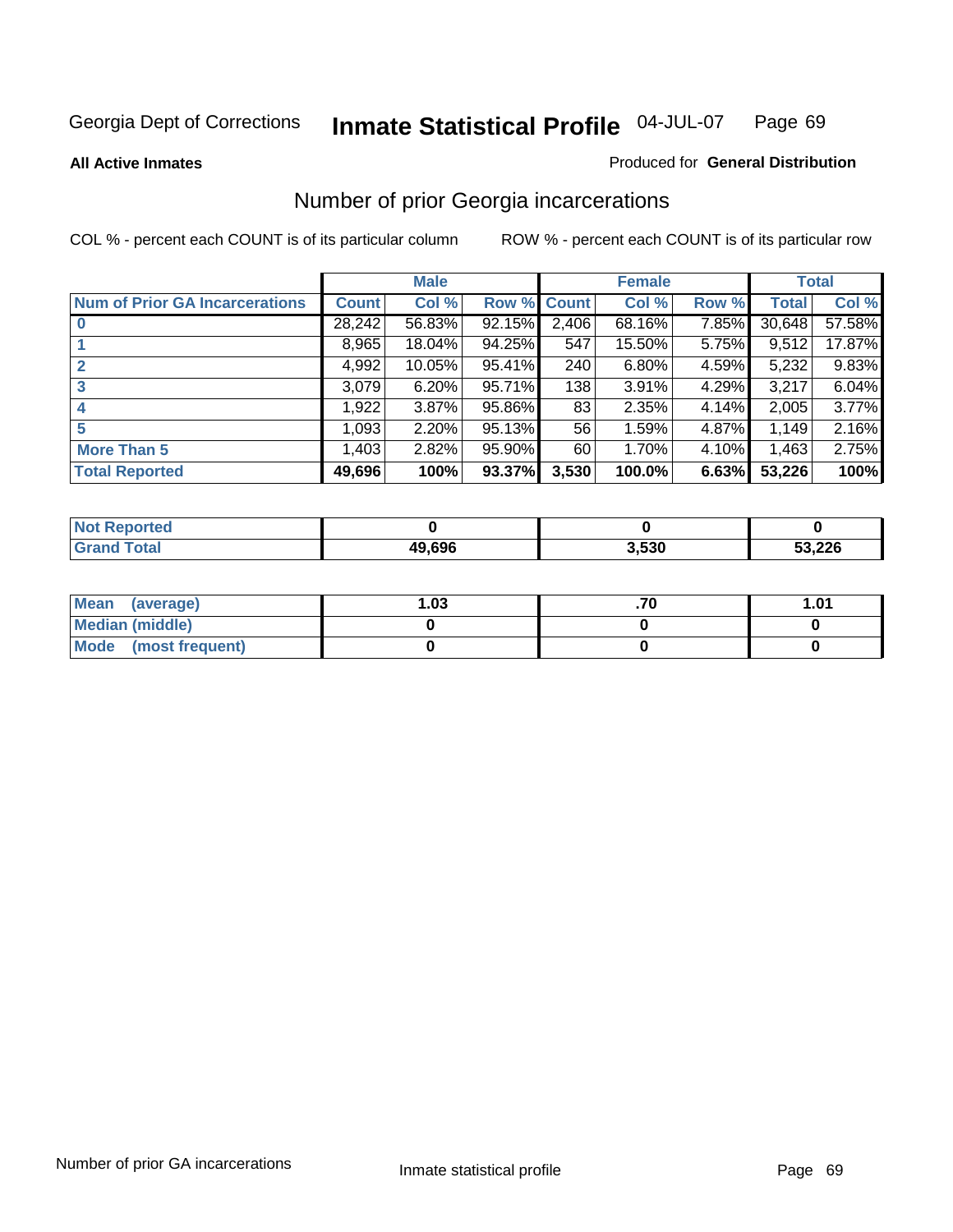**All Active Inmates**

#### Produced for **General Distribution**

### Prison sentence in years

COL % - percent each COUNT is of its particular column ROW % - percent each COUNT is of its particular row

|                                 |              | <b>Male</b> |         |              | <b>Female</b> |          |              | <b>Total</b> |
|---------------------------------|--------------|-------------|---------|--------------|---------------|----------|--------------|--------------|
| <b>Prison Sentence In Years</b> | <b>Count</b> | Col %       | Row %   | <b>Count</b> | Col %         | Row %    | <b>Total</b> | Col %        |
| $0 - 1$                         | 3,665        | 7.37%       | 91.83%  | 326          | 9.24%         | 8.17%    | 3,991        | 7.50%        |
| $1.1 - 2$                       | 3,799        | 7.64%       | 88.14%  | 511          | 14.48%        | 11.86%   | 4,310        | 8.10%        |
| $2.1 - 3$                       | 3,740        | 7.53%       | 89.37%  | 445          | 12.61%        | 10.63%   | 4,185        | 7.86%        |
| $3.1 - 4$                       | 2,615        | 5.26%       | 90.70%  | 268          | 7.59%         | $9.30\%$ | 2,883        | 5.42%        |
| $4.1 - 5$                       | 4,816        | 9.69%       | 91.52%  | 446          | 12.63%        | 8.48%    | 5,262        | 9.89%        |
| $5.1 - 6$                       | 1,988        | 4.00%       | 93.20%  | 145          | 4.11%         | 6.80%    | 2,133        | 4.01%        |
| $6.1 - 7$                       | 1,879        | 3.78%       | 93.67%  | 127          | 3.60%         | 6.33%    | 2,006        | 3.77%        |
| $7.1 - 8$                       | 1,776        | 3.57%       | 93.38%  | 126          | 3.57%         | 6.62%    | 1,902        | 3.57%        |
| $8.1 - 9$                       | 715          | 1.44%       | 93.46%  | 50           | 1.42%         | 6.54%    | 765          | 1.44%        |
| $9.1 - 10$                      | 5,995        | 12.06%      | 94.41%  | 355          | 10.06%        | 5.59%    | 6,350        | 11.93%       |
| $10.1 - 12$                     | 2,354        | 4.74%       | 95.93%  | 100          | 2.83%         | 4.07%    | 2,454        | 4.61%        |
| $12.1 - 15$                     | 3,429        | 6.90%       | 95.78%  | 151          | 4.28%         | 4.22%    | 3,580        | 6.73%        |
| $15.1 - 20$                     | 3,464        | 6.97%       | 96.60%  | 122          | 3.46%         | 3.40%    | 3,586        | 6.74%        |
| 20.1 - Over                     | 2,726        | 5.49%       | 97.60%  | 67           | 1.90%         | 2.40%    | 2,793        | 5.25%        |
| <b>Life</b>                     | 6,172        | 12.42%      | 95.60%  | 284          | 8.05%         | 4.40%    | 6,456        | 12.13%       |
| <b>Life Without Parole</b>      | 459          | 0.92%       | 98.71%  | 6            | 0.17%         | 1.29%    | 465          | 0.87%        |
| <b>Death</b>                    | 101          | 0.20%       | 99.02%  |              | 0.03%         | 0.98%    | 102          | 0.19%        |
| <b>Youthful Offenders</b>       | 3            | 0.01%       | 100.00% |              |               |          | 3            | 0.01%        |
| <b>Total Reported</b>           | 49,696       | 100%        | 93.37%  | 3,530        | 100.0%        | 6.63%    | 53,226       | 100.0%       |

| <b>Not Reported</b>  |        |       |        |
|----------------------|--------|-------|--------|
| `otal<br><b>Grat</b> | 19.696 | 3,530 | 53,226 |

#### **Determinate (numeric) sentences only**

| Mear<br>$\cdots$ | ane | 8.99 | … | ^ מי<br>v. . L<br>$ -$ |
|------------------|-----|------|---|------------------------|
|                  |     |      |   |                        |

**All sentences (including determinate), with life, life without parole, and death sentences figured at 45 years**

| Me<br>.<br>$\sim$ $\sim$<br>I 3.56<br>9.JU<br>19.07<br>___<br>$  -$ |  |  |  |
|---------------------------------------------------------------------|--|--|--|
|                                                                     |  |  |  |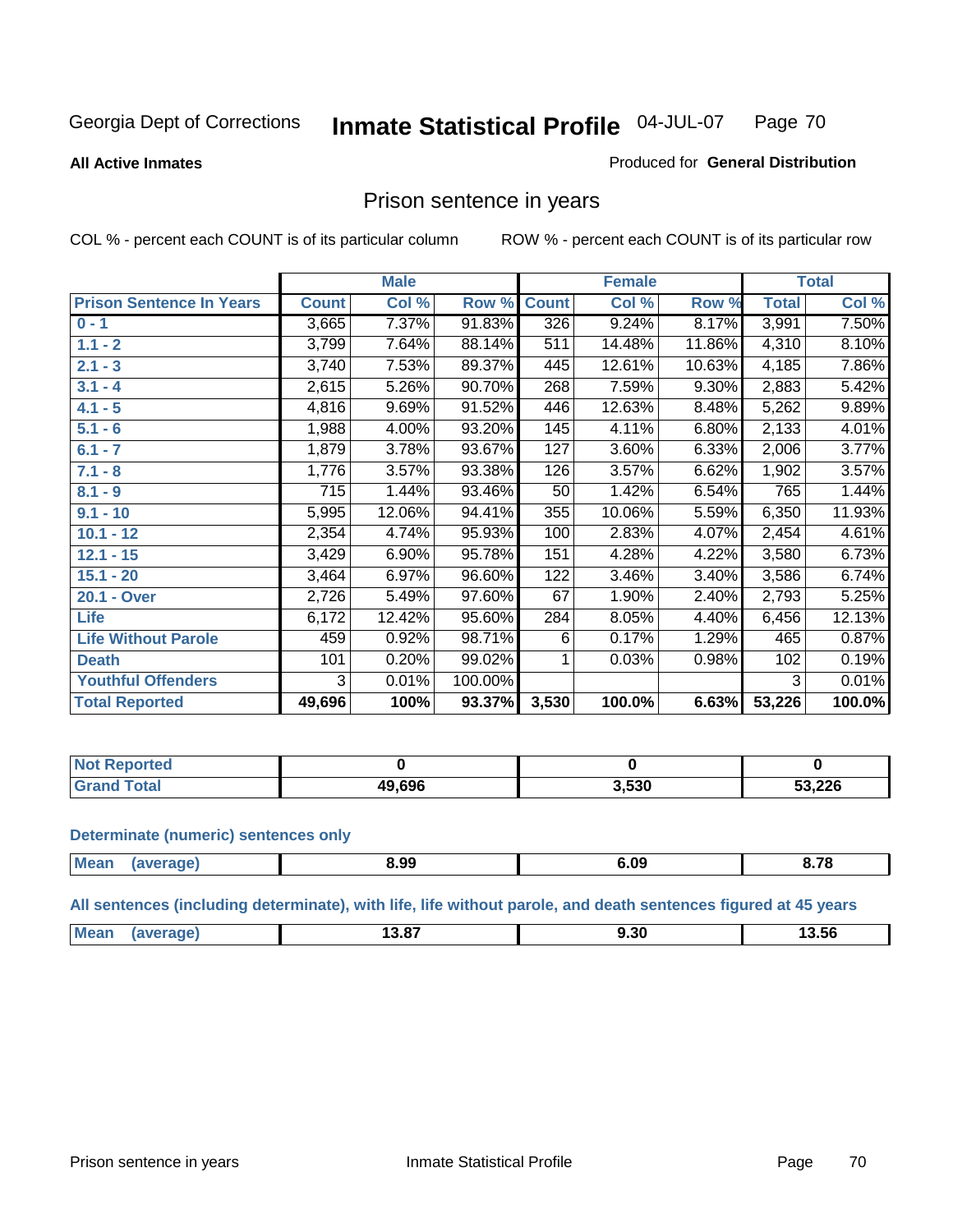#### **All Active Inmates**

#### Produced for **General Distribution**

## Primary offense, broken out into felonies vs misdemeanors

|                                  |              | <b>Male</b> |                    |       | <b>Female</b> |       | Total        |        |
|----------------------------------|--------------|-------------|--------------------|-------|---------------|-------|--------------|--------|
| <b>Felonies and Misdemeanors</b> | <b>Count</b> | Col%        | <b>Row % Count</b> |       | Col %         | Row % | <b>Total</b> | Col %  |
| <b>Felonies</b>                  | 47,156       | $99.99\%$   | $93.40\%$ 3.333    |       | 100.00%       | 6.60% | 50.489       | 99.99% |
| <b>Misdemeanors</b>              | 6            | $.01\%$     | 100.00%            |       |               |       |              | .01%   |
| <b>Total Reported</b>            | 47,162       | 100%        | $93.4\%$           | 3,333 | 100%          | 6.6%  | 50,495       | 100%   |

| ted.<br>NO:<br>⋯ | 2534   | 1 N.Z<br>.<br>וטו | 0724<br>21 J I |
|------------------|--------|-------------------|----------------|
|                  | 19 696 | 17.359            | 53,226         |

| Mode (most frequent) | elonies | elonies | onies<br>-е к |
|----------------------|---------|---------|---------------|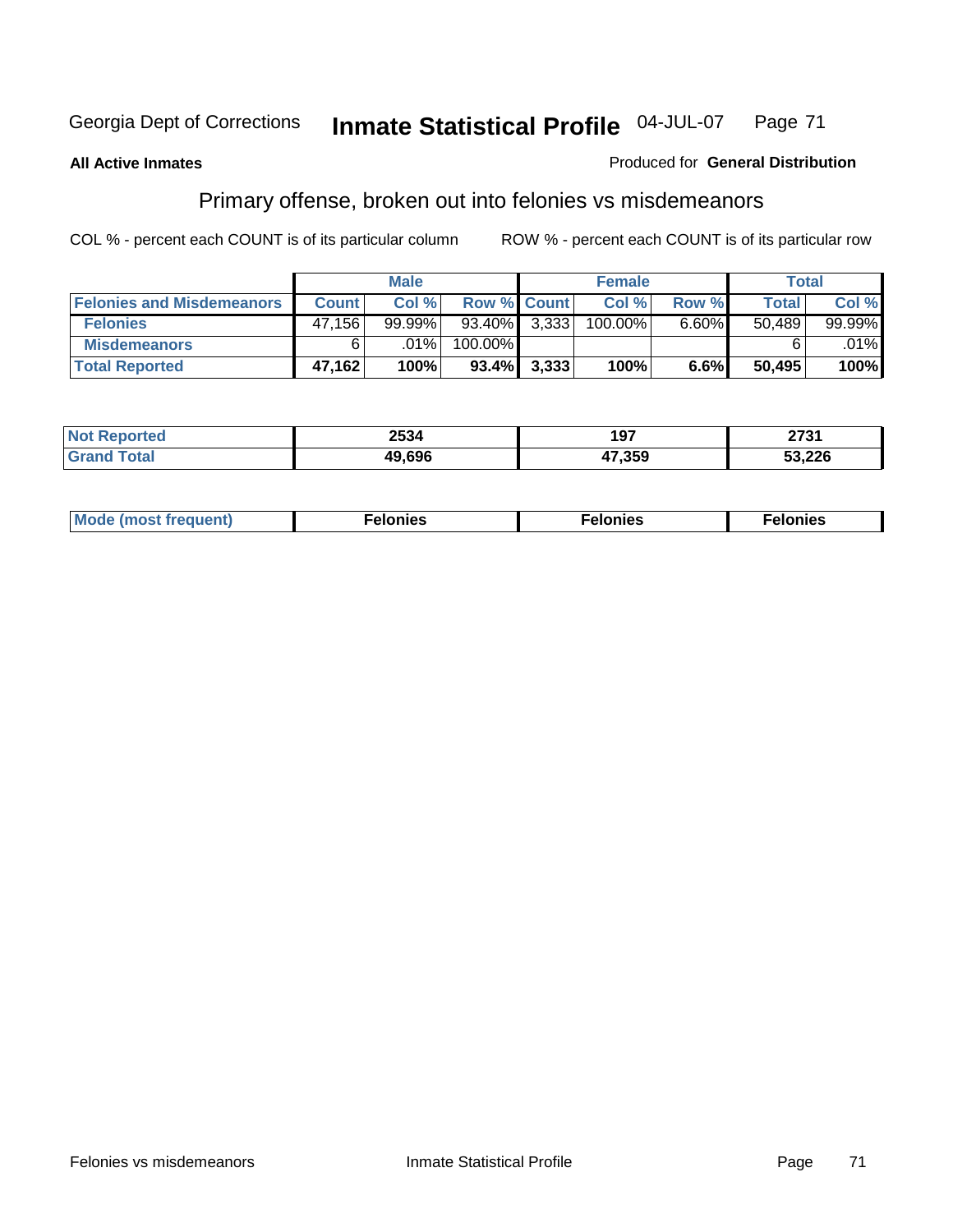#### **All Active Inmates**

#### Produced for **General Distribution**

### Primary offense, broken out into six broad crime categories

|   |                         |              | <b>Male</b> |             |       | <b>Female</b> |          |              | <b>Total</b> |
|---|-------------------------|--------------|-------------|-------------|-------|---------------|----------|--------------|--------------|
|   | <b>Crime Categories</b> | <b>Count</b> | Col %       | Row % Count |       | Col %         | Row %    | <b>Total</b> | Col %        |
|   | <b>Violent</b>          | 20,875       | 44.26%      | 94.41%      | 1,235 | 37.05%        | $5.59\%$ | 22,110       | 43.79%       |
| 2 | <b>Sex Crime</b>        | 7.074        | 15.00%      | 98.63%      | 98    | 2.94%         | 1.37%    | 7,172        | 14.20%       |
| 3 | <b>Property</b>         | 8,958        | 18.99%      | 89.29%      | 1,074 | 32.22%        | 10.71%   | 10,032       | 19.87%       |
| 4 | <b>Drug</b>             | 7,883        | 16.71%      | 90.68%      | 810   | 24.30%        | 9.32%    | 8,693        | 17.22%       |
| 5 | <b>Habit/DUI</b>        | 154          | $.33\%$     | 94.48%      | 9     | $.27\%$       | 5.52%    | 163          | .32%         |
| 6 | <b>Other</b>            | 2,218        | 4.70%       | 95.40%      | 107   | 3.21%         | 4.60%    | 2,325        | 4.60%        |
|   | <b>Total Reported</b>   | 47,162       | 100%        | 93.4%       | 3,333 | 100%          | 6.6%     | 50,495       | 100%         |

|             | 2534   | $10-$<br>ו ש | 2731<br>_____ |
|-------------|--------|--------------|---------------|
| <b>otal</b> | 49,696 | 3.530        | 53,226        |

|  | <b>Mou</b><br>--- | .<br>วlent | ---<br>olent | ≀lent<br>-------- |
|--|-------------------|------------|--------------|-------------------|
|--|-------------------|------------|--------------|-------------------|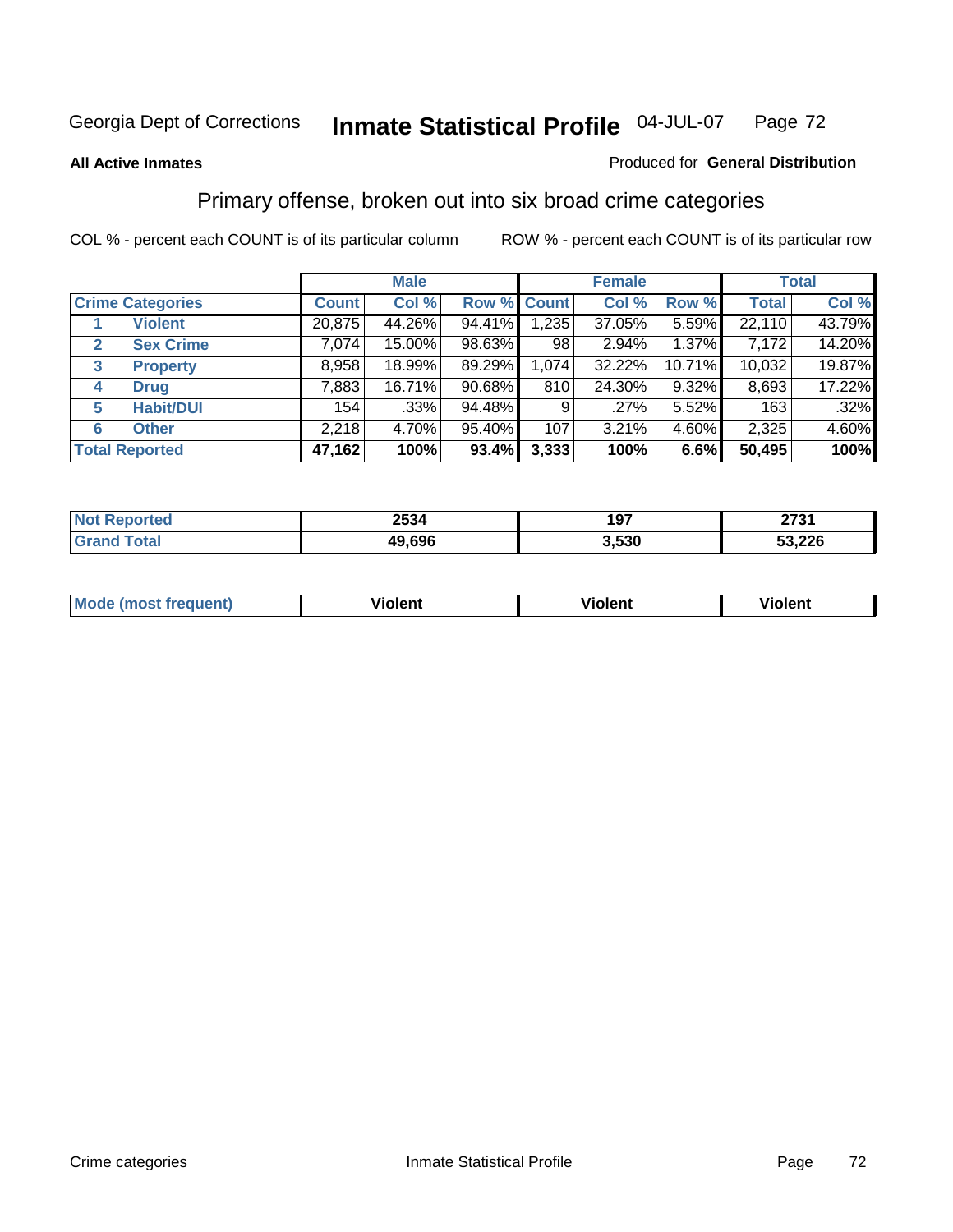**All Active Inmates**

#### Produced for **General Distribution**

# Primary offense, detailed offense code

|      |                                            | <b>Male</b>      |       |         | <b>Female</b>   | <b>Total</b> |        |                 |         |
|------|--------------------------------------------|------------------|-------|---------|-----------------|--------------|--------|-----------------|---------|
|      | <b>Primary Offense</b>                     | <b>Count</b>     | Col % | Row %   | <b>Count</b>    | Col %        | Row %  | <b>Total</b>    | Col %   |
| 72   | Dui                                        | 1                | .01%  | 100.00% |                 |              |        | 1               | .01%    |
| 73   | <b>Obstr Of Law Enf Officer</b>            | 1                | .01%  | 100.00% |                 |              |        | 1               | .01%    |
| 78   | <b>Terroristic Threats</b>                 | 1                | .01%  | 100.00% |                 |              |        | 1               | .01%    |
| 127  | <b>Interference With</b>                   | 1                | .01%  | 100.00% |                 |              |        | $\mathbf{1}$    | .01%    |
|      | <b>Custody</b>                             |                  |       |         |                 |              |        |                 |         |
| 169  | <b>Methamphetamine</b>                     | 1                | .01%  | 100.00% |                 |              |        | 1               | .01%    |
|      | <b>Misdemnor</b>                           |                  |       |         |                 |              |        |                 |         |
| 341  | <b>Reckless Driving</b>                    | 1                | .01%  | 100.00% |                 |              |        | 1               | .01%    |
| 1100 | <b>Misc Homicide Offense</b>               | $\overline{14}$  | .03%  | 87.50%  | $\overline{2}$  | .06%         | 12.50% | $\overline{16}$ | .03%    |
| 1101 | <b>Murder</b>                              | 4,544            | 9.63% | 94.47%  | 266             | 7.98%        | 5.53%  | 4,810           | 9.53%   |
| 1102 | <b>Voluntary Manslaughter</b>              | 1,036            | 2.20% | 88.47%  | 135             | 4.05%        | 11.53% | 1,171           | 2.32%   |
| 1103 | <b>Involuntary</b>                         | 111              | .24%  | 84.73%  | $\overline{20}$ | .60%         | 15.27% | 131             | .26%    |
|      | <b>Manslaughter</b>                        |                  |       |         |                 |              |        |                 |         |
| 1120 | <b>Reckless Abandonment</b>                | 1                | .01%  | 100.00% |                 |              |        | 1               | .01%    |
| 1121 | <b>Feticide</b>                            | $\overline{4}$   | .01%  | 100.00% |                 |              |        | 4               | .01%    |
| 1123 | <b>Vehicular Homicide</b>                  | $\overline{318}$ | .67%  | 89.83%  | $\overline{36}$ | 1.08%        | 10.17% | 354             | .70%    |
| 1125 | <b>Conceal Death Of</b>                    | $\overline{12}$  | .03%  | 92.31%  | $\mathbf{1}$    | .03%         | 7.69%  | $\overline{13}$ | .03%    |
|      | <b>Another</b>                             |                  |       |         |                 |              |        |                 |         |
| 1127 | <b>Mistreatment Of Dead</b><br><b>Body</b> | 1                | .01%  | 100.00% |                 |              |        | 1               | .01%    |
| 1190 | <b>Atmpt Murder</b>                        | $\overline{3}$   | .01%  | 75.00%  | 1               | .03%         | 25.00% | 4               | .01%    |
| 1191 | <b>Murder, Conspire To</b>                 | 4                | .01%  | 80.00%  | 1               | .03%         | 20.00% | 5               | .01%    |
|      | <b>Commit</b>                              |                  |       |         |                 |              |        |                 |         |
| 1300 | <b>Misc Assault/Battery</b>                | $\overline{32}$  | .07%  | 96.97%  | $\mathbf 1$     | .03%         | 3.03%  | $\overline{33}$ | .07%    |
| 1301 | <b>Family Violence Battery</b>             | $\overline{70}$  | .15%  | 97.22%  | $\overline{2}$  | .06%         | 2.78%  | $\overline{72}$ | .14%    |
| 1302 | <b>Aggrav Assault</b>                      | 4,229            | 8.97% | 94.69%  | 237             | 7.11%        | 5.31%  | 4,466           | 8.84%   |
| 1303 | <b>Atmpt Aggrav Assault</b>                | $\overline{3}$   | .01%  | 75.00%  | 1               | .03%         | 25.00% | 4               | .01%    |
| 1305 | <b>Aggrav Battery</b>                      | 715              | 1.52% | 93.59%  | 49              | 1.47%        | 6.41%  | 764             | 1.51%   |
| 1306 | <b>Misc Family Violence</b>                | $\overline{5}$   | .01%  | 100.00% |                 |              |        | 5               | .01%    |
| 1307 | <b>Terrorist Threats &amp; Acts</b>        | $\overline{310}$ | .66%  | 95.09%  | 16              | .48%         | 4.91%  | 326             | .65%    |
| 1308 | <b>False Imprisonment</b>                  | 174              | .37%  | 96.67%  | $\overline{6}$  | .18%         | 3.33%  | 180             | $.36\%$ |
| 1311 | <b>Kidnapping</b>                          | 1,396            | 2.96% | 97.15%  | 41              | 1.23%        | 2.85%  | 1,437           | 2.85%   |
| 1312 | <b>Interference With</b>                   | $\overline{3}$   | .01%  | 100.00% |                 |              |        | $\overline{3}$  | .01%    |
|      | <b>Custody</b>                             |                  |       |         |                 |              |        |                 |         |
| 1314 | <b>Aggrav Assault Peace</b>                | $\overline{313}$ | .66%  | 96.60%  | 11              | .33%         | 3.40%  | 324             | .64%    |
|      | <b>Ofcr</b>                                |                  |       |         |                 |              |        |                 |         |
| 1315 | <b>Aggrav Battery Peace</b>                | $\overline{14}$  | .03%  | 93.33%  | 1 <sup>1</sup>  | .03%         | 6.67%  | 15              | .03%    |
|      | <b>Ofcr</b>                                | $\overline{3}$   | .01%  | 75.00%  | $\mathbf 1$     | .03%         | 25.00% | 4               | .01%    |
| 1316 | <b>Simple Battery</b>                      |                  |       |         |                 |              |        |                 |         |
| 1317 | <b>Reck Cond Infected</b>                  | $\overline{9}$   | .02%  | 75.00%  | $\overline{3}$  | .09%         | 25.00% | $\overline{12}$ | .02%    |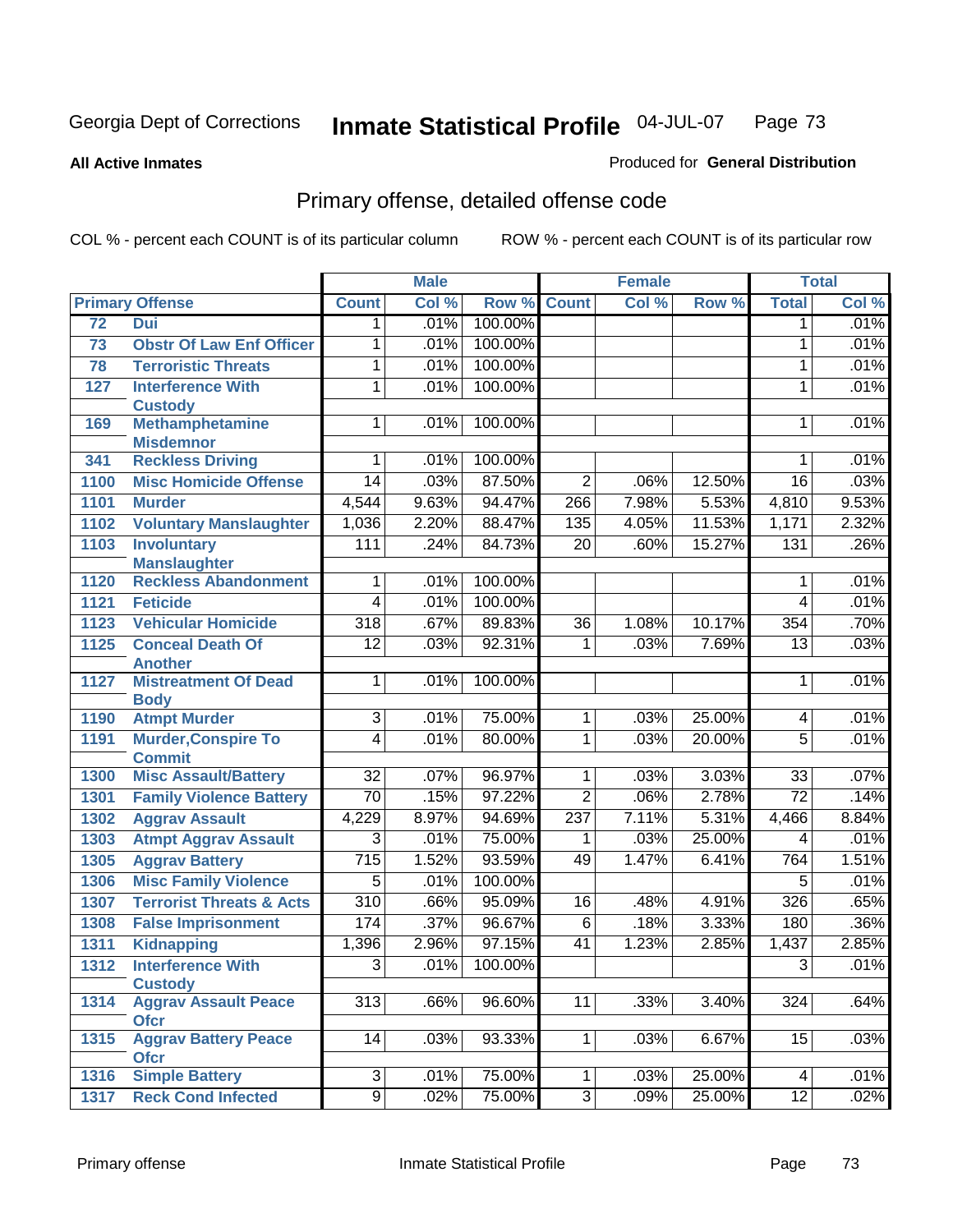**All Active Inmates**

#### Produced for **General Distribution**

# Primary offense, detailed offense code

|      |                                             |                 | <b>Male</b> |         |                 | <b>Female</b> |         |                 | <b>Total</b> |
|------|---------------------------------------------|-----------------|-------------|---------|-----------------|---------------|---------|-----------------|--------------|
|      | <b>Primary Offense</b>                      | <b>Count</b>    | Col %       | Row %   | <b>Count</b>    | Col %         | Row %   | <b>Total</b>    | Col %        |
|      | <b>Person</b>                               |                 |             |         |                 |               |         |                 |              |
| 1318 | <b>Injury By Vehicle</b>                    | 68              | .14%        | 89.47%  | 8               | .24%          | 10.53%  | 76              | .15%         |
| 1320 | <b>Stalking</b>                             | 4               | .01%        | 100.00% |                 |               |         | 4               | .01%         |
| 1321 | <b>Aggrav Stalking</b>                      | 288             | .61%        | 96.00%  | 12              | .36%          | 4.00%   | 300             | .59%         |
| 1390 | <b>Atmpt Kidnap</b>                         | 2               | .01%        | 100.00% |                 |               |         | 2               | .01%         |
| 1400 | <b>Arson Misc</b>                           | 3               | .01%        | 75.00%  | 1               | .03%          | 25.00%  | 4               | .01%         |
| 1401 | <b>Arson 1st Degree</b>                     | 96              | .20%        | 85.71%  | $\overline{16}$ | .48%          | 14.29%  | 112             | .22%         |
| 1402 | <b>Arson 2nd Degree</b>                     | 10              | .02%        | 90.91%  | $\mathbf{1}$    | .03%          | 9.09%   | 11              | .02%         |
| 1403 | <b>Arson 3rd Degree</b>                     | $\overline{2}$  | .01%        | 100.00% |                 |               |         | $\overline{2}$  | .01%         |
| 1501 | <b>Crmnl Damage 1st</b>                     | $\overline{25}$ | .05%        | 92.59%  | $\overline{2}$  | .06%          | 7.41%   | $\overline{27}$ | .05%         |
|      | <b>Degree</b>                               |                 |             |         |                 |               |         |                 |              |
| 1502 | <b>Crmnl Damage 2nd</b>                     | $\overline{93}$ | .20%        | 93.94%  | 6               | .18%          | 6.06%   | 99              | .20%         |
| 1506 | <b>Degree</b><br><b>Alter Id</b>            | $6\overline{6}$ | .01%        | 100.00% |                 |               |         | 6               | .01%         |
| 1601 | <b>Burglary</b>                             | 4,743           | 10.06%      | 96.03%  | 196             | 5.88%         | 3.97%   | 4,939           | 9.78%        |
| 1602 | <b>Poss Burglar Tools</b>                   | 42              | .09%        | 97.67%  | 1               | .03%          | 2.33%   | 43              | .09%         |
| 1690 | <b>Atmpt Burglary</b>                       | $\overline{29}$ | .06%        | 96.67%  | $\overline{1}$  | .03%          | 3.33%   | 30              | .06%         |
| 1700 | <b>Misc Forgery</b>                         | 1               | .01%        | 33.33%  | $\overline{2}$  | .06%          | 66.67%  | $\overline{3}$  | .01%         |
| 1701 | <b>Forgery 1st Degree</b>                   | 1,047           | 2.22%       | 71.91%  | 409             | 12.27%        | 28.09%  | 1,456           | 2.88%        |
| 1702 | <b>Forgery 2nd Degree</b>                   | $\overline{33}$ | .07%        | 76.74%  | 10              | .30%          | 23.26%  | 43              | .09%         |
| 1704 | <b>Bad Checks</b>                           | $\overline{9}$  | .02%        | 75.00%  | $\overline{3}$  | .09%          | 25.00%  | $\overline{12}$ | .02%         |
| 1751 | <b>Theft Credit Card</b>                    | $\overline{25}$ | .05%        | 83.33%  | $\overline{5}$  | .15%          | 16.67%  | $\overline{30}$ | .06%         |
|      | <b>Fraudulent Credit Card</b>               | 65              | .14%        | 69.15%  | 29              | .87%          | 30.85%  | 94              | .19%         |
| 1753 |                                             |                 |             |         | $\overline{2}$  | .06%          | 100.00% | $\overline{2}$  | .01%         |
| 1755 | <b>Recv Gds, Srvs Fraud</b><br><b>Obtnd</b> |                 |             |         |                 |               |         |                 |              |
| 1756 | <b>Financial Identity Fraud</b>             | $\overline{36}$ | .08%        | 60.00%  | 24              | .72%          | 40.00%  | 60              | .12%         |
| 1759 | <b>Telecommunications</b>                   | 1               | .01%        | 100.00% |                 |               |         | 1               | .01%         |
|      | <b>Fraud</b>                                |                 |             |         |                 |               |         |                 |              |
| 1760 | <b>Computer Pornography</b>                 | 1               | .01%        | 100.00% |                 |               |         | 1               | .01%         |
| 1761 | <b>Computer Theft</b>                       | $\overline{2}$  | .01%        | 28.57%  | $\overline{5}$  | .15%          | 71.43%  | $\overline{7}$  | .01%         |
| 1762 | <b>Computer Trespass</b>                    | $\overline{2}$  | .01%        | 100.00% |                 |               |         | $\overline{2}$  | .01%         |
| 1790 | <b>Atmpt Forgery</b>                        | $\overline{2}$  | .01%        | 100.00% |                 |               |         | $\overline{2}$  | .01%         |
| 1796 | <b>Fraudulent Access</b>                    |                 |             |         | 1               | .03%          | 100.00% | 1               | .01%         |
|      | <b>Compute</b>                              |                 |             |         |                 |               |         |                 |              |
| 1799 | <b>Misc Fraud</b>                           | 14              | .03%        | 70.00%  | 6               | .18%          | 30.00%  | 20              | .04%         |
| 1802 | <b>Theft By Taking</b>                      | 867             | 1.84%       | 87.84%  | 120             | 3.60%         | 12.16%  | 987             | 1.95%        |
| 1803 | <b>Theft By Deception</b>                   | 42              | .09%        | 82.35%  | 9               | .27%          | 17.65%  | 51              | .10%         |
| 1805 | <b>Theft Of Lost Property</b>               | 1               | .01%        | 50.00%  | $\mathbf{1}$    | .03%          | 50.00%  | $\overline{2}$  | .01%         |
| 1806 | <b>Theft By Rec Stolen Prop</b>             | 902             | 1.91%       | 95.35%  | 44              | 1.32%         | 4.65%   | 946             | 1.87%        |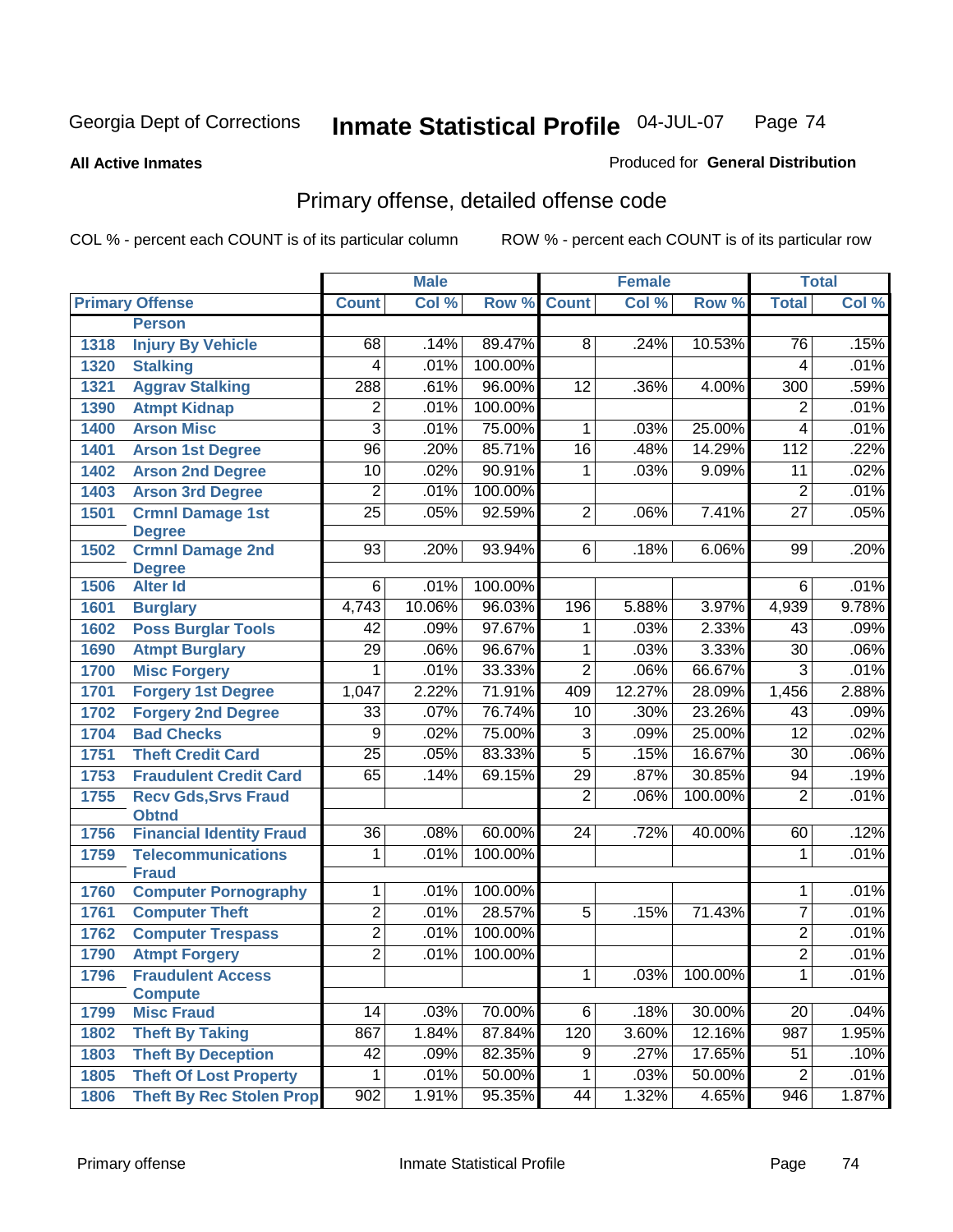**All Active Inmates**

#### Produced for **General Distribution**

# Primary offense, detailed offense code

|      |                                            | <b>Male</b>      |       |         |                 | <b>Female</b> |        | <b>Total</b>     |       |
|------|--------------------------------------------|------------------|-------|---------|-----------------|---------------|--------|------------------|-------|
|      | <b>Primary Offense</b>                     | <b>Count</b>     | Col % | Row %   | <b>Count</b>    | Col %         | Row %  | <b>Total</b>     | Col % |
| 1807 | <b>Theft Of Services</b>                   | $\overline{2}$   | .01%  | 100.00% |                 |               |        | $\overline{2}$   | .01%  |
| 1808 | <b>Theft By Conversion</b>                 | $\overline{36}$  | .08%  | 85.71%  | $\overline{6}$  | .18%          | 14.29% | $\overline{42}$  | .08%  |
| 1811 | <b>Convsn Paymnts Real</b>                 | 1                | .01%  | 100.00% |                 |               |        | 1                | .01%  |
|      | <b>Propy</b>                               |                  |       |         |                 |               |        |                  |       |
| 1812 | <b>Atmpt Theft By Taking</b>               | 11               | .02%  | 100.00% |                 |               |        | 11               | .02%  |
| 1813 | <b>Theft Motorveh Or Part</b>              | 152              | .32%  | 95.00%  | $\overline{8}$  | .24%          | 5.00%  | 160              | .32%  |
| 1815 | <b>Theft Bring Prop In State</b>           | $\overline{13}$  | .03%  | 100.00% |                 |               |        | 13               | .03%  |
| 1816 | <b>Theft Recv Prop Out</b>                 | 4                | .01%  | 100.00% |                 |               |        | 4                | .01%  |
|      | <b>State</b>                               |                  |       |         |                 |               |        |                  |       |
| 1821 | <b>Theft By Shoplifting</b>                | 434              | .92%  | 75.74%  | 139             | 4.17%         | 24.26% | 573              | 1.13% |
| 1880 | <b>Entering Vehicle</b>                    | 138              | .29%  | 95.83%  | $\overline{6}$  | .18%          | 4.17%  | 144              | .29%  |
| 1901 | <b>Robbery</b>                             | 1,760            | 3.73% | 94.07%  | 111             | 3.33%         | 5.93%  | 1,871            | 3.71% |
| 1902 | <b>Armed Robbery</b>                       | 4,572            | 9.69% | 97.11%  | 136             | 4.08%         | 2.89%  | 4,708            | 9.32% |
| 1903 | <b>Robbery By Force</b>                    | 153              | .32%  | 91.62%  | 14              | .42%          | 8.38%  | 167              | .33%  |
| 1904 | <b>Robbery By Intimidation</b>             | 223              | .47%  | 92.53%  | $\overline{18}$ | .54%          | 7.47%  | $\overline{241}$ | .48%  |
| 1905 | <b>Robbery By Sudden</b>                   | $\overline{113}$ | .24%  | 91.13%  | $\overline{11}$ | .33%          | 8.87%  | 124              | .25%  |
|      | <b>Snatch</b>                              |                  |       |         |                 |               |        |                  |       |
| 1911 | <b>Hijacking Motor Vehicle</b>             | $\overline{38}$  | .08%  | 95.00%  | $\overline{2}$  | .06%          | 5.00%  | 40               | .08%  |
| 1991 | <b>Atmpt Robbery</b>                       | $\overline{33}$  | .07%  | 89.19%  | $\overline{4}$  | .12%          | 10.81% | $\overline{37}$  | .07%  |
| 1992 | <b>Atmpt Armed Robbery</b>                 | $\overline{54}$  | .11%  | 87.10%  | $\overline{8}$  | .24%          | 12.90% | 62               | .12%  |
| 2000 | <b>Misc Sexual Offense</b>                 | 64               | .14%  | 100.00% |                 |               |        | 64               | .13%  |
| 2001 | <b>Rape</b>                                | 1,818            | 3.85% | 99.73%  | $\overline{5}$  | .15%          | .27%   | 1,823            | 3.61% |
| 2002 | <b>Sodomy</b>                              | 14               | .03%  | 100.00% |                 |               |        | $\overline{14}$  | .03%  |
| 2003 | <b>Aggrav Sodomy</b>                       | $\overline{223}$ | .47%  | 99.11%  | $\overline{2}$  | .06%          | .89%   | $\overline{225}$ | .45%  |
| 2006 | <b>Incest</b>                              | 146              | .31%  | 96.05%  | $\overline{6}$  | .18%          | 3.95%  | 152              | .30%  |
| 2009 | <b>Aggrav Sexual Battery</b>               | 141              | .30%  | 98.60%  | $\overline{2}$  | .06%          | 1.40%  | 143              | .28%  |
| 2011 | <b>Sexual Battery</b>                      | 10               | .02%  | 100.00% |                 |               |        | $\overline{10}$  | .02%  |
| 2016 | <b>Pimping A Minor Under</b>               | 4                | .01%  | 80.00%  | 1               | .03%          | 20.00% | $\overline{5}$   | .01%  |
|      | 18                                         |                  |       |         |                 |               |        |                  |       |
| 2018 | <b>Statutory Rape</b>                      | 779              | 1.65% | 98.73%  | 10              | .30%          | 1.27%  | 789              | 1.56% |
| 2019 | <b>Child Molestation</b>                   | 2,222            | 4.71% | 98.10%  | 43              | 1.29%         | 1.90%  | 2,265            | 4.49% |
| 2020 | <b>Enticing Child-Indec</b>                | 90               | .19%  | 95.74%  | $\overline{4}$  | .12%          | 4.26%  | 94               | .19%  |
|      | <b>Purp</b>                                |                  |       |         |                 |               |        |                  |       |
| 2021 | <b>Aggrav Child Molestation</b>            | 1,303            | 2.76% | 98.34%  | $\overline{22}$ | .66%          | 1.66%  | 1,325            | 2.62% |
| 2022 | <b>Necrophilia</b>                         | 1                | .01%  | 100.00% |                 |               |        | 1                | .01%  |
| 2023 | Sexl/Asslt/Agn/Pers/Cstd                   | $\overline{5}$   | .01%  | 100.00% |                 |               |        | $\overline{5}$   | .01%  |
|      |                                            | $\overline{2}$   |       | 100.00% |                 |               |        | $\overline{2}$   |       |
| 2025 | <b>Solicit Sodomy From</b><br><b>Minor</b> |                  | .01%  |         |                 |               |        |                  | .01%  |
| 2026 | <b>Sex Offender Fail Registr</b>           | 84               | .18%  | 97.67%  | $\overline{2}$  | .06%          | 2.33%  | 86               | .17%  |
|      |                                            |                  |       |         |                 |               |        |                  |       |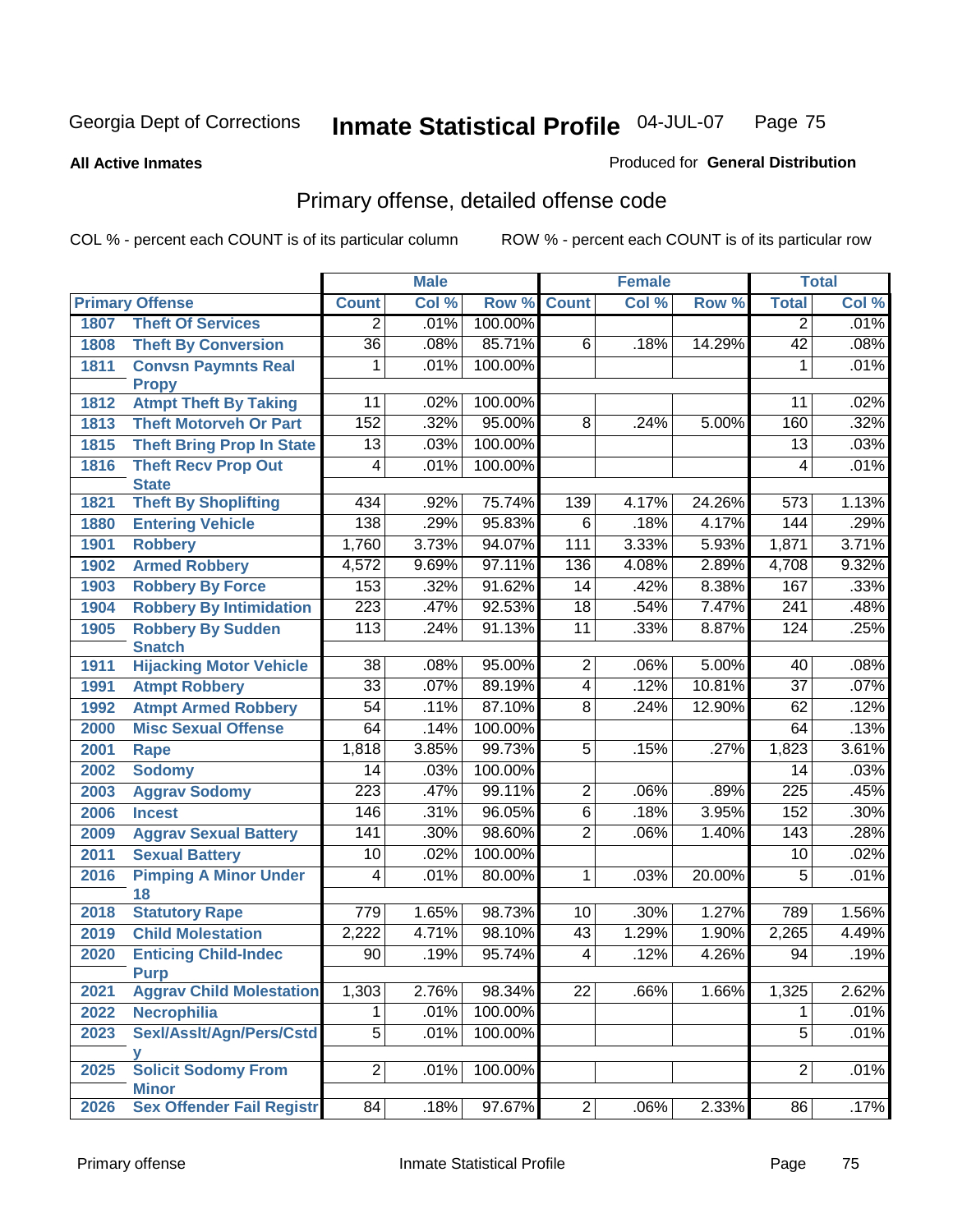**All Active Inmates**

#### Produced for **General Distribution**

# Primary offense, detailed offense code

|      |                                             |                         | <b>Male</b> |         |                 | <b>Female</b> |        |                 | <b>Total</b> |
|------|---------------------------------------------|-------------------------|-------------|---------|-----------------|---------------|--------|-----------------|--------------|
|      | <b>Primary Offense</b>                      | <b>Count</b>            | Col %       | Row %   | <b>Count</b>    | Col %         | Row %  | <b>Total</b>    | Col %        |
| 2091 | <b>Atmpt Rape</b>                           | $\overline{20}$         | .04%        | 100.00% |                 |               |        | $\overline{20}$ | .04%         |
| 2093 | <b>Atmpt Aggrav Sodomy</b>                  | $\overline{3}$          | .01%        | 100.00% |                 |               |        | $\overline{3}$  | .01%         |
| 2094 | <b>Atmpt Child Molestation</b>              | $\overline{15}$         | .03%        | 100.00% |                 |               |        | $\overline{15}$ | .03%         |
| 2095 | <b>Agg Aslt W Intnt To Rape</b>             | 61                      | .13%        | 100.00% |                 |               |        | 61              | .12%         |
| 2097 | <b>Statutory Rape, Atmpt</b>                | 1                       | .01%        | 100.00% |                 |               |        | 1               | .01%         |
| 2099 | <b>Agg Sex Battery Atmpt</b>                | $\overline{2}$          | .01%        | 100.00% |                 |               |        | $\overline{2}$  | .01%         |
| 2100 | <b>Misc Obscenity</b>                       | $\overline{3}$          | .01%        | 100.00% |                 |               |        | 3               | .01%         |
| 2101 | <b>Distributing Obscene Mat</b>             | 1                       | .01%        | 100.00% |                 |               |        | 1               | .01%         |
| 2205 | <b>False Swearng Writtn</b><br><b>Stmt</b>  | $\overline{8}$          | .02%        | 66.67%  | $\overline{4}$  | .12%          | 33.33% | $\overline{12}$ | .02%         |
| 2300 | <b>Abuse Of Govt Office</b>                 | $\overline{2}$          | .01%        | 100.00% |                 |               |        | $\overline{2}$  | .01%         |
| 2301 | <b>Bribery Govt Officer</b>                 | $\overline{5}$          | .01%        | 83.33%  | 1               | .03%          | 16.67% | 6               | .01%         |
| 2302 | <b>Viol Oath Public Offcr</b>               | 1                       | .01%        | 100.00% |                 |               |        | 1               | .01%         |
| 2313 | <b>Influencing Witness</b>                  | $\overline{3}$          | .01%        | 100.00% |                 |               |        | 3               | .01%         |
| 2314 | <b>Obstr Of Law Enf Officer</b>             | 611                     | 1.30%       | 94.73%  | $\overline{34}$ | 1.02%         | 5.27%  | 645             | 1.28%        |
| 2315 | <b>Tampering With</b>                       | $\overline{5}$          | .01%        | 62.50%  | 3               | .09%          | 37.50% | 8               | .02%         |
|      | <b>Evidence</b>                             |                         |             |         |                 |               |        |                 |              |
| 2316 | <b>Fleeing/Eluding Police</b>               | 104                     | .22%        | 97.20%  | $\overline{3}$  | .09%          | 2.80%  | 107             | .21%         |
| 2401 | <b>Perjury</b>                              | $\overline{4}$          | .01%        | 80.00%  | 1               | .03%          | 20.00% | $\overline{5}$  | .01%         |
| 2402 | <b>False Swearing</b>                       | 1                       | .01%        | 100.00% |                 |               |        | 1               | .01%         |
| 2405 | <b>Impersonating Officer</b>                | $\overline{\mathbf{3}}$ | .01%        | 100.00% |                 |               |        | $\overline{3}$  | .01%         |
| 2407 | <b>Embracery</b>                            | 1                       | .01%        | 100.00% |                 |               |        | 1               | .01%         |
| 2408 | <b>False Statements Govt</b>                | $\overline{32}$         | .07%        | 91.43%  | $\overline{3}$  | .09%          | 8.57%  | 35              | .07%         |
| 2411 | <b>Impersntng In Legal</b><br><b>Procd</b>  | 1                       | .01%        | 100.00% |                 |               |        | 1               | .01%         |
| 2501 | <b>Escape</b>                               | 103                     | .22%        | 91.96%  | 9               | .27%          | 8.04%  | 112             | .22%         |
| 2503 | <b>Hindering Appreh Or Pun</b>              | $\overline{3}$          | .01%        | 50.00%  | $\overline{3}$  | .09%          | 50.00% | $\overline{6}$  | .01%         |
| 2507 | <b>Mutiny In Penal Inst</b>                 | $\overline{3}$          | .01%        | 100.00% |                 |               |        | $\overline{3}$  | .01%         |
| 2511 | <b>Bail Jumping</b>                         | $\overline{9}$          | .02%        | 100.00% |                 |               |        | $\overline{9}$  | .02%         |
| 2590 | <b>Atmpt Escape</b>                         | 1                       | .01%        | 100.00% |                 |               |        | 1               | .01%         |
| 2609 | <b>False Public Alarm</b>                   | $\overline{3}$          | .01%        | 100.00% |                 |               |        | $\overline{3}$  | .01%         |
| 2613 | <b>Crmnl Interfere Govt</b><br><b>Prop</b>  | $\overline{40}$         | .08%        | 100.00% |                 |               |        | 40              | .08%         |
| 2730 | <b>Lottery Violation</b>                    | 1                       | .01%        | 100.00% |                 |               |        | 1               | .01%         |
| 2761 | <b>Removal Baggage, Cargo</b><br><b>Etc</b> | $\overline{4}$          | .01%        | 100.00% |                 |               |        | 4               | .01%         |
| 2801 | <b>Cruelty To Children</b>                  | $\overline{226}$        | .48%        | 74.59%  | 77              | 2.31%         | 25.41% | 303             | .60%         |
| 2802 | <b>Atmpt Cruelty To</b>                     | $\mathbf{1}$            | .01%        | 50.00%  | $\mathbf{1}$    | .03%          | 50.00% | $\overline{2}$  | .01%         |
|      | <b>Children</b>                             |                         |             |         |                 |               |        |                 |              |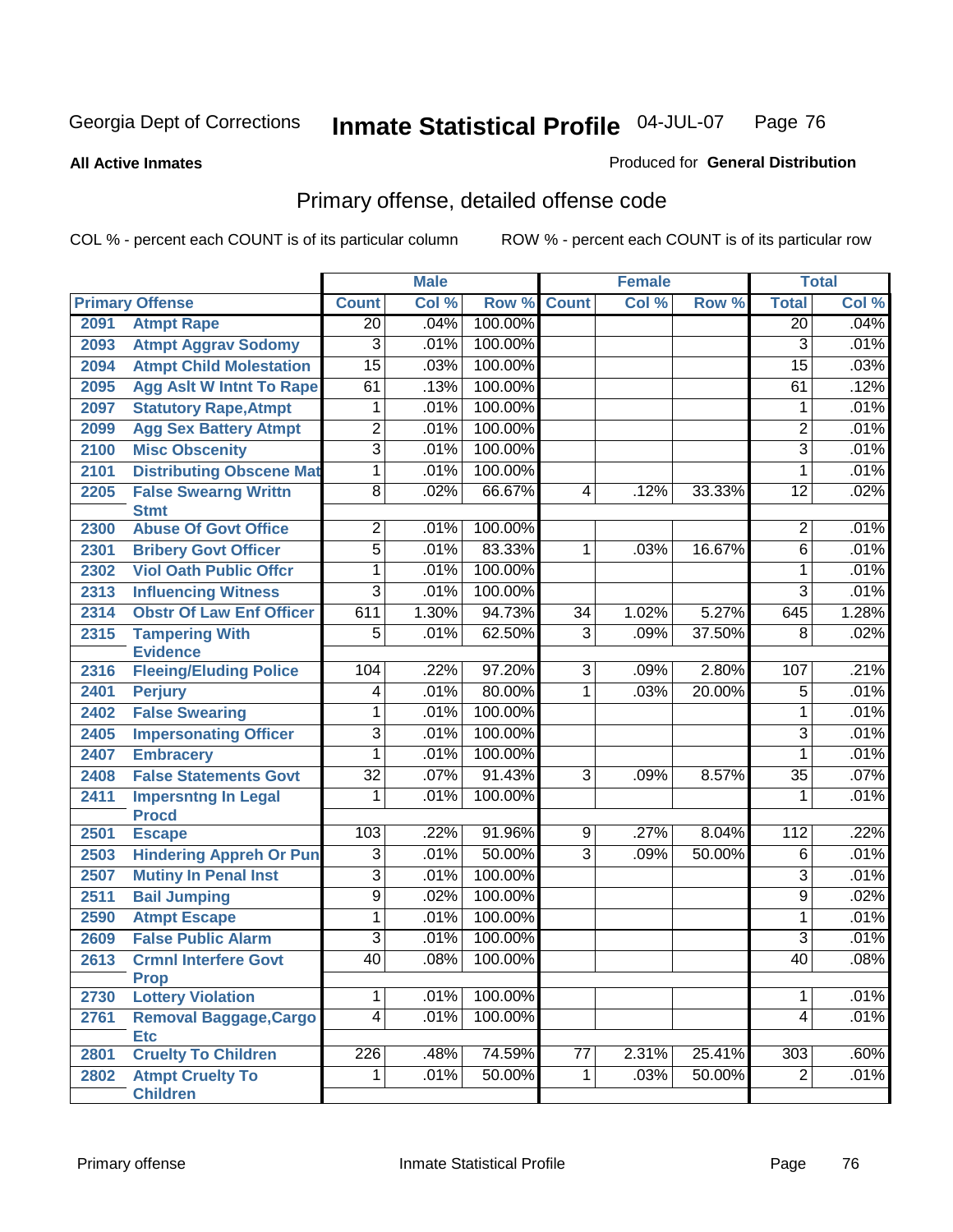**All Active Inmates**

#### Produced for **General Distribution**

# Primary offense, detailed offense code

|      |                                                |                  | <b>Male</b> |         | <b>Female</b>   |       |         | <b>Total</b>     |       |
|------|------------------------------------------------|------------------|-------------|---------|-----------------|-------|---------|------------------|-------|
|      | <b>Primary Offense</b>                         | <b>Count</b>     | Col %       | Row %   | <b>Count</b>    | Col % | Row %   | <b>Total</b>     | CoI%  |
| 2803 | <b>Manufact Meth Near</b>                      | 7                | .01%        | 58.33%  | $\overline{5}$  | .15%  | 41.67%  | $\overline{12}$  | .02%  |
| 2811 | <b>Child</b><br><b>Cruelty To Elder Person</b> | 6                | .01%        | 75.00%  | 2               | .06%  | 25.00%  | 8                | .02%  |
| 2843 |                                                | $\overline{34}$  | .07%        | 97.14%  |                 |       | 2.86%   |                  | .07%  |
|      | <b>Sex Exploitation Child</b>                  |                  |             |         | 1               | .03%  |         | $\overline{35}$  |       |
| 2852 | <b>Abandonment Of Child</b>                    | 1                | .01%        | 50.00%  | 1               | .03%  | 50.00%  | $\overline{2}$   | .01%  |
| 2854 | <b>Cntrbtng Delingency</b><br><b>Minor</b>     |                  |             |         | 1               | .03%  | 100.00% | 1                | .01%  |
| 2900 | <b>Misc Weapon/Explosive</b>                   | $\overline{3}$   | .01%        | 100.00% |                 |       |         | $\overline{3}$   | .01%  |
|      | <b>Off</b>                                     |                  |             |         |                 |       |         |                  |       |
| 2901 | <b>Carry Concealed Weapon</b>                  | 1                | .01%        | 100.00% |                 |       |         | 1                | .01%  |
| 2910 | <b>Poss Of Firearm Dur</b><br><b>Crime</b>     | 256              | .54%        | 97.34%  | 7               | .21%  | 2.66%   | 263              | .52%  |
| 2911 | <b>Poss Knife During Crime</b>                 | 2                | .01%        | 100.00% |                 |       |         | $\overline{2}$   | .01%  |
| 2912 | <b>Poss Of Certain</b>                         | $\overline{41}$  | .09%        | 97.62%  | 1               | .03%  | 2.38%   | $\overline{42}$  | .08%  |
|      | <b>Weapons</b>                                 |                  |             |         |                 |       |         |                  |       |
| 2913 | <b>Poss Firearm 1st</b>                        | 44               | .09%        | 93.62%  | $\overline{3}$  | .09%  | 6.38%   | 47               | .09%  |
|      | <b>Offender</b>                                |                  |             |         |                 |       |         |                  |       |
| 2914 | <b>Poss Firearm Convct</b><br><b>Felon</b>     | 809              | 1.72%       | 97.47%  | $\overline{21}$ | .63%  | 2.53%   | 830              | 1.64% |
| 2915 | <b>Carry Weapon At School</b>                  | 7                | .01%        | 87.50%  | 1               | .03%  | 12.50%  | 8                | .02%  |
| 2963 | <b>Guard Line</b>                              | 1                | .01%        | 100.00% |                 |       |         | 1                | .01%  |
|      | <b>W/Weapon/Drugs</b>                          |                  |             |         |                 |       |         |                  |       |
| 2965 | <b>Poss Wpn, Drugs By</b>                      | $\overline{8}$   | .02%        | 100.00% |                 |       |         | 8                | .02%  |
|      | <b>Prisnr</b>                                  |                  |             |         |                 |       |         |                  |       |
| 2967 | <b>Destroy/Injur Police Dog</b>                | 1                | .01%        | 100.00% |                 |       |         | 1                | .01%  |
| 2971 | <b>Cruelty To Animals</b>                      | 5                | .01%        | 100.00% |                 |       |         | 5                | .01%  |
| 2972 | <b>Aggrav Cruelty To</b>                       | $\overline{2}$   | .01%        | 100.00% |                 |       |         | $\overline{2}$   | .01%  |
|      | <b>Animals</b>                                 |                  |             |         |                 |       |         |                  |       |
| 3000 | <b>Misc Invasion Of Privacy</b>                | 1                | .01%        | 100.00% |                 |       |         | 1                | .01%  |
| 3002 | <b>Peeping Tom</b>                             | $\overline{27}$  | .06%        | 100.00% |                 |       |         | $\overline{27}$  | .05%  |
| 3404 | <b>Racketeering</b>                            | 61               | .13%        | 74.39%  | $\overline{21}$ | .63%  | 25.61%  | $\overline{82}$  | .16%  |
| 4001 | <b>S/D Narcotics Opiates</b>                   | $\overline{43}$  | .09%        | 97.73%  | 1               | .03%  | 2.27%   | 44               | .09%  |
| 4002 | <b>S/D Dep Stim Cntrf Drugs</b>                | 39               | .08%        | 81.25%  | $\overline{9}$  | .27%  | 18.75%  | 48               | .10%  |
| 4004 | <b>S/D Of Marijuana</b>                        | $\overline{297}$ | 63%         | 96.12%  | $\overline{12}$ | 36%   | 3.88%   | $\overline{309}$ | .61%  |
| 4006 | <b>Poss Narcotics Opiates</b>                  | 69               | .15%        | 88.46%  | $\overline{9}$  | .27%  | 11.54%  | $\overline{78}$  | .15%  |
| 4007 | <b>Poss Dep Stim Cntrf</b>                     | 61               | .13%        | 79.22%  | 16              | .48%  | 20.78%  | $\overline{77}$  | .15%  |
|      | <b>Drugs</b>                                   |                  |             |         |                 |       |         |                  |       |
| 4008 | <b>Poss Of Lsd</b>                             | 4                | .01%        | 100.00% |                 |       |         | 4                | .01%  |
| 4009 | <b>Poss Of Marijuana</b>                       | $\overline{332}$ | .70%        | 94.05%  | $\overline{21}$ | .63%  | 5.95%   | 353              | .70%  |
| 4011 | <b>Illegal Attm To Obt Drugs</b>               | $\overline{12}$  | .03%        | 57.14%  | 9               | .27%  | 42.86%  | $\overline{21}$  | .04%  |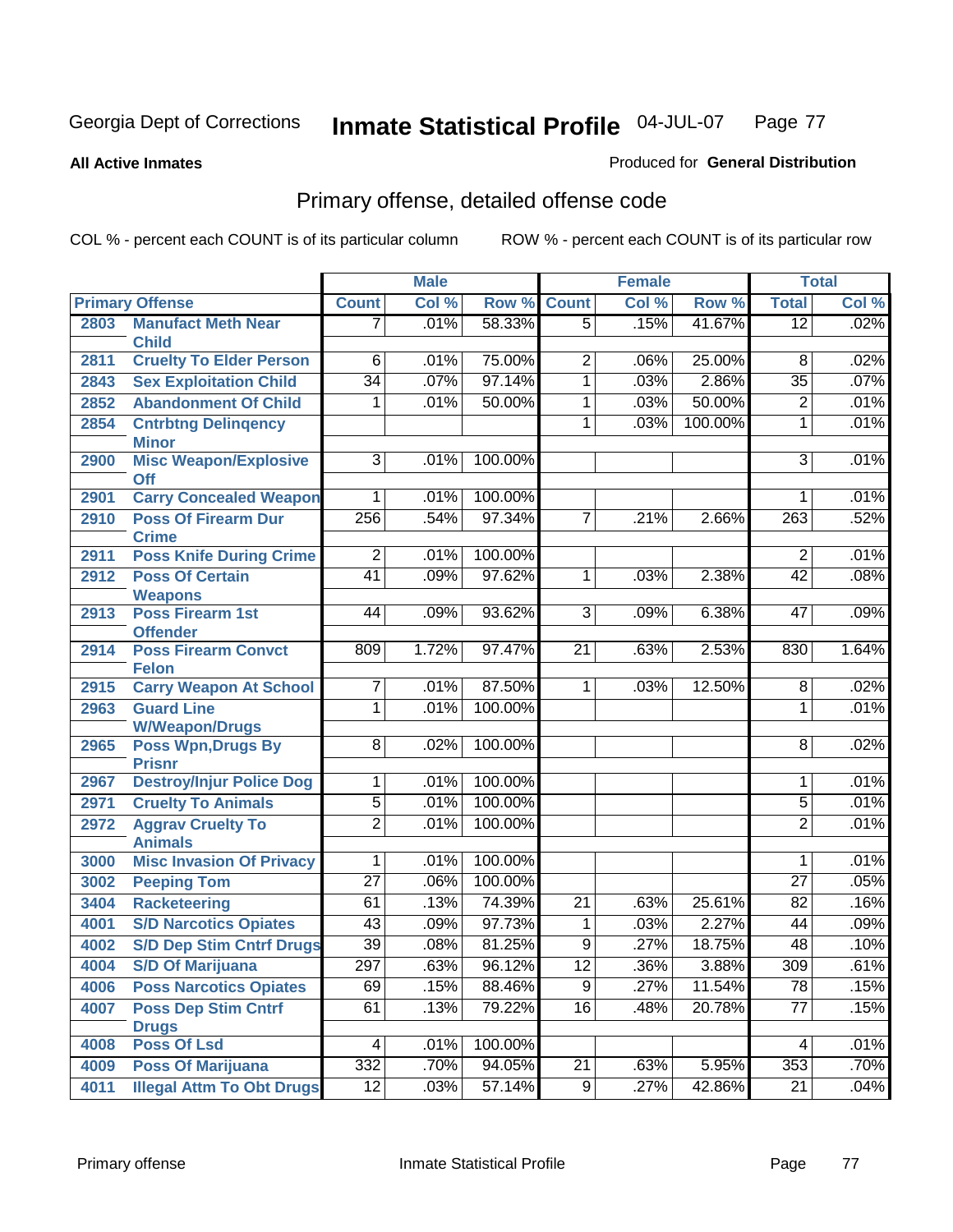**All Active Inmates**

#### Produced for **General Distribution**

# Primary offense, detailed offense code

|      |                                     | <b>Male</b>      |       |         | <b>Female</b>   | <b>Total</b> |         |                 |       |
|------|-------------------------------------|------------------|-------|---------|-----------------|--------------|---------|-----------------|-------|
|      | <b>Primary Offense</b>              | <b>Count</b>     | Col % | Row %   | <b>Count</b>    | Col %        | Row %   | <b>Total</b>    | Col % |
| 4012 | <b>Viol Ga Cntrl Sbst Act</b>       | $\overline{23}$  | .05%  | 95.83%  | 1 <sup>1</sup>  | .03%         | 4.17%   | $\overline{24}$ | .05%  |
| 4013 | <b>Viol Dngrous Drgs Act</b>        | 1                | .01%  | 100.00% |                 |              |         | 1               | .01%  |
| 4014 | <b>Uniwfl Mfg/Del/Dist N-C S</b>    | $\overline{23}$  | .05%  | 95.83%  | 1               | .03%         | 4.17%   | 24              | .05%  |
| 4016 | <b>Poss Drug Related Matri</b>      | $\overline{22}$  | .05%  | 100.00% |                 |              |         | $\overline{22}$ | .04%  |
| 4017 | <b>S/D Cont Sub Public</b>          | 104              | .22%  | 92.86%  | $\overline{8}$  | .24%         | 7.14%   | 112             | .22%  |
| 4018 | <b>S/D Cont Sub School</b>          | $\overline{52}$  | .11%  | 92.86%  | $\overline{4}$  | .12%         | 7.14%   | 56              | .11%  |
| 4021 | <b>S/D Cocaine</b>                  | 1,597            | 3.39% | 93.72%  | 107             | 3.21%        | 6.28%   | 1,704           | 3.37% |
| 4022 | <b>Poss Of Cocaine</b>              | 2,334            | 4.95% | 89.84%  | 264             | 7.92%        | 10.16%  | 2,598           | 5.15% |
| 4030 | <b>Poss Ephedrine</b>               | 15               | .03%  | 88.24%  | $\overline{2}$  | .06%         | 11.76%  | 17              | .03%  |
| 4031 | <b>Poss Methamphetamine</b>         | 861              | 1.83% | 82.63%  | 181             | 5.43%        | 17.37%  | 1,042           | 2.06% |
| 4032 | <b>Sale Methamphetamine</b>         | 145              | .31%  | 87.88%  | $\overline{20}$ | .60%         | 12.12%  | 165             | .33%  |
| 4034 | <b>Sale Mda/Extsy</b>               | 1                | .01%  | 50.00%  | 1               | .03%         | 50.00%  | $\overline{2}$  | .01%  |
| 4090 | <b>Atmpt Viol Substance Act</b>     | 17               | .04%  | 80.95%  | $\overline{4}$  | .12%         | 19.05%  | $\overline{21}$ | .04%  |
| 4100 | <b>Misc Drugs Trafficking</b>       | 116              | .25%  | 93.55%  | $\overline{8}$  | .24%         | 6.45%   | 124             | .25%  |
| 4101 | <b>Traf Cocaine Less 200</b>        | $\overline{510}$ | 1.08% | 95.33%  | $\overline{25}$ | .75%         | 4.67%   | 535             | 1.06% |
|      | Gm                                  |                  |       |         |                 |              |         |                 |       |
| 4102 | Traf Cocaine 201-400 Gm             | $\overline{92}$  | .20%  | 93.88%  | 6               | .18%         | 6.12%   | 98              | .19%  |
| 4103 | <b>Traf Cocaine 401+ Gm</b>         | 146              | .31%  | 94.81%  | $\overline{8}$  | .24%         | 5.19%   | 154             | .30%  |
| 4111 | <b>Traf Narcotic Less 14 Gm</b>     | 8                | .02%  | 100.00% |                 |              |         | 8               | .02%  |
| 4112 | <b>Traf Narcotic 15-28 Gm</b>       | $\overline{4}$   | .01%  | 100.00% |                 |              |         | 4               | .01%  |
| 4113 | <b>Traf Narcotic 29+ Gm</b>         | 5                | .01%  | 100.00% |                 |              |         | $\overline{5}$  | .01%  |
| 4121 | Traf Marijna 10-2000 Lb             | 43               | .09%  | 89.58%  | $\overline{5}$  | .15%         | 10.42%  | 48              | .10%  |
| 4122 | Traf Marijna 2001-10k Lb            | $\overline{5}$   | .01%  | 100.00% |                 |              |         | $\overline{5}$  | .01%  |
| 4126 | <b>Traf Amphtmine 28-199</b>        | $\overline{5}$   | .01%  | 100.00% |                 |              |         | 5               | .01%  |
|      | Gm                                  |                  |       |         |                 |              |         |                 |       |
| 4127 | <b>Traf Amphtmine 200-399</b><br>Gm |                  |       |         | 1               | .03%         | 100.00% | 1               | .01%  |
| 4128 | <b>Traf Amphtmine 400+ Gm</b>       | $\overline{4}$   | .01%  | 100.00% |                 |              |         | 4               | .01%  |
| 4130 | <b>Cnspire Traffic Cntrl Sub</b>    | 7                | .01%  | 100.00% |                 |              |         | $\overline{7}$  | .01%  |
| 4131 | <b>Transactions Drug</b>            | 1                | .01%  | 100.00% |                 |              |         | 1               | .01%  |
|      | <b>Objects</b>                      |                  |       |         |                 |              |         |                 |       |
| 4133 | <b>Use Comm Facity Vio C</b>        | 4                | .01%  | 100.00% |                 |              |         | 4               | .01%  |
|      | <b>Sub</b>                          |                  |       |         |                 |              |         |                 |       |
| 4134 | <b>Att/Consprcy Commt</b>           | $\overline{28}$  | .06%  | 84.85%  | $\overline{5}$  | .15%         | 15.15%  | 33              | .07%  |
|      | C/S/Of                              |                  |       |         |                 |              |         |                 |       |
| 4140 | <b>Traf Methamph 28-199</b>         | 284              | .60%  | 90.16%  | 31              | .93%         | 9.84%   | 315             | .62%  |
| 4141 | Gm<br><b>Traf Methamph 200-399</b>  | 55               | .12%  | 91.67%  | $\overline{5}$  | .15%         | 8.33%   | 60              | .12%  |
|      | Gm                                  |                  |       |         |                 |              |         |                 |       |
| 4142 | Traf Methamph 400+ Gm               | 80               | .17%  | 98.77%  | 1               | .03%         | 1.23%   | 81              | .16%  |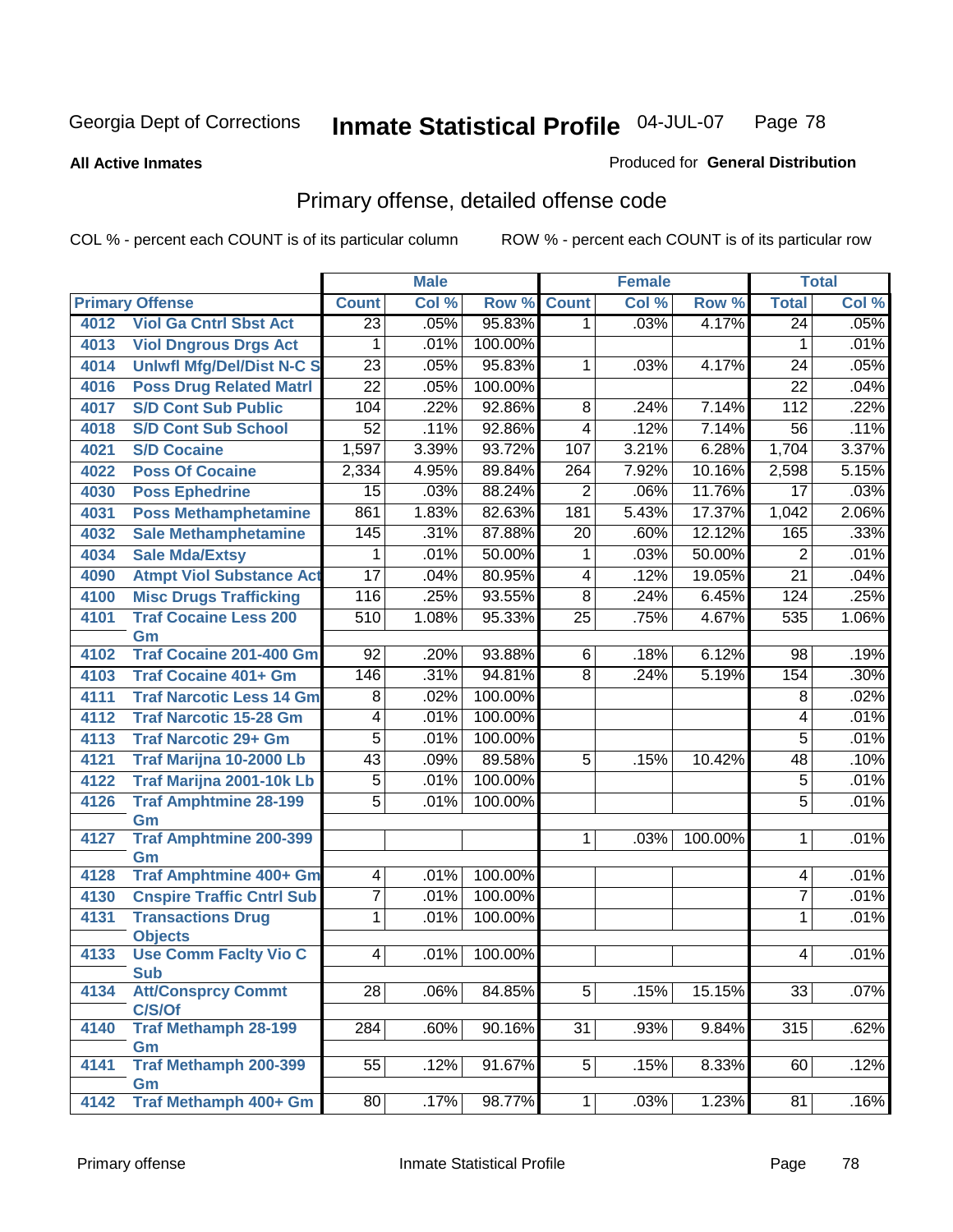**All Active Inmates**

#### Produced for **General Distribution**

# Primary offense, detailed offense code

|                      |                                  | <b>Male</b><br><b>Female</b> |       |         |                | <b>Total</b> |        |                 |         |
|----------------------|----------------------------------|------------------------------|-------|---------|----------------|--------------|--------|-----------------|---------|
|                      | <b>Primary Offense</b>           | <b>Count</b>                 | Col % | Row %   | <b>Count</b>   | Col %        | Row %  | <b>Total</b>    | Col %   |
| 4143                 | <b>Manf Methamph 28-199</b>      | 30 <sub>1</sub>              | .06%  | 85.71%  | 5 <sup>1</sup> | .15%         | 14.29% | $\overline{35}$ | $.07\%$ |
|                      | Gm                               |                              |       |         |                |              |        |                 |         |
| 4144                 | <b>Manf Methamph 200-399</b>     |                              | .01%  | 100.00% |                |              |        |                 | .01%    |
|                      | Gm                               |                              |       |         |                |              |        |                 |         |
| 4146                 | <b>Traf Methamph Unspec</b>      | 196                          | .42%  | 90.74%  | 20             | .60%         | 9.26%  | 216             | .43%    |
|                      | Amt                              |                              |       |         |                |              |        |                 |         |
| 4147                 | <b>Manf Methamph Unspec</b>      | 198                          | .42%  | 92.96%  | 15             | .45%         | 7.04%  | 213             | .42%    |
|                      | Amt                              |                              |       |         |                |              |        |                 |         |
| 4150                 | <b>Traf Mda/Extsy 28-199gm</b>   |                              | .01%  | 100.00% |                |              |        |                 | .01%    |
| 5001                 | <b>Viol Motor Vehicle Laws</b>   | 33                           | .07%  | 86.84%  | 5              | .15%         | 13.16% | 38              | .08%    |
| 5003                 | <b>Chop Shop Violation</b>       | 3                            | .01%  | 100.00% |                |              |        | 3               | .01%    |
| 5004                 | <b>Drvng Habtl Violator</b>      | $\overline{112}$             | .24%  | 96.55%  | 4              | .12%         | 3.45%  | 116             | .23%    |
| 5005                 | <b>Habit Traf Viol/Impaired</b>  | 5                            | .01%  | 100.00% |                |              |        | 5               | .01%    |
| 5006                 | <b>Habit Traf Viol/Other</b>     | 2                            | .01%  | 100.00% |                |              |        | 2               | .01%    |
| 6000                 | <b>Misc Mrals/Pblic H/Safty</b>  | 17                           | .04%  | 94.44%  | 1              | .03%         | 5.56%  | 18              | .04%    |
| 6200                 | <b>Misc Correctionl Inst Off</b> | 14                           | .03%  | 93.33%  |                | .03%         | 6.67%  | 15              | .03%    |
| 9901                 | <b>Conspiracy</b>                | 38                           | .08%  | 86.36%  | 6              | .18%         | 13.64% | 44              | .09%    |
| 9905                 | <b>Crmnl Atmpt</b>               | 22                           | .05%  | 91.67%  | $\overline{2}$ | .06%         | 8.33%  | 24              | .05%    |
| 9910                 | <b>Crmnl Solicitation</b>        | 3                            | .01%  | 75.00%  |                | .03%         | 25.00% | 4               | .01%    |
| 9911                 | <b>Party To A Crime</b>          | 6                            | .01%  | 100.00% |                |              |        | 6               | .01%    |
| <b>Total Rported</b> |                                  | 47,162                       | 100%  | 93.4%   | 3,333          | 100%         | 6.6%   | 50,495          | 100%    |

| <b>Not</b><br>Reported | 2,534  | 197   | n 794<br>ו כי י |
|------------------------|--------|-------|-----------------|
| <b>Fotal</b>           | 49,696 | 3,530 | 53,226          |

| Mode (most frequent) | 1601 Burglary | 1701 Forgery 1st Degree | 1601 Burglary |
|----------------------|---------------|-------------------------|---------------|
|----------------------|---------------|-------------------------|---------------|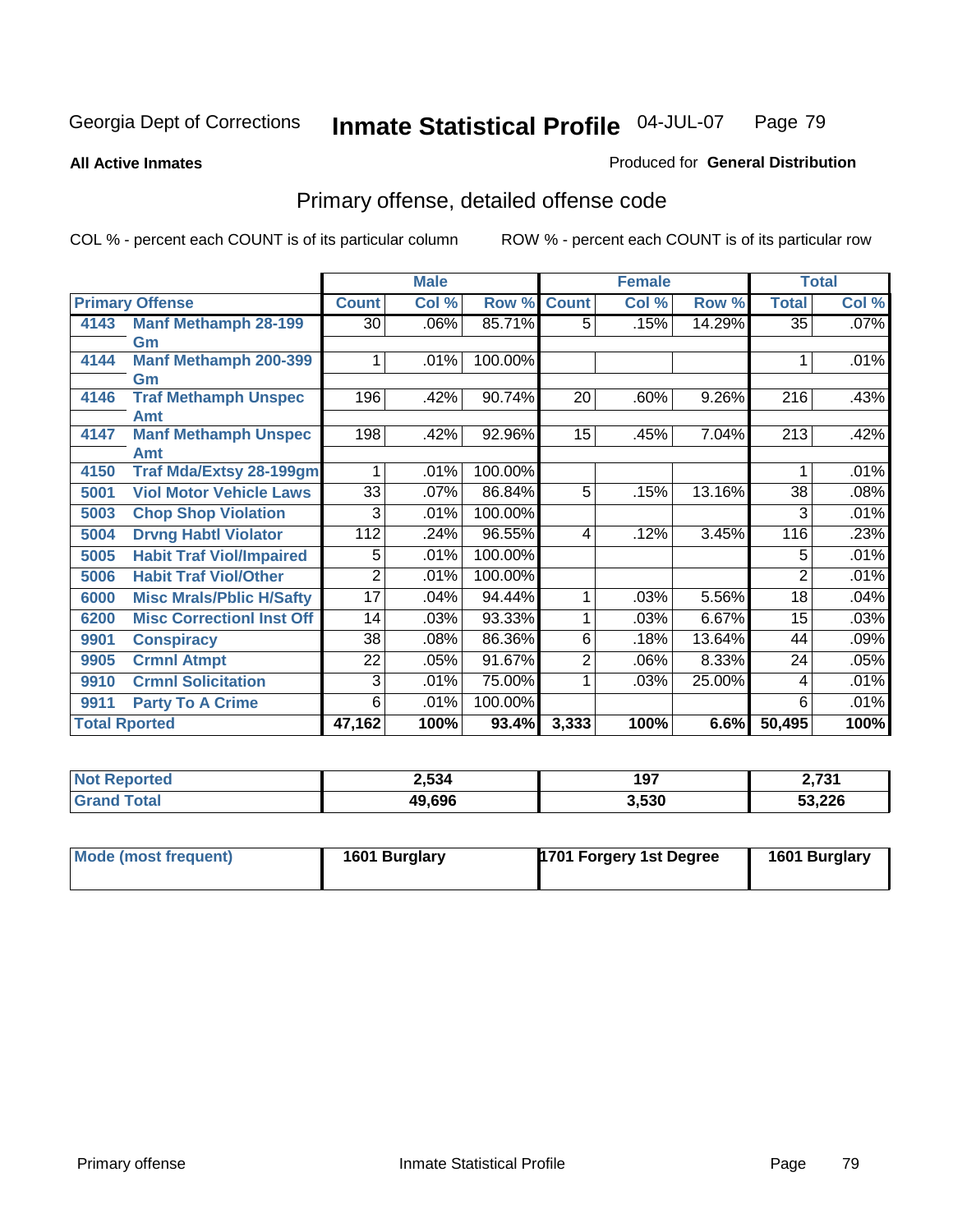**All Active Inmates**

### Produced for **General Distribution**

# County of conviction of primary offense

|                 |                             |                  | <b>Male</b> |                    | <b>Female</b>           |       |        | <b>Total</b>     |                            |  |
|-----------------|-----------------------------|------------------|-------------|--------------------|-------------------------|-------|--------|------------------|----------------------------|--|
|                 | <b>County of Conviction</b> | <b>Count</b>     | Col %       | <b>Row % Count</b> |                         | Col % | Row %  | <b>Total</b>     | $\overline{\text{Col }\%}$ |  |
| 1               | <b>Appling</b>              | 86               | .18%        | 94.51%             | $\overline{5}$          | .15%  | 5.49%  | 91               | .18%                       |  |
| $\overline{2}$  | <b>Atkinson</b>             | 40               | .08%        | 95.24%             | $\overline{2}$          | .06%  | 4.76%  | $\overline{42}$  | .08%                       |  |
| 3               | <b>Bacon</b>                | $\overline{56}$  | .12%        | 96.55%             | $\overline{2}$          | .06%  | 3.45%  | $\overline{58}$  | .11%                       |  |
| 4               | <b>Baker</b>                | $\overline{11}$  | .02%        | 100.00%            |                         |       |        | 11               | .02%                       |  |
| 5               | <b>Baldwin</b>              | $\overline{340}$ | .72%        | 94.44%             | 20                      | .60%  | 5.56%  | 360              | .71%                       |  |
| $6\phantom{a}$  | <b>Banks</b>                | $\overline{78}$  | .17%        | 89.66%             | $\overline{9}$          | .27%  | 10.34% | $\overline{87}$  | .17%                       |  |
| $\overline{7}$  | <b>Barrow</b>               | $\overline{257}$ | .54%        | 93.80%             | $\overline{17}$         | .51%  | 6.20%  | 274              | .54%                       |  |
| 8               | <b>Bartow</b>               | 535              | 1.13%       | 89.46%             | 63                      | 1.89% | 10.54% | 598              | 1.18%                      |  |
| 9               | <b>Ben Hill</b>             | 250              | .53%        | 93.28%             | $\overline{18}$         | .54%  | 6.72%  | 268              | .53%                       |  |
| 10              | <b>Berrien</b>              | 78               | .17%        | 85.71%             | $\overline{13}$         | .39%  | 14.29% | $\overline{91}$  | .18%                       |  |
| 11              | <b>Bibb</b>                 | 997              | 2.11%       | 95.04%             | $\overline{52}$         | 1.56% | 4.96%  | 1,049            | 2.08%                      |  |
| 12              | <b>Bleckley</b>             | $\overline{98}$  | .21%        | 89.91%             | $\overline{11}$         | .33%  | 10.09% | 109              | .22%                       |  |
| $\overline{13}$ | <b>Brantley</b>             | $\overline{53}$  | .11%        | 92.98%             | $\overline{4}$          | .12%  | 7.02%  | $\overline{57}$  | .11%                       |  |
| 14              | <b>Brooks</b>               | 69               | .15%        | 98.57%             | $\mathbf 1$             | .03%  | 1.43%  | $\overline{70}$  | .14%                       |  |
| 15              | <b>Bryan</b>                | $\overline{93}$  | .20%        | 92.08%             | $\overline{8}$          | .24%  | 7.92%  | 101              | .20%                       |  |
| 16              | <b>Bulloch</b>              | 462              | .98%        | 94.87%             | $\overline{25}$         | .75%  | 5.13%  | 487              | .96%                       |  |
| 17              | <b>Burke</b>                | 196              | .42%        | 95.15%             | $\overline{10}$         | .30%  | 4.85%  | $\overline{206}$ | .41%                       |  |
| 18              | <b>Butts</b>                | 148              | .31%        | 96.10%             | $\overline{6}$          | .18%  | 3.90%  | 154              | .30%                       |  |
| 19              | Calhoun                     | $\overline{39}$  | .08%        | 90.70%             | $\overline{\mathbf{4}}$ | .12%  | 9.30%  | $\overline{43}$  | .09%                       |  |
| 20              | <b>Camden</b>               | $\overline{142}$ | .30%        | 94.04%             | $\overline{9}$          | .27%  | 5.96%  | 151              | .30%                       |  |
| 21              | <b>Candler</b>              | 86               | .18%        | 94.51%             | $\overline{5}$          | .15%  | 5.49%  | $\overline{91}$  | .18%                       |  |
| 22              | <b>Carroll</b>              | 543              | 1.15%       | 91.26%             | $\overline{52}$         | 1.56% | 8.74%  | 595              | 1.18%                      |  |
| 23              | <b>Catoosa</b>              | $\overline{261}$ | .55%        | 91.58%             | $\overline{24}$         | .72%  | 8.42%  | 285              | .56%                       |  |
| 24              | <b>Charlton</b>             | 54               | .11%        | 94.74%             | $\overline{3}$          | .09%  | 5.26%  | $\overline{57}$  | .11%                       |  |
| 25              | <b>Chatham</b>              | 2,309            | 4.90%       | 94.79%             | $\overline{127}$        | 3.81% | 5.21%  | 2,436            | 4.82%                      |  |
| 26              | <b>Chattahoochee</b>        | 20               | .04%        | 95.24%             | 1                       | .03%  | 4.76%  | $\overline{21}$  | .04%                       |  |
| 27              | <b>Chattooga</b>            | 231              | .49%        | 90.23%             | $\overline{25}$         | .75%  | 9.77%  | 256              | .51%                       |  |
| 28              | <b>Cherokee</b>             | $\overline{543}$ | 1.15%       | 90.65%             | $\overline{56}$         | 1.68% | 9.35%  | 599              | 1.19%                      |  |
| 29              | <b>Clarke</b>               | 459              | .97%        | 94.25%             | $\overline{28}$         | .84%  | 5.75%  | 487              | .96%                       |  |
| 30              | <b>Clay</b>                 | $\overline{24}$  | .05%        | 92.31%             | $\overline{2}$          | .06%  | 7.69%  | $\overline{26}$  | .05%                       |  |
| 31              | <b>Clayton</b>              | 1,532            | 3.25%       | 93.02%             | 115                     | 3.45% | 6.98%  | 1,647            | 3.26%                      |  |
| 32              | <b>Clinch</b>               | 49               | .10%        | 94.23%             | 3                       | .09%  | 5.77%  | 52               | $.10\%$                    |  |
| 33              | <b>Cobb</b>                 | 2,533            | 5.37%       | 91.31%             | 241                     | 7.23% | 8.69%  | 2,774            | 5.49%                      |  |
| 34              | <b>Coffee</b>               | 212              | .45%        | 90.60%             | 22                      | .66%  | 9.40%  | 234              | .46%                       |  |
| 35              | <b>Colquitt</b>             | 299              | .63%        | 95.53%             | 14                      | .42%  | 4.47%  | 313              | .62%                       |  |
| 36              | <b>Columbia</b>             | 288              | .61%        | 93.20%             | 21                      | .63%  | 6.80%  | 309              | .61%                       |  |
| 37              | <b>Cook</b>                 | 133              | .28%        | 93.66%             | 9                       | .27%  | 6.34%  | 142              | .28%                       |  |
| 38              | <b>Coweta</b>               | 511              | 1.08%       | 92.57%             | 41                      | 1.23% | 7.43%  | 552              | 1.09%                      |  |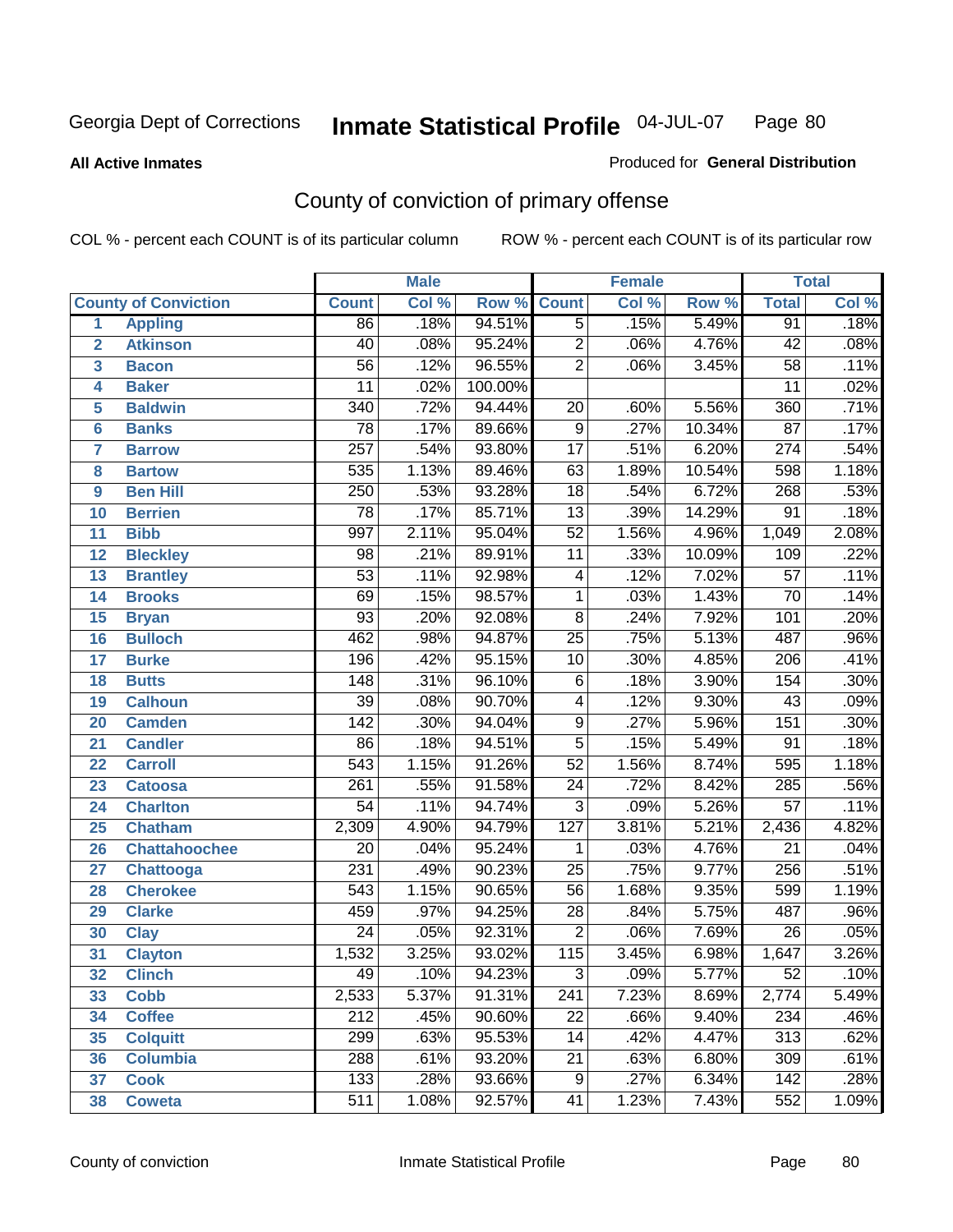#### **All Active Inmates**

#### Produced for **General Distribution**

# County of conviction of primary offense

|                 |                             |                  | <b>Male</b> |         | <b>Female</b>   |       |        | <b>Total</b>     |       |  |
|-----------------|-----------------------------|------------------|-------------|---------|-----------------|-------|--------|------------------|-------|--|
|                 | <b>County of Conviction</b> | <b>Count</b>     | Col %       | Row %   | <b>Count</b>    | Col % | Row %  | <b>Total</b>     | Col % |  |
| 39              | <b>Crawford</b>             | $\overline{21}$  | .04%        | 84.00%  | $\overline{4}$  | .12%  | 16.00% | $\overline{25}$  | .05%  |  |
| 40              | <b>Crisp</b>                | $\overline{274}$ | .58%        | 92.88%  | $\overline{21}$ | .63%  | 7.12%  | 295              | .58%  |  |
| 41              | <b>Dade</b>                 | 136              | .29%        | 91.28%  | $\overline{13}$ | .39%  | 8.72%  | 149              | .30%  |  |
| 42              | <b>Dawson</b>               | $\overline{80}$  | .17%        | 88.89%  | $\overline{10}$ | .30%  | 11.11% | $\overline{90}$  | .18%  |  |
| 43              | <b>Decatur</b>              | 286              | .61%        | 92.26%  | $\overline{24}$ | .72%  | 7.74%  | $\overline{310}$ | .61%  |  |
| 44              | <b>Dekalb</b>               | 2,977            | 6.31%       | 95.11%  | 153             | 4.59% | 4.89%  | 3,130            | 6.20% |  |
| 45              | <b>Dodge</b>                | 168              | .36%        | 95.45%  | $\overline{8}$  | .24%  | 4.55%  | 176              | .35%  |  |
| 46              | <b>Dooly</b>                | $\overline{95}$  | .20%        | 96.94%  | $\overline{3}$  | .09%  | 3.06%  | $\overline{98}$  | .19%  |  |
| 47              | <b>Dougherty</b>            | 960              | 2.04%       | 93.57%  | 66              | 1.98% | 6.43%  | 1,026            | 2.03% |  |
| 48              | <b>Douglas</b>              | 1,068            | 2.26%       | 90.97%  | 106             | 3.18% | 9.03%  | 1,174            | 2.32% |  |
| 49              | <b>Early</b>                | $\overline{76}$  | .16%        | 100.00% |                 |       |        | $\overline{76}$  | .15%  |  |
| 50              | <b>Echols</b>               | $\overline{10}$  | .02%        | 100.00% |                 |       |        | $\overline{10}$  | .02%  |  |
| 51              | <b>Effingham</b>            | 160              | .34%        | 91.43%  | 15              | .45%  | 8.57%  | 175              | .35%  |  |
| $\overline{52}$ | <b>Elbert</b>               | 165              | .35%        | 94.29%  | $\overline{10}$ | .30%  | 5.71%  | 175              | .35%  |  |
| 53              | <b>Emanuel</b>              | $\overline{147}$ | .31%        | 96.08%  | $\overline{6}$  | .18%  | 3.92%  | 153              | .30%  |  |
| 54              | <b>Evans</b>                | $\overline{81}$  | .17%        | 97.59%  | $\overline{2}$  | .06%  | 2.41%  | 83               | .16%  |  |
| 55              | <b>Fannin</b>               | 103              | .22%        | 91.96%  | $\overline{9}$  | .27%  | 8.04%  | $\overline{112}$ | .22%  |  |
| 56              | <b>Fayette</b>              | 262              | .56%        | 90.03%  | 29              | .87%  | 9.97%  | 291              | .58%  |  |
| 57              | <b>Floyd</b>                | 788              | 1.67%       | 89.44%  | 93              | 2.79% | 10.56% | 881              | 1.74% |  |
| 58              | <b>Forsyth</b>              | $\overline{261}$ | .55%        | 91.26%  | $\overline{25}$ | .75%  | 8.74%  | 286              | .57%  |  |
| 59              | <b>Franklin</b>             | $\overline{133}$ | .28%        | 91.72%  | $\overline{12}$ | .36%  | 8.28%  | 145              | .29%  |  |
| 60              | <b>Fulton</b>               | 4,109            | 8.71%       | 96.50%  | 149             | 4.47% | 3.50%  | 4,258            | 8.43% |  |
| 61              | Gilmer                      | $\overline{110}$ | .23%        | 88.71%  | 14              | .42%  | 11.29% | 124              | .25%  |  |
| 62              | <b>Glascock</b>             | 4                | .01%        | 80.00%  | 1               | .03%  | 20.00% | $\overline{5}$   | .01%  |  |
| 63              | <b>Glynn</b>                | 439              | .93%        | 96.06%  | $\overline{18}$ | .54%  | 3.94%  | 457              | .91%  |  |
| 64              | <b>Gordon</b>               | 291              | .62%        | 90.09%  | $\overline{32}$ | .96%  | 9.91%  | $\overline{323}$ | .64%  |  |
| 65              | <b>Grady</b>                | 222              | .47%        | 93.67%  | 15              | .45%  | 6.33%  | 237              | .47%  |  |
| 66              | <b>Greene</b>               | 106              | .22%        | 93.81%  | $\overline{7}$  | .21%  | 6.19%  | 113              | .22%  |  |
| 67              | <b>Gwinnett</b>             | 1,571            | 3.33%       | 91.98%  | 137             | 4.11% | 8.02%  | 1,708            | 3.38% |  |
| 68              | <b>Habersham</b>            | $\overline{115}$ | .24%        | 92.74%  | $\overline{9}$  | .27%  | 7.26%  | 124              | .25%  |  |
| 69              | <b>Hall</b>                 | $\overline{746}$ | 1.58%       | 92.56%  | 60              | 1.80% | 7.44%  | 806              | 1.60% |  |
| 70              | <b>Hancock</b>              | 33               | .07%        | 94.29%  | 2               | .06%  | 5.71%  | 35               | .07%  |  |
| 71              | <b>Haralson</b>             | $\overline{84}$  | .18%        | 94.38%  | $\overline{5}$  | .15%  | 5.62%  | 89               | .18%  |  |
| 72              | <b>Harris</b>               | $\overline{102}$ | .22%        | 96.23%  | $\overline{4}$  | .12%  | 3.77%  | 106              | .21%  |  |
| 73              | <b>Hart</b>                 | 110              | .23%        | 97.35%  | $\overline{3}$  | .09%  | 2.65%  | $\overline{113}$ | .22%  |  |
| 74              | <b>Heard</b>                | $\overline{55}$  | .12%        | 90.16%  | $\overline{6}$  | .18%  | 9.84%  | 61               | .12%  |  |
| 75              | <b>Henry</b>                | 509              | 1.08%       | 91.22%  | 49              | 1.47% | 8.78%  | 558              | 1.11% |  |
| 76              | <b>Houston</b>              | 584              | 1.24%       | 92.41%  | $\overline{48}$ | 1.44% | 7.59%  | 632              | 1.25% |  |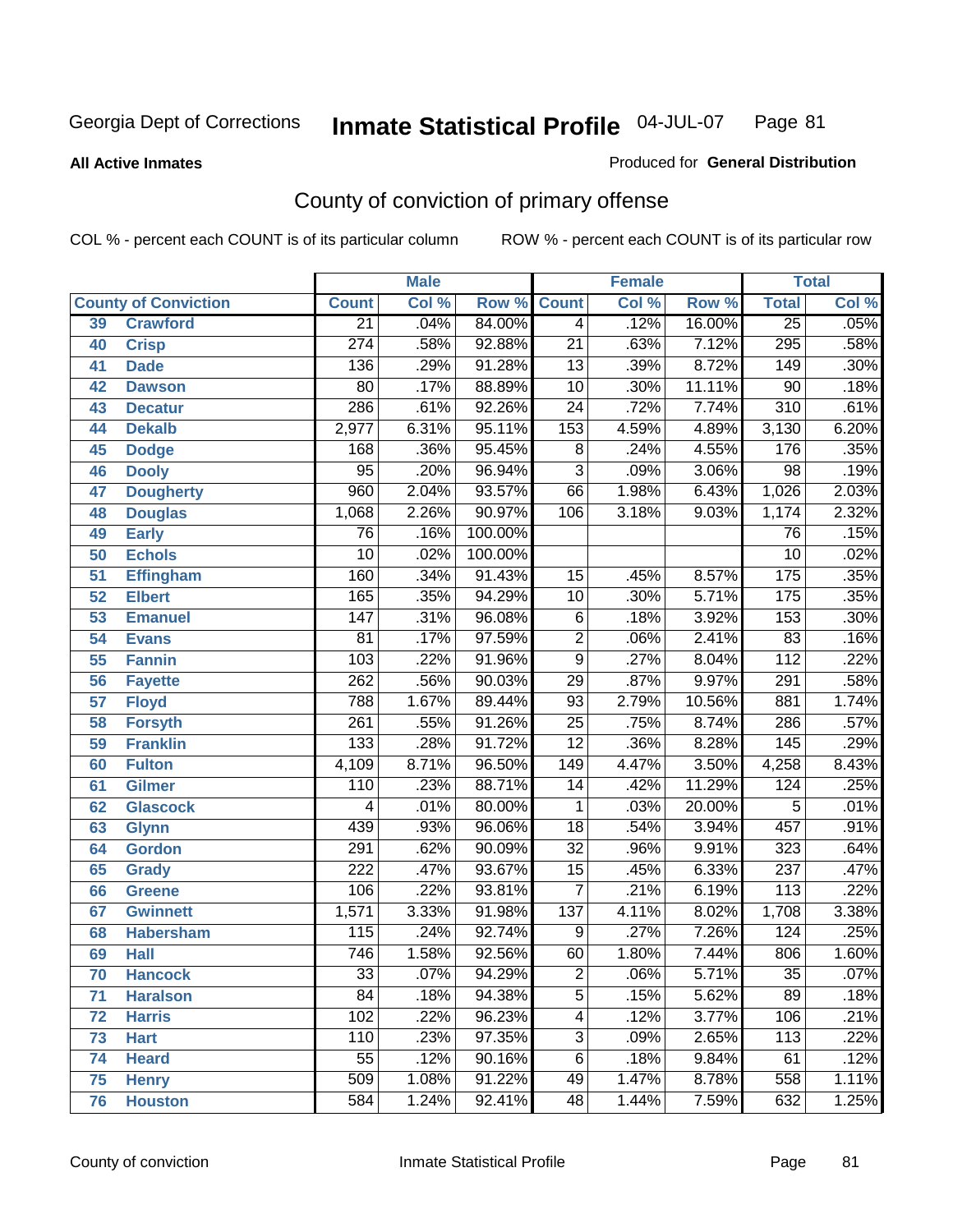**All Active Inmates**

#### Produced for **General Distribution**

# County of conviction of primary offense

|     |                             |                  | <b>Male</b> |         | <b>Female</b>            |       |        | <b>Total</b>     |         |
|-----|-----------------------------|------------------|-------------|---------|--------------------------|-------|--------|------------------|---------|
|     | <b>County of Conviction</b> | <b>Count</b>     | Col %       | Row %   | <b>Count</b>             | Col % | Row %  | <b>Total</b>     | Col %   |
| 77  | <b>Irwin</b>                | 63               | .13%        | 96.92%  | $\overline{2}$           | .06%  | 3.08%  | 65               | .13%    |
| 78  | <b>Jackson</b>              | 199              | .42%        | 92.56%  | $\overline{16}$          | .48%  | 7.44%  | $\overline{215}$ | .43%    |
| 79  | <b>Jasper</b>               | 64               | .14%        | 95.52%  | $\overline{3}$           | .09%  | 4.48%  | 67               | .13%    |
| 80  | <b>Jeff Davis</b>           | $\overline{76}$  | .16%        | 96.20%  | $\overline{3}$           | .09%  | 3.80%  | 79               | .16%    |
| 81  | <b>Jefferson</b>            | 101              | .21%        | 97.12%  | $\overline{3}$           | .09%  | 2.88%  | 104              | .21%    |
| 82  | <b>Jenkins</b>              | $\overline{71}$  | .15%        | 92.21%  | $\overline{6}$           | .18%  | 7.79%  | $\overline{77}$  | .15%    |
| 83  | <b>Johnson</b>              | 60               | .13%        | 96.77%  | $\overline{2}$           | .06%  | 3.23%  | 62               | .12%    |
| 84  | <b>Jones</b>                | 144              | .31%        | 94.12%  | $\overline{9}$           | .27%  | 5.88%  | 153              | .30%    |
| 85  | <b>Lamar</b>                | 83               | .18%        | 92.22%  | $\overline{7}$           | .21%  | 7.78%  | $\overline{90}$  | .18%    |
| 86  | <b>Lanier</b>               | $\overline{41}$  | .09%        | 89.13%  | $\overline{5}$           | .15%  | 10.87% | 46               | .09%    |
| 87  | <b>Laurens</b>              | 283              | .60%        | 92.18%  | $\overline{24}$          | .72%  | 7.82%  | $\overline{307}$ | .61%    |
| 88  | Lee                         | $\overline{75}$  | .16%        | 96.15%  | $\overline{3}$           | .09%  | 3.85%  | $\overline{78}$  | .15%    |
| 89  | <b>Liberty</b>              | $\overline{253}$ | .54%        | 94.76%  | $\overline{14}$          | .42%  | 5.24%  | $\overline{267}$ | .53%    |
| 90  | <b>Lincoln</b>              | 45               | .10%        | 100.00% |                          |       |        | 45               | .09%    |
| 91  | Long                        | $\overline{86}$  | .18%        | 96.63%  | $\overline{3}$           | .09%  | 3.37%  | 89               | .18%    |
| 92  | <b>Lowndes</b>              | 594              | 1.26%       | 95.65%  | $\overline{27}$          | .81%  | 4.35%  | 621              | 1.23%   |
| 93  | <b>Lumpkin</b>              | $\overline{92}$  | .20%        | 95.83%  | $\overline{\mathcal{A}}$ | .12%  | 4.17%  | $\overline{96}$  | .19%    |
| 94  | <b>Macon</b>                | 65               | .14%        | 95.59%  | $\overline{3}$           | .09%  | 4.41%  | 68               | .13%    |
| 95  | <b>Madison</b>              | $\overline{140}$ | .30%        | 93.33%  | 10                       | .30%  | 6.67%  | 150              | .30%    |
| 96  | <b>Marion</b>               | $\overline{52}$  | .11%        | 94.55%  | $\overline{3}$           | .09%  | 5.45%  | $\overline{55}$  | .11%    |
| 97  | <b>Mcduffie</b>             | 194              | .41%        | 95.10%  | 10                       | .30%  | 4.90%  | 204              | .40%    |
| 98  | <b>Mcintosh</b>             | 65               | .14%        | 95.59%  | $\overline{3}$           | .09%  | 4.41%  | 68               | .13%    |
| 99  | <b>Meriwether</b>           | 194              | .41%        | 94.17%  | $\overline{12}$          | .36%  | 5.83%  | $\overline{206}$ | .41%    |
| 100 | <b>Miller</b>               | $\overline{35}$  | .07%        | 97.22%  | $\mathbf{1}$             | .03%  | 2.78%  | $\overline{36}$  | .07%    |
| 101 | <b>Mitchell</b>             | 179              | .38%        | 90.40%  | $\overline{19}$          | .57%  | 9.60%  | 198              | .39%    |
| 102 | <b>Monroe</b>               | 181              | .38%        | 91.41%  | $\overline{17}$          | .51%  | 8.59%  | 198              | .39%    |
| 103 | <b>Montgomery</b>           | 40               | .08%        | 95.24%  | $\overline{2}$           | .06%  | 4.76%  | 42               | .08%    |
| 104 | <b>Morgan</b>               | 84               | .18%        | 92.31%  | $\overline{7}$           | .21%  | 7.69%  | 91               | .18%    |
| 105 | <b>Murray</b>               | $\overline{242}$ | .51%        | 94.16%  | $\overline{15}$          | .45%  | 5.84%  | $\overline{257}$ | .51%    |
| 106 | <b>Muscogee</b>             | 1,726            | 3.66%       | 93.45%  | $\overline{121}$         | 3.63% | 6.55%  | 1,847            | 3.66%   |
| 107 | <b>Newton</b>               | $\overline{512}$ | 1.09%       | 92.75%  | 40                       | 1.20% | 7.25%  | 552              | 1.09%   |
| 108 | <b>Oconee</b>               | 52               | .11%        | 92.86%  | 4                        | .12%  | 7.14%  | 56               | $.11\%$ |
| 109 | <b>Oglethorpe</b>           | 49               | .10%        | 94.23%  | $\overline{3}$           | .09%  | 5.77%  | $\overline{52}$  | .10%    |
| 110 | <b>Paulding</b>             | $\overline{214}$ | .45%        | 93.45%  | $\overline{15}$          | .45%  | 6.55%  | 229              | .45%    |
| 111 | <b>Peach</b>                | 92               | .20%        | 98.92%  | 1                        | .03%  | 1.08%  | 93               | .18%    |
| 112 | <b>Pickens</b>              | 79               | .17%        | 92.94%  | 6                        | .18%  | 7.06%  | 85               | .17%    |
| 113 | <b>Pierce</b>               | $\overline{57}$  | .12%        | 100.00% |                          |       |        | $\overline{57}$  | .11%    |
| 114 | <b>Pike</b>                 | 40               | .08%        | 93.02%  | $\overline{3}$           | .09%  | 6.98%  | 43               | .09%    |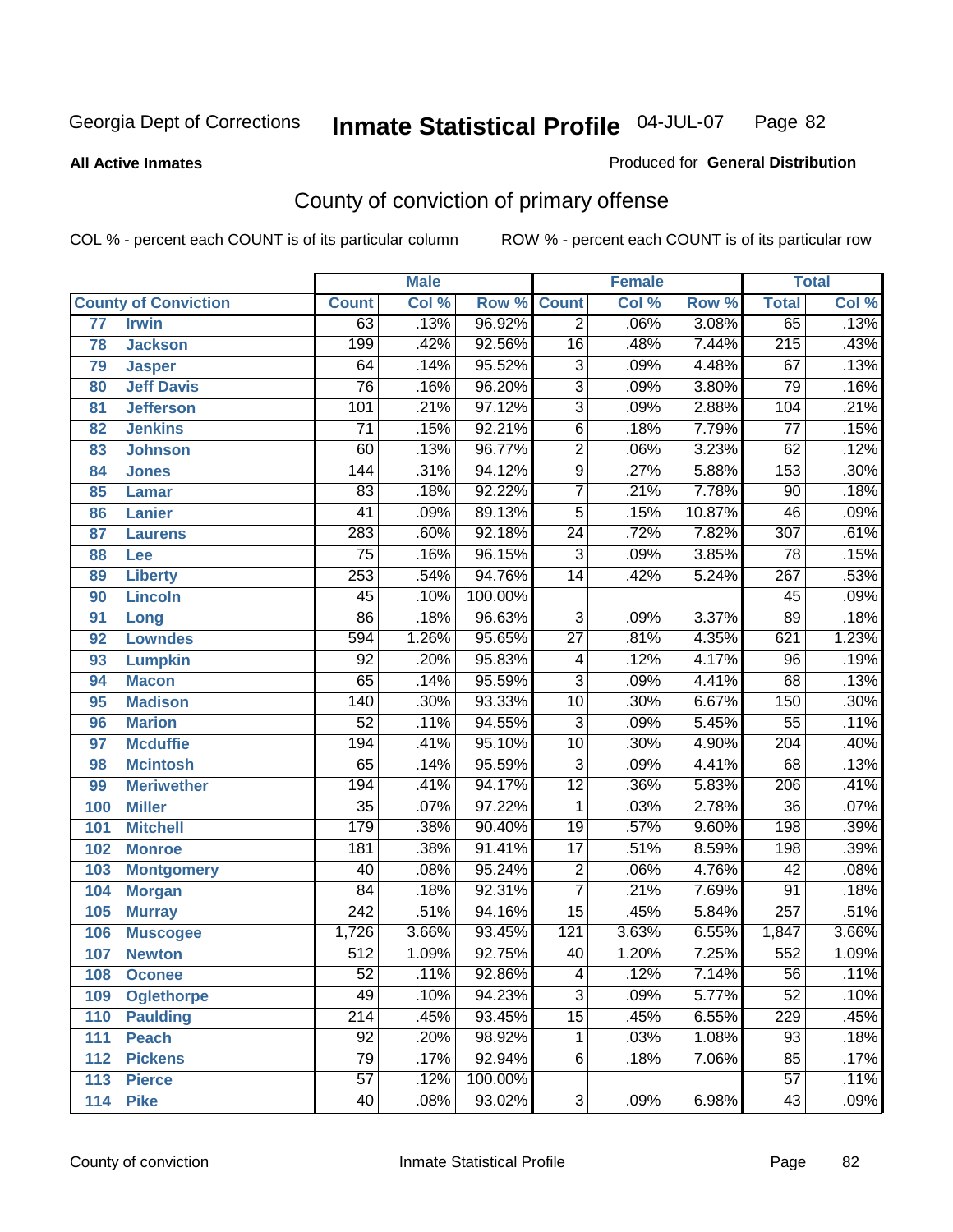**All Active Inmates**

#### Produced for **General Distribution**

# County of conviction of primary offense

|                             |                  | <b>Male</b> |                    |                 | <b>Female</b> |        |                  | <b>Total</b> |
|-----------------------------|------------------|-------------|--------------------|-----------------|---------------|--------|------------------|--------------|
| <b>County of Conviction</b> | <b>Count</b>     | Col %       | <b>Row % Count</b> |                 | Col %         | Row %  | <b>Total</b>     | Col %        |
| 115<br><b>Polk</b>          | 137              | .29%        | 94.48%             | $\overline{8}$  | .24%          | 5.52%  | 145              | .29%         |
| 116<br><b>Pulaski</b>       | $\overline{72}$  | .15%        | 88.89%             | $\overline{9}$  | .27%          | 11.11% | $\overline{81}$  | .16%         |
| 117<br><b>Putnam</b>        | 125              | .27%        | 96.15%             | $\overline{5}$  | .15%          | 3.85%  | 130              | .26%         |
| 118<br>Quitman              | $\overline{13}$  | .03%        | 92.86%             | 1               | .03%          | 7.14%  | 14               | .03%         |
| 119<br><b>Rabun</b>         | $\overline{67}$  | .14%        | 90.54%             | $\overline{7}$  | .21%          | 9.46%  | $\overline{74}$  | .15%         |
| 120<br><b>Randolph</b>      | 46               | .10%        | 97.87%             | $\mathbf{1}$    | .03%          | 2.13%  | $\overline{47}$  | .09%         |
| <b>Richmond</b><br>121      | 1,829            | 3.88%       | 94.57%             | 105             | 3.15%         | 5.43%  | 1,934            | 3.83%        |
| 122<br><b>Rockdale</b>      | 407              | .86%        | 92.92%             | 31              | .93%          | 7.08%  | 438              | .87%         |
| 123<br><b>Schley</b>        | $\overline{23}$  | .05%        | 100.00%            |                 |               |        | $\overline{23}$  | .05%         |
| 124<br><b>Screven</b>       | 135              | .29%        | 95.07%             | $\overline{7}$  | .21%          | 4.93%  | $\overline{142}$ | .28%         |
| 125<br><b>Seminole</b>      | 62               | .13%        | 89.86%             | $\overline{7}$  | .21%          | 10.14% | 69               | .14%         |
| 126<br><b>Spalding</b>      | $\overline{573}$ | 1.21%       | 92.27%             | 48              | 1.44%         | 7.73%  | 621              | 1.23%        |
| 127<br><b>Stephens</b>      | 174              | .37%        | 89.23%             | $\overline{21}$ | .63%          | 10.77% | 195              | .39%         |
| 128<br><b>Stewart</b>       | $\overline{33}$  | .07%        | 91.67%             | $\overline{3}$  | .09%          | 8.33%  | $\overline{36}$  | .07%         |
| 129<br><b>Sumter</b>        | $\overline{237}$ | .50%        | 94.42%             | 14              | .42%          | 5.58%  | 251              | .50%         |
| <b>Talbot</b><br>130        | $\overline{39}$  | .08%        | 92.86%             | $\overline{3}$  | .09%          | 7.14%  | $\overline{42}$  | .08%         |
| 131<br><b>Taliaferro</b>    | $\overline{13}$  | .03%        | 86.67%             | $\overline{2}$  | .06%          | 13.33% | $\overline{15}$  | .03%         |
| <b>Tattnall</b><br>132      | $\overline{163}$ | .35%        | 96.45%             | $\overline{6}$  | .18%          | 3.55%  | 169              | .33%         |
| 133<br><b>Taylor</b>        | $\overline{75}$  | .16%        | 94.94%             | $\overline{4}$  | .12%          | 5.06%  | 79               | .16%         |
| <b>Telfair</b><br>134       | 138              | .29%        | 90.20%             | 15              | .45%          | 9.80%  | 153              | .30%         |
| 135<br><b>Terrell</b>       | $\overline{78}$  | .17%        | 97.50%             | $\overline{2}$  | .06%          | 2.50%  | $\overline{80}$  | .16%         |
| 136<br><b>Thomas</b>        | 298              | .63%        | 92.83%             | $\overline{23}$ | .69%          | 7.17%  | 321              | .64%         |
| 137<br><b>Tift</b>          | 321              | .68%        | 96.11%             | $\overline{13}$ | .39%          | 3.89%  | 334              | .66%         |
| <b>Toombs</b><br>138        | 249              | .53%        | 92.91%             | 19              | .57%          | 7.09%  | 268              | .53%         |
| 139<br><b>Towns</b>         | $\overline{30}$  | .06%        | 83.33%             | $\overline{6}$  | .18%          | 16.67% | $\overline{36}$  | .07%         |
| <b>Treutlen</b><br>140      | $\overline{70}$  | .15%        | 95.89%             | $\overline{3}$  | .09%          | 4.11%  | $\overline{73}$  | .14%         |
| 141<br><b>Troup</b>         | 676              | 1.43%       | 92.35%             | $\overline{56}$ | 1.68%         | 7.65%  | 732              | 1.45%        |
| 142<br><b>Turner</b>        | 68               | .14%        | 94.44%             | 4               | .12%          | 5.56%  | 72               | .14%         |
| 143<br><b>Twiggs</b>        | $\overline{44}$  | .09%        | 88.00%             | $\overline{6}$  | .18%          | 12.00% | 50               | .10%         |
| 144<br><b>Union</b>         | $\overline{57}$  | .12%        | 96.61%             | $\overline{2}$  | .06%          | 3.39%  | $\overline{59}$  | .12%         |
| 145<br><b>Upson</b>         | $\overline{241}$ | .51%        | 91.29%             | $\overline{23}$ | .69%          | 8.71%  | 264              | .52%         |
| 146<br><b>Walker</b>        | 382              | .81%        | 89.25%             | 46              | 1.38%         | 10.75% | 428              | $.85\%$      |
| 147<br><b>Walton</b>        | 302              | .64%        | 94.67%             | $\overline{17}$ | .51%          | 5.33%  | $\overline{319}$ | .63%         |
| 148<br><b>Ware</b>          | $\overline{337}$ | .71%        | 93.87%             | $\overline{22}$ | .66%          | 6.13%  | 359              | .71%         |
| 149<br><b>Warren</b>        | $\overline{42}$  | .09%        | 93.33%             | 3               | .09%          | 6.67%  | 45               | .09%         |
| <b>Washington</b><br>150    | 108              | .23%        | 93.91%             | $\overline{7}$  | .21%          | 6.09%  | 115              | .23%         |
| 151<br><b>Wayne</b>         | $\overline{147}$ | .31%        | 91.30%             | 14              | .42%          | 8.70%  | 161              | .32%         |
| <b>Webster</b><br>152       | $\overline{12}$  | .03%        | 92.31%             | $\mathbf{1}$    | .03%          | 7.69%  | $\overline{13}$  | .03%         |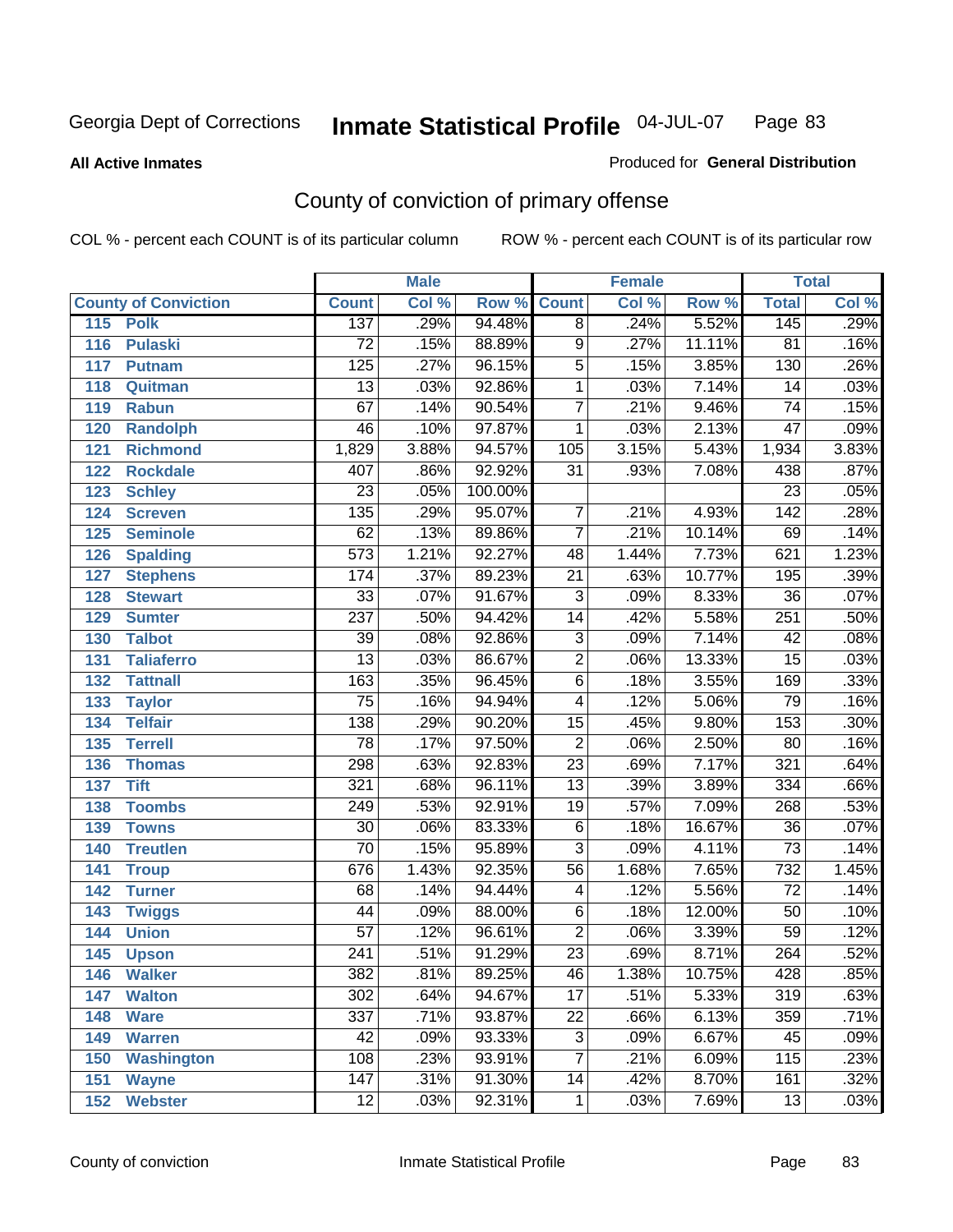**All Active Inmates**

#### Produced for **General Distribution**

# County of conviction of primary offense

|                             |              | <b>Male</b> |             |       | <b>Female</b> |           |              | <b>Total</b> |
|-----------------------------|--------------|-------------|-------------|-------|---------------|-----------|--------------|--------------|
| <b>County of Conviction</b> | <b>Count</b> | Col %       | Row % Count |       | Col %         | Row %     | <b>Total</b> | Col %        |
| <b>Wheeler</b><br>153       | 29           | $.06\%$     | 96.67%      |       | .03%          | 3.33%     | 30           | $.06\%$      |
| <b>White</b><br>154         | 80           | .17%        | 89.89%      | 9     | $.27\%$       | $10.11\%$ | 89           | .18%         |
| <b>Whitfield</b><br>155     | 709          | 1.50%       | 89.86%      | 80    | 2.40%         | 10.14%    | 789          | 1.56%        |
| <b>Wilcox</b><br>156        | 62           | .13%        | 95.38%      | 3     | .09%          | 4.62%     | 65           | .13%         |
| <b>Wilkes</b><br>157        | 76           | .16%        | 92.68%      | 6     | .18%          | 7.32%     | 82           | .16%         |
| <b>Wilkinson</b><br>158     | 64           | .14%        | 96.97%      | 2     | .06%          | 3.03%     | 66           | .13%         |
| <b>Worth</b><br>159         | 141          | .30%        | $95.92\%$   | 6     | .18%          | 4.08%     | 147          | .29%         |
| <b>Total Rported</b>        | 47,162       | 100%        | 93.4%       | 3,333 | 100%          | 6.6%      | 50,495       | 100%         |

| тео<br>NI. | 2,534  | 197   | 2794<br>וטי |
|------------|--------|-------|-------------|
|            | 49.696 | 3.530 | 53,226      |

| <b>Mo</b><br>uent) | ™ulton<br>_____ | obb∶ |  |
|--------------------|-----------------|------|--|
|                    |                 |      |  |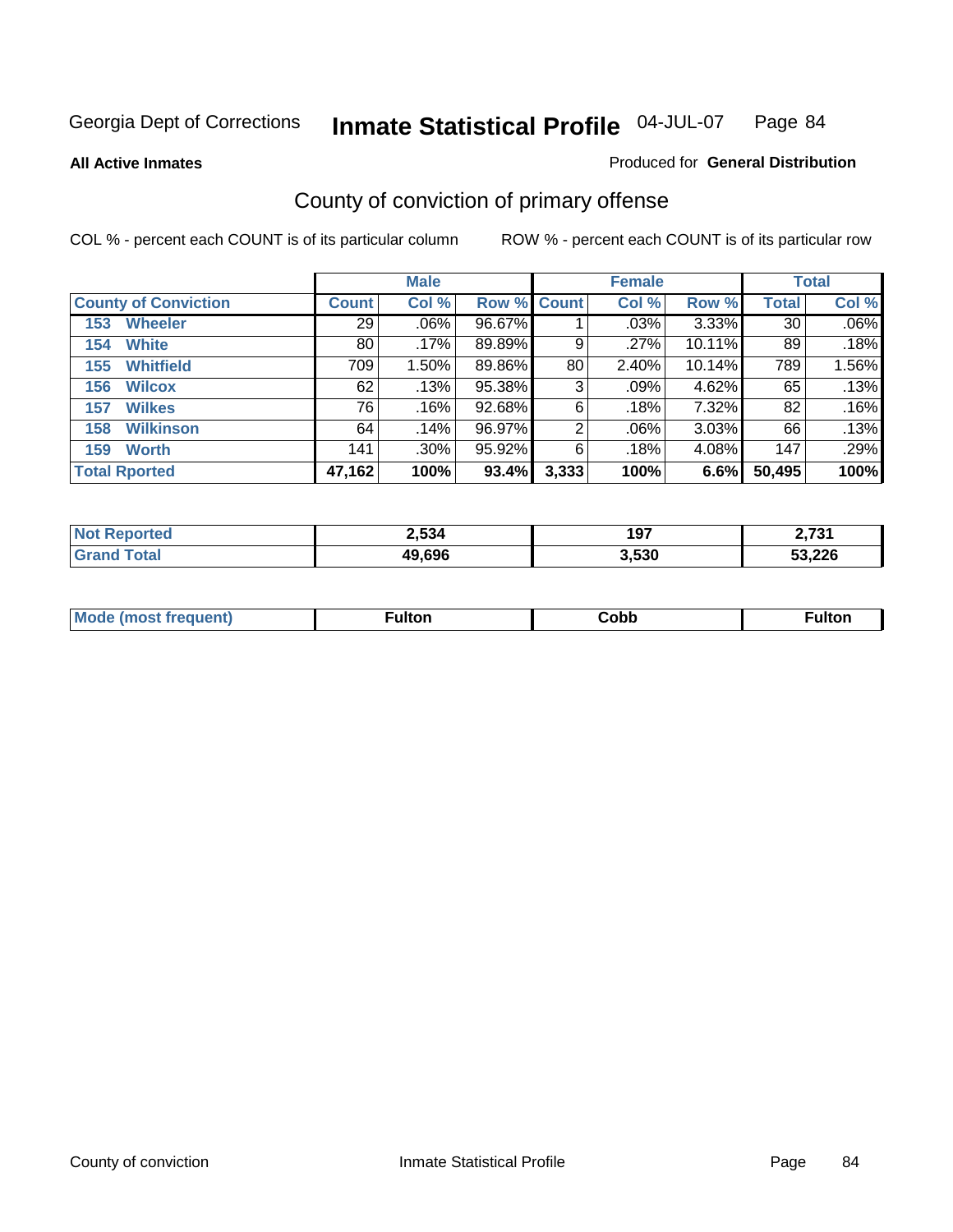Produced for **General Distribution**

#### **All Active Inmates**

# Circuit of conviction of primary offense

|                 |                                 |                  | <b>Male</b> |        |                  | <b>Female</b> |        |                  | <b>Total</b> |
|-----------------|---------------------------------|------------------|-------------|--------|------------------|---------------|--------|------------------|--------------|
|                 | <b>Circuit of Conviction</b>    | <b>Count</b>     | Col %       | Row %  | <b>Count</b>     | Col %         | Row %  | <b>Total</b>     | Col %        |
| 1               | <b>Alapaha Circuit</b>          | 341              | .72%        | 91.42% | $\overline{32}$  | .96%          | 8.58%  | 373              | .74%         |
| $\overline{2}$  | <b>Alcovy Circuit</b>           | 814              | 1.73%       | 93.46% | 57               | 1.71%         | 6.54%  | 871              | 1.72%        |
| 3               | <b>Atlanta Circuit</b>          | 4,109            | 8.71%       | 96.50% | 149              | 4.47%         | 3.50%  | 4,258            | 8.43%        |
| 4               | <b>Atlantic Circuit</b>         | $\overline{741}$ | 1.57%       | 95.37% | $\overline{36}$  | 1.08%         | 4.63%  | $\overline{777}$ | 1.54%        |
| 5               | <b>Augusta Circuit</b>          | 2,313            | 4.90%       | 94.45% | 136              | 4.08%         | 5.55%  | 2,449            | 4.85%        |
| $6\phantom{a}$  | <b>Blue Ridge Circuit</b>       | 543              | 1.15%       | 90.65% | 56               | 1.68%         | 9.35%  | 599              | 1.19%        |
| $\overline{7}$  | <b>Brunswick Circuit</b>        | 890              | 1.89%       | 94.78% | 49               | 1.47%         | 5.22%  | 939              | 1.86%        |
| 8               | <b>Chattahoochee Circuit</b>    | 2,014            | 4.27%       | 93.67% | 136              | 4.08%         | 6.33%  | 2,150            | 4.26%        |
| 9               | <b>Cherokee Circuit</b>         | 826              | 1.75%       | 89.69% | 95               | 2.85%         | 10.31% | $\overline{921}$ | 1.82%        |
| 10              | <b>Clayton Circuit</b>          | 1,532            | 3.25%       | 93.02% | 115              | 3.45%         | 6.98%  | 1,647            | 3.26%        |
| 11              | <b>Cobb Circuit</b>             | 2,533            | 5.37%       | 91.31% | $\overline{241}$ | 7.23%         | 8.69%  | 2,774            | 5.49%        |
| 12              | <b>Conasauga Circuit</b>        | 951              | 2.02%       | 90.92% | 95               | 2.85%         | 9.08%  | 1,046            | 2.07%        |
| 13              | <b>Cordele Circuit</b>          | 681              | 1.44%       | 93.80% | $\overline{45}$  | 1.35%         | 6.20%  | $\overline{726}$ | 1.44%        |
| 14              | <b>Coweta Circuit</b>           | 1,979            | 4.20%       | 92.22% | 167              | 5.01%         | 7.78%  | 2,146            | 4.25%        |
| 15              | <b>Dougherty Circuit</b>        | 960              | 2.04%       | 93.57% | 66               | 1.98%         | 6.43%  | 1,026            | 2.03%        |
| 16              | <b>Dublin Circuit</b>           | 457              | .97%        | 92.89% | $\overline{35}$  | 1.05%         | 7.11%  | 492              | .97%         |
| 17              | <b>Eastern Circuit</b>          | 2,309            | 4.90%       | 94.79% | $\overline{127}$ | 3.81%         | 5.21%  | 2,436            | 4.82%        |
| 18              | <b>Flint Circuit</b>            | 509              | 1.08%       | 91.22% | 49               | 1.47%         | 8.78%  | 558              | 1.11%        |
| 19              | <b>Griffin Circuit</b>          | 1,116            | 2.37%       | 91.55% | 103              | 3.09%         | 8.45%  | 1,219            | 2.41%        |
| 20              | <b>Gwinnett Circuit</b>         | 1,571            | 3.33%       | 91.98% | $\overline{137}$ | 4.11%         | 8.02%  | 1,708            | 3.38%        |
| $\overline{21}$ | <b>Houston Circuit</b>          | 584              | 1.24%       | 92.41% | 48               | 1.44%         | 7.59%  | 632              | 1.25%        |
| 22              | <b>Lookout Mountain Circuit</b> | 1,010            | 2.14%       | 90.34% | 108              | 3.24%         | 9.66%  | 1,118            | 2.21%        |
| 23              | <b>Macon Circuit</b>            | 1,110            | 2.35%       | 95.12% | $\overline{57}$  | 1.71%         | 4.88%  | 1,167            | 2.31%        |
| 24              | <b>Middle Circuit</b>           | 691              | 1.47%       | 94.53% | 40               | 1.20%         | 5.47%  | 731              | 1.45%        |
| 25              | <b>Mountain Circuit</b>         | 356              | .75%        | 90.59% | $\overline{37}$  | 1.11%         | 9.41%  | 393              | .78%         |
| 26              | <b>Northeastern Circuit</b>     | $\overline{826}$ | 1.75%       | 92.19% | $\overline{70}$  | 2.10%         | 7.81%  | 896              | 1.77%        |
| 27              | <b>Northern Circuit</b>         | $\overline{597}$ | 1.27%       | 94.02% | $\overline{38}$  | 1.14%         | 5.98%  | 635              | 1.26%        |
| 28              | <b>Ocmulgee Circuit</b>         | 960              | 2.04%       | 94.58% | $\overline{55}$  | 1.65%         | 5.42%  | 1,015            | 2.01%        |
| 29              | <b>Oconee Circuit</b>           | 545              | 1.16%       | 92.22% | $\overline{46}$  | 1.38%         | 7.78%  | 591              | 1.17%        |
| 30              | <b>Ogeechee Circuit</b>         | 828              | 1.76%       | 93.98% | 53               | 1.59%         | 6.02%  | 881              | 1.74%        |
| $\overline{31}$ | <b>Pataula Circuit</b>          | 334              | .71%        | 95.98% | $\overline{14}$  | .42%          | 4.02%  | 348              | .69%         |
| 32              | <b>Piedmont Circuit</b>         | 534              | 1.13%       | 92.71% | 42               | 1.26%         | 7.29%  | 576              | 1.14%        |
| 33              | <b>Rome Circuit</b>             | 788              | 1.67%       | 89.44% | 93               | 2.79%         | 10.56% | 881              | 1.74%        |
| 34              | <b>South Georgia Circuit</b>    | 737              | 1.56%       | 92.24% | 62               | 1.86%         | 7.76%  | 799              | 1.58%        |
| 35              | <b>Southern Circuit</b>         | 1,270            | 2.69%       | 95.13% | 65               | 1.95%         | 4.87%  | 1,335            | 2.64%        |
| 36              | <b>Southwestern Circuit</b>     | 445              | .94%        | 94.88% | $\overline{24}$  | .72%          | 5.12%  | 469              | .93%         |
| 37              | <b>Stone Mountain Circuit</b>   | 2,977            | 6.31%       | 95.11% | 153              | 4.59%         | 4.89%  | 3,130            | 6.20%        |
| 38              | <b>Tallapoosa Circuit</b>       | 221              | .47%        | 94.44% | 13               | .39%          | 5.56%  | 234              | .46%         |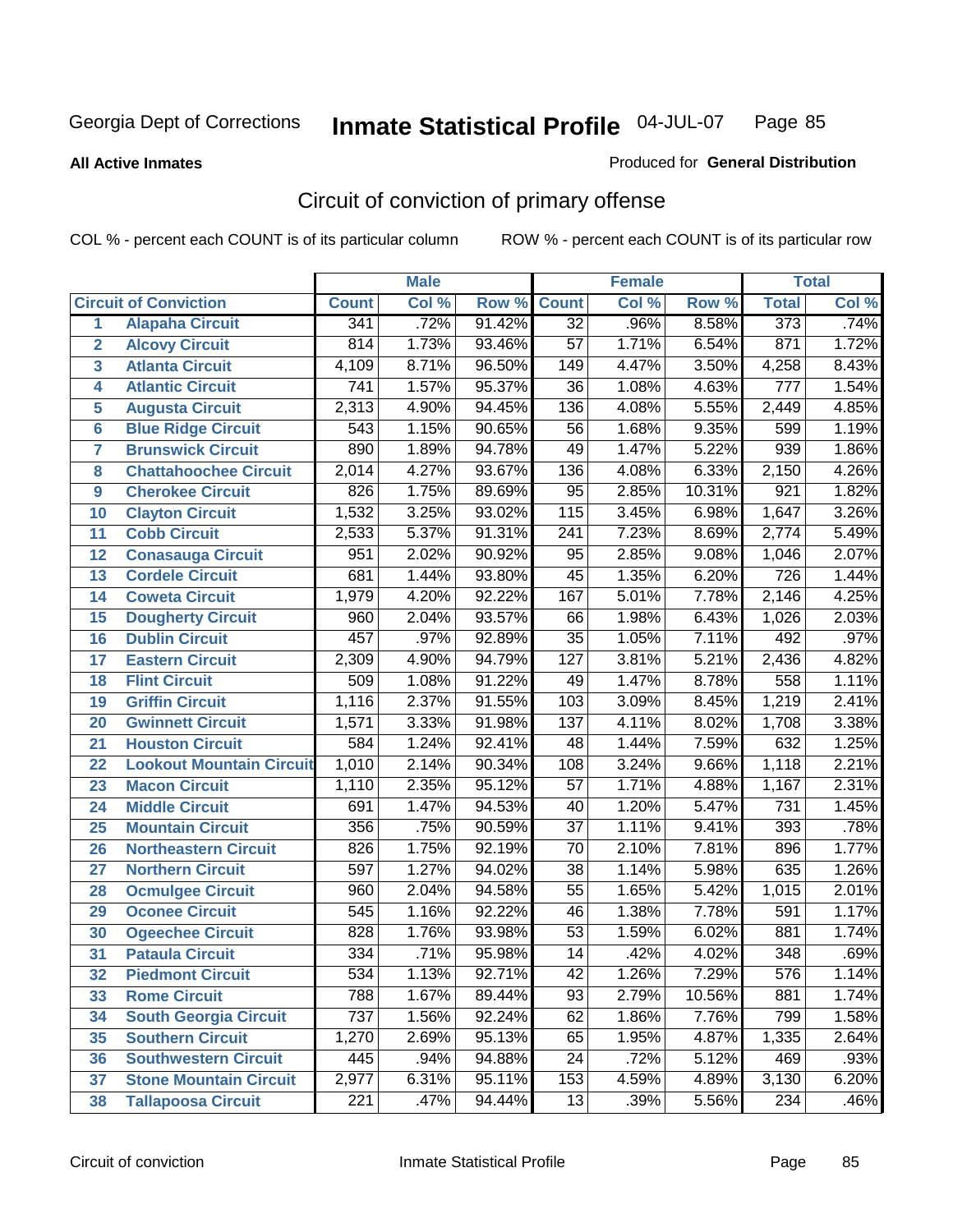**All Active Inmates**

#### Produced for **General Distribution**

# Circuit of conviction of primary offense

|    |                              |              | <b>Male</b> |        |              | <b>Female</b> |       |              | <b>Total</b> |
|----|------------------------------|--------------|-------------|--------|--------------|---------------|-------|--------------|--------------|
|    | <b>Circuit of Conviction</b> | <b>Count</b> | Col %       | Row %  | <b>Count</b> | Col %         | Row % | <b>Total</b> | Col %        |
| 39 | <b>Tifton Circuit</b>        | 593          | $1.26\%$    | 95.95% | 25           | .75%          | 4.05% | 618          | 1.22%        |
| 40 | <b>Toombs Circuit</b>        | 374          | .79%        | 94.44% | 22           | .66%          | 5.56% | 396          | .78%         |
| 41 | <b>Waycross Circuit</b>      | 769          | 1.63%       | 93.55% | 53           | 1.59%         | 6.45% | 822          | 1.63%        |
| 42 | <b>Western Circuit</b>       | 511          | 1.08%       | 94.11% | 32           | .96%          | 5.89% | 543          | 1.08%        |
| 43 | <b>Rockdale Circuit</b>      | 407          | .86%        | 92.92% | 31           | .93%          | 7.08% | 438          | .87%         |
| 44 | <b>Douglas Circuit</b>       | 1,068        | 2.26%       | 90.97% | 106          | 3.18%         | 9.03% | 1,174        | 2.32%        |
| 45 | <b>Appalachian Circuit</b>   | 292          | .62%        | 90.97% | 29           | $.87\%$       | 9.03% | 321          | .64%         |
| 46 | <b>Enotah Circuit</b>        | 259          | .55%        | 92.50% | 21           | .63%          | 7.50% | 280          | .55%         |
| 47 | <b>Bell-Forsyth Circuit</b>  | 261          | .55%        | 91.26% | 25           | .75%          | 8.74% | 286          | .57%         |
| 48 | <b>Towaliga Circuit</b>      | 412          | .87%        | 93.21% | 30           | .90%          | 6.79% | 442          | .88%         |
| 49 | <b>Paulding Circuit</b>      | 214          | .45%        | 93.45% | 15           | .45%          | 6.55% | 229          | .45%         |
|    | <b>Total Rported</b>         | 47,162       | 100%        | 93.4%  | 3,333        | 100%          | 6.6%  | 50,495       | 100%         |

| II HO | 2,534  | 197   | 2724   |
|-------|--------|-------|--------|
|       | 49.696 | 3,530 | 53,226 |

| M, | $+1 - - + -$<br>annu -<br>uu | ∶obb<br>- - - - - | .<br>чна<br>- --------- |
|----|------------------------------|-------------------|-------------------------|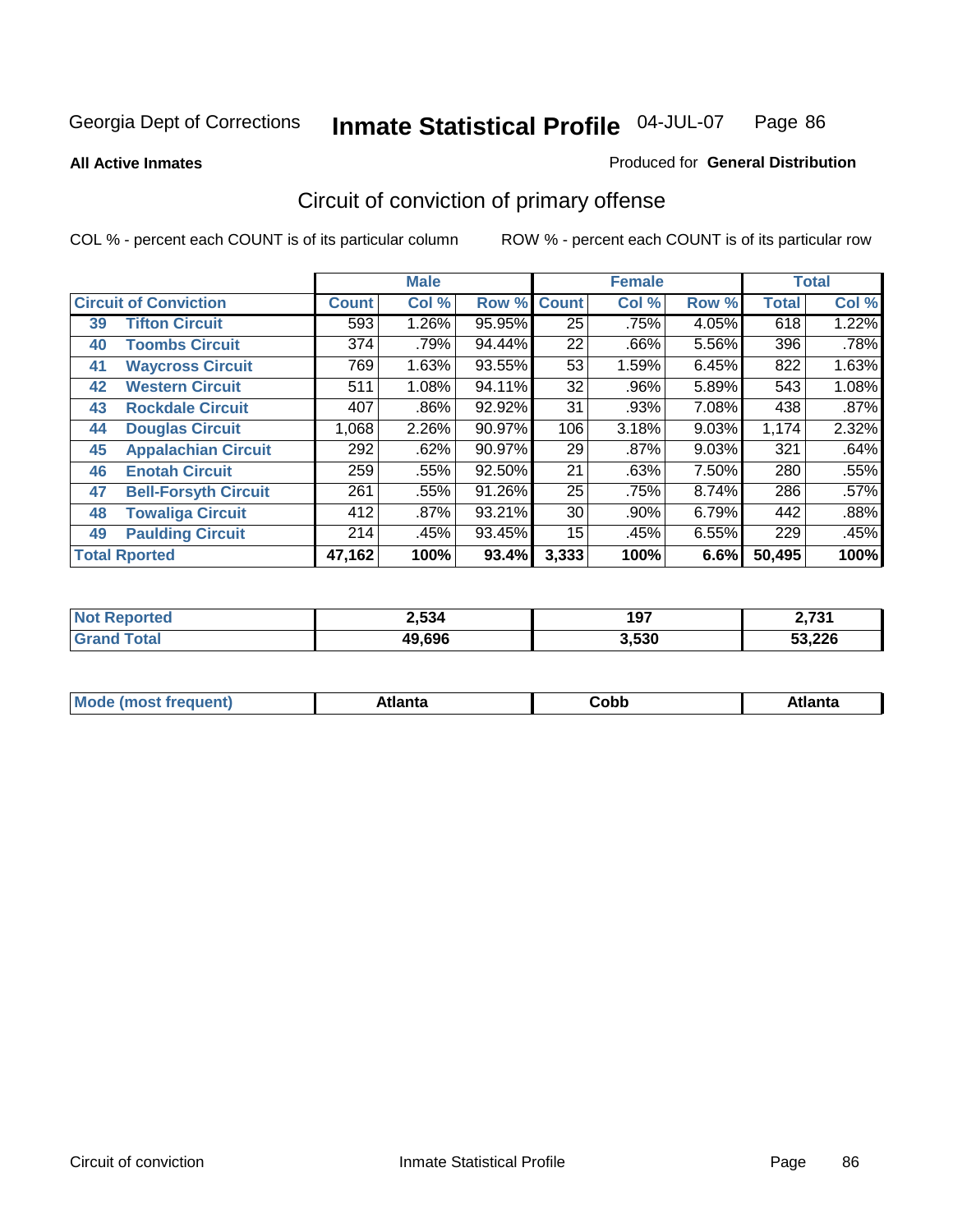### **All Active Inmates**

### Produced for **General Distribution**

### Years served (jail + prison) in this incarceration

|                              |                  | <b>Male</b> |         |                  | <b>Female</b> |        |                  | <b>Total</b>       |
|------------------------------|------------------|-------------|---------|------------------|---------------|--------|------------------|--------------------|
| <b>Years Served</b>          | <b>Count</b>     | Col %       | Row %   | <b>Count</b>     | Col %         | Row %  | <b>Total</b>     | Col%               |
| Less than one year           | 7,066            | 15.20%      | 88.41%  | 926              | 28.02%        | 11.59% | 7,992            | 16.05%             |
| 1 to 1.99 years              | 10,083           | 21.69%      | 91.06%  | 990              | 29.95%        | 8.94%  | 11,073           | 22.24%             |
| 2 to 2.99 years              | 6,403            | 13.77%      | 93.80%  | 423              | 12.80%        | 6.20%  | 6,826            | 13.71%             |
| 3 to 3.99 years              | 3,849            | 8.28%       | 94.78%  | $\overline{212}$ | 6.41%         | 5.22%  | 4,061            | 8.16%              |
| $\overline{4}$ to 4.99 years | 3,088            | 6.64%       | 95.52%  | 145              | 4.39%         | 4.48%  | 3,233            | 6.49%              |
| 5 to 5.99 years              | 2,181            | 4.69%       | 95.37%  | 106              | 3.21%         | 4.63%  | 2,287            | 4.59%              |
| 6 to 6.99 years              | 1,980            | 4.26%       | 95.93%  | $\overline{84}$  | 2.54%         | 4.07%  | 2,064            | 4.15%              |
| 7 to 7.99 years              | 1,678            | 3.61%       | 95.67%  | $\overline{76}$  | 2.30%         | 4.33%  | 1,754            | 3.52%              |
| 8 to 8.99 years              | 1,646            | 3.54%       | 95.92%  | $\overline{70}$  | 2.12%         | 4.08%  | 1,716            | 3.45%              |
| 9 to 9.99 years              | 1,548            | 3.33%       | 96.63%  | $\overline{54}$  | 1.63%         | 3.37%  | 1,602            | 3.22%              |
| 10 to 10.99 years            | 1,121            | 2.41%       | 96.47%  | 41               | 1.24%         | 3.53%  | 1,162            | 2.33%              |
| 11 to 11.99 years            | 894              | 1.92%       | 97.49%  | $\overline{23}$  | 0.70%         | 2.51%  | $\overline{917}$ | 1.84%              |
| 12 to 12.99 years            | $\overline{752}$ | 1.62%       | 96.16%  | $\overline{30}$  | 0.91%         | 3.84%  | 782              | 1.57%              |
| 13 to 13.99 years            | 733              | 1.58%       | 95.57%  | 34               | 1.03%         | 4.43%  | 767              | 1.54%              |
| 14 to 14.99 years            | 596              | 1.28%       | 96.75%  | $\overline{20}$  | 0.61%         | 3.25%  | 616              | 1.24%              |
| 15 to 15.99 years            | 465              | 1.00%       | 97.28%  | 13               | 0.39%         | 2.72%  | 478              | 0.96%              |
| 16 to 16.99 years            | 433              | 0.93%       | 96.87%  | $\overline{14}$  | 0.42%         | 3.13%  | 447              | 0.90%              |
| 17 to 17.99 years            | 337              | 0.72%       | 96.56%  | $\overline{12}$  | 0.36%         | 3.44%  | 349              | 0.70%              |
| 18 to 18.99 years            | 292              | 0.63%       | 97.99%  | $\overline{6}$   | 0.18%         | 2.01%  | 298              | 0.60%              |
| 19 to 19.99 years            | 267              | 0.57%       | 96.39%  | 10               | 0.30%         | 3.61%  | $\overline{277}$ | 0.56%              |
| 20 to 20.99 years            | 179              | 0.39%       | 98.90%  | $\overline{2}$   | 0.06%         | 1.10%  | 181              | 0.36%              |
| 21 to 21.99 years            | 158              | 0.34%       | 98.14%  | $\overline{3}$   | 0.09%         | 1.86%  | 161              | 0.32%              |
| 22 to 22.99 years            | 132              | 0.28%       | 98.51%  | $\overline{2}$   | 0.06%         | 1.49%  | 134              | 0.27%              |
| 23 to 23.99 years            | 112              | 0.24%       | 97.39%  | $\overline{3}$   | 0.09%         | 2.61%  | 115              | 0.23%              |
| 24 to 24.99 years            | 78               | 0.17%       | 98.73%  | $\mathbf{1}$     | 0.03%         | 1.27%  | 79               | 0.16%              |
| 25 to 25.99 years            | 85               | 0.18%       | 97.70%  | $\overline{2}$   | 0.06%         | 2.30%  | 87               | 0.17%              |
| 26 to 26.99 years            | 61               | 0.13%       | 98.39%  | 1                | 0.03%         | 1.61%  | 62               | 0.12%              |
| 27 to 27.99 years            | $\overline{58}$  | 0.12%       | 100.00% |                  |               |        | $\overline{58}$  | 0.12%              |
| 28 to 28.99 years            | $\overline{39}$  | 0.08%       | 97.50%  | $\overline{1}$   | 0.03%         | 2.50%  | $\overline{40}$  | 0.08%              |
| 29 to 29.99 years            | 44               | 0.09%       | 100.00% |                  |               |        | 44               | 0.09%              |
| Thirty + years               | 126              | 0.27%       | 99.21%  | $\mathbf{1}$     | 0.03%         | 0.79%  | 127              | 0.26%              |
| <b>Total Reported</b>        | 46,484           | 100%        | 93.36%  | 3,305            | 100%          | 6.64%  | 49,789           | $\overline{100\%}$ |

| <b>Not Reported</b>            | 3,212           | 225                | 3,437           |
|--------------------------------|-----------------|--------------------|-----------------|
| <b>Grand Total</b>             | 49,696          | 3,530              | 53,226          |
|                                |                 |                    |                 |
| <b>Mean</b><br>(average)       | 5.07            | 3.15               | 4.94            |
| <b>Median (middle)</b>         | 2.94            | 1.68               | 2.82            |
| <b>Mode</b><br>(most frequent) | 1 to 1.99 years | Less than one year | 1 to 1.99 years |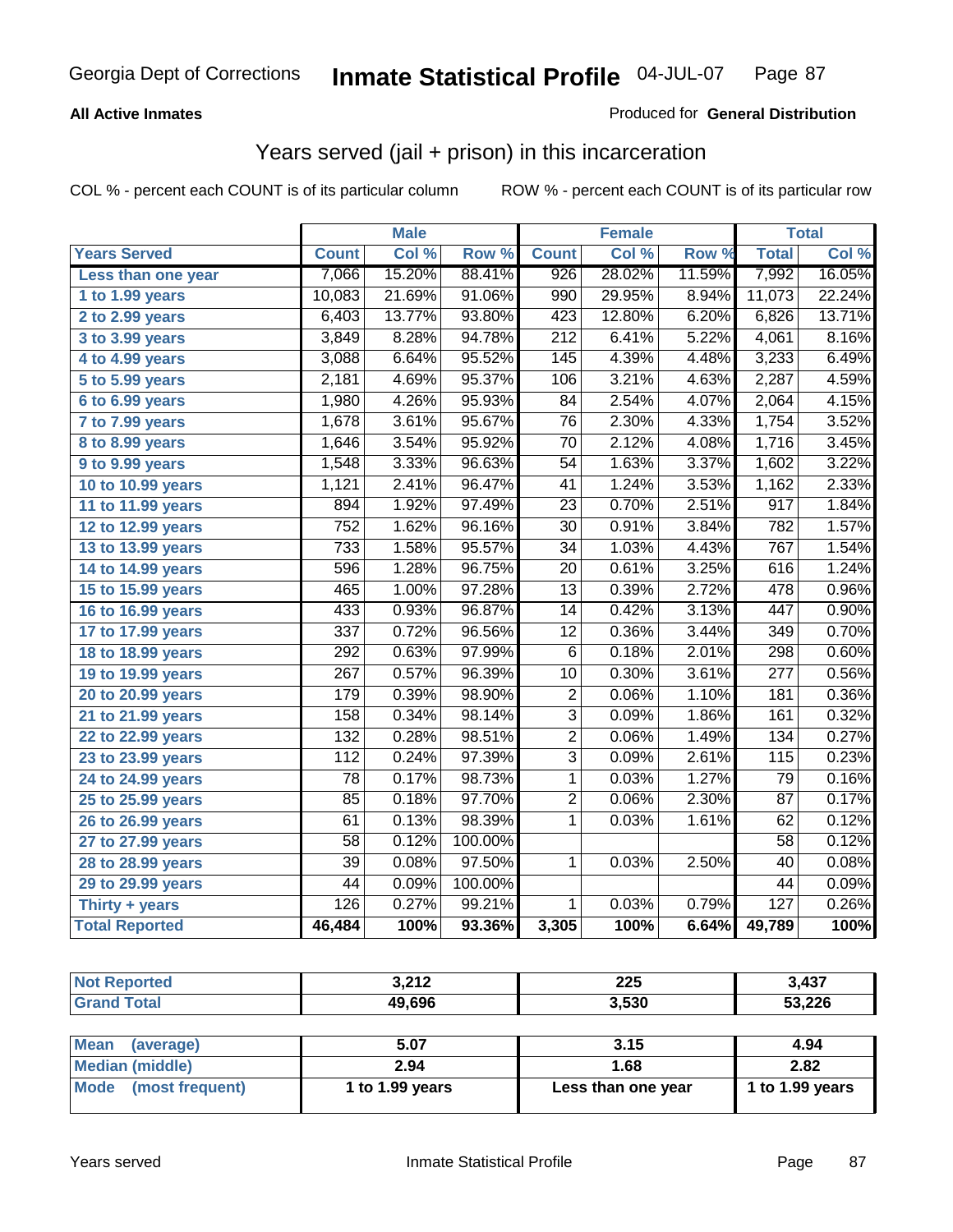#### **All Active Inmates**

Produced for **General Distribution**

### Results of most recent HIV tests

|                         |              | <b>Male</b> |         |       | <b>Female</b> |          |        | Total  |
|-------------------------|--------------|-------------|---------|-------|---------------|----------|--------|--------|
| <b>HIV Test Results</b> | <b>Count</b> | Col %       | Row %   | Count | Col %         | Row %    | Total  | Col %  |
| <b>Positive</b>         | 871          | $1.82\%$    | 91.59%  | 80    | 2.32%         | 8.41%    | 951    | 1.85%  |
| <b>Negative</b>         | 47,017       | 98.16%      | 93.32%  | 3,368 | 97.68%        | $6.68\%$ | 50,385 | 98.13% |
| <b>Indeterminate</b>    | 9            | 0.02%       | 100.00% |       |               |          |        | 0.02%  |
| <b>Refused</b>          |              | 0.01%       | 100.00% |       |               |          |        | 0.01%  |
| <b>Total Reported</b>   | 47,898       | 100%        | 93.28%  | 3,448 | 100%          | 6.72%    | 51,346 | 100.0% |

| <b>Not</b><br>Reported | ,798   | or.<br>○▲ | ,880   |
|------------------------|--------|-----------|--------|
| <b>Grand</b><br>™otal  | 49.696 | 3,530     | 53,226 |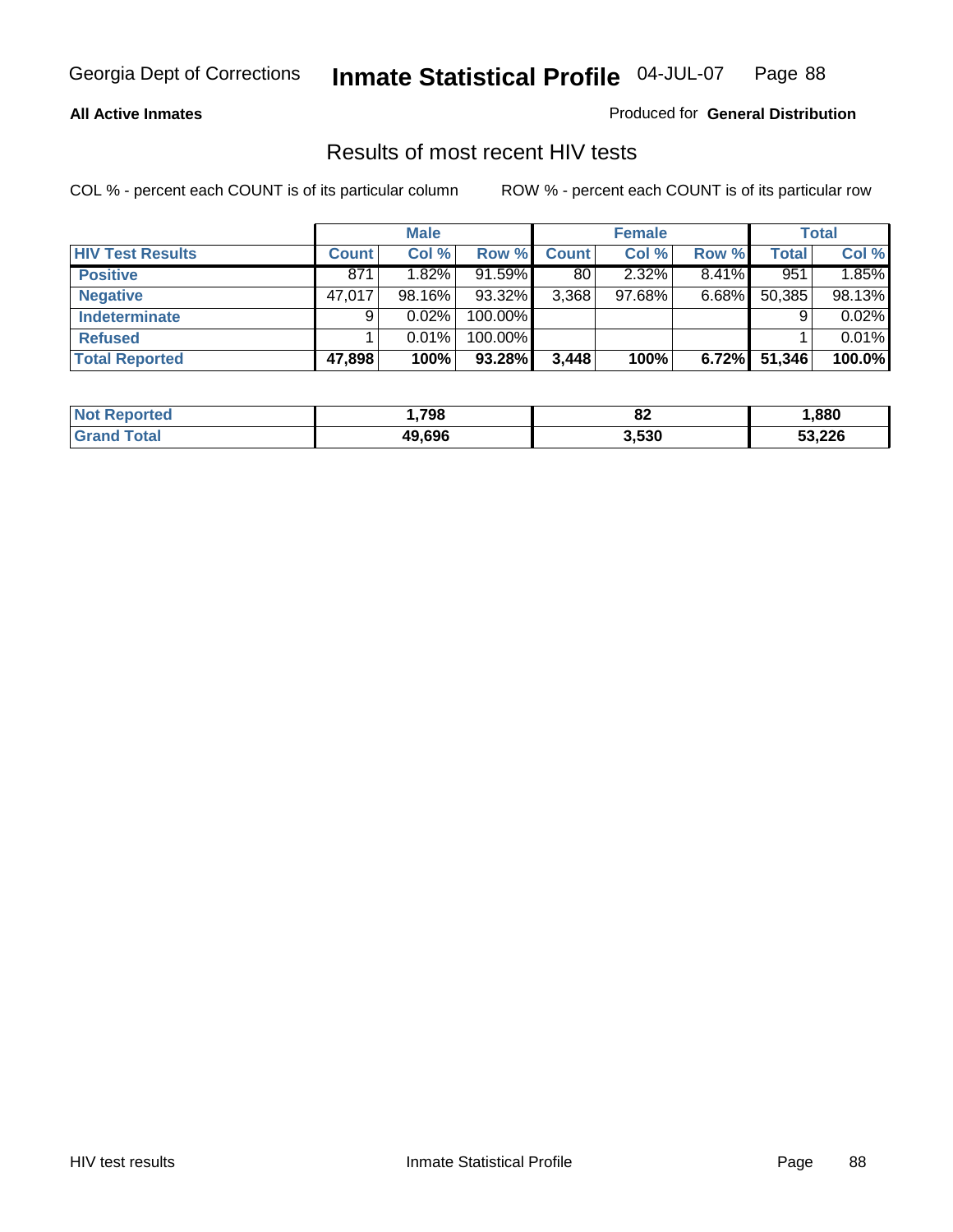### **All Active Inmates**

### Produced for **General Distribution**

### Results of most recent tuberculosis test

|                                  |              | <b>Male</b> |         |              | <b>Female</b> |          |              | <b>Total</b> |
|----------------------------------|--------------|-------------|---------|--------------|---------------|----------|--------------|--------------|
| <b>Tuberculosis Test Results</b> | <b>Count</b> | Col %       | Row %   | <b>Count</b> | Col %         | Row %    | <b>Total</b> | Col %        |
| <b>Positive on current test</b>  | 3,152        | $6.57\%$    | 97.65%  | 76           | $2.21\%$      | 2.35%    | 3,228        | 6.28%        |
| <b>Positive on previous test</b> | 5,591        | 11.66%      | 96.07%  | 229          | 6.65%         | $3.93\%$ | 5,820        | 11.32%       |
| <b>Negative</b>                  | 39.204       | $81.74\%$   | 92.59%  | 3.138        | $91.14\%$     | $7.41\%$ | 42,342       | 82.37%       |
| <b>Refused</b>                   | 13           | 0.03%       | 100.00% |              |               |          | 13           | 0.03%        |
| <b>Total Reported</b>            | 47,960       | 100%        | 93.30%  | 3,443        | 100%          | 6.70%    | 51,403       | 100%         |

| <b>Not Reported</b>    | ,736   | $\sim$<br>$\mathbf{o}$ | ,823   |
|------------------------|--------|------------------------|--------|
| <b>'Grand</b><br>Total | 49.696 | 3,530                  | 53,226 |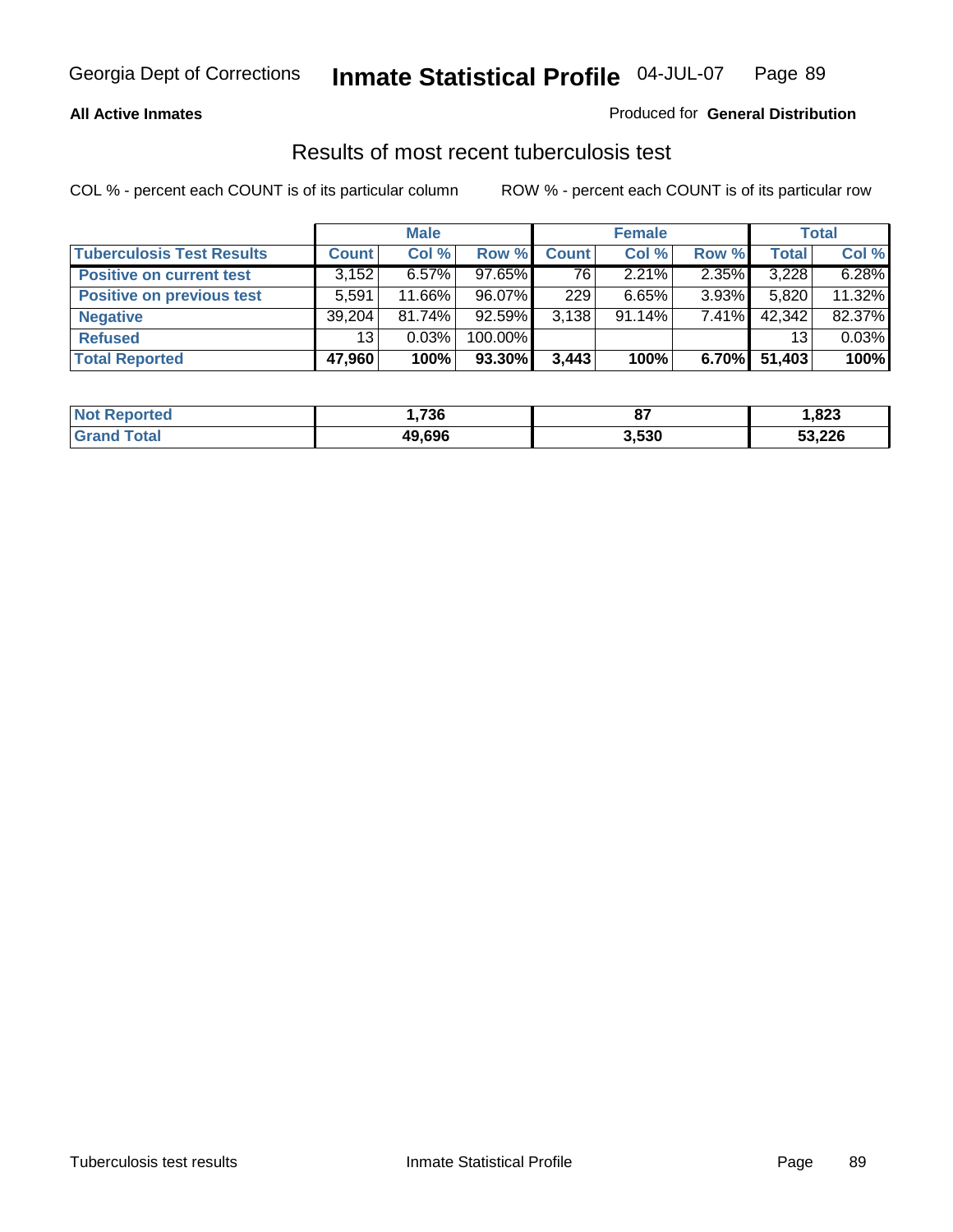#### **All Active Inmates**

#### Produced for **General Distribution**

### Results of most recent syphilis test

|                                 |              | <b>Male</b> |           |              | <b>Female</b> |           |        | Total  |
|---------------------------------|--------------|-------------|-----------|--------------|---------------|-----------|--------|--------|
| <b>Syphilis Test Results</b>    | <b>Count</b> | Col %       | Row %     | <b>Count</b> | Col %         | Row %     | Total  | Col %  |
| <b>Positive on current test</b> | 861          | 1.82%       | 85.16%    | 150          | 4.37%         | $14.84\%$ | 1.011  | 1.99%  |
| <b>Negative</b>                 | 46.428       | 98.18%      | 93.40%    | 3,280        | $95.63\%$     | $6.60\%$  | 49,708 | 98.01% |
| <b>Total Reported</b>           | 47,289       | 100%        | $93.24\%$ | 3,430        | 100%          | 6.76%     | 50,719 | 100%   |

| <b>Not Reported</b> | 2,407  | 100   | 2,507  |
|---------------------|--------|-------|--------|
| <b>Grand Total</b>  | 49.696 | 3,530 | 53,226 |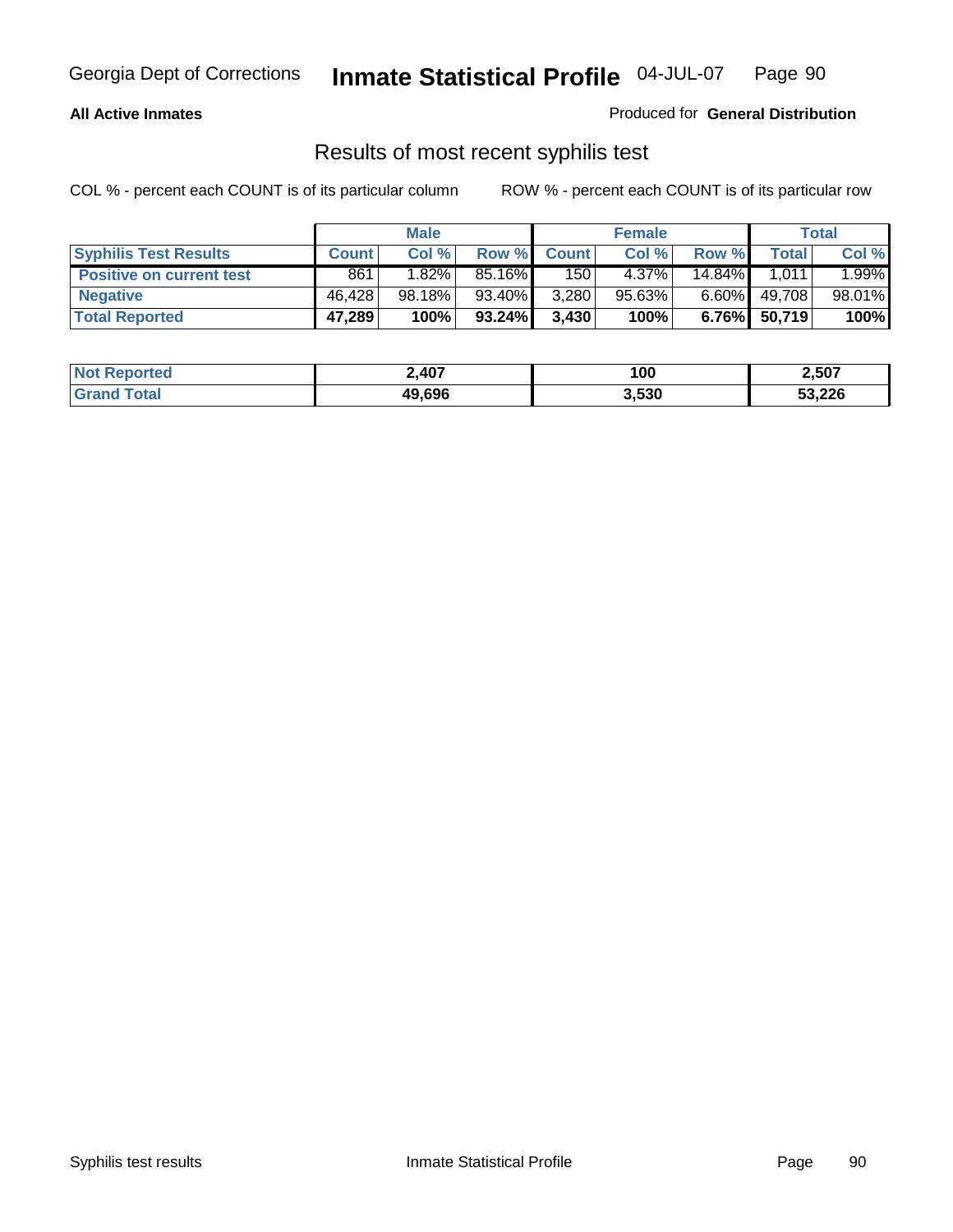### **All Active Inmates**

#### Produced for **General Distribution**

### Results of most recent Hepatitis-C test

|                                 | <b>Male</b>  |        | <b>Female</b> |              |           | <b>Total</b> |                  |        |
|---------------------------------|--------------|--------|---------------|--------------|-----------|--------------|------------------|--------|
| <b>Hepatitis-C Test Results</b> | <b>Count</b> | Col %  | Row %         | <b>Count</b> | Col %     | Row %        | Total            | Col %  |
| <b>Positive on current test</b> | 168          | 52.01% | 97.67%        |              | $57.14\%$ | $2.33\%$     | 172              | 52.12% |
| <b>Negative</b>                 | 155          | 47.99% | 98.10%        |              | 42.86%    | $1.90\%$     | 158 <sub>1</sub> | 47.88% |
| <b>Total Reported</b>           | 323          | 100%   | 97.88%        |              | 100%      | 2.12%        | 330              | 100%   |

| <b>Not Reported</b> | 49,373 | 3,523 | 52,896 |
|---------------------|--------|-------|--------|
| <b>Grand Total</b>  | 49.696 | 3,530 | 53,226 |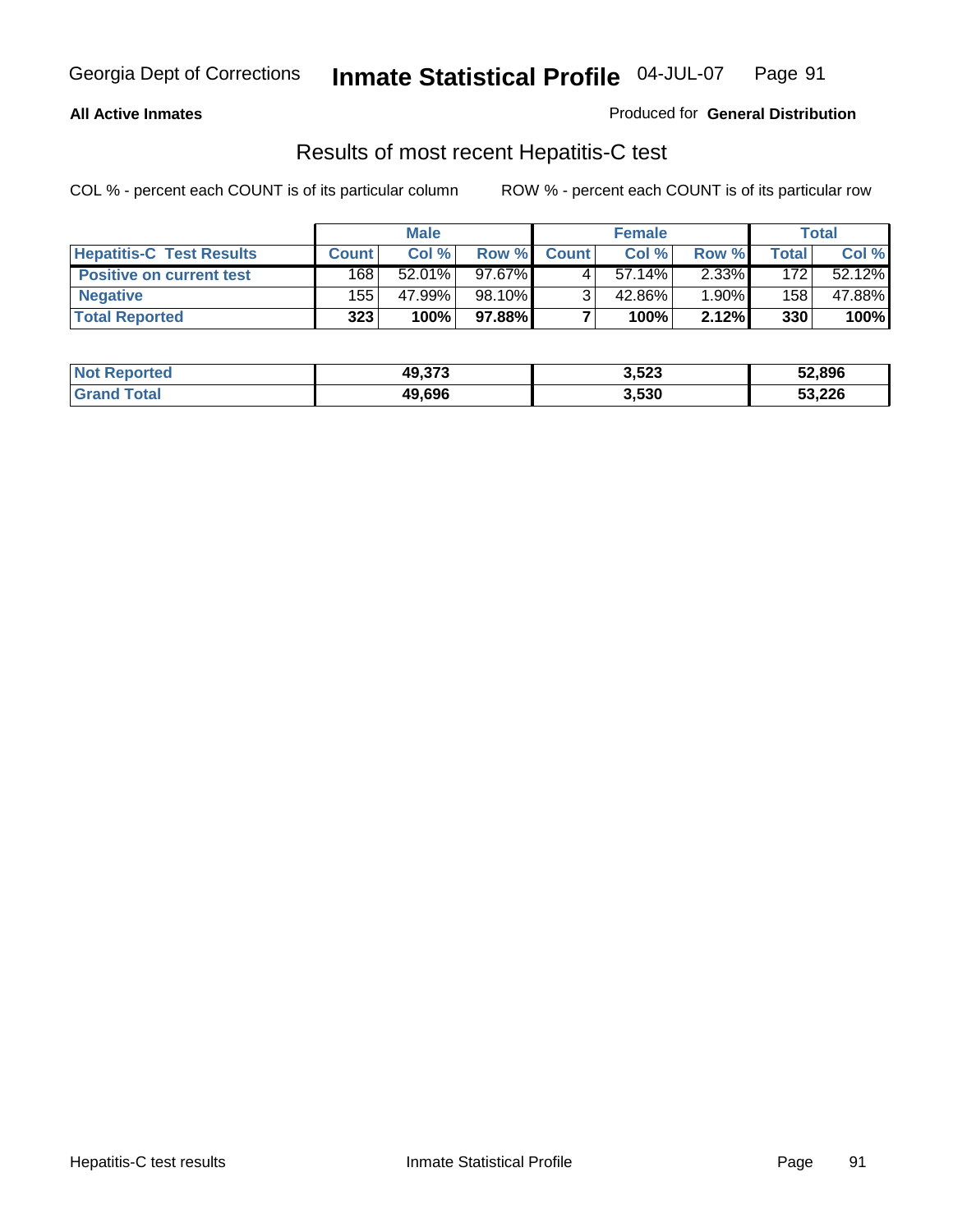### **All Active Inmates**

### Produced for **General Distribution**

### Results of most recent pregnancy test

|                                 | <b>Male</b>  |       | <b>Female</b> |              |           | Total   |       |        |
|---------------------------------|--------------|-------|---------------|--------------|-----------|---------|-------|--------|
| <b>Pregnancy Test Results</b>   | <b>Count</b> | Col % | Row %         | <b>Count</b> | Col %     | Row %   | Total | Col %  |
| <b>Positive on current test</b> |              |       |               | 69           | 2.08%     | 100.00% | 69    | 2.08%  |
| <b>Negative</b>                 |              |       |               | 3.241        | $97.92\%$ | 100.00% | 3,241 | 97.92% |
| <b>Total Reported</b>           |              | $\%$  | $0.00\%$      | 3,310        | 100%      | 100.00% | 3,310 | 100%   |

| <b>Not Reported</b> | 49,696 | 220   | 49,916 |
|---------------------|--------|-------|--------|
| <b>Grand Total</b>  | 49,696 | 3,530 | 53,226 |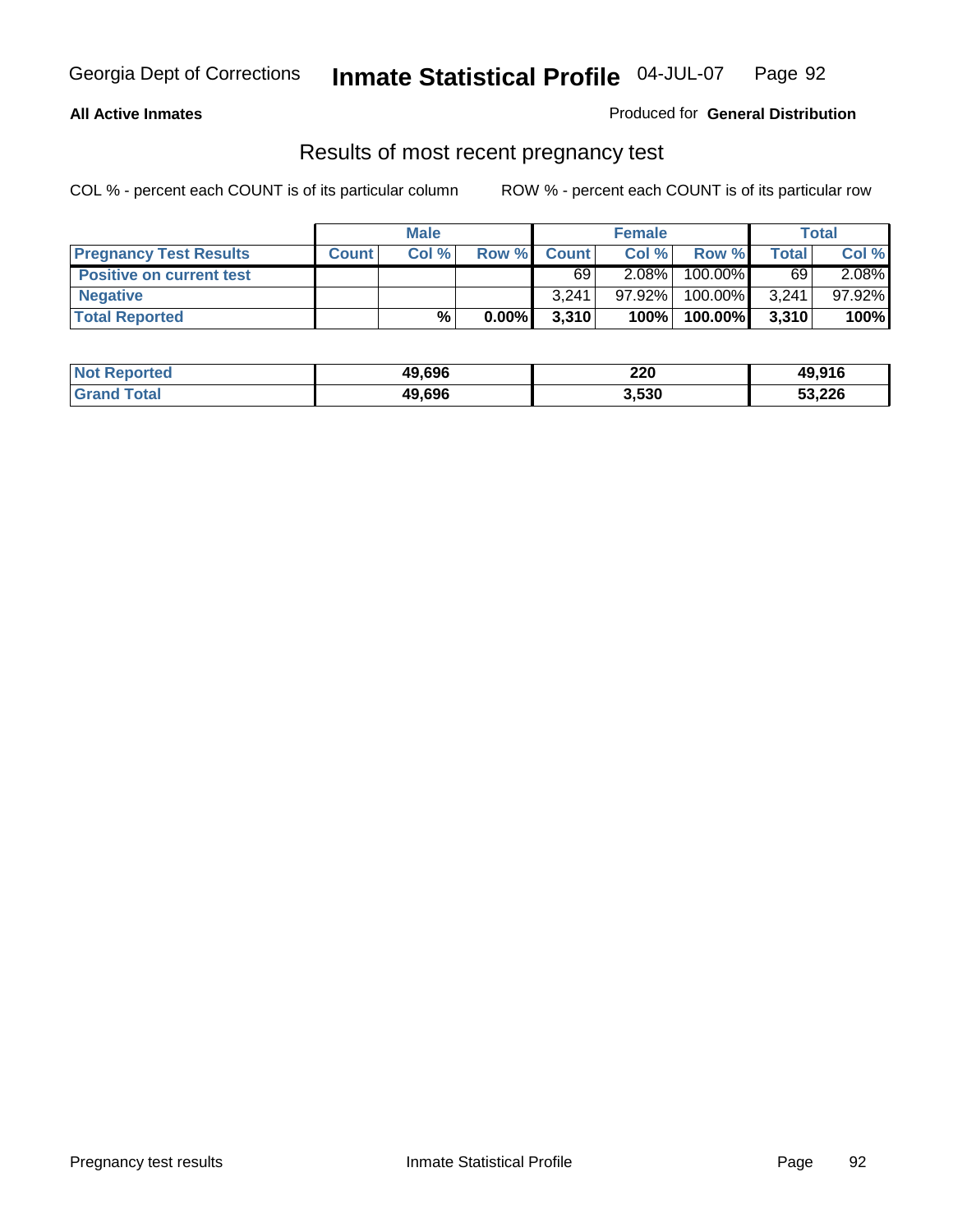### **All Active Inmates**

### Produced for **General Distribution**

### Results of most recent diabetes test

|                                 | <b>Male</b>     |         |         | <b>Female</b> |            |                 | Total |         |
|---------------------------------|-----------------|---------|---------|---------------|------------|-----------------|-------|---------|
| <b>Diabetes Test Results</b>    | <b>Count</b>    | Col %   | Row %   | <b>Count</b>  | Col %      | Row %I          | Total | Col %   |
| <b>Positive on current test</b> | 79 <sub>1</sub> | 100.00% | 98.75%I |               | $100.00\%$ | $^{\circ}$ .25% | 80    | 100.00% |
| <b>Total Reported</b>           | 79              | 100%    | 98.75%  |               | 100%       | 1.25%           | 80    | 100%    |

| <b>Not Reported</b> | 49,617 | 3,529 | 53,146<br>-55 |
|---------------------|--------|-------|---------------|
| <b>Grand Total</b>  | 49.696 | 3,530 | 53,226        |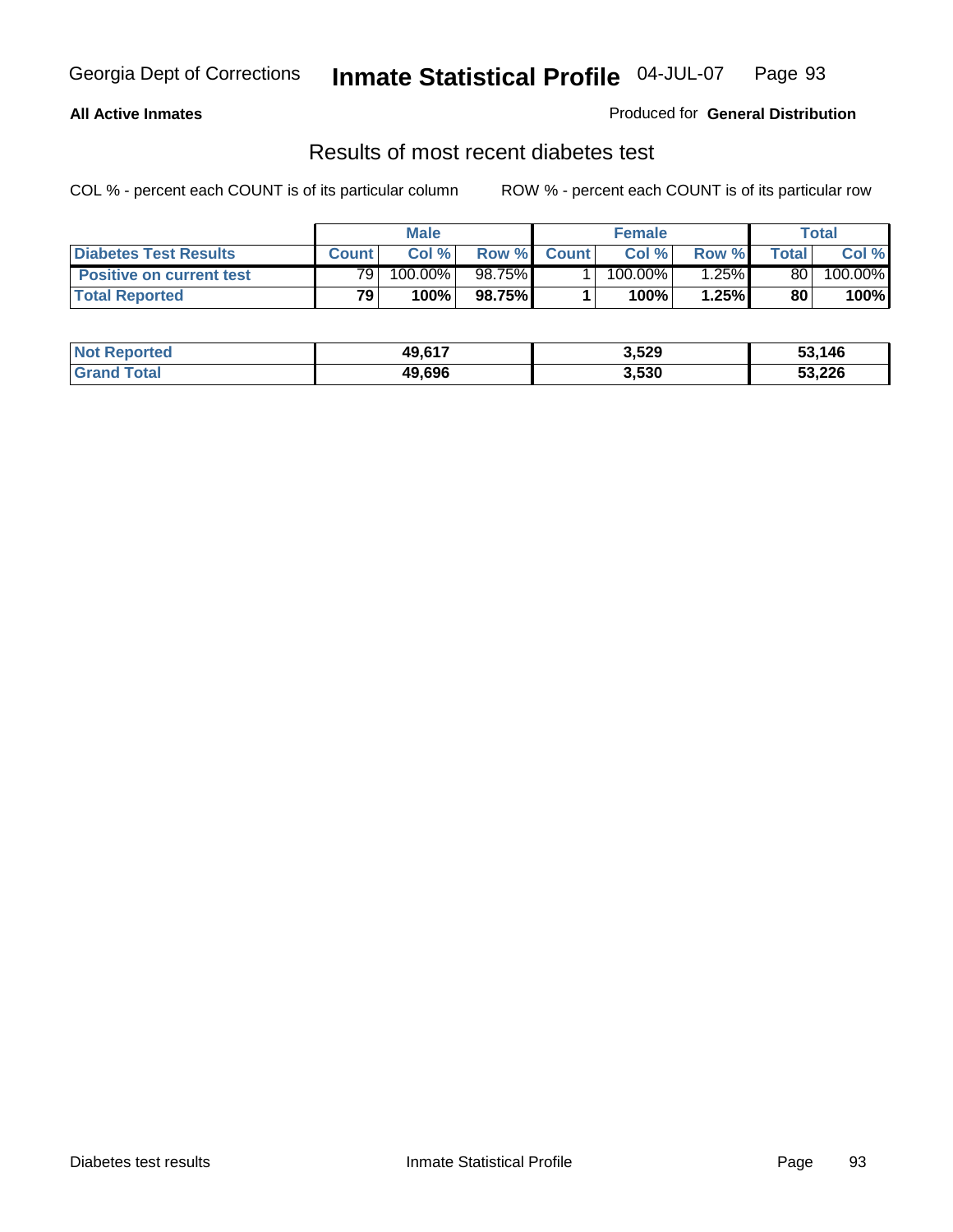### **All Active Inmates**

### Produced for **General Distribution**

### Results of most recent hypertension test

|                                  | <b>Male</b>  |        |         | <b>Female</b> |         |          | Total |        |
|----------------------------------|--------------|--------|---------|---------------|---------|----------|-------|--------|
| <b>Hypertension Test Results</b> | <b>Count</b> | Col %  | Row %   | <b>Count</b>  | Col%    | Row %    | Total | Col %  |
| <b>Positive on current test</b>  | 361          | 98.10% | 99.45%  |               | 100.00% | $0.55\%$ | 363   | 98.11% |
| <b>Negative</b>                  |              | 1.90%  | 100.00% |               |         |          |       | .89%   |
| <b>Total Reported</b>            | 368          | 100%   | 99.46%I |               | 100%    | $0.54\%$ | 370   | 100%   |

| <b>Not Reported</b> | 49,328 | 3,528 | 52,856 |
|---------------------|--------|-------|--------|
| <b>Grand Total</b>  | 49.696 | 3,530 | 53,226 |